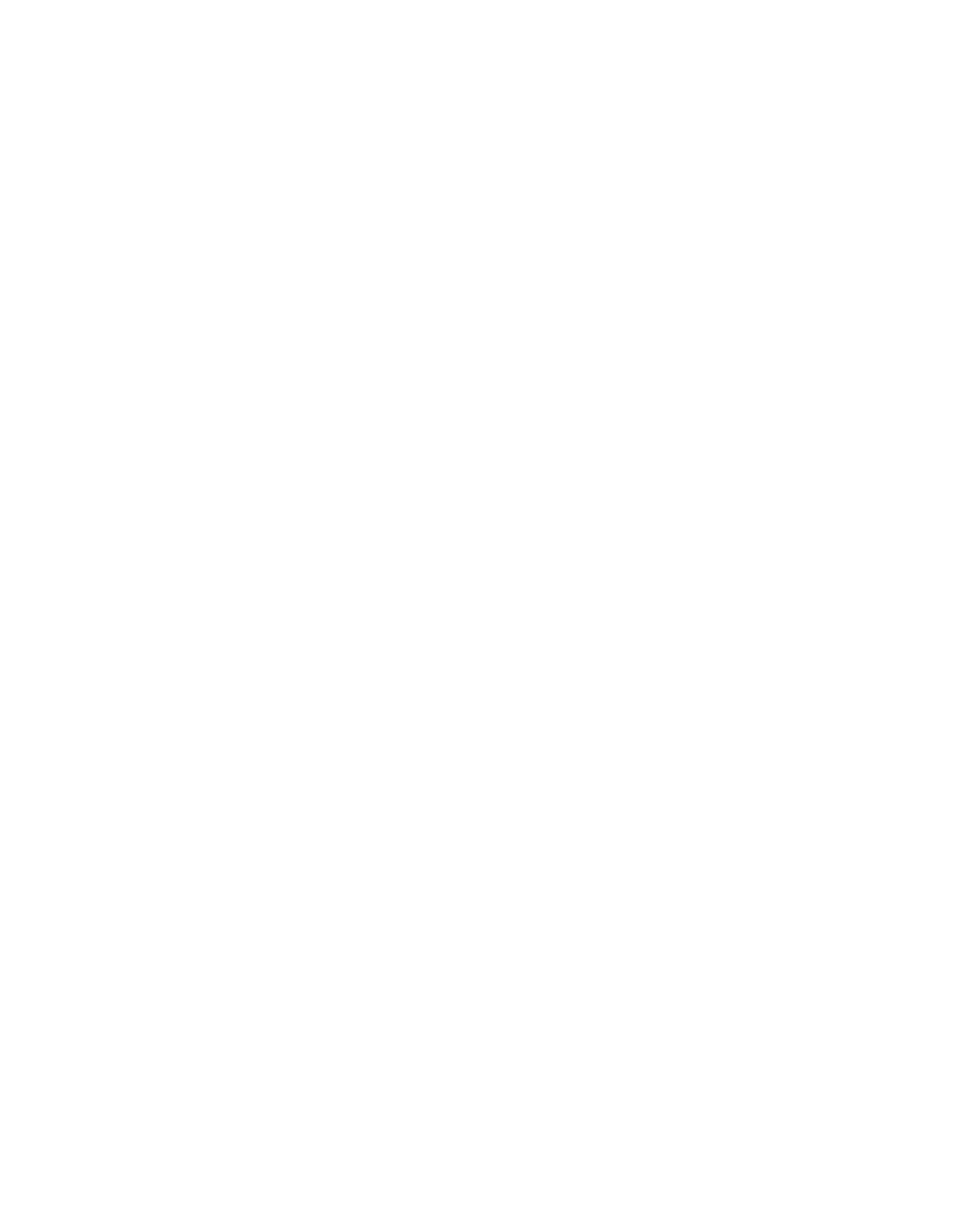## Latino Early Literacy Development: Strategies for Lifelong Learning and Success

Edited By

Antonia Lopez National Council of La Raza

National Council of La Raza Washington, DC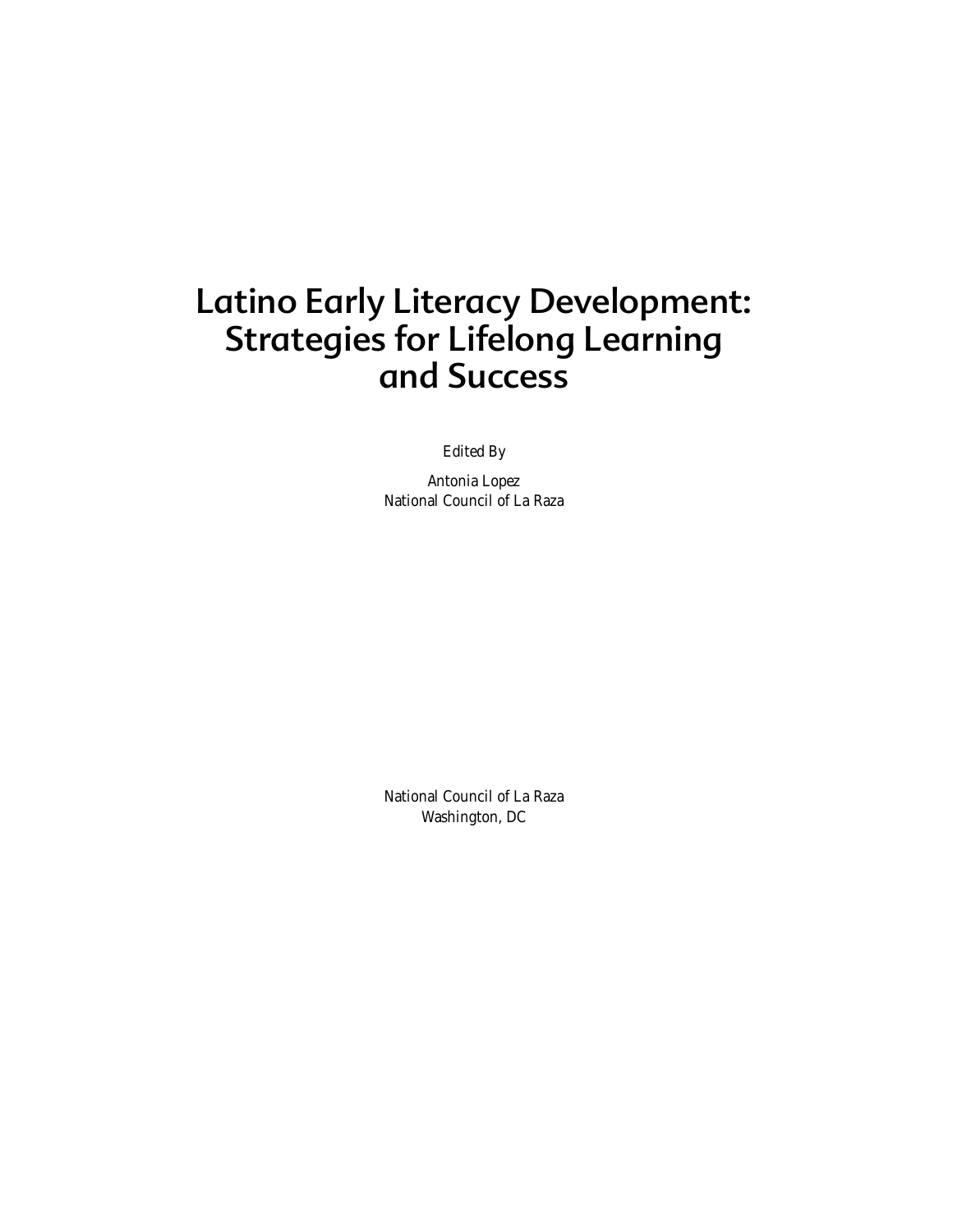The National Council of La Raza (NCLR) is a private, nonprofit, nonpartisan, tax-exempt organization established in 1968 to reduce poverty and discrimination and improve life opportunities for Hispanic Americans. NCLR has established in 1968 to reduce poverty and discrimination and improve life opportunities for Hispanic Americans. NCLR has chosen to work toward this goal through two primary, complementary approaches: (1) capacity-building assistance to support and strengthen Hispanic community-based organizations, and (2) applied research, policy analysis, and advocacy. NCLR strengthens these efforts with public information and media activities and special and international projects. NCLR is the largest constituency-based national Hispanic organization, serving all Hispanic nationality groups in all regions of the country, with more than 300 formal affiliates who together serve 41 states, Puerto Rico, and the District of Columbia - and a broader network of more than 35,000 groups and individuals nationwide - reaching more than four million Hispanics annually.

Copyright 2005 by the National Council of La Raza

Raul Yzaguirre Building 1126 16th Street, NW, Washington, DC 20036 202.785.1670

Printed in the United States of America. All rights reserved. No part of this publication may be reproduced in any form without written permission from NCLR.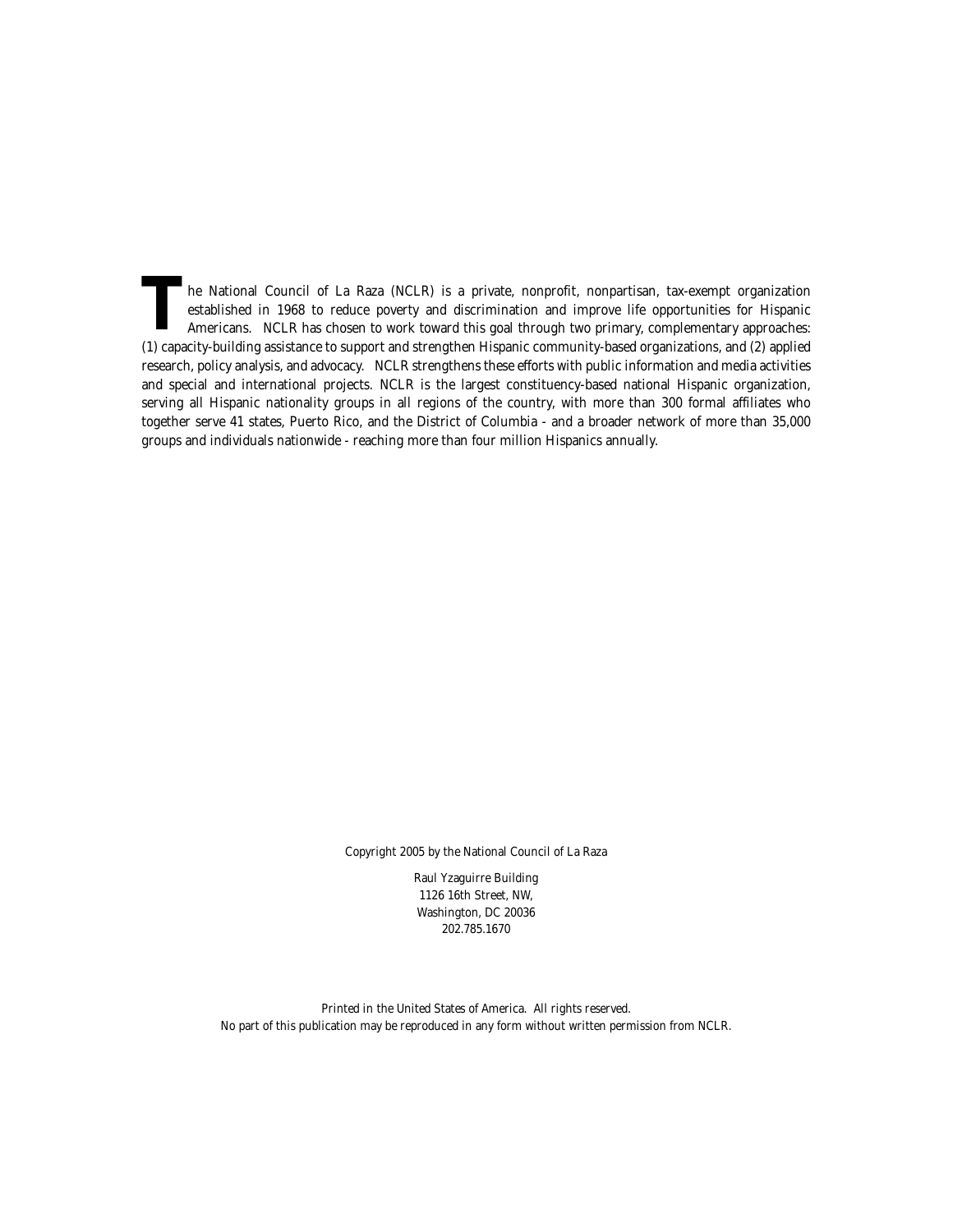## Table of Contents

| <b>Collection of Papers</b>                                                      |
|----------------------------------------------------------------------------------|
| Dispelling the Myth                                                              |
| "El gusto" of Language and Literacy Development                                  |
| The Effects of Educational Policies and Practices on Home Languages and Learning |
| Juguemos con el lenguaje: The Joy of Talking with Young Children                 |
| <b>Appendices</b>                                                                |
|                                                                                  |
|                                                                                  |

C: Statistics: The Latino Community is Diverse and Expanding . . . . . . . . . . . . . . . . . .67 D: About the Authors . . . . . . . . . . . . . . . . . . . . . . . . . . . . . . . . . . . . . . . . . . . . . . . . . . . .71

#### **Fold-Out Map and Statistics**

Distribution of Latino Population in the U.S. / Number of Latinos in the U.S. by Country of Origin

Distribution of U.S. Latino Population Under 5 Years Old, 2000

Latino Status and Trends: The Early Literacy Gap and its Lifelong Outcomes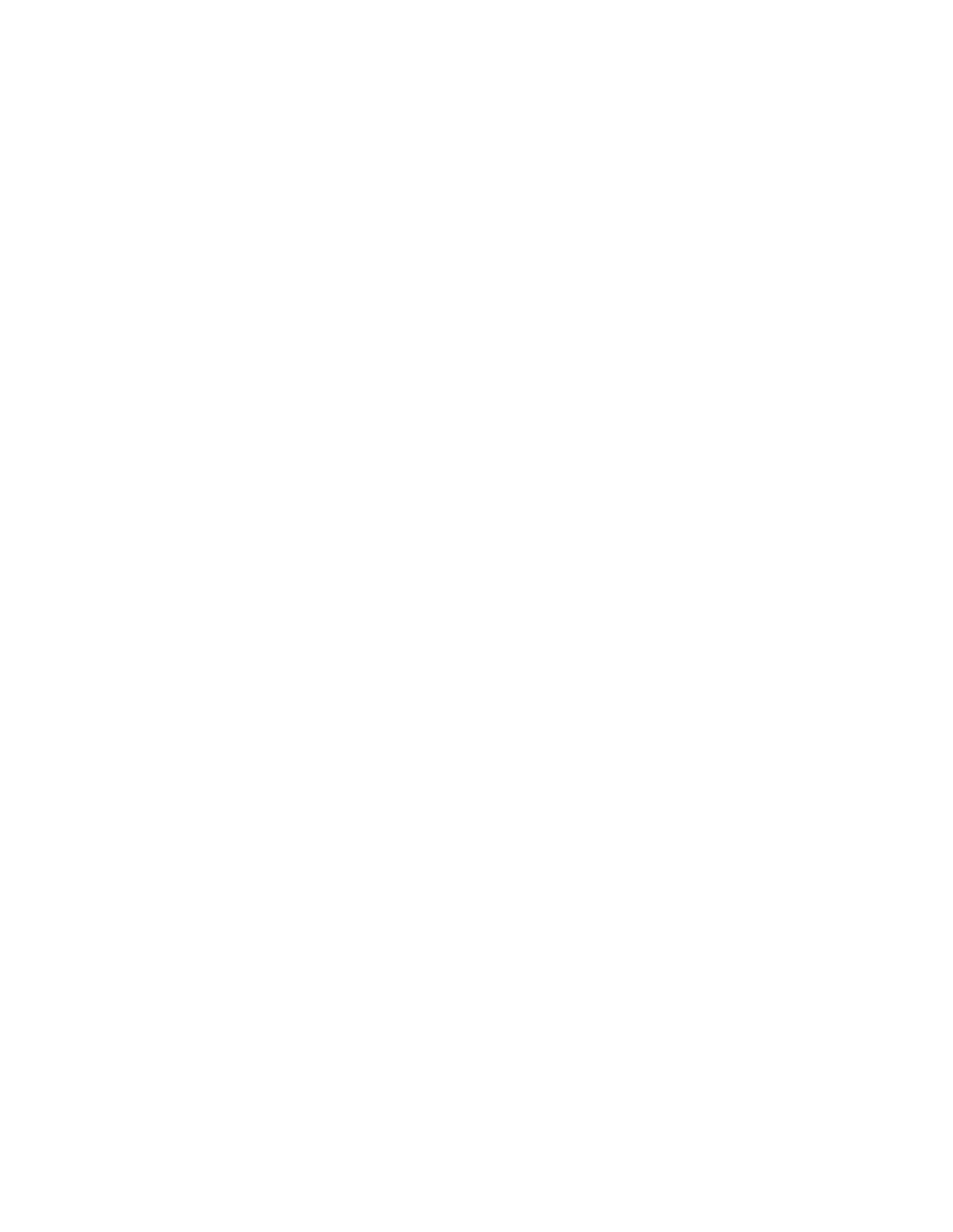## Acknowledgments

This publication represents the collaborative efforts of staff from different components of the National Council of La Raza (NCLR). Antonia Lopez, Director of Early Care and Education for the Center for Community Educational Excellence ( $C^2E^2$ ), provided invaluable oversight as editor and co-writer. Irene Cuyún, Assistant Director for Grants Administration for  $C^2E^2$ , provided guidance in all stages of the publication. We would like to thank the following colleagues who also contributed to this work: Rosemary Aguilar, Director of the Graphics and Design Unit; Ofelia Ardón-Jones, Senior Design Specialist; and Magdalena Lezama, Administrative/Production Assistant and designer of the cover and prepared the layout for the text and maps. Jennifer Kadis, Director of Quality Control, provided editorial oversight and guidance; Nayda Rivera-Hernández, Research Analyst, assisted in data cross-checks; and Mireille M. Mariansky, Project Coordinator for the Office of Research, Advocacy, and Legislation (ORAL) and  $C^2E^2$ , served as project manager and performed research and editorial duties as needed.

In addition, we would like to thank Ariana Quiñones-Miranda, former Deputy Vice President of C'E'; Anthony Colón, former Vice President of C'E'; and Charles Kamasaki, Senior Vice President of ORAL, for their guidance, vision, and support.

The genesis of this publication was the work undertaken during the "Latino Scholars' Meeting" hosted by NCLR on January 23, 2003 as part of the Love to Read project, an effort to identify the barriers facing Latino families and children in developing early reading skills. This meeting convened some of the top scholars and practitioners in Latino early care and education from around the country; their expertise and insight established the foundation for this piece. Participating in that meeting were: Maria Benjan, Director of Bank Street College for Education's Center for Universal Pre-K; Lynson M. Beaulieu, now the Senior Consultant for Early Childhood and K-12 Education, National Black Child Development Institute (former Director of Educational Equity for La Causa, Inc.); Laura Annunziata, Director of the Early Childhood Program for the Calvary Bilingual Multicultural Learning Center (now CentroNía); Cristina Encinas, Principal of the Latin American Youth Center; Costanza Eggers-Pierola, Senior Associate of Research and Development for the University of California, Los Angeles; Kris Gutiérrez, Professor at the Graduate School of Education at the University of California, Los Angeles; Naomi Karp, Research Program Analyst for the Institute of Educational Sciences; Carlos Juan Marrero, Education Consultant; Ivelisse Martínez-Beck, Policy Fellow with the Child Care Bureau; Michale L. López, Head Senior Social Science Research Analyst for the Administration for Children and Families; Beth Ann Bryan, Senior Advisor to the Secretary, U.S. Department of Education; Judith Bernhard, Fulbright Scholar at Florida State Atlantic University; Rebeca María Barrera, Director of Gateway to College at Palo Alto College and founder of the National Latino Children's Institute; Jeanette Betancourt, Assistant Vice President of Education and Research for the Sesame Workshop; Manda López, Executive Director of the National Migrant and Seasonal Head Start Association; Rozita La Gorce, Executive Vice President of the National Black Child Development Institute; and Sonya Posey, Senior Director for Program Support and Development for the National Black Child Development Institute.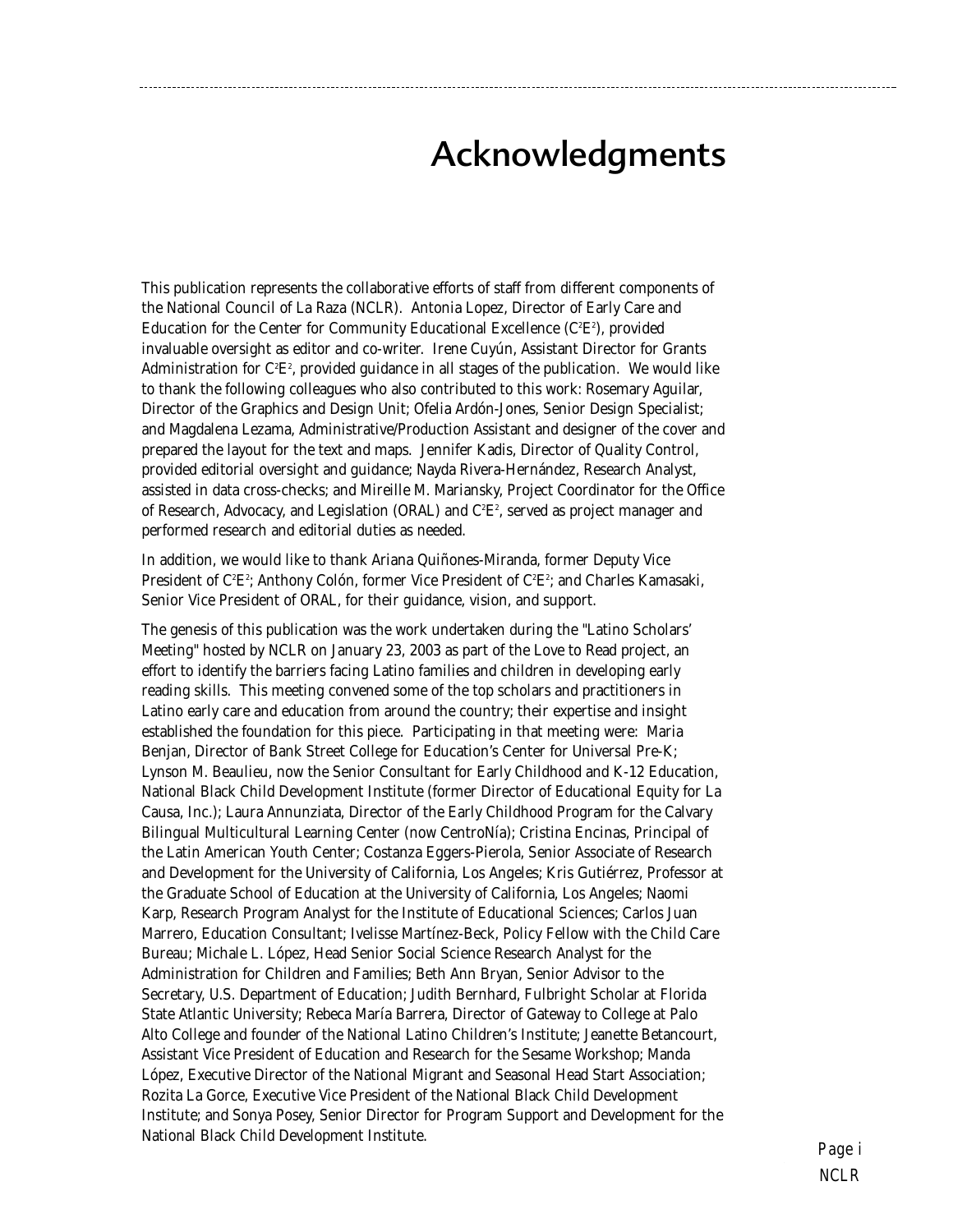As a result of this meeting, NCLR commissioned papers that would analyze the research and practices on early literacy development as they pertain particularly to Latino children and families. We are most grateful to the four scholars who committed their time to writing the pieces included here: Rebeca María Barrera, Jeanette Betancourt, Lily Wong Fillmore, and Graciela Italiano-Thomas. Their work contributes to closing the research gap and bringing increased attention to a much-needed dialogue concerning Latino children and early learning.

NCLR is extremely grateful to the Carnegie Corporation of New York and the Verizon Foundation for their support in producing this publication.

The papers presented here reflect the views of their authors and may not necessarily represent the views of NCLR or its funders.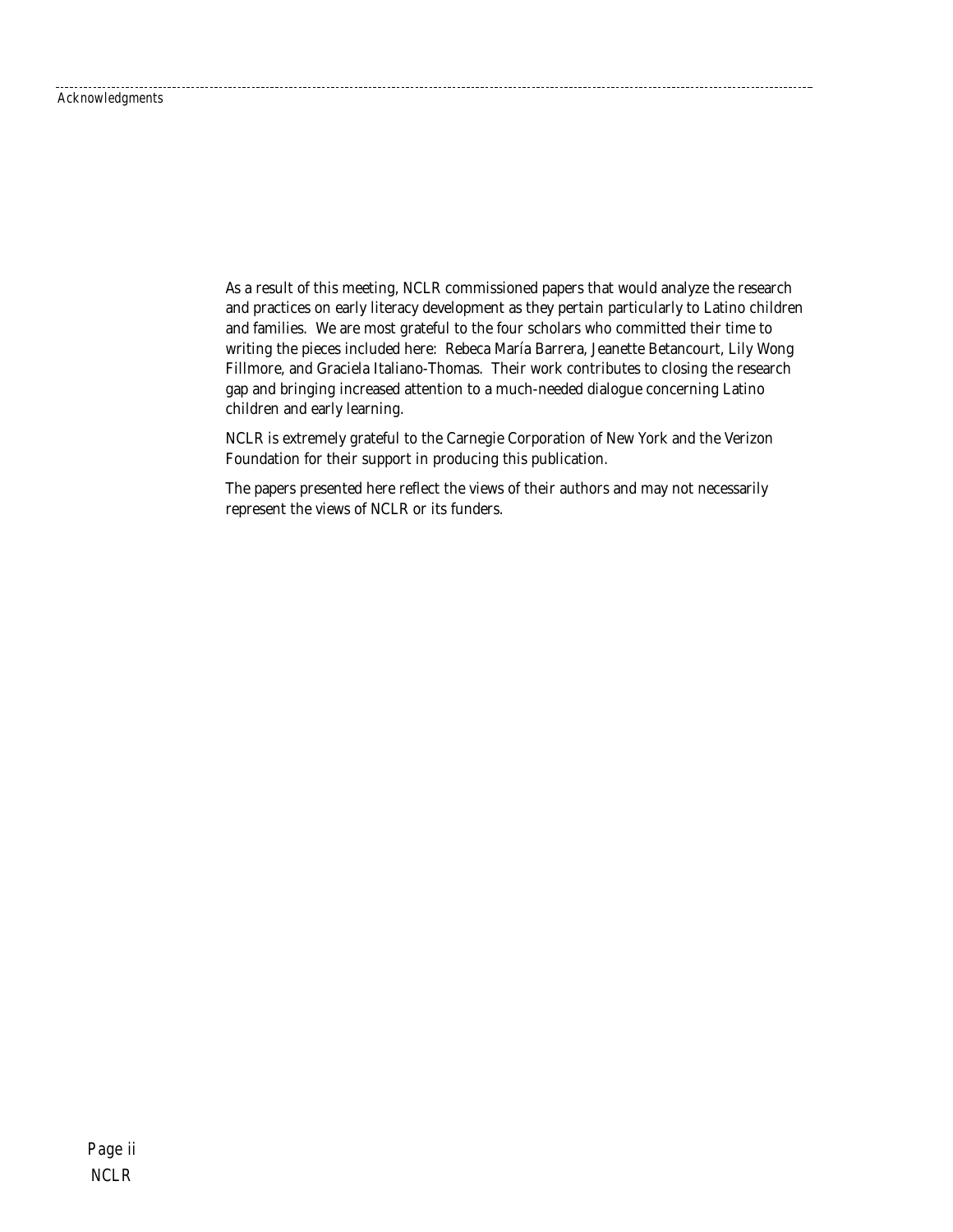## Foreword

"Education is the most important issue to the Latino community." This has been stated, or written, so often that it has almost become a cliché. But it still bears repeating because it is one of those rare statements that reflects an absolute, universally-accepted truth.

Researchers, analysts, and activists from all points of the political and ideological spectrum recognize that increasing the educational achievement of Latino students is the single most important thing we can do to improve the socioeconomic status of Hispanics. Opinion polls of Latinos confirm that the community itself believes that education is the key to opening the doors of opportunity in our country.

The actions of the National Council of La Raza (NCLR) and its 300-plus affiliates also reflect this reality. NCLR's Center for Community Educational Excellence is our single largest program component, and NCLR's community-based affiliate organizations operate education programs more than any other type of activity.

Indeed, this is also a deeply personal issue for me. My parents came to this country speaking little English and with only modest education, but they instilled in their children an unshakeable belief in the power of education. There is no doubt in my mind that my own educational experiences have given me opportunities that were unheard of in my parents' generation. I believe that those of us fortunate enough to have received a sound education have an obligation to do everything in our power to ensure similar opportunities for future generations.

I cannot think of a better place to start than making sure that every Latino starts school with a solid foundation in reading. Research shows that literacy is a fundamental building block for educational success – most of those who cannot read early in life never catch up. Because many Hispanic children come from backgrounds that result in little or no exposure to the written English word, more than any other group Latinos stand to benefit from early reading programs. Unfortunately, our community still lacks access to early childhood education programs, and many such programs lack the capacity to effectively teach reading to our children, in part because insufficient attention has been given to developing instructional approaches and materials tailored to the educational needs of young Latino learners.

That is why we assembled a distinguished group of scholars to help us chart a new course in expanding early literacy opportunities for our community. The result is this compendium of papers addressing the issue from multiple perspectives. Some may find their findings unsettling, even alarming. Others may disagree with some of the opinions expressed. But anyone interested in ensuring the educational success of Hispanic Americans – and that should include everyone interested in the future of our country – will benefit from the expertise, insights, and suggestions included in this volume.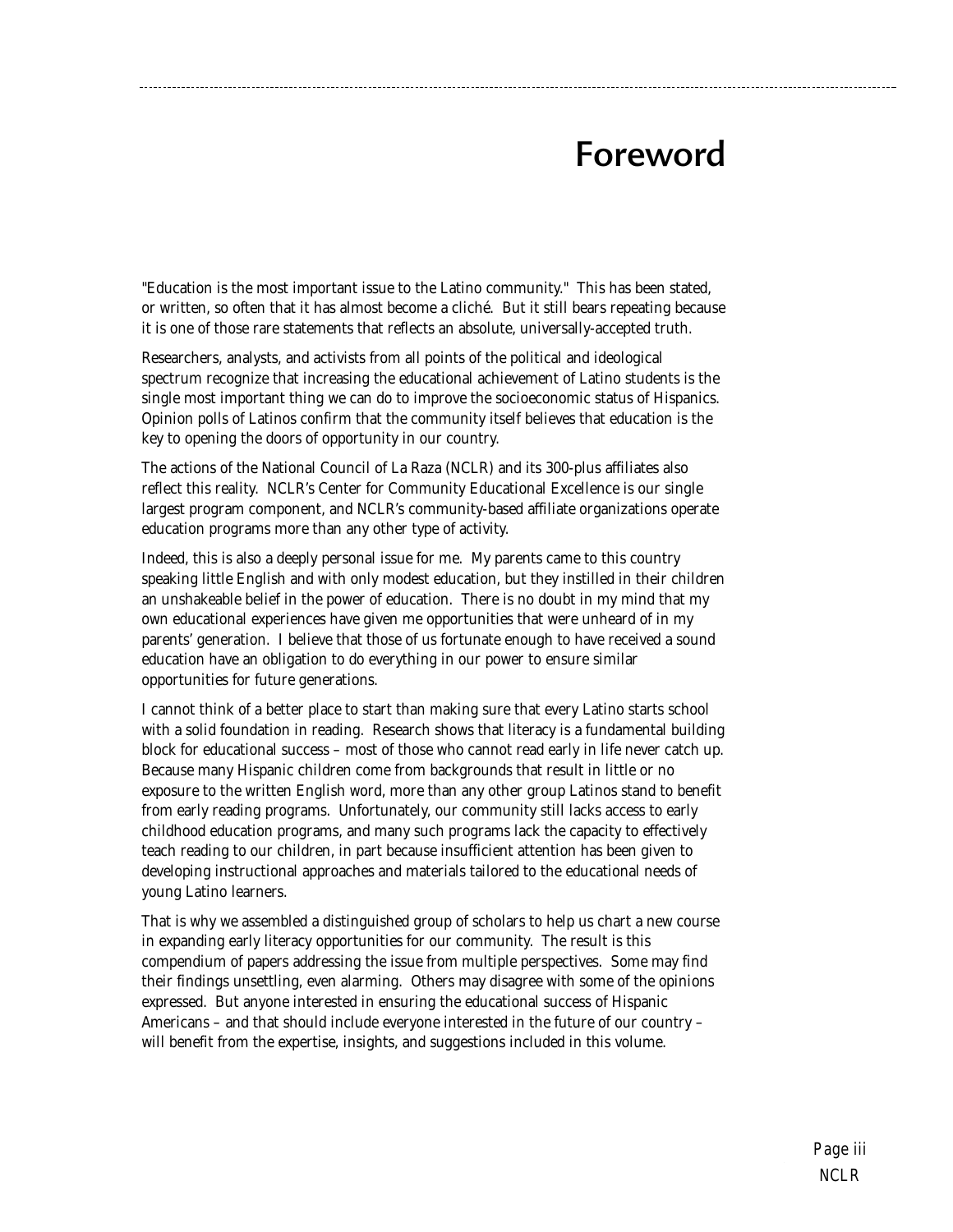Although this document represents the culmination of an effort that predates my arrival as President and CEO of NCLR, I can guarantee that it represents just the beginning of our work in this field. Looking to the future, we should be comforted that this is not one of those issues that divides Americans along partisan lines. Several years ago I was lucky enough to be in the White House when then-First Lady Hillary Rodham Clinton launched a groundbreaking series of events highlighting new scientific research confirming the importance of early learning. And just a few weeks ago I was fortunate to be able to discuss with First Lady Laura Bush her deep commitment to expanding early literacy opportunities for all children, including Hispanic Americans. I am heartened by their support, which gives me great optimism that we can overcome the considerable challenges we face.

I invite every reader of this work to join us in making sure that today's young Latinos, and every generation that follows, start school not only with a willingness to learn, but with the solid foundation in literacy that will enable them to learn.

Janet Murguia Washington, DC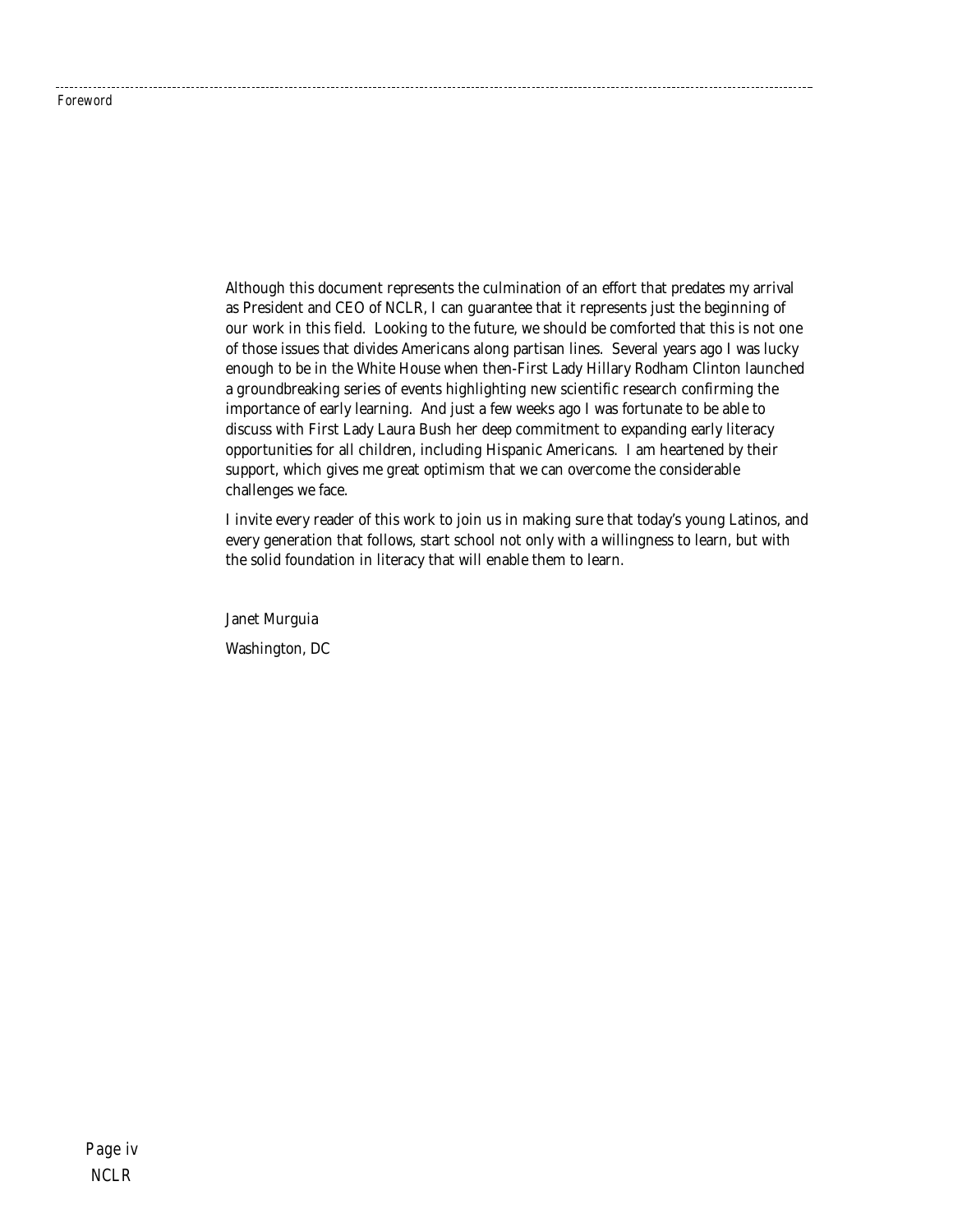## Introduction

This collection of papers is a call to engage parents, early childhood educators, and community advocates in dialogue that affirmatively builds on a national movement for promoting early literacy – reading and language development – among Latino children. In the last two decades most states, numerous school districts, dozens of private foundations, and the federal government have directed resources into the development and implementation of ambitious early literacy and reading initiatives throughout the country. Besides giving all children the chance to succeed in school, reading initiatives also aim to reduce disparities and long-standing academic achievement gaps between groups. Despite significant investments, these efforts have been largely unsuccessful in reaching and inspiring Latino families to embrace and adopt early reading strategies.

In the face of research consistently showing that Latino parents believe that education provides the means to a better life for their children and the central role that reading plays in ensuring academic success, it is imperative that reading advocates come to understand the factors that inhibit reading behaviors among Latino families. To that end, the National Council of La Raza (NCLR), with the generous support of the Carnegie Corporation of New York, commissioned a series of papers from, and convened a roundtable of, expert Latino scholars and practitioners to discuss the factors that inhibit Latino parents from increasing home-based reading behaviors and other early literacy activities with their young children. Through presentations of current research and vigorous dialogue, these scholars shared insights and identified strategies for reaching Latino families with culturally- and linguistically-appropriate approaches and made recommendations for closing the reading gap.

#### **The Challenge**

Remarkably little early literacy research is currently focused on Latino children and their families despite the fact that Hispanics constitute 22% of all children under the age of five in the United States. Further, there exist large gaps in the literature related to the nature of first- and second-language influences on early literacy development and school readiness among young Latino children. Similarly, there is little research and few practical models on how Spanish-speaking parents in this country can support the literacy development of their children. NCLR's community of scholars pointed to the need to understand the *factors that negatively impact the ability of Spanish-speaking parents to promote and engage in early literacy activities, with an emphasis on what they can do in their own language.* These factors include the lack of culturally- and linguisticallyappropriate child care and preschool programs; lack of community resources such as libraries with Hispanic-focused materials or Spanish-language collections; inadequate availability of relevant and appropriate children's radio and television programs; and lack of child and family cultural and community events that stimulate language development.

More recently, the federal No Child Left Behind Act, signed into law in 2002, increased the sense of urgency to improve reading achievement. It set a goal that all students become proficient in English and math by 2014. Each year, states are required to report progress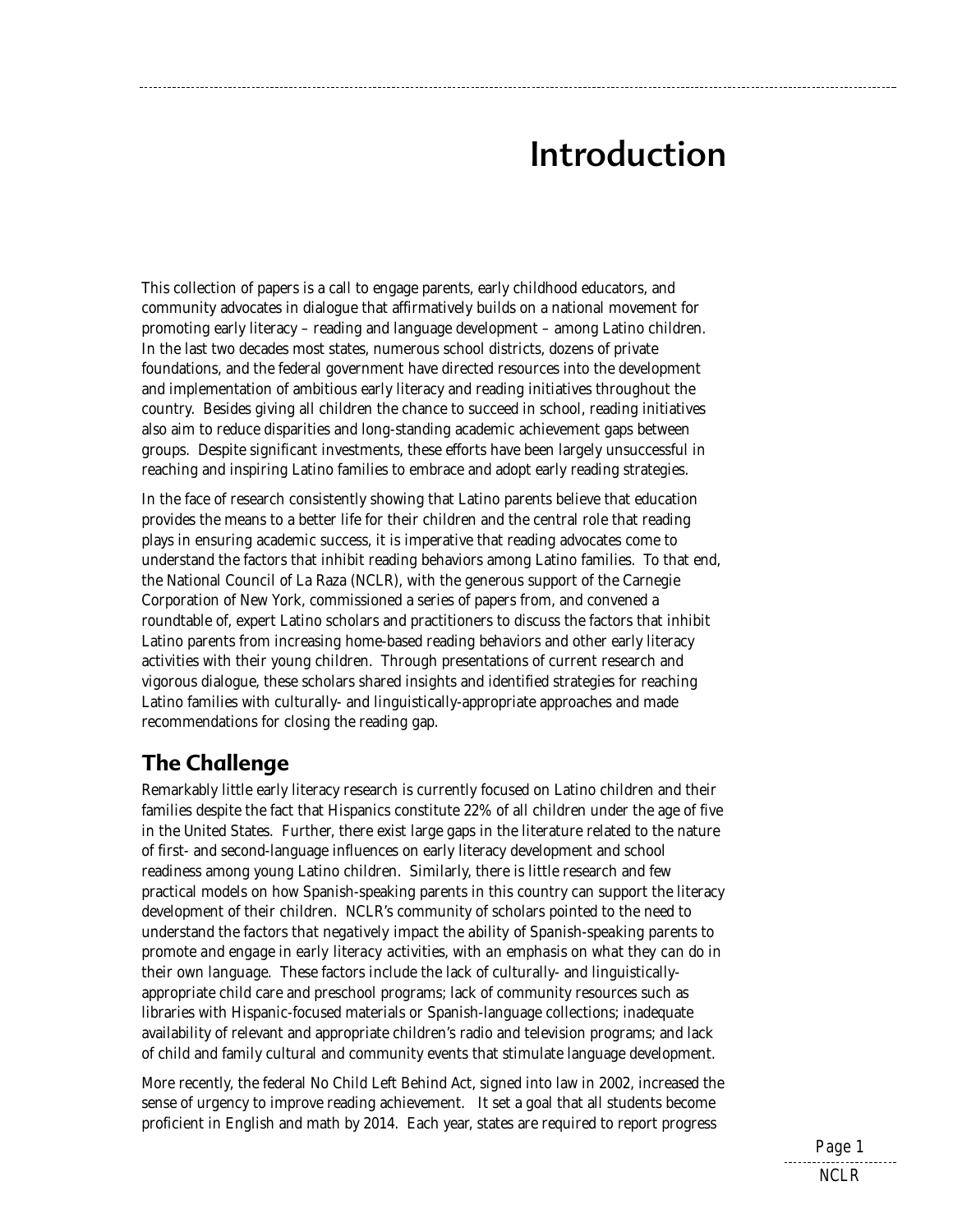toward that goal by measuring students' performance on standardized tests. Schools are held accountable not only for overall student performance, but for reducing the size of gaps between groups. The effect on early reading efforts was to look for educational gaps at earlier and earlier stages in the system. Ultimately, educators and policy-makers have turned their attention to early childhood education and families and determined that many children, including Latino children, aren't "ready to learn" when they enter kindergarten. Researchers concur; reading and math gaps exist before children ever enter public school.

Kindergarten was seen, until relatively recently, as the time during which children prepared for academic work. The goal of kindergarten was to expand children's oral language and vocabulary skills in preparation for first grade, when they would be introduced to reading and writing. Today, in most states, the expectation is that children arrive at kindergarten with a basic foundation of knowledge, "school-appropriate" behaviors, and skills that once were expected for first grade. As a result, participation in high-quality preschool has become increasingly important for preparing children to be ready for school.

Given that Hispanics under age five are less likely than other groups (20%) to be enrolled in early childhood education programs,\* Latino parents must be armed with the knowledge, skills, and resources to prepare their children for school via intentional use of early literacy activities available to them. While there is a growing movement throughout the country toward universal preschool, for millions of children it will arrive too late, and their parents, families, and communities must be prepared to be the literacy champions for them. In order to meet this challenge, parents need information, tools, and resources. They need information on what will be expected of their children and what it means to be *ready for school*, and what early literacy is and what they can do every day to offer these experiences to their children. Parents also need to be empowered to embrace their home language and culture and use it to build a foundation for experiences, and they need to know that they "are doing the right thing." Finally, parents need to know how to advocate for literacy resources in their public libraries and community institutions, both public and private.

#### **What Parents and Educators Can Do**

The papers included in this collection provide parents and educators with information, a rationale, and suggested activities that they can use from the moment children are born to begin to help children learn about the world. Latino families will learn that research on brain development and early childhood learning has linked the benefits of nurturing family relationships – so important among Latino families – to the construction of a foundation for

<sup>\* &</sup>quot;Latinos in School: Some Facts and Findings," *ERIC Digest*, Number 162 <http://www.ericdigests.org/2001-3facts.htm>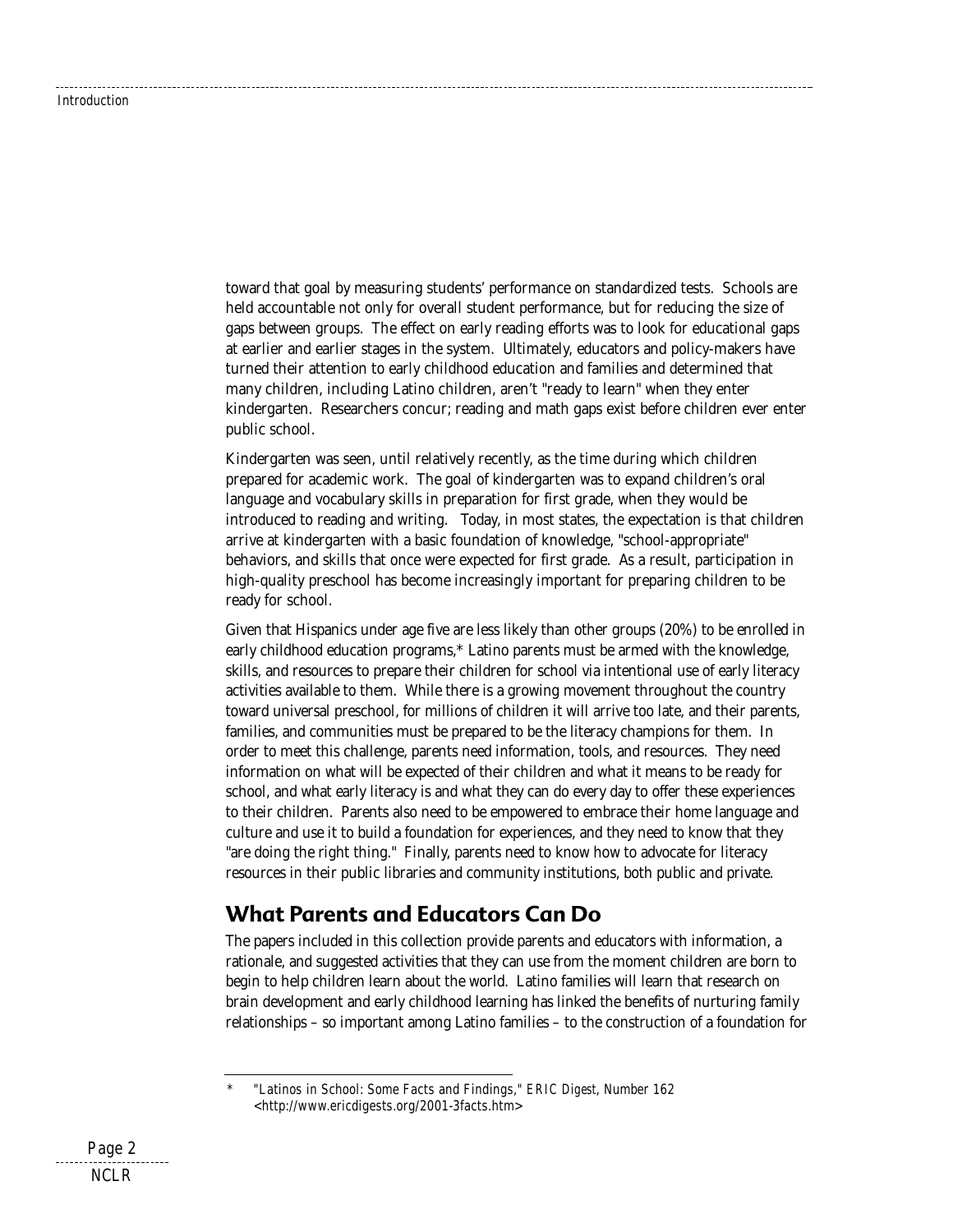all of a child's later growth and development. The papers present research-based, familyfriendly, and culturally-appropriate strategies that parents and educators can use to promote reading and cognitive development. Parents will come to appreciate that oral traditions such as storytelling in the context of their history and culture are powerful stimuli for the imagination, help to increase children's vocabularies, introduce children to essential elements of stories (such as character, plot, action, and sequence), and provide them with concepts about the world around them. By infusing their children's world with culturallyappropriate songs and verse, parents can advance a love of language through the rhythms of language and encourage phonological awareness, which can be an important predictor of later literacy learning. Parents are encouraged to advance the family heritage and traditions they hold dear through storytelling and natural conversations that explore values such as *cariño, atención, respeto, responsibilidad*, and *compromiso* (love, attention, respect, responsibility, and commitment). These daily interactions and conversations sustain and nurture children's development for life and for literacy.

In the first paper, *Dispelling the Myth*, Rebeca María Barrera examines this question: Given the many examples of great Latino literature and intense interest by Latinos in books, how, then, can we explain the shocking data regarding low literacy levels in the Latino community? Ms. Barrera examines the barriers faced by real people in real communities and shares the struggles and successes that can serve as inspiration and models for other parents and educators throughout the country. In "getting to the root of the myth," she addresses in concrete and practical terms the myths that parents and educators need to examine and dispel. Ms. Barrera speaks to what parents can do and what communities must do to take action – to mobilize neighborhoods and communities to develop broad, multidimensional initiatives that promote Latino literacy campaigns.

In *"El gusto" of Language and Literacy Development*, Dr. Jeanette Betancourt discusses strategies that are available to parents of infants and toddlers to promote language development in their primary language. She discusses what parents need to know about how children learn to "play with language," and that through language play children learn that the same thing can have different names. This early lesson in abstraction gives those who are bilingual the mental flexibility and openness that produces cognitive and social benefits. The ability to switch linguistic codes and eventually think in more than one language increases conceptual development. This cognitive flexibility begins with the first coo of an infant.

In *The Effects of Educational Policies and Practices on Home Languages and Learning*, Dr. Lily Wong Fillmore explores the consequences of parents not fully understanding the importance of home language for a child's academic success and family life. She discusses the questions: How does the loss of a primary language affect children, their families, and the larger society? What has led to the acceleration of language loss, and should policymakers, children's advocates, and educators be worried about it? What steps can be taken to lessen the negative consequences of language loss? Dr. Fillmore's powerful and

> NCLR Page 3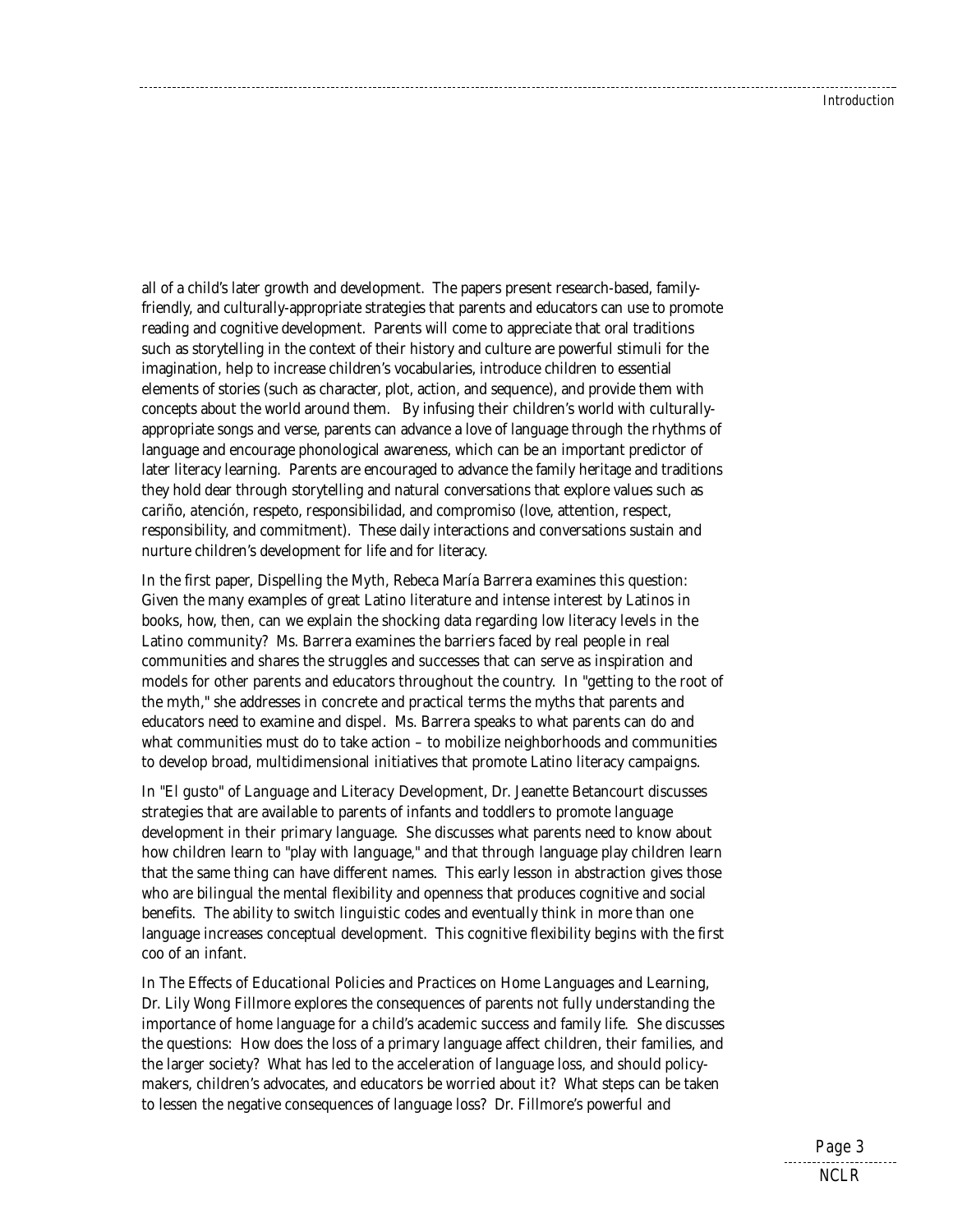poignant descriptions draw us into the world of families struggling between languages, of children without a language they can call their own. As parents examine and come to understand these issues fully, they can use this knowledge to fuel their *ganas*, or their will, to embrace their home language and heritage, confident that it is the right thing to do to prepare their children for school and for life.

In *Juguemos con el lenguaje: The Joy of Talking with Young Children*, Dr. Graciela Italiano-Thomas shares strategies with teachers which they can use to create early reading environments that are respectful of and consistent with a child's culture and language. Dr. Italiano-Thomas offers a wealth of strategies, examples, and resources that teachers can use to encourage families to take advantage of their family knowledge and culture to access community resources as the foundation for later reading activities in both English and Spanish.

Finally, we hope that this collection will contribute to a deep appreciation of parents' inherent capacity to draw upon their experiences in giving their children a strong foundation of early literacy and reading. Parents' success, however, can be greatly enhanced by access to information and practical examples and strategies that reveal how primary language is connected to early literacy and, ultimately, school readiness. Educators and policy-makers are cautioned, however. The very efforts designed to promote English reading activities may actually create obstacles for families and lessen their capacity to promote reading activities. When the emphasis is focused on Englishlanguage "reading" for parents whose first language is not English, the effort may prevent parents from being able to do what they *can* do – which is considerable – in their own language. Parents who are constantly told to embrace practices they simply cannot implement, such as "read to your child every day for at least 20 minutes," "read in English," "play phonics games," "and "surround your child with books and print activities in their daily life," may simply become overwhelmed and discouraged. Unexamined or unreasonable expectations may lead to judgments that affect the confidence and selfimage of parents and ultimately undermine their ability to act on the strategies that are available to them.

Latino parents, like all parents, must be encouraged to build early literacy environments for their children based on their own interests, skills, aptitudes, preferences, values, and traditions. Parents, literate and nonliterate, contribute greatly to their children's early literacy education when they enjoy and expand conversations with their children, promoting traditional and contemporary song, verse, poetry, humor, jokes, riddles, proverbs, and other word games. Parents can promote the development of ideas and intellectual concepts when they engage their children in thoughtful, joyful discovery of the world of words in which they live each day. This is the vision that underlies the messages delivered so eloquently by the authors of this collection.

NCLR Page 4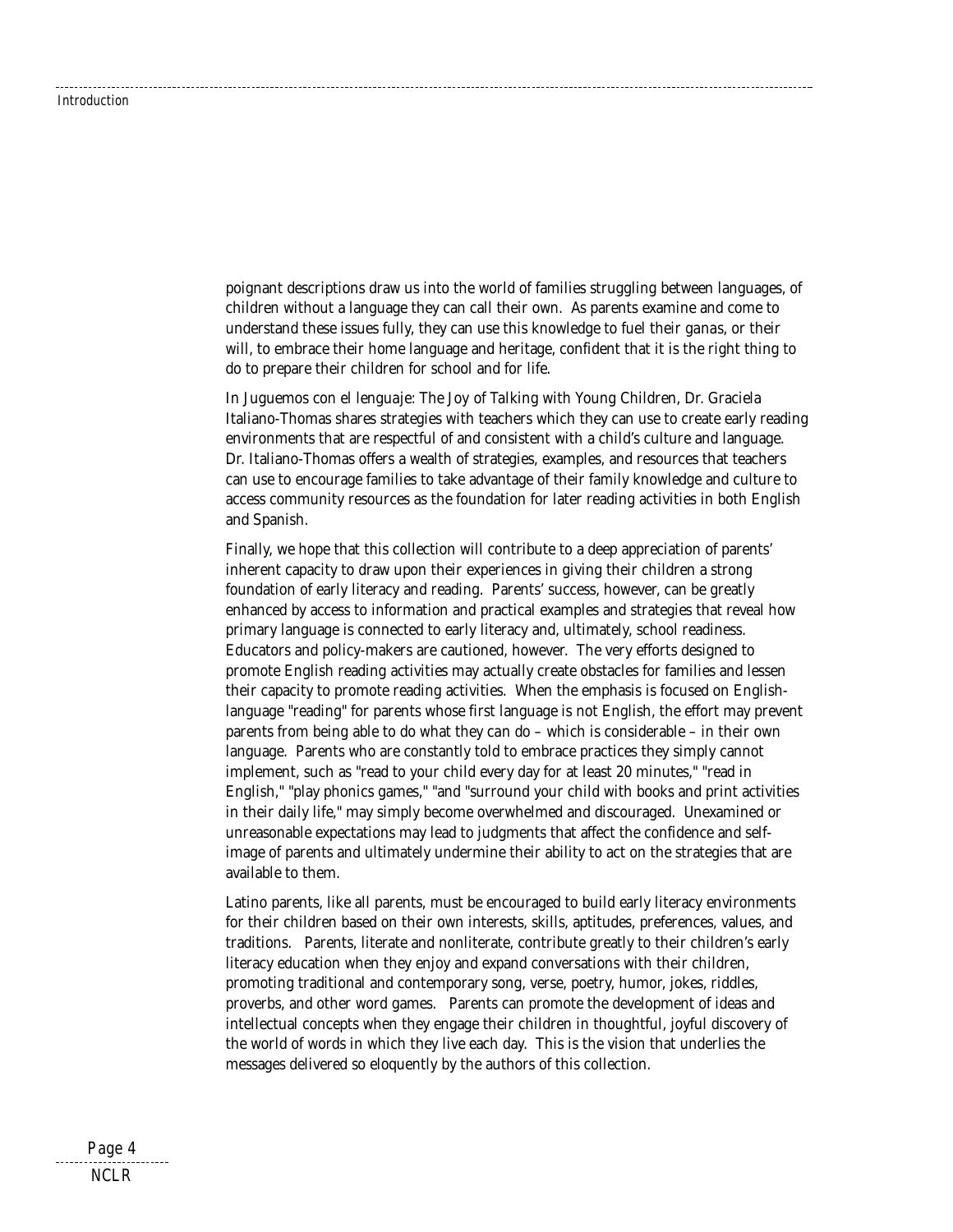## Dispelling the Myth

**Rebeca María Barrera, MA**

Palo Alto College

It is a myth that Latinos do not love to read.

There is no other explanation for why the rain-drenched Latinos were standing in a line that wrapped around the Manhattan city block where the Lectorum Bookstore is located. They had come to the book signing for Jorge Ramos' book *Atravesando Fronteras*, of which more than 4,000 copies were sold that day. I saw it myself, or I too might have believed the myth.

I asked the people who were waiting in line to meet Jorge Ramos, "Why are you willing to stand in the rain for hours to have your book autographed?" Many had done this before to meet Carlos Fuentes, Sandra Cisneros, and Isabel Allende. They answered in a variety of accents and intonation patterns, reminiscent of their hometowns in Puerto Rico, Cuba, Mexico, Colombia, and Spain. Each person said in his or her own way, "Jorge Ramos writes about me, my experience, my life. I long for books about the Latino story."

Across the country in Los Angeles, I was fortunate to participate in the first Edward Olmos Book and Family Festival. Over the two-day festival, thousands of Latinos walked through the turnstile at the entrance, clicking the counter as they passed, the number skyrocketing beyond 17,000. Thousands – *hombres, mujeres, y niños* – sat in awe as poets read their rhythmic lines and authors penned their autographs into the title pages of their books, such as Rodolfo Anaya who signed copies of *Bless Me Ultim*a and *Alburquerque*. Hours later as they left the event, festival-goers' arms were loaded with books on every topic from gardening to literature to parenting. Rubén Martínez, owner of Martínez Books, sold every book in his exhibit. As he rolled empty bookcases out of the dock to his truck, he said, "I have always known Latinos love to read. Now, everybody will know."

I saw this too, or I might have continued to believe the myth.

Dozens of government reports and academic studies have helped create a widely believed notion that the Latino community is illiterate and uninterested in books, and, as a result, has the highest dropout rate in the country. According to the National Center for Education Statistics, "by age nine, Hispanics lag behind their non-Hispanic peers in reading."1 Another report from the National Assessment of Educational Progress 2000 indicates that 58% of Latino fourth graders read below the basic level, making it difficult for them to read and comprehend simple text.<sup>2</sup>

The data are accurate. There is a serious reading issue to tackle, but it is not because Latinos do not love books and stories.

Storytelling is as old a tradition in the Latino culture as are the ruins of pyramids in Mexico, Guatemala, and Peru. The ruins themselves are a testament to the efforts of Maya and Aztec ancestors to preserve their stories through the use of an elaborate codex system carved on the walls of every structure.

Eons before there were paperback racks in every airport and bestseller lists in newspapers, there were storytellers who passed along the history of families from generation to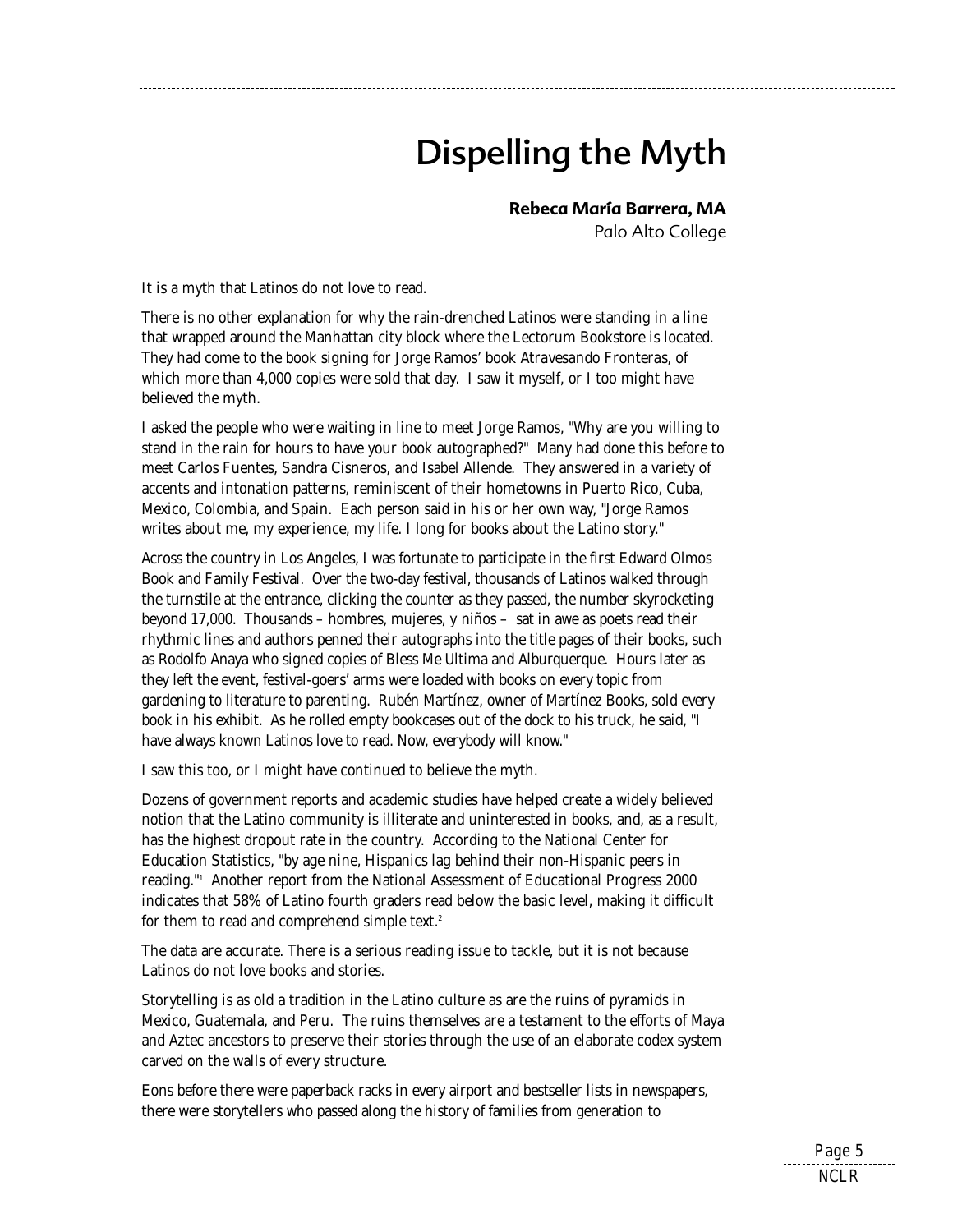generation throughout what we know today as Latin America. In Spain, Don Miguel de Cervantes Saavedra captivated the world with his epic novel *Don Quixote*. Four hundred fifty years later, his work is celebrated as a long-running Broadway musical in the U.S., while each year the entire city of Guanajuato, Mexico transforms into the International Cervantes Festival. This *Cervantino* festival is the most important artistic and cultural event in Mexico and has been held without interruption since 1972. Similar events throughout the Americas recognize the work of poets, authors, historians, and storytellers.

There are many examples of great Latino literature and intense interest by Latinos in books. How, then, can we explain the shocking data regarding low literacy levels in the Latino community?

#### **Barriers at Every Turn**

Along with the language and cultural obstacles that Latinos face every day, there are other barriers that are even more challenging, such as poverty, isolation, misinformation, and lack of access.

My exploration of these barriers began unexpectedly with a problem at a small Texas public library. I received an email requesting assistance from several mothers who wanted to establish a Spanish story time on Saturday mornings. One of the mothers was a story reader at the local library where more and more children attending the story time were conversing in Spanish. She invited a second mother, who was bilingual, to help her communicate with the Spanish-speaking children. As the word spread that there was a bilingual volunteer available to translate, more Spanish-speaking children started coming to the library. Eventually, there were so many children attending the story time, it became obvious that there should be two groups, one for each language.

The two women approached the library director about establishing a scheduled Spanish story time since there were already several in English. The bilingual mother volunteered to do the session so that it wouldn't cost the library an additional staff person. Instead of embracing the idea, the director denied the request saying that the library wasn't interested in a Spanish story time.

Six hours away in San Antonio, Texas, I found another example of the obstacles that Latinos face. San Antonio is a city of a million and a half souls, 57% of whom are Hispanic and most of whom are concentrated in the city's west and south sides.<sup>3</sup> While bookstores are liberally sprinkled throughout the north side of the city, there is not one bookstore south of downtown. Findings from one national survey<sup>4</sup> suggest that as many as 58% of San Antonio's population is functionally illiterate, meaning that they can complete basic tasks such as scanning newspaper articles and completing forms, but cannot use printed documents for critical work tasks. The implication is that "the community won't buy enough books to generate the desired profitability level."

Page 6 NCLR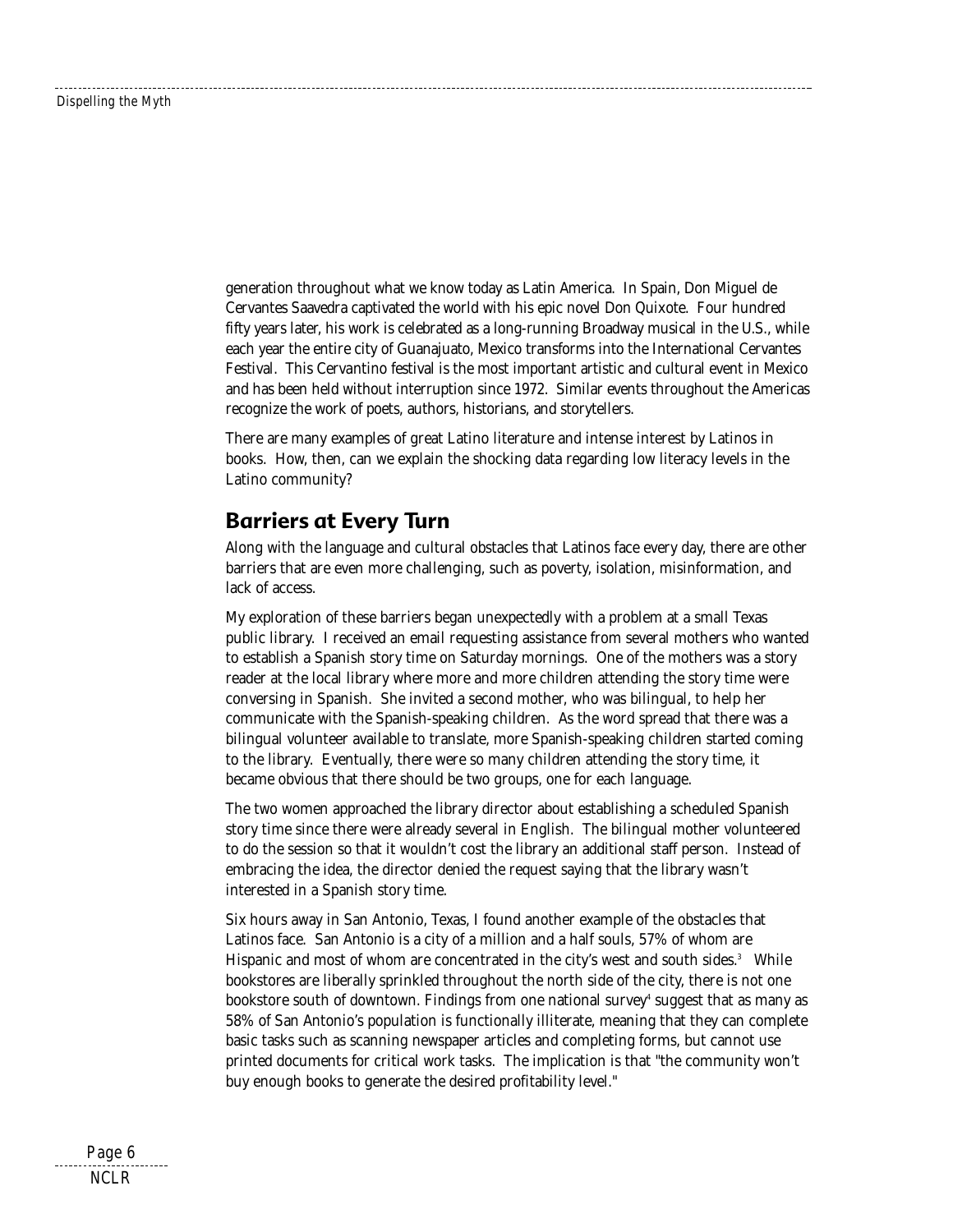#### Dispelling the Myth

Yet, students from South San Antonio High School have been trying for six years to attract a bookstore to the predominately Hispanic south side of San Antonio. They have written petitions and held poetry readings and book events at the local mall where thousands of people lined up for the Books in the Barrio event. The students made presentations to the Chamber of Commerce and wrote letters to every major book company they could find. Every request was rejected with a statement that the local demographics did not meet corporate requirements for establishing a bookstore franchise.

Finally, the students' hard work and constant correspondence with book retail companies paid off. A Waldenbooks opened in July 2004. According to the local mall director, "We couldn't just say, 'We want a bookstore.' We had to prove we needed it."

In another community along the U.S.-Mexico border there are two bookstores: one on campus at the university and the other at the local mall. The campus bookstore is dedicated solely to the required texts for classes. The mall store, on the other hand, is designed to market best sellers to the general public. Shoppers visit the store to purchase books for their children or as birthday presents for other children. The children's section fills two bookcases with all the latest copies of *Star Wars*, *Arthur*, and The *Magic School Bus*. The Spanish children's section is 15 inches wide, holding about 20 books, mostly translated copies of *Clifford the Big Red Dog's Great Adventures*. Pat Mora's delightful poetry is missing. There are no copies of Diane Gonzáles Bertrand's heartwarming bilingual *Family/Familia*, and there are no versions in English or Spanish of any of Gary Soto's fun-loving stories. With the home language of most border citizens being Spanish, the community finds itself "left out" of the offerings at the local bookstore. The store manager says that decisions regarding inventory are made at the corporate headquarters in another state. Shoppers we interviewed that day said, "I can't find what I want here" and "I have to go out of town to buy the books I want for my children."

At every turn there is an obstacle that prevents Latinos from acquiring the books they want, and when the obstacles are removed, Latinos young and old line up by the thousands, hungry for the rhythm of poetry and the captivating stories by Julia Álvarez, Rubén Darío, and Gabriel García Márquez.

Although the statistics are dim and literacy among Latinos is low, one cannot conclude that Latinos don't want to read. Latinos want to embrace the love of reading – they just need a little help to get past the obstacles.

#### **Getting to the Root of the Myth**

Reading offers entertainment, information, and opportunities for learning about the world. For young children, reading is essential for school success. Research findings indicate that reading to young children promotes language acquisition, which correlates to literacy development.<sup>5</sup> These two skills are important indicators of school success. It is understood that children who are read to will grow up to be readers themselves. The rule of thumb is that young children should participate in 1,000 hours of reading by the

> Page 7 NCLR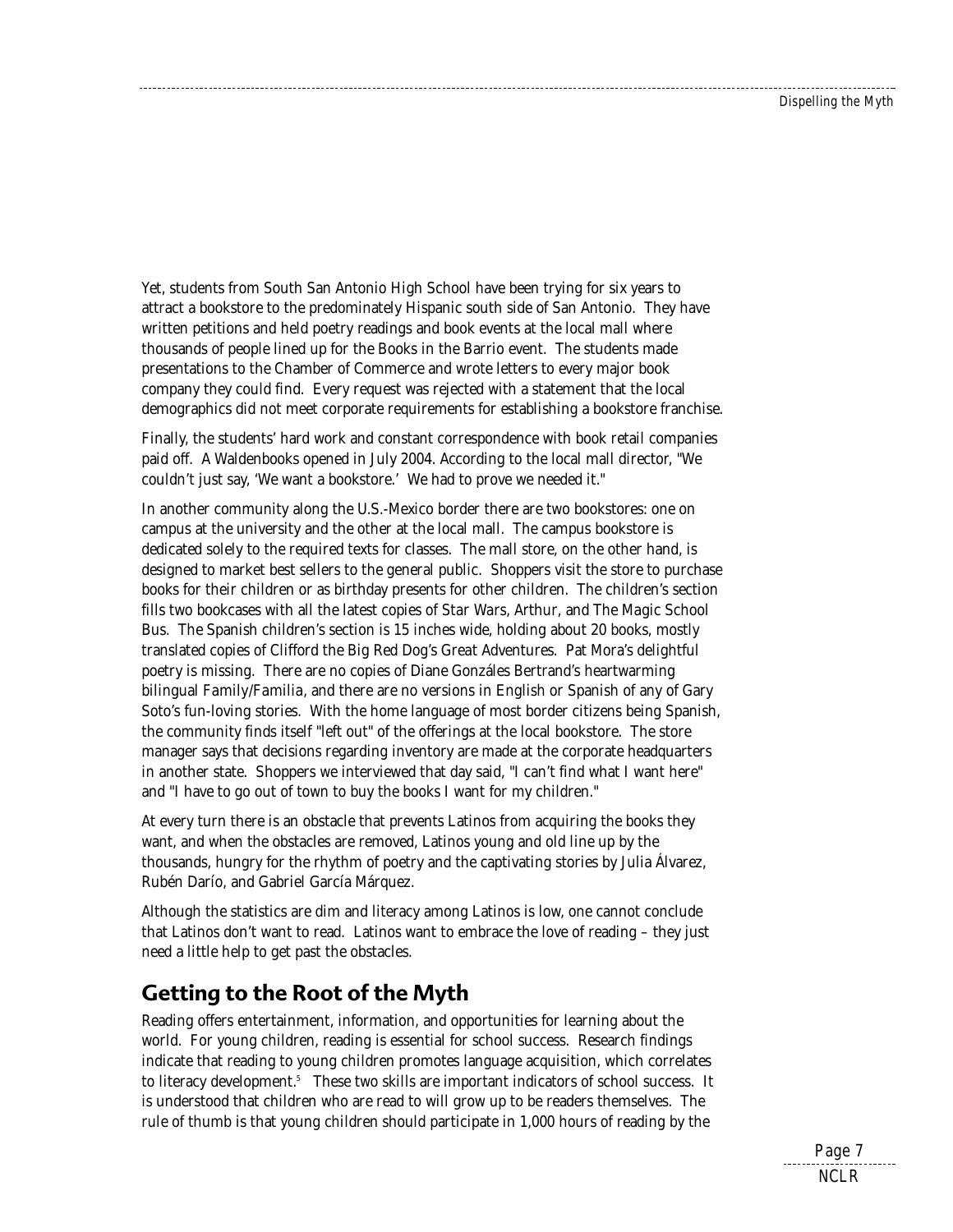time they are five years old. Reading is one way to expand vocabulary, and it is estimated that half the words that children will use throughout their life, about 6,000, will be learned by the time they are six years old.

White non-Hispanic children are more likely than Hispanic or Black non-Hispanic children to have someone who reads to them every day. While 73% of children whose mothers were college graduates were read to every day in 2002, and 60% of children whose mothers had some postsecondary education were read to, only 42% of Latino children were read to daily.<sup>6</sup> The underlying premise that readers become graduates and graduates read to their children cannot be true for Hispanics as long as the high school completion rate does not increase.

Another important indicator of school success is participation in quality early childhood education programs where enrichment activities provide opportunities to develop or improve basic skills. Once again, Latino children fare worse on this indicator than other groups, with only 40% participating in early childhood education programs compared to 70% of children of college graduates, 64% of Black children, and 59% of non-Hispanic White children.<sup>7</sup>

The staff of the National Latino Children's Institute recently began to explore the reading barriers that Latinos face in order to find more effective strategies for community organizations to increase reading among young Latinos.<sup>8</sup> Focus groups and interviews with families and educators in California's Bay Area and in South Texas' Rio Grande Valley resulted in a list of over a dozen barriers ranging from language to poverty, mobility, transportation, and limited access to culturally authentic books. Educators in the group felt that reading was not a priority for families while parents explained the difficulties of managing two jobs and living in multigenerational homes with no space for quiet time.

These are just a few of the reasons that Latinos have given for the low levels of reading in their community. In order to reverse the trend everyone will need to become engaged in changing attitudes, providing information, making books accessible, and breaking down barriers. The entire community must own the problem. Retail merchants, elected officials, religious leaders, health care professionals, employers, educators, the media, families, and young Latinos must all be involved in creating a community that reads.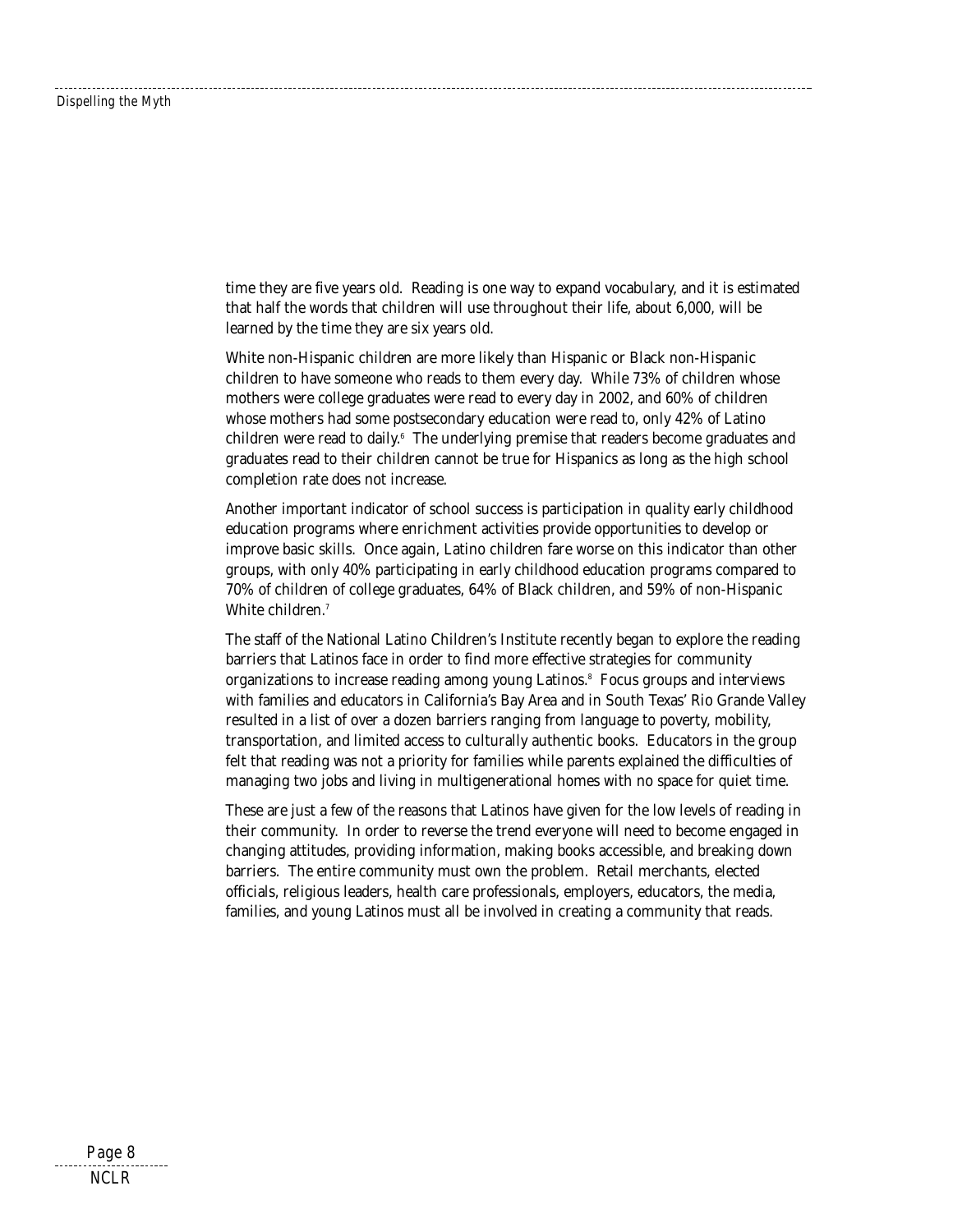The following is a list of the most common reasons why young Latinos are not read to on a daily basis:

| Reading is not a priority                                   | With poverty levels at the highest rate for Latinos, many parents find<br>themselves holding more than one job in order to support their family.<br>The urgency of acquiring tennis shoes and school supplies for a second-<br>grader while squeezing in grocery shopping, a trip to the doctor, or<br>paying bills into an already tight schedule takes precedence over many<br>other family activities. Families who don't have information about the<br>importance of reading to young children don't understand that they<br>should prioritize this activity in their very busy lives.                                                          |
|-------------------------------------------------------------|-----------------------------------------------------------------------------------------------------------------------------------------------------------------------------------------------------------------------------------------------------------------------------------------------------------------------------------------------------------------------------------------------------------------------------------------------------------------------------------------------------------------------------------------------------------------------------------------------------------------------------------------------------|
| Did not experience being<br>read to as a child              | A number of Latinos stated that no one read to them when they were<br>children. Now, as adults, they purchase books for their own children,<br>but stated they didn't know how important it is to read with them.<br>They recall childhood memories of sitting around an elder and<br>listening to real stories about their own family. Several young parents<br>assumed that story-sharing was an elder's role.                                                                                                                                                                                                                                    |
| <b>Unaware of the benefits</b>                              | While there are many excellent resources available to English-speaking<br>families about early brain development and the benefits of early literacy,<br>information about these topics is not always available in Spanish.<br>Translated brochures, videos, and other informative materials are rarely<br>culturally appropriate and usually poorly disseminated.                                                                                                                                                                                                                                                                                   |
| Few bilingual or<br>culturally authentic<br>books available | Many publishers import books from Spain, Argentina, and other<br>countries, but teachers say children long for culturally authentic<br>books about their American Latino experience. Some of the<br>international books are as foreign to young American Latinos as a U.S.<br>book that ignores their culture.                                                                                                                                                                                                                                                                                                                                      |
|                                                             | Recent efforts by REFORMA, <sup>9</sup> the Association to Promote Library and<br>Information Services to Latinos and the Spanish-Speaking, have<br>resulted in increased attention by publishers to the Latino children's<br>market. Scholastic, the world's largest publisher of children's books,<br>has ramped up its Spanish-language publishing while culture-focused<br>publishers such as Arte Público Press, Lee and Low Books, and<br>Children's Book Press steadily crank out exciting new books. Despite<br>these efforts, the emerging market opportunity continues to be unmet<br>and Latino children have few choices in bookstores. |
| No library cards                                            | Books are available free through libraries, but many Latinos have<br>commented that their previous experiences with institutions such as<br>schools and hospitals have been difficult. They recall incidents of<br>disrespect and intimidation and fear institutional intrusion into their<br>lives. They resist getting a library card to avoid giving out personal<br>information.                                                                                                                                                                                                                                                                |
|                                                             | Migrant families find it especially difficult to visit libraries because<br>they do not have permanent residences and therefore are ineligible for<br>library cards.                                                                                                                                                                                                                                                                                                                                                                                                                                                                                |

Page 9 NCLR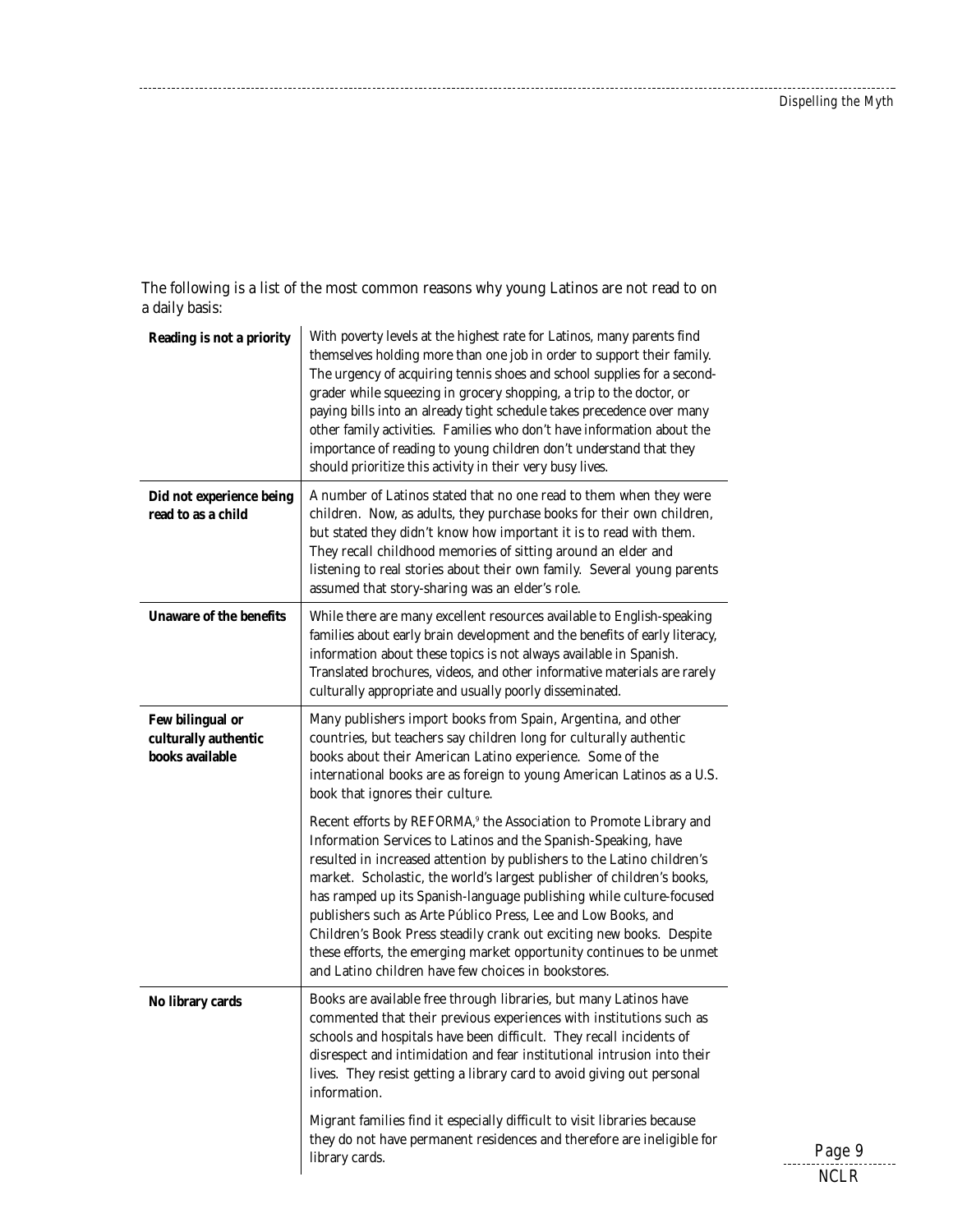#### Dispelling the Myth

| Limited access to free<br>books or libraries           | Many Latino families that frequent libraries commented that they find<br>wonderful nonfiction books of general interest, but few books that are<br>culturally authentic or bilingual. Others comment that there are few<br>libraries where they live, or that library budgets are so tight that they<br>are closed on weekends when families who work can visit the library<br>with their children.                                                                                                                                                                                                                                                                                                                                                                                                                                                                                                                                                                                                                                                                                                              |
|--------------------------------------------------------|------------------------------------------------------------------------------------------------------------------------------------------------------------------------------------------------------------------------------------------------------------------------------------------------------------------------------------------------------------------------------------------------------------------------------------------------------------------------------------------------------------------------------------------------------------------------------------------------------------------------------------------------------------------------------------------------------------------------------------------------------------------------------------------------------------------------------------------------------------------------------------------------------------------------------------------------------------------------------------------------------------------------------------------------------------------------------------------------------------------|
| Library acquisition<br>policies are complex            | Libraries purchase books that have hard covers and special binding for<br>extra durability. The books are usually more expensive and purchased<br>only through city-approved vendors. Even authors find it difficult to<br>donate copies of their books to libraries because of the special<br>publishing and cataloging requirements.                                                                                                                                                                                                                                                                                                                                                                                                                                                                                                                                                                                                                                                                                                                                                                           |
|                                                        | It would be very complex for publishers to communicate directly with<br>every municipal government in the U.S. to register for the vendor<br>process. As a result, most publishers sell books to libraries through<br>authorized book distributors that already have established vendor<br>relationships. The vendors' booklists include best sellers and books by<br>popular authors. Only Latino books by previously established authors<br>make it to the vendor booklists that libraries use for ordering books.                                                                                                                                                                                                                                                                                                                                                                                                                                                                                                                                                                                             |
| No bookstores or places<br>to purchase books<br>nearby | High school completion rates, college education, and economic status are<br>some of the criteria used by chain bookstores to determine where they<br>will set up a new store. Since Latinos have among the highest poverty<br>rates, their neighborhoods are rarely selected for new book businesses.<br>Independent business leaders are more likely to set up Latino-focused<br>bookstores. Among the best known are Martínez Books in Santa Ana,<br>California, Iaconi Books in San Francisco, California, and Lectorum<br>Bookstore in Manhattan, New York. These stores cater to Spanish-<br>speaking readers as well as English readers seeking cultural products.<br>Martínez Books serves as a community center hosting voter registration<br>events, art shows, and author signings, thereby proving that the most<br>effective Latino community bookstore serves many purposes.<br>Many good books are now available through companies selling books<br>over the Internet. While the opportunities are growing, the digital<br>divide continues to be greater for Hispanics than other groups, so this |
| Do not know how to<br>select books                     | may not offer a quick solution.<br>The phrase "Don't judge a book by its cover" offers insight into the<br>confusion in choosing appropriate children's books for each age<br>group. Parents don't know whether books with more words are more<br>useful than those that are highly illustrated, whether the themes will<br>interest boys or girls, or whether the reading level is appropriate.                                                                                                                                                                                                                                                                                                                                                                                                                                                                                                                                                                                                                                                                                                                 |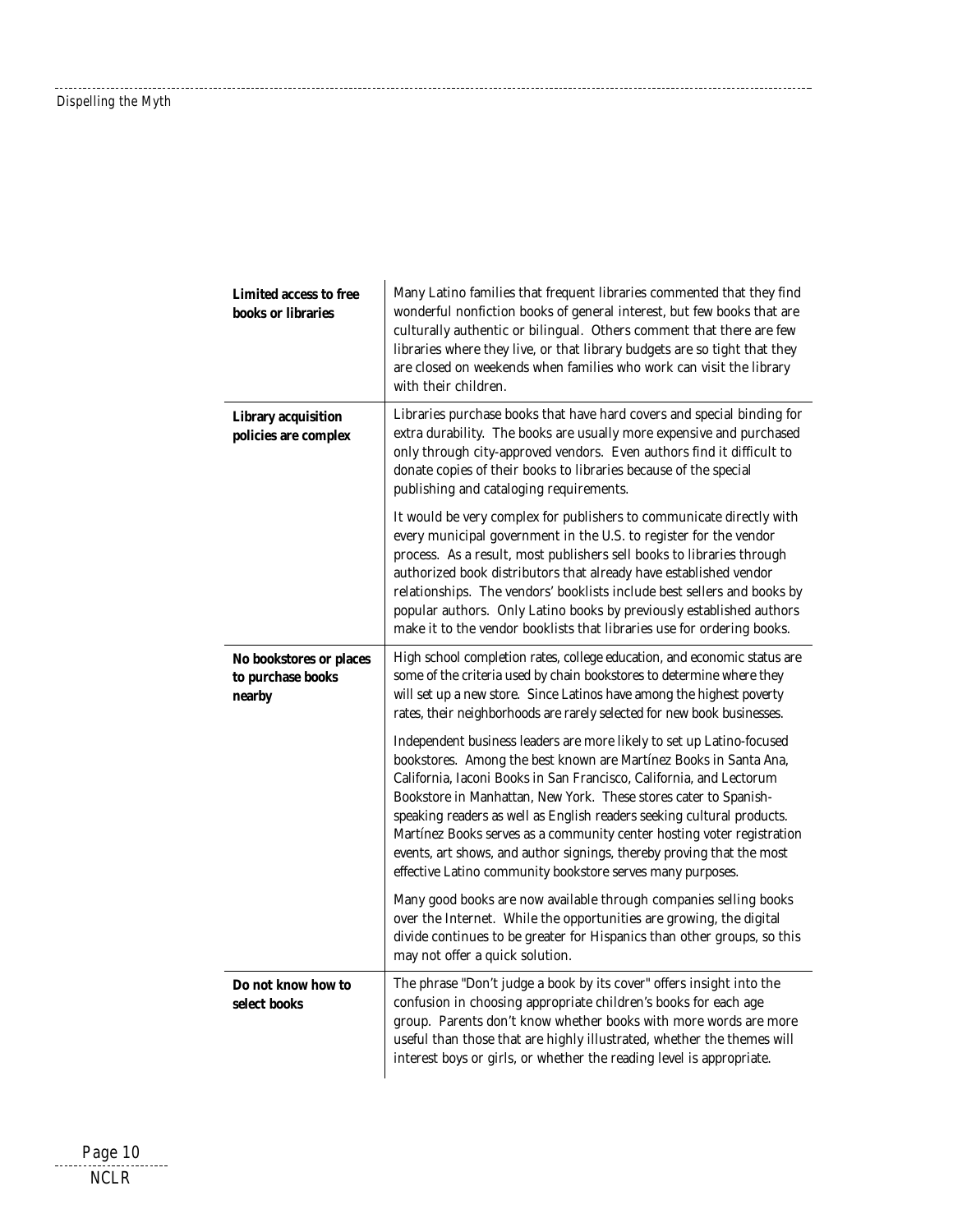|                                     | Children need access to all kinds of books including picture books,<br>storybooks, biographies, how-to books, science and nonfiction books,<br>and dictionaries. A good bibliography can help with making book<br>choices. To address this concern, Dr. Isabel Schon founded the<br>Barhona Center for the Study of Books in Spanish for Children and<br>Adolescents. <sup>10</sup> She has compiled extensive bilingual bibliographies, yet<br>Latino families in discussion groups held by the National Latino<br>Children's Institute were unaware of this excellent on-line resource. <sup>11</sup><br>Even the educators who were not literacy experts had no idea that<br>such a resource existed or could be helpful. |
|-------------------------------------|------------------------------------------------------------------------------------------------------------------------------------------------------------------------------------------------------------------------------------------------------------------------------------------------------------------------------------------------------------------------------------------------------------------------------------------------------------------------------------------------------------------------------------------------------------------------------------------------------------------------------------------------------------------------------------------------------------------------------|
| Children not interested             | Some parents in the discussion groups felt that children spend too<br>much time watching television and playing computer games. Others<br>suggested that television is a fast-paced experience and that children<br>get so "wound up" that they can't sit still for long periods. They said<br>that children don't know how to read a book.                                                                                                                                                                                                                                                                                                                                                                                  |
|                                     | Children are very interested in reading when they understand what is<br>expected of them. Reading a book is a learned skill that requires more<br>than listening to a story. Adults must practice reading skills such as<br>left to right progression and turning pages with children. Reading<br>requires thoughtful review of the story line and comprehension of<br>words. The correct pronunciation and meaning of new words can be<br>challenging, yet fun. Reading is not meant to be rushed.                                                                                                                                                                                                                          |
| <b>Embarrassed to read</b><br>aloud | Some educators in the group indicated that parents are reluctant to<br>read out loud because their own reading skills are so poor. For these<br>families teachers recommended storytelling, yet parents still felt<br>insecure and, as a result, dismissed the value of books.                                                                                                                                                                                                                                                                                                                                                                                                                                               |
| Reading is for school,<br>not home  | The concept "parents are the child's first teacher" was a surprise to<br>some parents. Some parents felt that their children were too young<br>for books and that values were the most important thing to learn in<br>the early years while still at home. The concept, bien educado, or well<br>mannered, was a bigger goal for all the parents in the group. <sup>12</sup> One<br>parent described how important it was to teach social skills during the<br>early years since this would not be taught in school. Parents were<br>surprised that children were expected to have so many school<br>readiness skills upon entering first grade.                                                                             |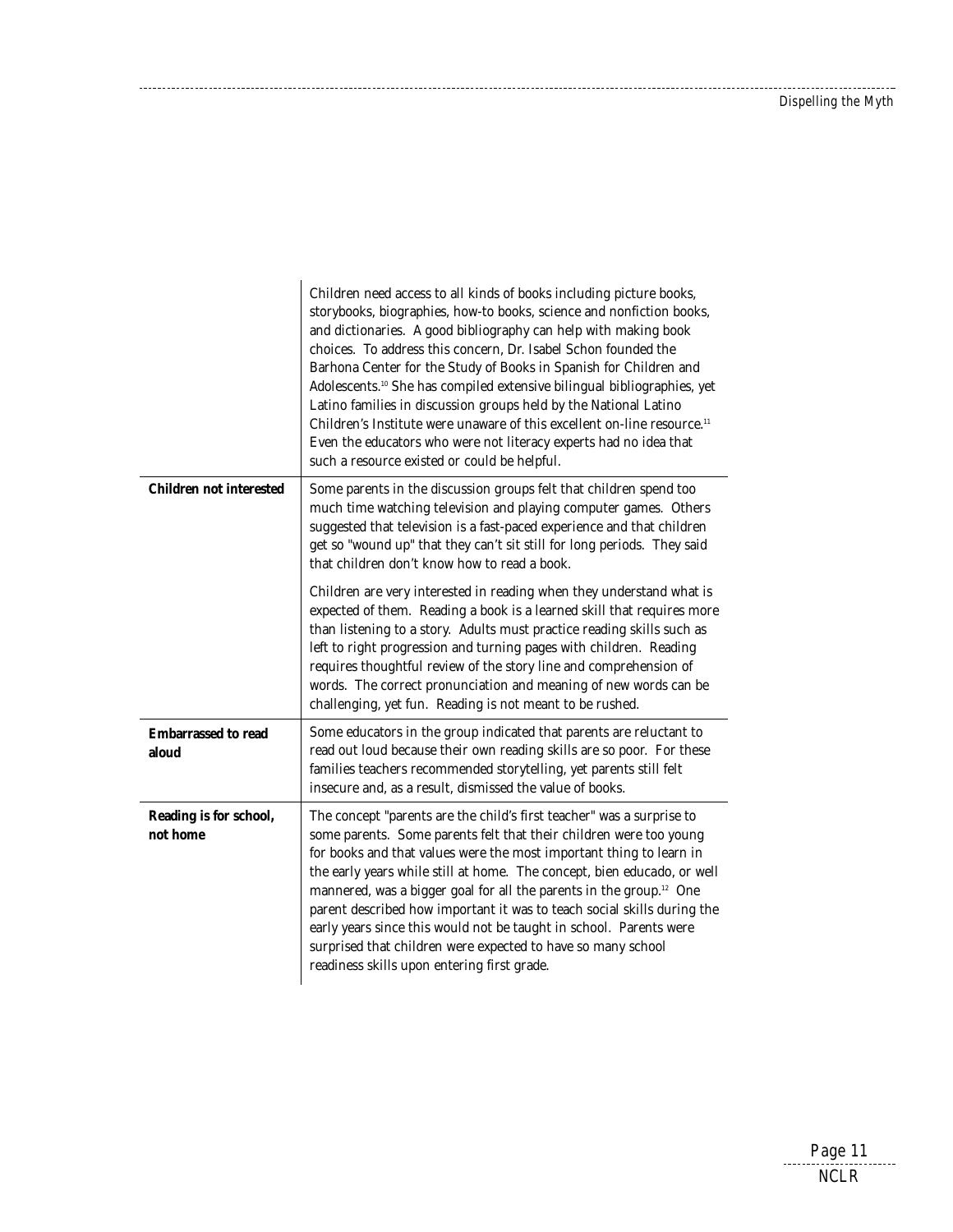#### **What Works?**

Early literacy is essential to later school success and eventual participation in the workforce. Community leaders know that a prepared workforce is the foundation for the economic stability of a society. Latinos are the fastest-growing segment of the U.S. population and in the next ten years will make up the second-largest segment of the workforce. With 35% of Latinos under the age of 18, the economic future of the United States will be dependent on the capacity of these Latino children as they grow up. The urgency of developing a literate Latino community cannot be overlooked.

In the midst of these alarmingly negative statistics, exemplary groups have developed outstanding solutions that incorporate the Latino community's values and strengths to address the literacy problem. In each case, unique solutions were found to remove barriers and promote literacy. The following case studies describe the process each program used to develop the perfect strategy for its target audience.

#### **Libros y Familias**

In recent years, the public schools in Independence, Oregon have seen the rise of Spanish-speaking migrant workers who have settled in the community. Primarily Mexican, these families found themselves isolated from their children's education system. The *Libros y Familias* program was developed in the elementary school to encourage families to spend more time reading with their children, increase the use of local libraries, and raise self-esteem and pride. The program is based on the belief that education is a family affair and that, in order for children to succeed in school, the whole family must be involved. The program uses quality Spanish literature to empower parents to help their children progress. It stresses sharing life experiences and validates the life of migrant parents as relevant and valuable events worth sharing with their children.

As part of this effort, a bilingual facilitator helps adults recall their own experiences and turns these into short stories. Students are then invited to illustrate the stories, which are eventually published as books. Families are presented copies of the books so they can read them to their children. Each month, a different book that sparks a personal connection and stimulates conversation about personal experiences is featured.

According to Dr. Dick Keis, *Libros y Familias* program director, families who never volunteered to read aloud before now read with confidence. Children are proud to illustrate their parents' words and are eager to learn what book will be used at the next meeting. Visits from prominent Latino authors such as George Ancona, Isabel Campoy, Omar Castañeda, and Alma Flor Ada provide a highlight each year.

Although *Libros y Familias* has been extremely successful, there were many obstacles in the beginning. One of the biggest problems was convincing families to trust the public school system. Gaining the support of non-Latino teachers was also difficult,

Page 12 NCLR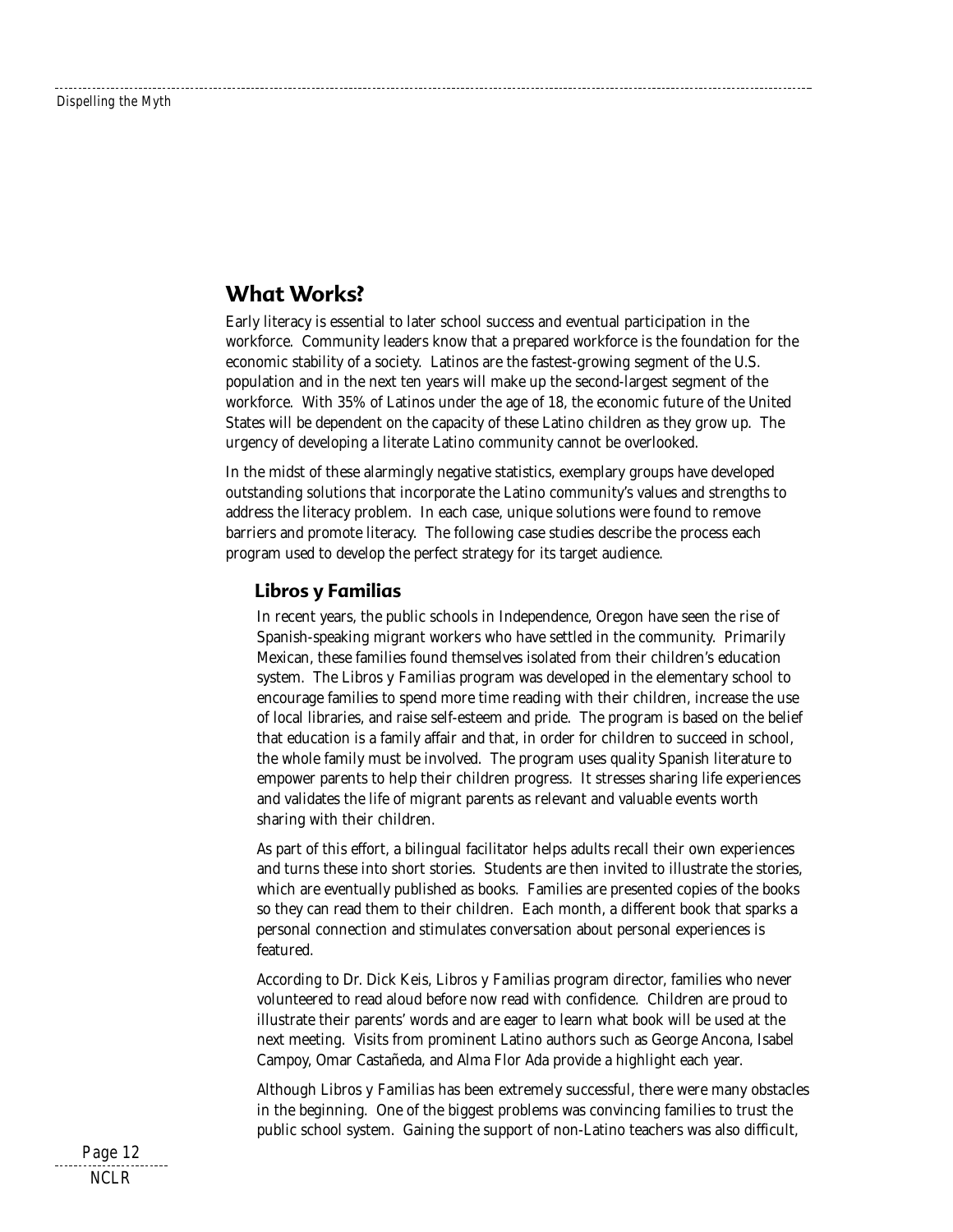since they felt the program was just for Hispanics. Furthermore, since the premise of the program is nontraditional, funding sources to purchase books are limited and presented another challenge.

#### **Día de los Niños, Día de los Libros**

Inspired by the prodding of author and poet Pat Mora, Reforma members convinced the American Library Association to organize book festivals, author signings, and other special events in libraries on April 30 each year. *El Día del Niño*, celebrated April 30, is the most widely celebrated holiday in Mexico. Here in the U.S., *El Día de los Niños – Celebrating Young Americans* is recognized by the U.S. Senate and celebrated in more than 150 communities. Cities are encouraged to add book events to their celebrations, and the work of REFORMA to establish *El Día de los Niños – Día de los Libros* has created an excellent model for bringing books to children's lives.

Mora's goal to emphasize the value of books and the power of words has had a significant impact on the library system. Dozens of libraries in cities such as Raleigh, North Carolina; Austin, Texas; Portland, Oregon; and El Paso, Texas have begun to reach out to Latino children through a holiday that is culturally rich and already familiar to them. With a grant from the W. K. Kellogg Foundation, the American Library Association has developed a website that provides information and support to libraries throughout the country. A brochure aimed at parents features a list of books about Latinos, with tips on how to read to very young children. A national poster is developed annually to promote the observance of this special day.

#### **Centro de la Familia de Utah**

The 500 children of the Migrant Head Start program managed by Centro de la Familia de Utah share their learning experiences with their families. Primarily from the Texas-Mexico border, the families travel to Utah each summer to harvest cherries, apricots, onions, and potatoes. They stay in Utah until the fall, or they can extend their stay until December by working in the packing plants. The children in the program are from five weeks to five years old. Ninety-five percent of the families speak Spanish and all of them want to learn English, recognizing that it is the language of economic success in this country. However, parents who tried to participate in traditional GED classes were disappointed and dropped out after facing seemingly insurmountable obstacles.

Concerned about the language barriers and educational challenges facing these families, the staff planned family nights that would emphasize the strengths of the culture. Using reflective listening skills, the staff began to understand the many obstacles that the families faced. A narrative approach was developed to create opportunities for families to share their life stories. These stories about crossing the border and the long trek across the country to work in Utah became the focus of the adult curriculum. According to Graciela Italiano-Thomas, former Chief Executive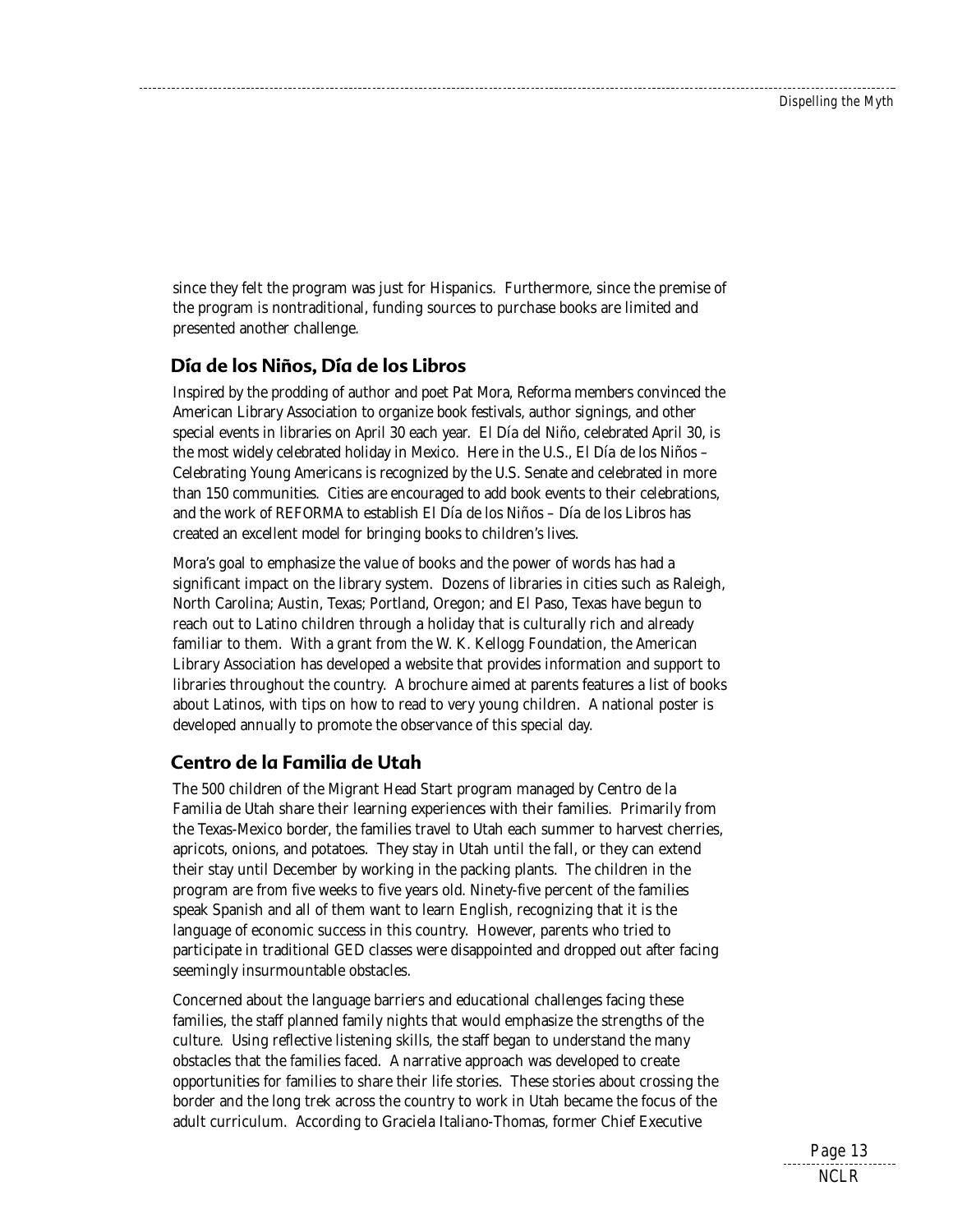Officer, Centro de la Familia de Utah is successful because it starts with families at their level. It creates a bridge between the cultural values of the family and those of Head Start.

Each family night includes opportunities to share stories, read books, partake of familiar foods, and set goals for the family. The staff provide information about how children learn and the value of bilingual education. Traditional nursery rhymes, riddles, songs, poetry, and verses are introduced, and parents practice reciting them to help children expand their language and early literacy skills. Even parents who can't read find a way to help their children learn by using these verbal strategies. As the families advance in their home language, learning English becomes easier.

Home visits, videotaping, and book construction follow the family nights. Incentives, such as washable crayons and free books, encourage continuous parent involvement at the center and at home. The program provides transportation and child care for infants to minimize barriers to parent participation. Sometimes the whole family participates, including grandparents and older siblings.

Centro de la Familia de Utah values the traditions of the families it serves and uses these traditions as a vehicle for learning. Since the culture is valued, families feel they have a place to celebrate. Library books reinforce traditional holidays, and occasionally special days such as *Día de los Muertos* (Day of the Dead) are observed with the building of altars and baking of *pan de muerto* (bread).

Centro de la Familia de Utah has developed the perfect strategy for removing obstacles to early literacy. It features the family life as the center of curriculum.

These three case studies share common elements that should be explored carefully by organizations seeking to remove barriers to literacy for young Latinos. In each case, the primary strategy includes valuing the culture by using the strengths of the Latino family as a means of reaching literacy goals. None of the programs makes a distinction between English or Spanish, emphasizing instead the expansion of vocabulary and verbal skills in both languages.

#### **Taking Action**

The need for developing Latino children's literacy skills is so urgent that a concerted national effort must be organized. There are many organizations and institutions that focus on literacy, yet few have developed the capacity to overcome the cultural barriers that Latinos face. Improving the opportunities for early literacy among Latino children will require marshalling the resources of many groups including non-Latino organizations. Everyone must be involved. Everyone can help.

Plans must be developed for broad, multidimensional initiatives that include public awareness and information, special events to draw attention to the issues, access to books and libraries, and family involvement strategies. At the heart of every plan there must be

Page 14 NCLR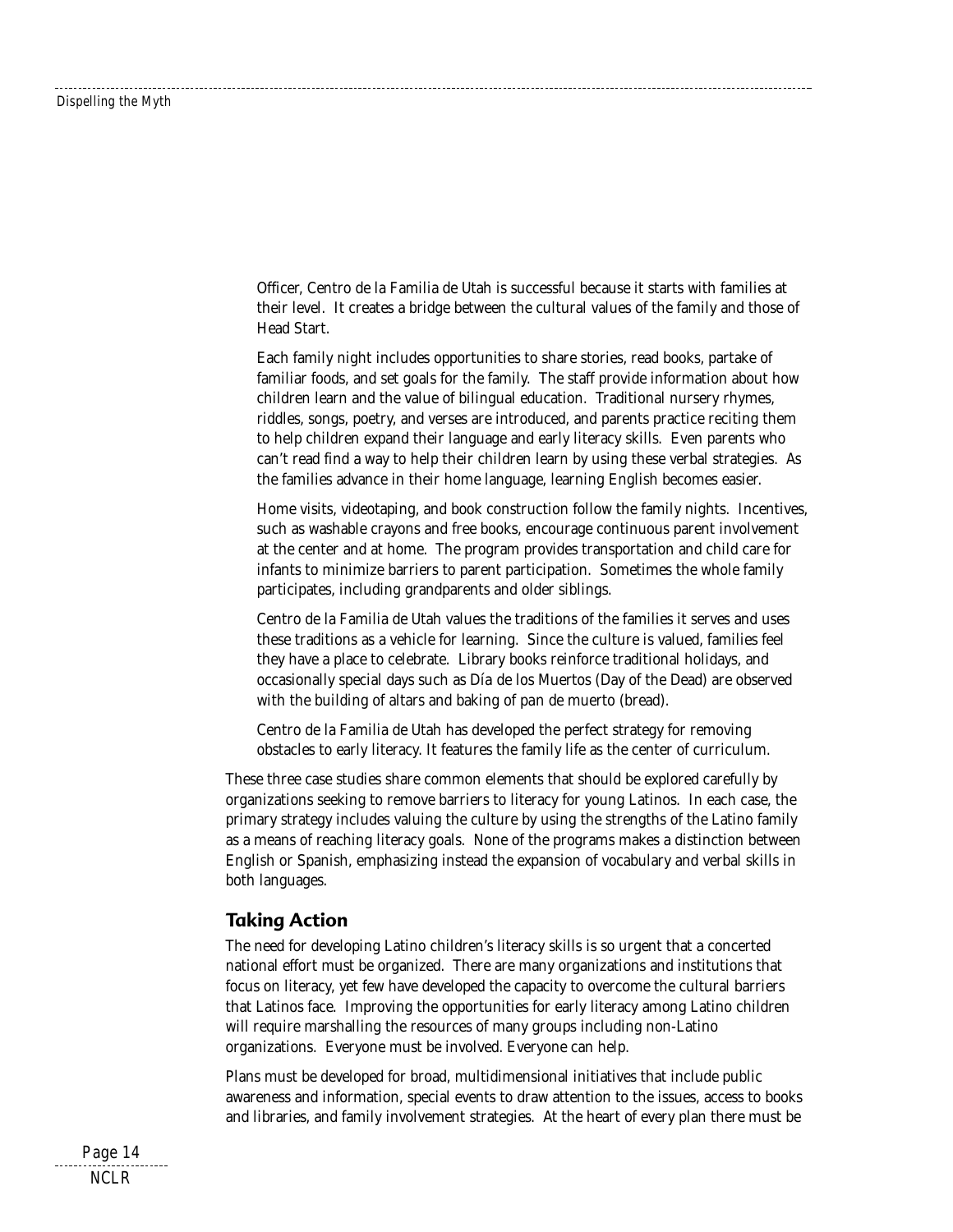respect for the values and unique circumstances of the Latino family. There must be an understanding of the barriers faced at every turn.

The programs and leaders described in this paper have proven that no obstacle is too great for Hispanic parents where their children's education is concerned. They have established exemplary models that work and have challenged the nation to recognize that the Latino culture is not a barrier, but the best asset for overcoming the gaps in Latino literacy. They have dispelled the myth.

- <sup>3</sup> U.S. Census Bureau, Population Estimates by Race and Hispanic Origin, July 1, 2002.
- <sup>4</sup> 2002 National Adult Literacy Survey.
- <sup>5</sup> America's Children: Key indicators of Well-Being, 2002 Indicator ED1.
- <sup>6</sup> U.S. Department of Education, National Center for Education Statistics.
- <sup>7</sup> America's Children: Key National Indicators of Well-Being, 2002, Indicator ED2.
- <sup>8</sup> The National Latino Children's Institute met with 26 community leaders in the Bay Area in June 2003 as part of Scholastic's *Lee y serás* Initiative and with participants of the Success by Six Project in Brownsville, TX, February 2004.
- <sup>9</sup> REFORMA The Association to Promote Library and Information Services to Latinos and the Spanish-Speaking, contact the American Library Association, 50 E. Huron St., Chicago, IL 60611, http://www.latino.sscnet.ucla.edu/library/reforma/index.htm
- <sup>10</sup> The Barhona Center is located at California State University San Marcos, Kellogg Library, 5th Floor, 333 S. Twin Oaks Valley Road, San Marcos, California 92096-0001.
- <sup>11</sup> Schon, I. *The Best of Latino Heritage: A Guide to the Best Juvenile Books about Latino People and Cultures.* Lanham, MD: Scarecrow Press, 2003. ISBN 0-8108-4669-1. 269 pp.
- <sup>12</sup> *Bien educado* translates to "well educated," but means "well mannered and having family values."

<sup>1</sup> National Center for Education Statistics, *The Condition of Education*, 1999, Indicator 1, 2, 4-6.

<sup>2</sup> Donahue, P. L., A. D. Finnegan, and N. L. Lutkus, *The Nation's Report Card: Fourth Grade Reading* 2001, U.S. Department of Education, NCES. Washington, DC, 2001.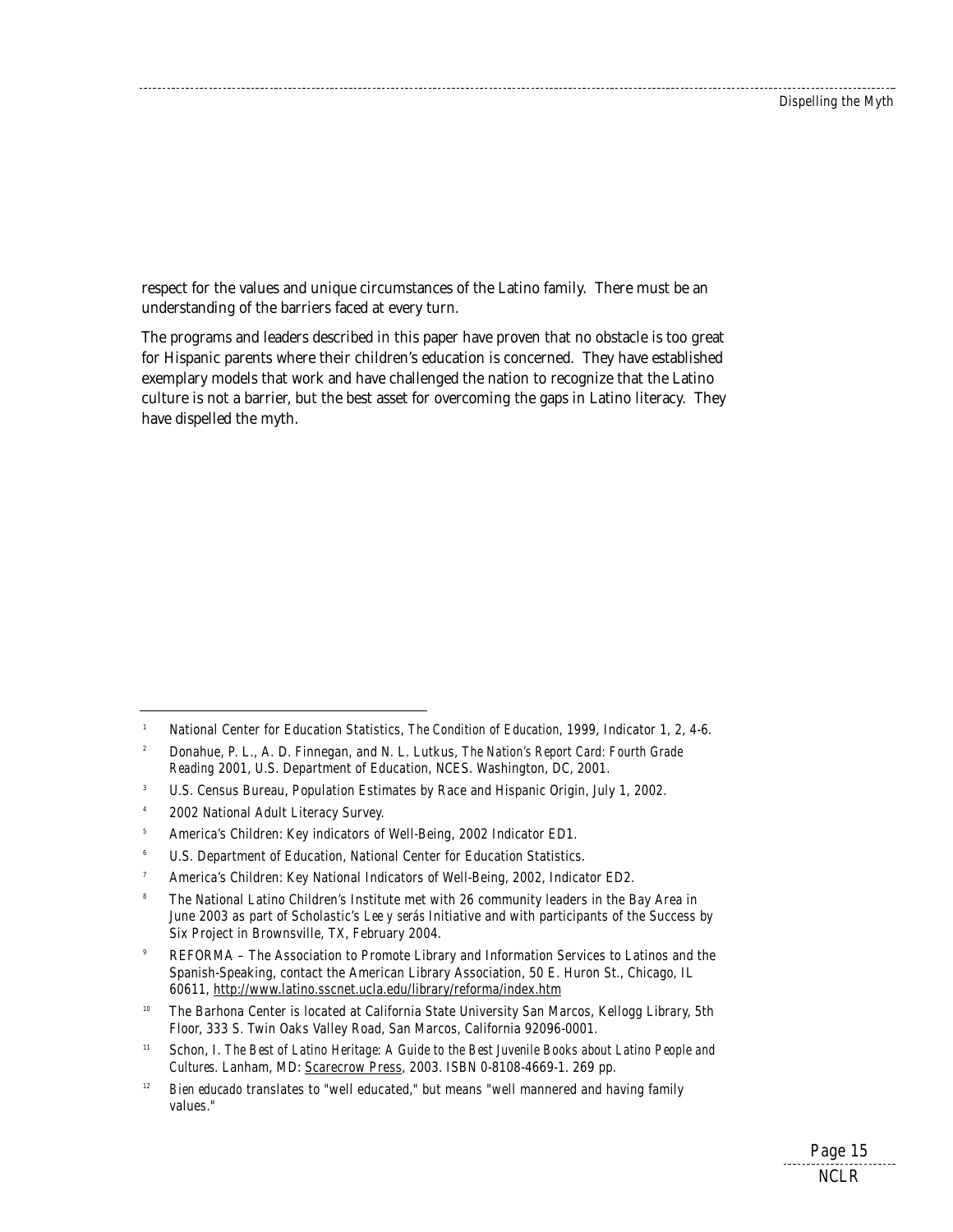Page 16 NCLR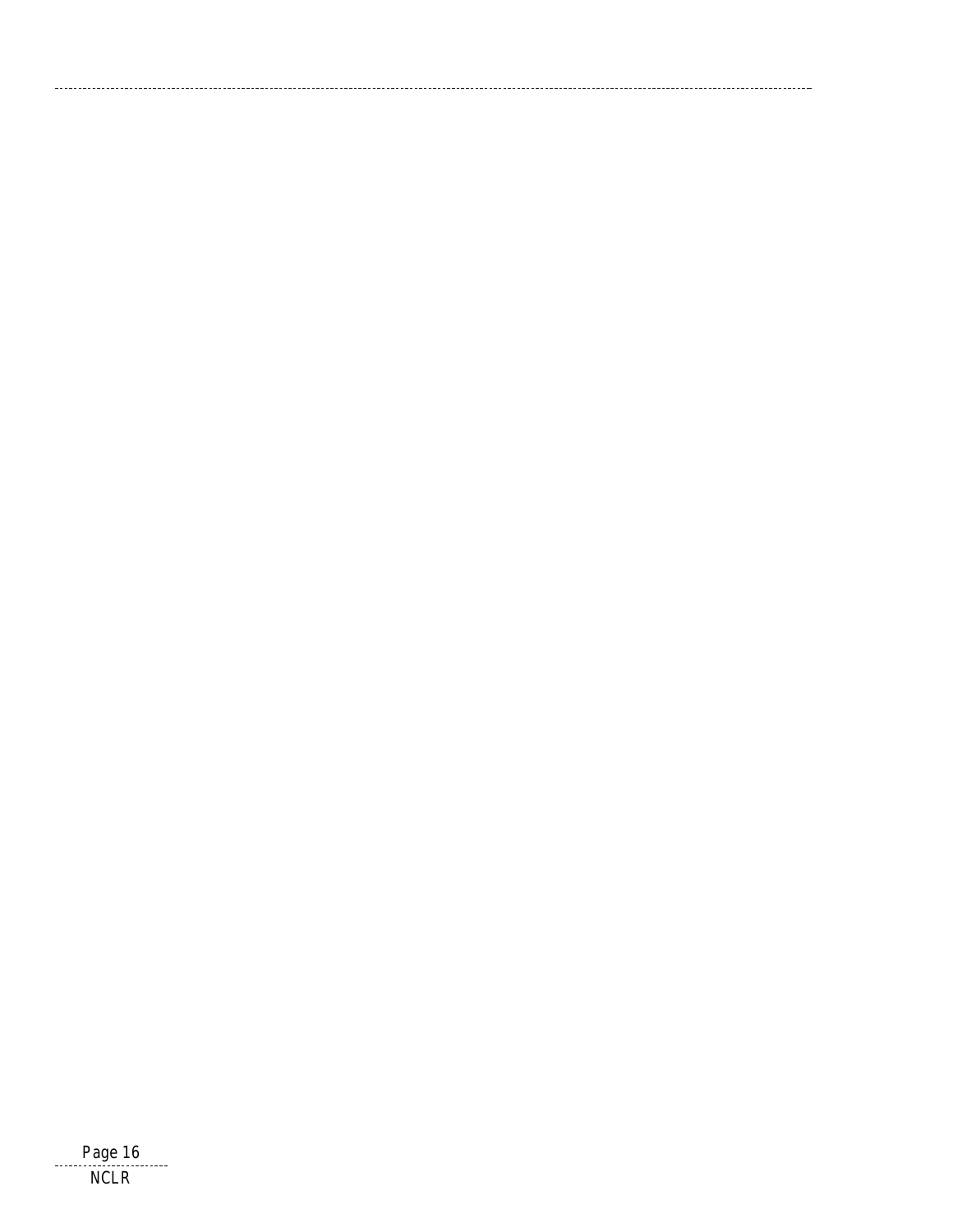## "El gusto" of Language and Literacy Development

#### **Jeanette Betancourt, Ed.D.**

Sesame Workshop

Latino children develop "*el gusto*" or "the joy" of language and literacy development based on their everyday experiences. These experiences are generally tied within a cultural context, which cannot be separated from how children learn to express themselves, and they set the foundations for reading and writing. Establishing a philosophy upon which any household or child care program supports being bicultural and/or bilingual as an asset and as a way to foster children's language and literacy learning, along with an appreciation of who they are and the value of their experiences, is ideal. Assisting parents and caregivers to form partnerships to support these efforts is critical. Once there is a commitment by parents and caregivers to support *el gusto* of language and literacy learning in a way that supports biculturalism and bilingualism, the momentum is often unstoppable. Not only do adults benefit from this approach, but the difference it makes for Latino children during the early years is monumental, significantly influencing their positive perspectives about their own language(s) and culture. This approach fosters an innate joy and enthusiasm for learning which will last a lifetime!

#### **How do children develop language and literacy during the first five years?**

*Suddenly there is a healthy cry in the delivery room! For the very first time, a mother and father get to see their beautiful baby. They carefully and tentatively stroke her and call her name, Catalina, and then murmur to her how beautiful she is,* "¡Qué preciosa nuestra belleza!" *For an instant the crying stops, and little Catalina stares intently at her parents who lovingly keep murmuring how wonderful it is to have her enter into their lives. Catalina is then quickly whisked away to get her started on her new journey of learning which began the moment she was born!*

The enthusiasm for learning and communicating is never more obvious than during the first five years of life. The above scenario is a typical first language interaction between parents and children. It is where "*el gusto*"\* or "the joy" of language† and literacy† development begins. These first interactions, which are generally responses to babies' first sounds, cries, smiles, and movements, all set the stage for a lifetime of learning. Such actions lead to creating a partnership between children and adults to develop and foster a pattern for communication. Infants begin to feel a sense of reassurance when they

<sup>\* &</sup>quot;El gusto" in this text is defined as the "joy" or "enthusiasm" of children at any age who are learning to express themselves and discovering a variety of ways to do so such as listening, speaking, reading, and writing.

<sup>†</sup> Language is defined as the ability to interactively communicate through listening, sounds, words, actions, as well as to gain increasing knowledge in understanding ideas and concepts and expressing them to others.

Literacy is defined as the ability to listen and speak and sets the foundation for reading and writing in ways that are age-appropriate. ††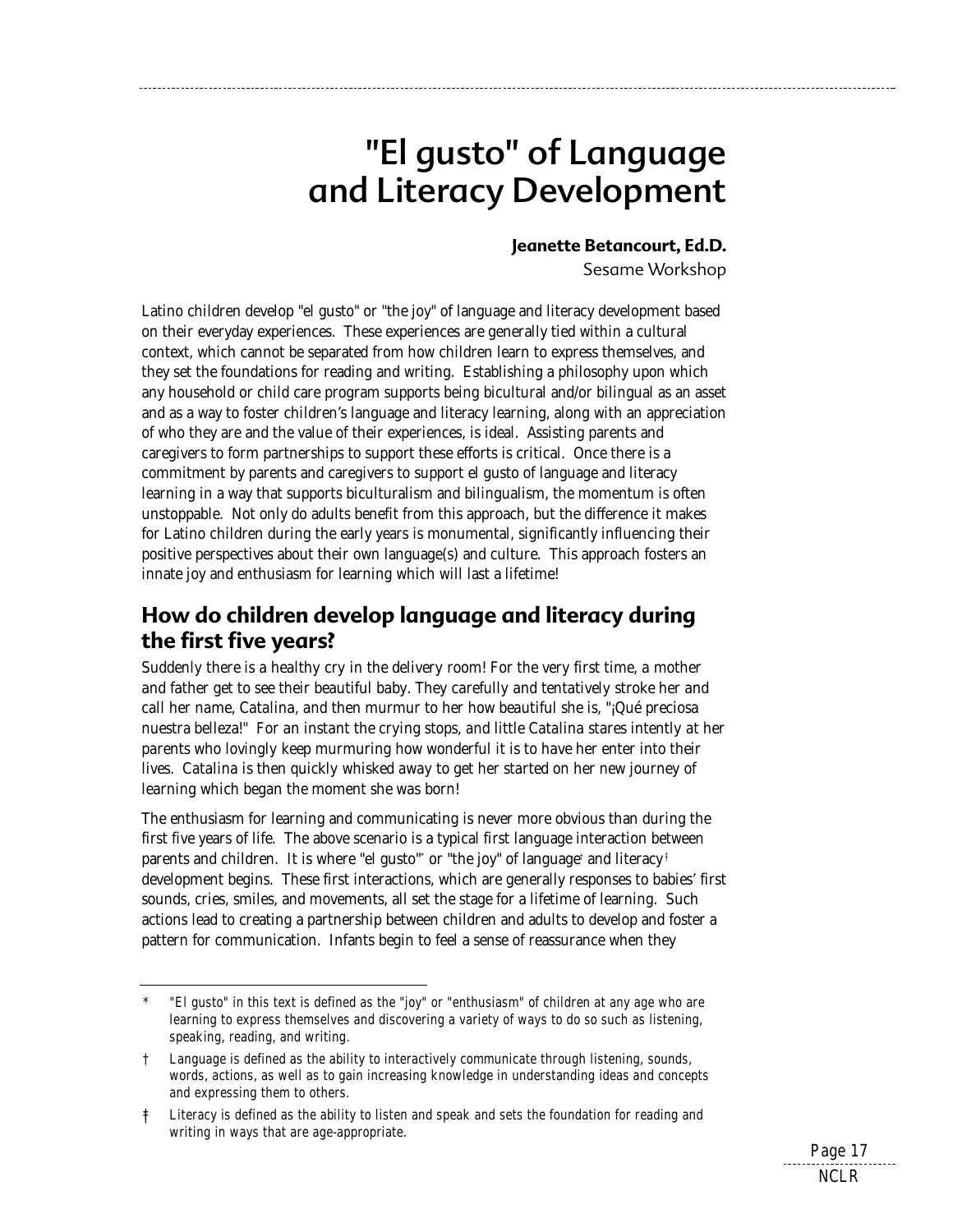communicate, learning that their needs and wants will safely be met. In addition, adults learn to "know their infants" – the movements they make when they are tired, the cooing or quick smiles when they are held closely and cuddled, the fast arm movements that demonstrate excitement as a they are sung or read to by a parent's melodic voice, and cries which can indicate hunger, sleepiness, or many other things. These interactions foster and bind the relationship between infants and the loving adults who care for them.

Gradually, infants grow and become toddlers (one- to two-year-olds) and a whole new language world starts to emerge. Those small cooing sounds start to come together to make longer strings of gibberish that eventually begin to emerge as actual single words or two-word phrases. Suddenly, toddlers start to emphasize their needs and actions by pointing, using facial expressions and body movements, and most of all, using their voices! At times they scream with joy, while at other times cry with frustration.

This is the age of the "fantastically curious twos," when children's experiences spread beyond their immediate surroundings. Their world is getting bigger as they venture out; they are seeing and experiencing more things around them, not just within their neighborhoods but through television, books, toys, activities, and increasing interactions with other children and adults. Every new form of learning is met with excited squeals, cries of delight, and a desire to do more on their own. Toddlers are also developing ways to generalize and categorize information – for example, several different types of fourlegged animals are grouped as "*wuaw-wuow*" or "bow-bow" and may eventually be labeled as "*perros*" or "dogs." As they begin to understand the differences within these categories, these "buckets of information" become more refined and increasingly more specific; toddlers gradually learn the words to label things more specifically, and their vocabulary and language use continues to increase. Children at this age are incredibly curious and want to imitate the world and adults they see around them. As children watch adults write, their desire to do the same thing grows. They endlessly ask for paper and crayons or pencils to scribble with or to make "drawings." Similarly, they are eager to imitate adults as they read to them – the way they turn the pages or point to the pictures. It is in these early stages of development when the foundation and interest for writing and reading are established.

Toddlers are also using language to express their points of view. Frequently, words such as "no," "I do it" (*yo hago*), or "mine" (*mio*) are typical expressions that children use to proclaim who they are, what they want, and what they know. This is also the age in which children understand so much more than they can actually put into words, which can be very frustrating for them at times. Their sense of purpose or determinedness is demonstrated by the words they use and the actions that follow; they appear entirely single-minded and often appear not to listen because they are so focused on doing what they set out to do. This may be why many adults may describe this phase of development as the "terrible twos." In reality it is just young children's way of asserting the joy of language learning and their desire to "use" this newfound knowledge with the adults

Page 18 NCLR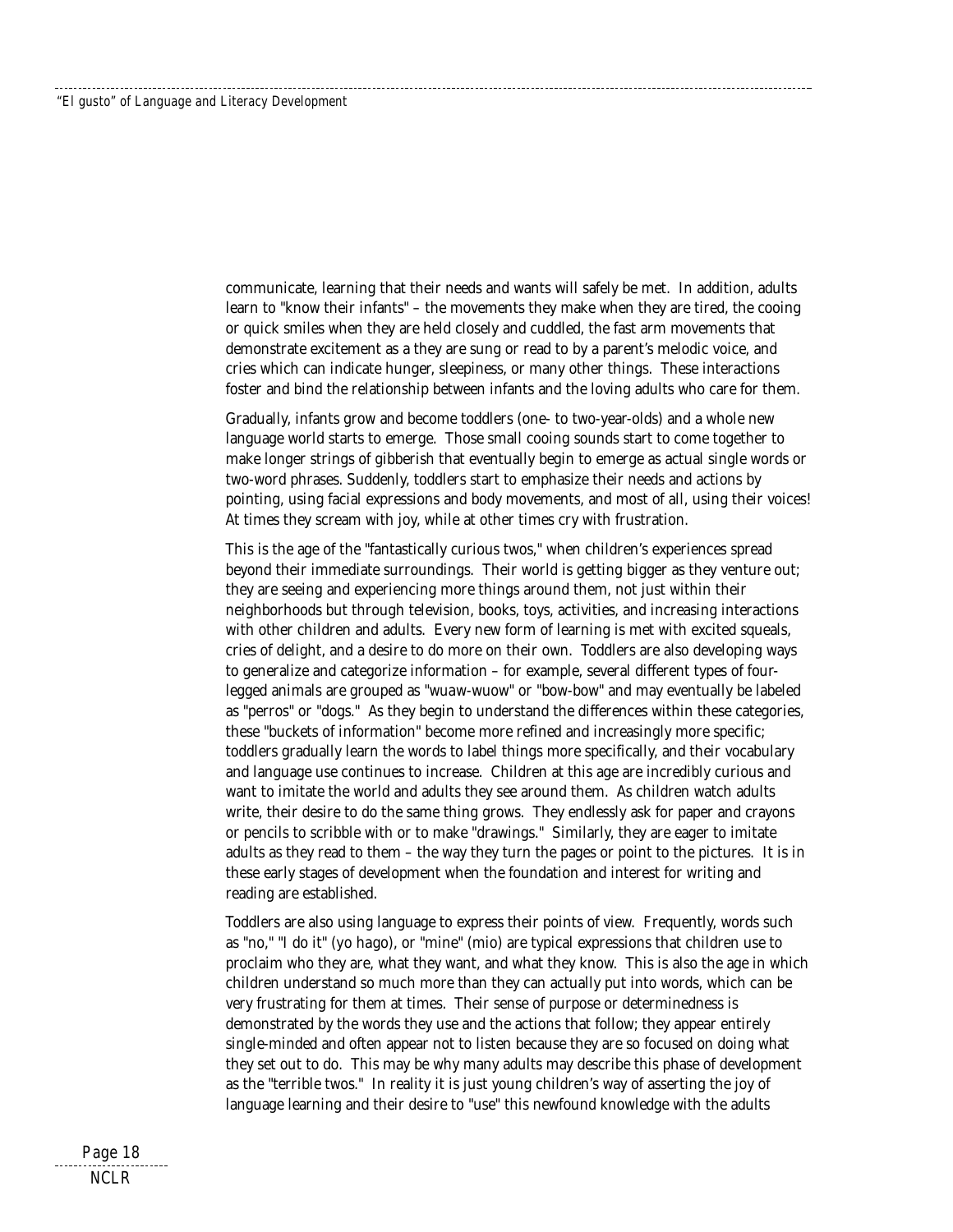around them, to show what they are learning. Once again, the interaction and bond between children and adults is critical for toddlers to move successfully into the next stages of development – this relationship becomes the motivation for continued growth and communication.

As children progress from being toddlers to developing preschoolers (three- to five-yearolds), the link between language and literacy grows further. Preschoolers are now able to more effectively "express" their thoughts, questions, insights, and ideas. The key to this newfound knowledge is based on continued interactions and experiences between children and caring adults, specifically parents and caregivers. Children's experiences increasingly become more complex as they get older. They may enter a preschool or a family child care program or be cared for by a relative; they have increasing exposure to different media such as television, radio, computers, videos, movies, books, or magazines; they are forming more extensive friendships with peers or adults who share many similarities as well as differences with them; they may be increasingly exposed to larger areas of their neighborhoods, and in many cases beyond them, and other venues whereby the boundaries of their world continue to extend. These experiences require children to learn how to understand and express what they are seeing, hearing, touching, tasting, and feeling in more complex ways.

Caring adults help children to do this by engaging them in conversations and helping them to understand and use the words related to these experiences. Preschoolers begin to string words together into larger and more complex sentences to express their ideas and can also engage in conversations in which there is a process of give and take (listening and speaking). This is often the stage in which children seem to exhaust adults by asking endless and difficult questions, often using "why" or "how." For example, "Why do the clouds stay up in the air?" or "Why does the moon move when I walk?" or "How do we make milk?" They have an intense curiosity to discover the why, the how, the what, and the where of things happening around them. As they receive answers from adults and peers to their endless questions, they are being provided with words, expressions, and ideas that connect to their experiences. It is also a time in which their desire for both routine and repetition appears fixed. Frequently, they request the same foods, books, or videos over and over for weeks on end. It may appear to adults who observe preschoolers that each time their children engage in this "same" activity it is a new experience. It actually is not, since preschoolers innately recognize that by repeating experiences over and over, they are learning the words, actions, and ideas they see and hear, time after time – they are reinforcing their own learning!

As their language development increases, so does their interest in literacy. They begin to realize that there may be more than one way to express their thoughts and ideas. Suddenly, preschoolers not only respond to their name but begin to recognize that they can write their name – those scribbles begin to take on even greater meaning. Similarly, they notice and take interest in all the print around them in their environment – signs,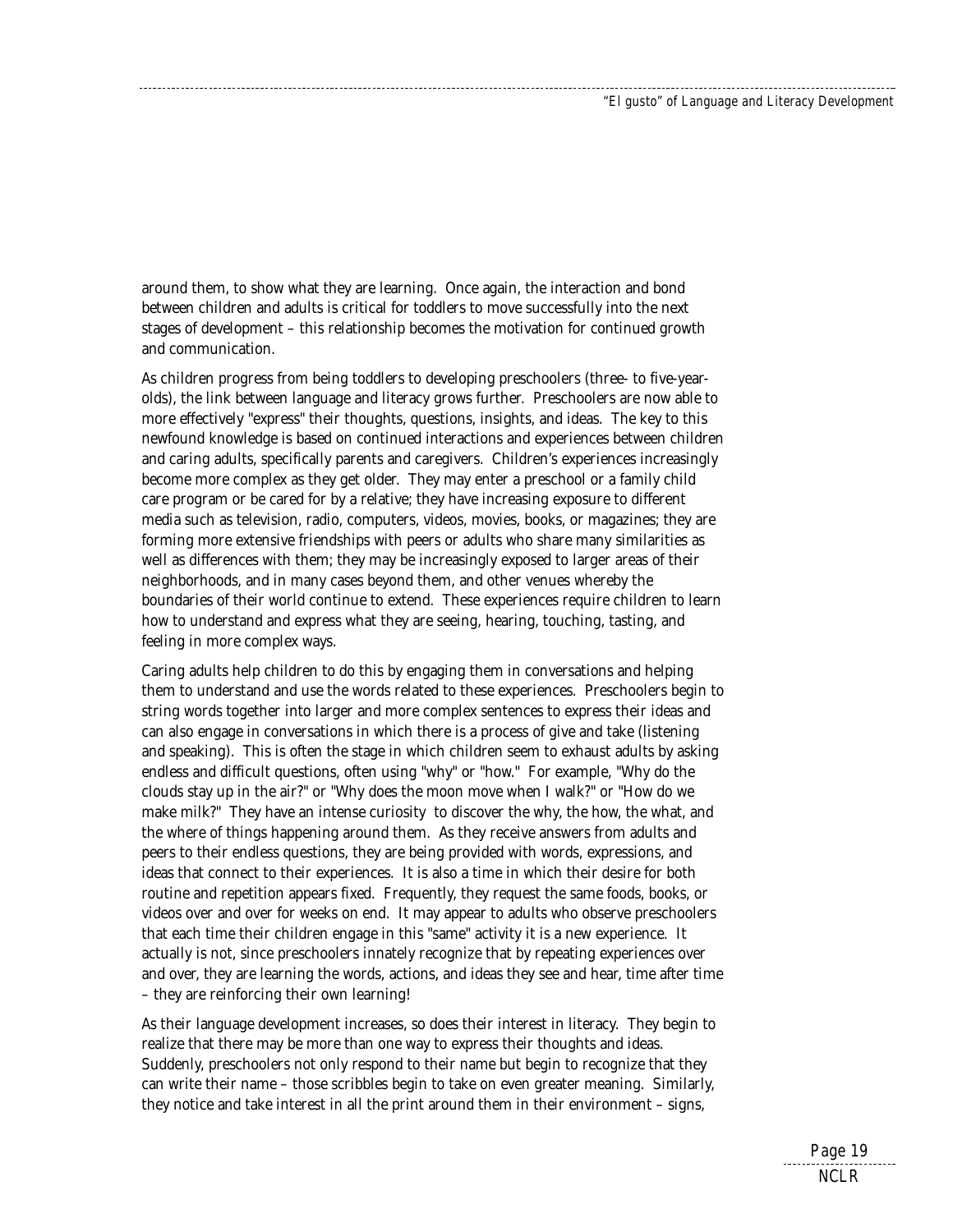labels, letters, advertisements, and others. They also take great joy in drawing, painting, or simply creating things because it is yet another way to express their creative ideas. Preschoolers are learning to use and differentiate between various writing instruments with these types of activities, for example, the difference between pencils (write in black) and crayons (write in many different colors). Very often these "works of art" are also accompanied by imaginative stories that may be told or scribbled on paper. If children have had experiences with being read to and/or watching others read, they too want to follow in these footsteps. They learn to "handle" books in ways that demonstrate their understanding that there is a beginning, middle, and end to stories, that there are ways to turn pages (front to back), or ways that different characters "act" in a story or solve a challenge. More importantly, they want to "read" on their own. Preschoolers can often be seen turning the pages of a book and telling themselves or others the story that they have heard so many times before from the adults who care for them. Suddenly, they have a greater range of expressing themselves, and *el gusto* of language and literacy learning truly surfaces in a variety of ways as their experiences continue to grow!

#### **How does** *el gusto* **of language and literacy learning make a difference for Hispanic children?**

*El gusto* of language and literacy learning for children from birth to five years old is not limited to sounds, actions, or words. Integrated into each experience and even each word or action, particularly for Hispanic children, are families' culture, values, traditions, and, at times, exposure to more than one language (*idioma*).§ What this means is that, beginning at birth, children learn about language and literacy within the context of their own culture and language. For example, infants in Latino households transferring from bottle or breastfeeding to eating solid foods will eventually be exposed to many foods representative of the lifestyle and culture within their homes. Children begin to learn words, tastes, and smells of traditional foods such as *caldos* (soups), *arepas* (corn cakes), *pernil* (pork), *plátano* (sweet banana), or papaya. The songs or music that children hear may have a variety of points of origin such as the lullaby "*Arroyo, arroyo mi bebé* (Sleep, Sleep My Baby)" or the playful song "Los pollitos (The Chicks)" or music such as *el merenge, la cumbia*, or *la salsa* accompanied by the distinct musical sounds and instruments representative of specific musical styles. Families may come together to celebrate *Las navidades* (Christmas), *El día de los tres magos* (Three Kings Day), or *El día de los muertos* (Day of the Dead) which may be celebrated in a variety of ways representing typical traditions.

<sup>§</sup> In English the word "language" is used to identify two concepts – language development and foreign language learning – while in Spanish these concepts are two distinct words: "*el lenguaje*," which is related to language development, and "*el idioma*," learning a home language and/or foreign language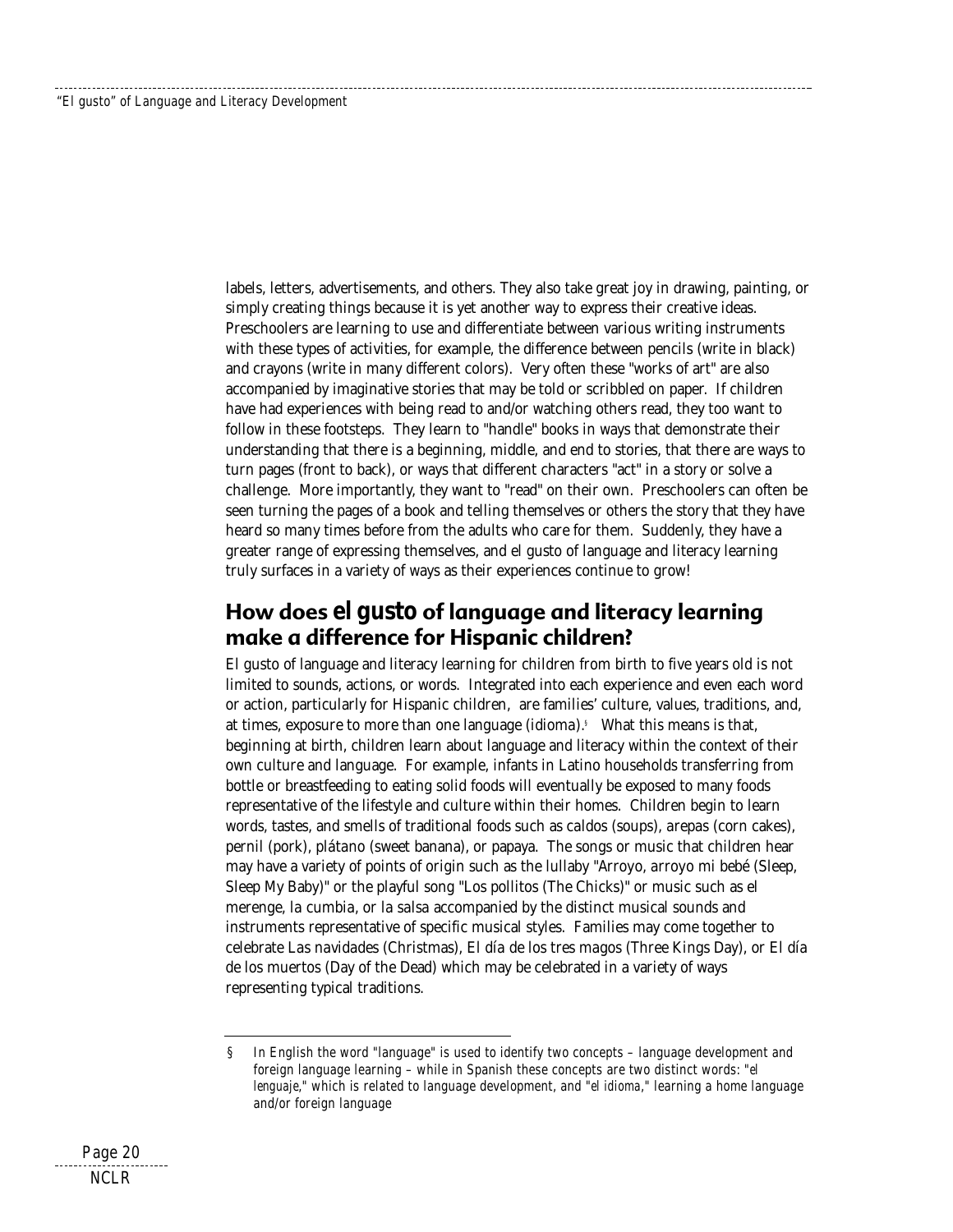These are only a few of the many thousands of experiences that Latino children from birth to five years old may encounter in their households. As previously described, such experiences provide meaningful language – words, actions, and expressions – which are regularly reinforced by the adults in their lives through interactions and conversations. Hispanic children are forming the framework for their language development and literacy interests based on what they are exposed to within their households, school programs, churches, and communities. Children's enthusiasm and joy of learning is intricately tied to the typical everyday experiences that surround them regularly and repeatedly. In each and every one of these situations children are building foundations for learning – they are learning not only to understand concepts related to such activities but also specific words, expressions, and beliefs in ways that naturally become part of their thinking and way of viewing and describing their world.

#### **What impact does learning different languages have on Latino children?**

Latino children, especially those under age five, are a significant and growing population within this nation. As is typical with many ethnic groups, there is great diversity in the ways that children learn language. Hispanic children from birth to age five may be exposed to one or two languages (*idiomas*)<sup>\*\*</sup> – both English and Spanish may be used, or it may be only Spanish or only English; however, in each of these scenarios, *el gusto* of language and literacy development is combined with the acquisition of sounds, words, expressions, media use, and exposure to cultural traditions within Latino communities through the home language(s).

If Spanish is the home language, children will learn to express themselves with the tones, sounds, words, expressions, grammatical structure, and cultural traditions typical of Spanish-speaking households. As they are learning the sounds and letters of the alphabet, Spanish-language children easily learn to make the rolling "*rr*" sound as in *perro* (dog) and distinguish it from the "*r*" sound in *pero* (but) or to quickly say the "*ñ*" as in the word *niño* (child). They understand different grammatical structures such as when a descriptor (adjective) is used after the object (noun), for example, *pelota roja* (ball red) or the use of subjects (pronouns) depending on whom the individual may be and the degree of respect that must be offered to an individual, for instance, in the case of *tu* (you) and *usted* (you). Children may also be exposed to various media in Spanish – for example, television programming, radio, books, magazines, newspapers, videos, and mail. While playing at the park children may interact with one another in Spanish, and while in their

Latino children may have exposure to more than two languages. However, for the purposes of this text, the discussion will focus on monolingual (single-language) or bilingual (two-language) households.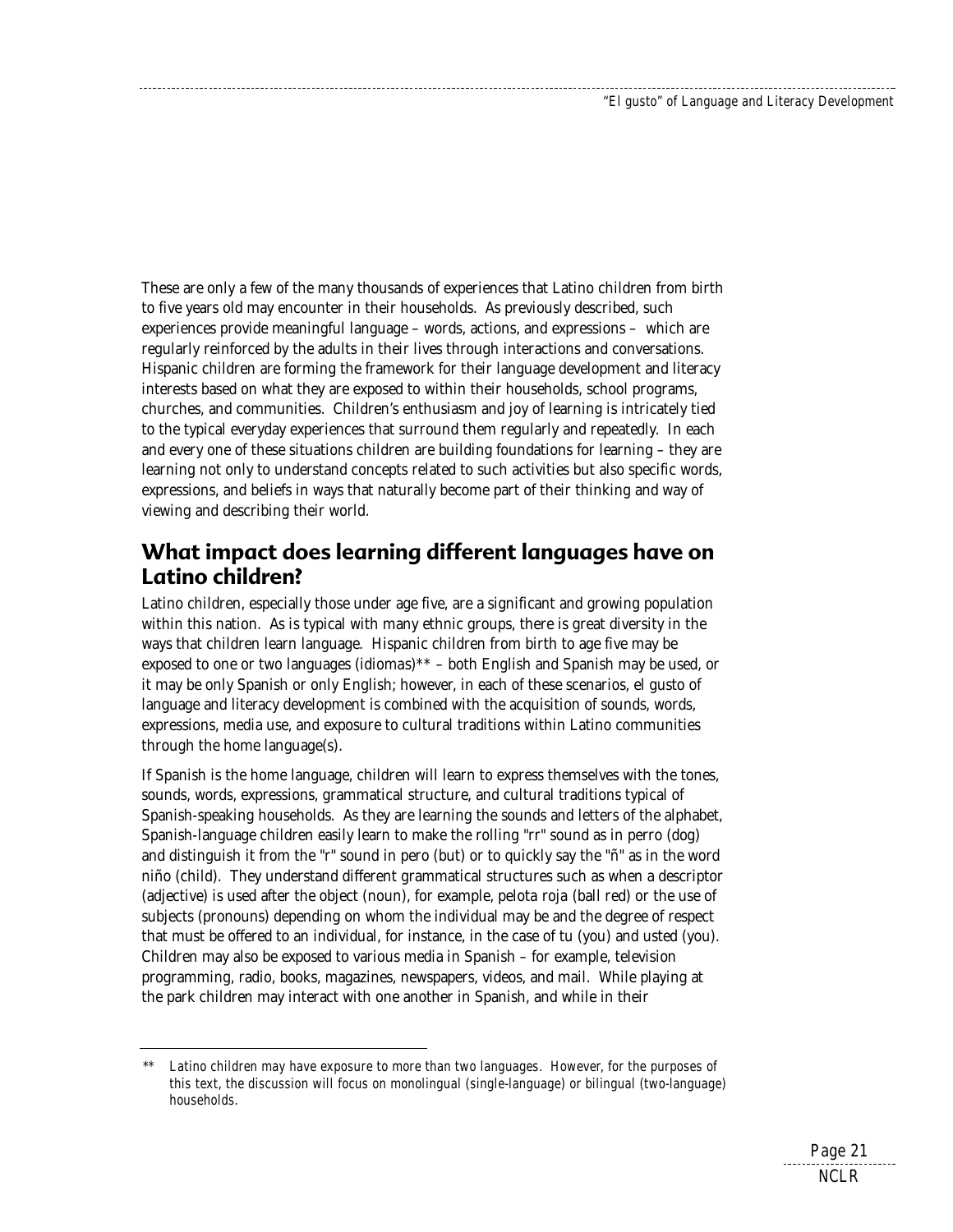communities may start recognizing signs, advertisements, or billboards in Spanish, although English media may be more predominate than Spanish. In the local bakery children may request baked goods such as *pan de dulce* (sweet bread) or *pan con arequipe* (bread with milk fudge), and family celebrations, traditions, or religious gatherings may be in Spanish.

They may also begin to transfer their experience in language learning to literacy development. Spanish-speaking children use their scribbles to describe words or stories in Spanish or create drawings or write their first words in their home language. In some instances, two- to five-year-olds' first preschool experiences will also reflect the use of Spanish. Children may hear stories about relatives living in other parts of the world and may even travel back and forth between the United States and other Latin American countries. Once again, the context, experiences, and language and literacy experiences are directly intertwined with *el gusto* of language and literacy learning. There will be a time, however, in young Latino children's experiences when a language conflict occurs. It will become increasingly obvious to them as they get older and their experiences outside of their homes and communities expand that Spanish is not always representative of the world around them. Spanish-speaking children will discover that another language, English, is increasingly dominant and that there are resources and experiences that may lie ahead of them beyond those in Spanish.

Within a Latino, English-only household, there may be many cultural and traditional similarities with a Spanish-only household, but they are being represented in a different language. These are the elements of biculturalism. The sounds of English are different from Spanish, so children may be learning the "th" sound as in "this" (*esto*) or the "sh" sound as in "shape" (*forma*) along with many other sounds. The grammatical structures also demonstrate the differences between English and Spanish, for example, the relationship between descriptors and objects in English is exactly the opposite as it is in Spanish, as in "red ball" (*roja pelota*), and the use of pronouns remains the same as in "you" (*usted*), regardless of the individual. The exposure to media can also be Englishbased which is generally much more prevalent than in Spanish. Children have a lot to choose from regarding television programs, videos, movies, books, magazines, and newspapers, although these may not always reflect certain cultural, or even ethnic, images typical of Latino households or traditions. Here too, children experience *el gusto* of language and literacy learning by enthusiastically sharing and expressing their newfound knowledge and experiences. Latino children also begin to recognize their first written words in English as well as create drawings or stories in their home language. In some English-only situations, Hispanic children may face a similar dilemma to those from Spanish-only households; there may be a sudden contrast in certain practices, beliefs, or traditions in environments beyond their homes. For instance, when they start preschool the dominant language may be English, but some of the traditions, cultural experiences, or even peers may not be similar to those they are familiar with. It becomes a contrast between biculturalism and language use.

Page 22 NCLR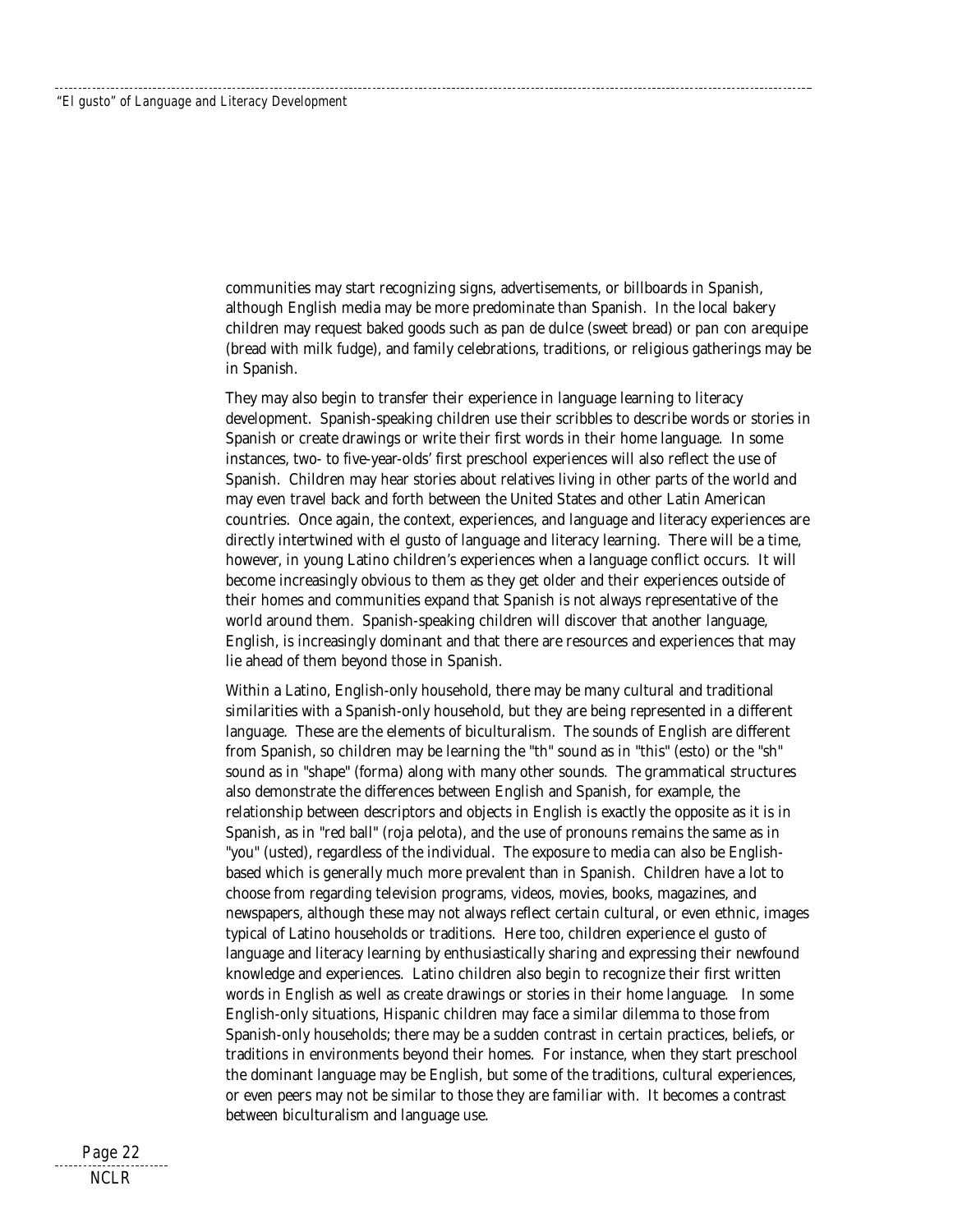#### **Why does the "value" of a language affect "***el gusto***" of language and literacy learning in Hispanic children?**

How is language and literacy development different in bilingual homes? Are young children able to effectively *learn* to use more than one language? Yes, yes, and yes! There is no better time to expose children to learning more than one language. The difficulty is not so much for children to learn more than one language but rather to learn to *maintain* both languages. Within bilingual homes, the above experiences occur simultaneously; surprisingly, most children from birth to age five are able to capture and contextualize the learning of two languages quite effectively. Bilingual children (English and Spanish) learn to recognize and use the different sound systems of each language. These children can produce both an "*rr*" as well as a "th" without difficulty or an accent. They learn both grammatical systems and the different nuances related to each language and use the correct grammatical combinations when describing objects or using pronouns. It is also not uncommon for bilingual children at times to "code switch" or combine two languages within their conversations, for instance, "*Abuelita viene mañana* to the house (Grandma is coming tomorrow *a la casa*)." This is typical in situations where young children are learning more than one language. This is rather different from what many adults refer to as "Spanglish," which is actually the combination and creation of new words or phrases that combine English and Spanish simultaneously, such as "yarda" for "yard or backyard," "roofo" for "roof," or "klinex" for "Kleenex" or "tissue." Neither of these patterns indicates that children are confused; rather it is the way bilingual children communicate more effectively. As said earlier, toddlers and preschoolers often understand much more than they can actually put into words. Bilingual children use the tools from both languages to compensate for this developmental process – if they do not have the words in one language, other words can fill in when needed.

Furthermore, regardless of the process of learning a language, the *gusto* or joy that children experience as they are learning to communicate and establish the foundations for reading and writing is exactly the same. In addition, the invaluable role that parents and caregivers play in motivating and enhancing *el gusto* is no less important or different.

There are some differences for bilingual or Spanish-only children as their world starts to extend beyond their immediate home environments. In any bilingual situation, one language will most likely become more dominant than the other; this is a natural occurrence. In the case of Spanish and English, the latter may generally evolve to be the more dominant language because of perceived value from children's point of view – and often that of adults. Similarly, as Spanish-only children enter formal schooling or preschool, they begin to recognize that there is a more dominant language: English. In both cases, children become aware that a greater number of their peers are speaking in English; books and other forms of media are more prevalent in English; and, in many cases, they are being taught to read and write in English, or the adults with whom they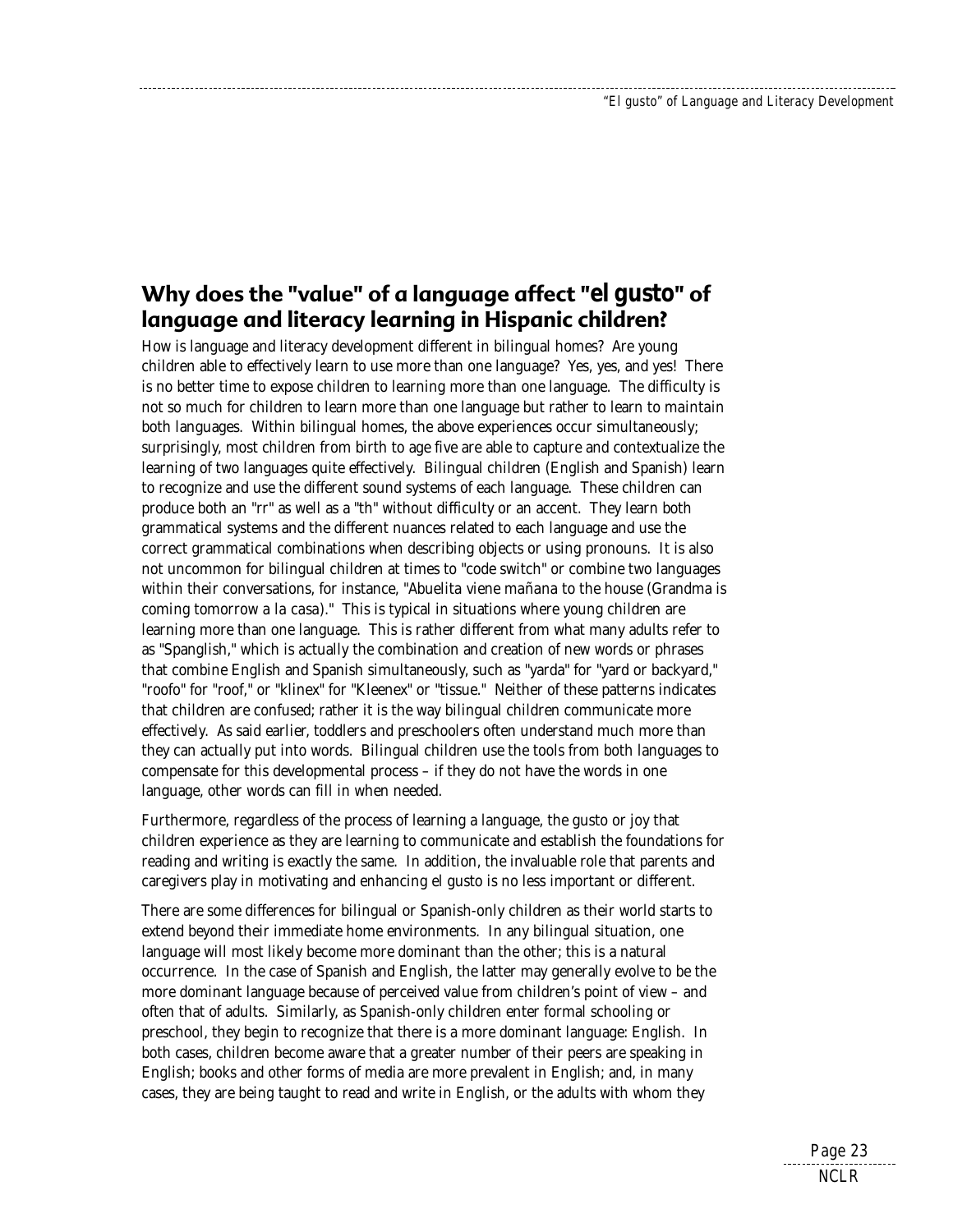are interacting are speaking only English. It is at this point in children's development that they may not see a need to continue communicating in Spanish, the less dominant language. Why would it be necessary if everything happens in English?

This is often where the consequences of language loss are more dramatic than just losing the sounds, words, or expressions in Spanish. As detailed earlier, children learn *el gusto* of language and literacy learning within a cultural context. They learn not just the words or expressions of the language, but how to express themselves, read, or write about who they are, what they believe in, while referring to the predominant experiences they have integrated into their home language. Suddenly, children find themselves grasping at ways to more effectively communicate their ideas because they may not have the exact words to do so. This confusion oftentimes reduces *el gusto* to an exercise of communication for many children. In addition, Hispanic children also begin to experience a bridge between expectations at home and those of the outside world. As they learn to communicate more effectively in English and use less Spanish, there is an unexpected gap in communication, particularly in Spanish-only homes – children may not be able to effectively communicate with their parents or important adults in their lives. The excitement of sharing their new learning or experiences within their households starts to happen less and less; it is no longer joyful but rather an unnecessary struggle.

#### **How can adults, particularly parents and caregivers, enrich Hispanic children's joy for language and literacy learning while maintaining bilingualism and biculturalism as strengths rather than deficits?**

What can be done to counteract this immense struggle? Although the solution may sound simple, it requires a fundamental change in philosophy and approach in supporting Latino children as bicultural and, oftentimes, bilingual. The key facilitators to this approach are children's first teachers – their parents – along with other important and caring adults or caregivers.

Very often adults are unaware of the incredible contributions they make to helping children develop *el gusto* for language and literacy learning, regardless of their own literacy, socioeconomic, and/or educational levels. A first step in helping children is to help parents and caregivers understand that many of the things that they do on a daily basis are so important in leading their children down the path of learning for a lifetime. Helping parents to understand that children are born with an enthusiasm and desire to communicate is important. Below are some suggestions to motivate parents to value communicating with their children.

✎ Guide parents to recognize that every word or statement they speak helps their children to develop the sounds, words, and expressions they will increasingly use to communicate their ideas, thoughts, and needs. It is truly necessary to support

Page 24 NCLR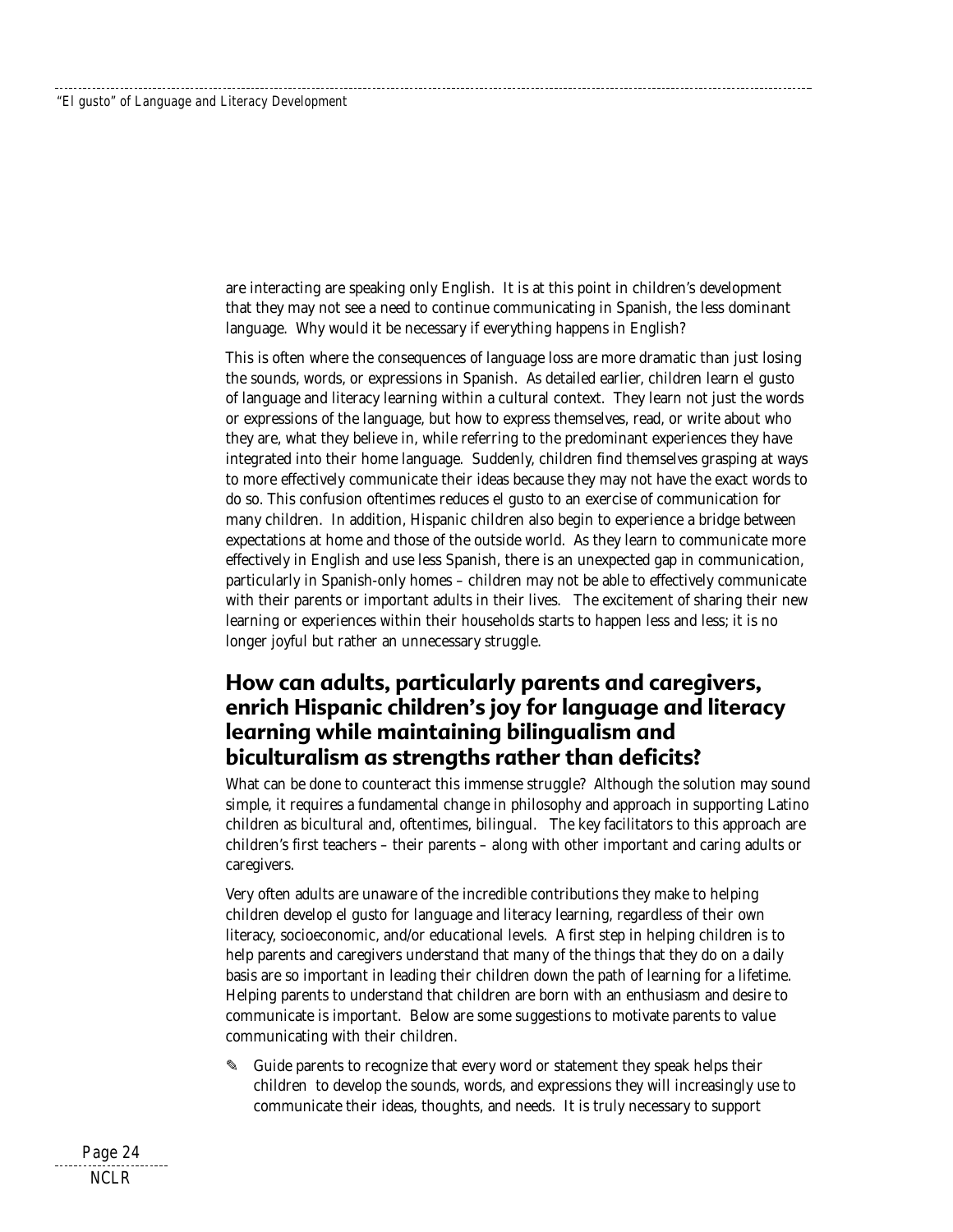parents as their children's first and most important teachers and also to help them recognize the invaluable role they play. Once parents have greater recognition of that role, the more likely they are to continue, and even increase, communicating with their children.

- Provide simple yet meaningful ways to explain how children develop language, particularly using the perspective of *el gusto* of learning that children innately possess. Many of the examples described in the earlier parts of this text illustrate ways to relate everyday interactions between parents and young children and how they model language development. Particular attention should be placed on the reactions that many adults may have to the ways children learn – for example, children's need for repetition and how this may conflict with parents' patience.
- ✎ Provide precise examples of how parents can "converse" with their children at any age or time. Encouraging parents to talk to their children about the details of their daily routines will help them become familiar with opportunities to communicate with their children. Parents can talk about or write down their daily activities and begin linking examples of what can be done and said to motivate language development. For instance, as they are changing their children's diapers, they might talk about what they are doing; or while going to the park, parents can ask children about what they want to do and why; or while making or serving dinner, they might engage their children in naming the ingredients, their colors, and tastes.
- ✎ Support ways that parents can create simple stories, particularly oral stories, with their children. Encourage storytelling by first asking parents to talk about their own children's accomplishments, what they like and enjoy doing. Use prompts along the way which model questioning, for example, "Why did your child enjoy doing that?" or "Where did your child go after that?" or "How did your child do that?" Gradually encourage parents to begin asking each other questions as they are talking about their children. Very few parents have little to say; rather they are eager to share the triumphs and eagerness of their own children. Follow up with samples of the questions that were used. Now ask parents to pick a topic they enjoy sharing with their children and encourage them to think of questions they might ask to begin a story with their children. For example, if the topic is the family dog, have parents engage their children by asking "What does our dog do that is special?" or "Why does he do that?" or "What do you think he will do next?" Keep linking the many styles of questions parents used while describing their children's accomplishments.
- Offer parents ways to encourage literacy development, once again emphasizing that the foundations for literacy development begin in the first five years of life. Guide parents to provide books, magazines, or even photographs at physical levels where children can reach them and talk about them. Help parents to realize they do not have to "read" a book page by page, but rather allow children to direct the way. If children wish to go back and talk about the first page, that is fine, even if parents are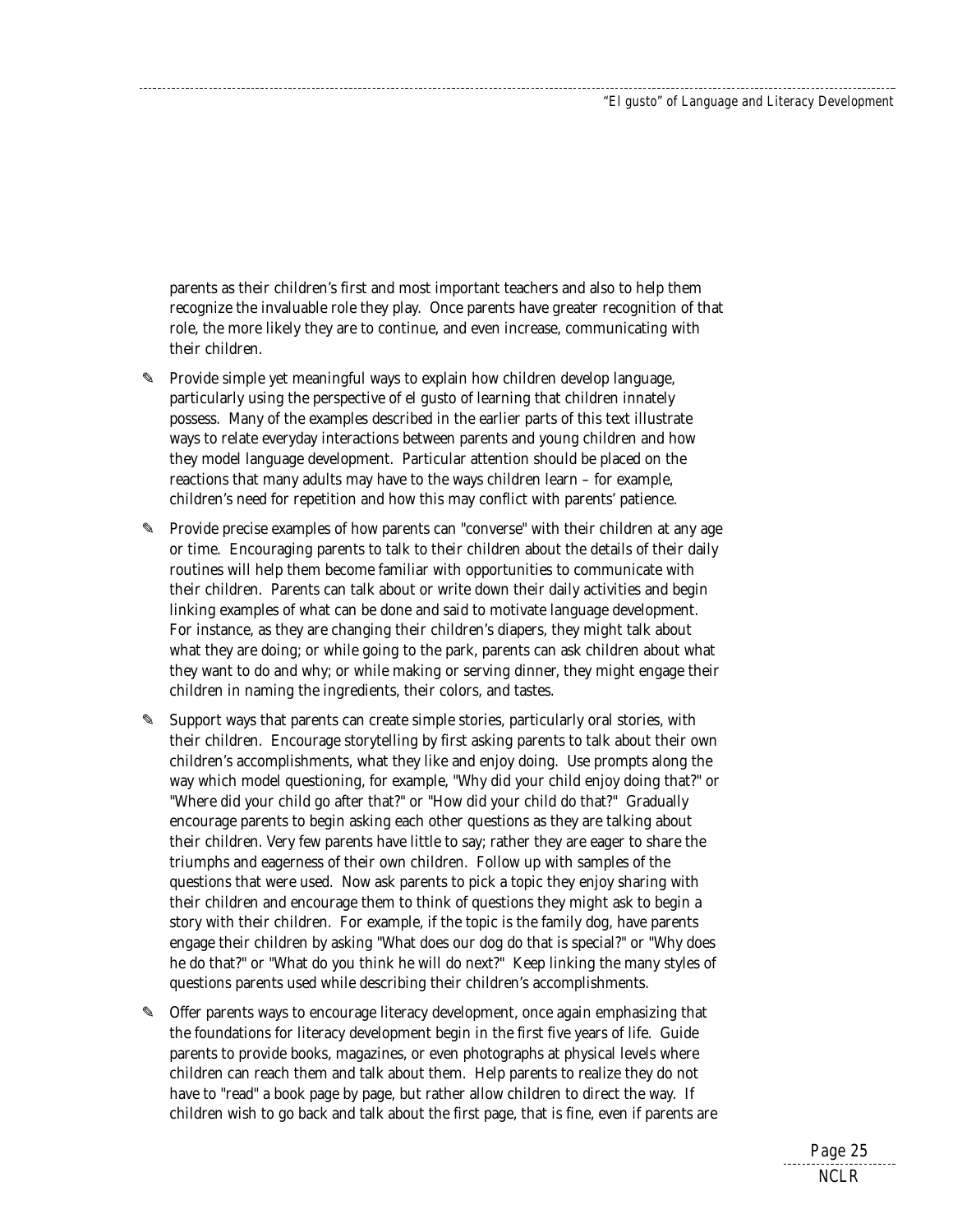#### "El gusto" of Language and Literacy Development

on the second to last page. Encourage parents to ask children about the pictures in the book. Provide specific questions that can be used in most situations, for example, "Why did [character name] do that?" and "What do you think will happen next?" or "Tell me what you like about this picture?" and "What was your favorite part of the story?" Most importantly, encourage parents to begin when their children are infants to read books and talk about pictures with them.

✎ Encourage parents to offer children writing instruments – paper, pencils, crayons – in locations where they can easily be reached. Explain that children may at times "scribble" two or three lines or make more elaborate drawings, but each scribble has a meaning. Once again, motivate parents to ask their children to about their drawing or scribbles by saying "Tell me about what you did." Provide ways that children's home creations can be displayed in classroom environments and vice versa.

A second step is establishing a philosophy upon which any household or child care program supports being bicultural and/or bilingual as an asset and as a way to foster children's language and literacy learning, along with an appreciation of who they are and the value of their experiences. Assisting parents and caregivers to form partnerships in which they equally share information and support Hispanic children's cultural and language experiences is critical. This is done by creating partnerships between parents and caregivers which use a variety of ways and levels to exchange information. It is at this point in the partnership that both parents and caregivers work together and understand that all children between the ages of birth and five possess *el gusto* for learning along with experiences that are founded within a cultural context. In addition, Latino children have developed a set (or sets) of knowledge based on one or more languages (English, Spanish, or both). The two cannot and should not be separated.

- ✎ Provide parents and caregivers with information not only on language and literacy development, but also on how children learn to communicate in a specific language. Once again, there is a lot of detail within this text to provide simple yet concrete examples of how language learning occurs in the context of cultural experiences that can be shared and explained.
- ✎ Encourage parents and caregivers to share words and expressions frequently used in the home or within the child care program as a way to exchange information about the language that is used and activities that happen throughout the day in the home and at school.
- Establish "sharing meetings" whereby parents and caregivers can exchange ideas and resources to support traditions as well as language use. Document these ideas and begin to develop ways to do them either within classroom settings or at home. It is remarkable how many ideas parents can offer if they are invited to do so and how receptive caregivers are to implementing these ideas in ways that advance children's learning and experiences. Sometimes these ideas can be as simple as bringing in CDs

Page 26 NCLR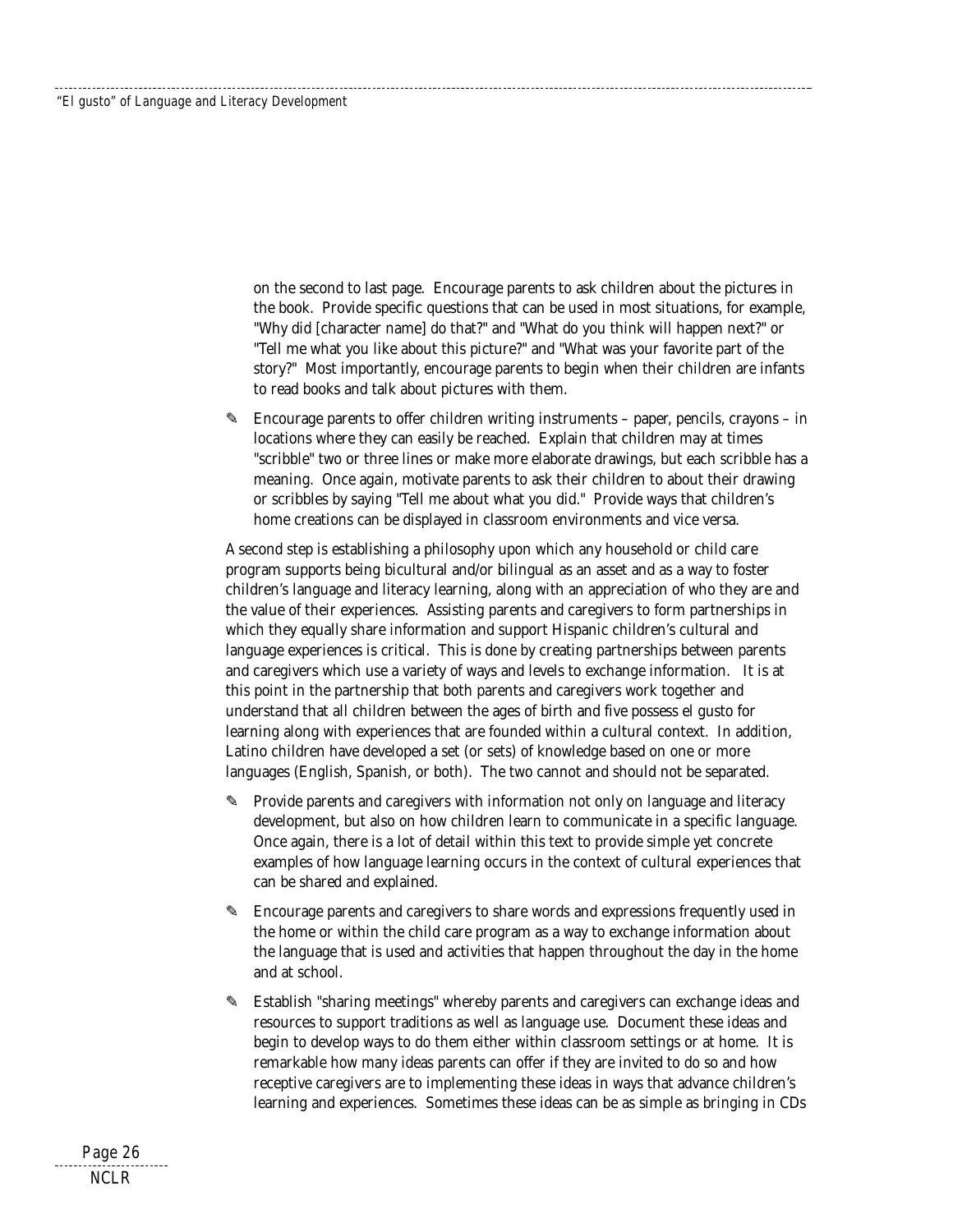of different types of music for project-based experiences whereby children and adults begin to explore different Latin American countries through art or music. These exchanges allow parents, caregivers, and, most importantly, children to recognize that both Spanish and English have significant value within the home and school environments.

- ✎ Guide parents and caregivers to understand how working together supports the value of both English and Spanish. Encourage labeling of common objects in both languages whenever possible. In fact, a family literacy project may include creating labels along with pictures of the objects from magazines, newspapers, or even drawings, which can be placed in both the home and at school. Encourage parents and children not only to identify these objects but also to continue to add to items they want labeled.
- ✎ Connect with local libraries to extend the type and number of books that children "read" along with parents and caregivers in both English and Spanish. Libraries offer many programs for parents and caregivers to extend literacy opportunities and bring in outside experts to provide information about language and literacy learning. Create a classroom calendar that identifies these resources in English and Spanish, which can be shared on a monthly basis.
- ✎ Provide information on how parents and caregivers can use media as ways to expose children to educational resources, such as through public broadcasting television programs or Spanish-language educational programming. Another resource that is frequently not used is the SAP (Secondary Audio Programming) system, which is available for many television programs. English-only programming is dubbed into Spanish. Simply learning how to use a television remote to access this service is invaluable to children and adults.

Finally, no idea or exchange of information is too small or insignificant. Once parents and caregivers have developed the commitment to support *el gusto* of language and literacy learning in a way that supports biculturalism and bilingualism, the momentum is often unstoppable. Not only do adults benefit from this approach, but the difference it makes in Latino children during the early years and their positive perspectives about their own language(s) and culture is monumental. It also motivates Latino parents to become a resource for their children while developing a bond and exchange with caregivers. Both parents and caregivers become strong advocates for the well-being of Latino children. This strategy also fosters an innate joy and enthusiasm for learning which will last a lifetime!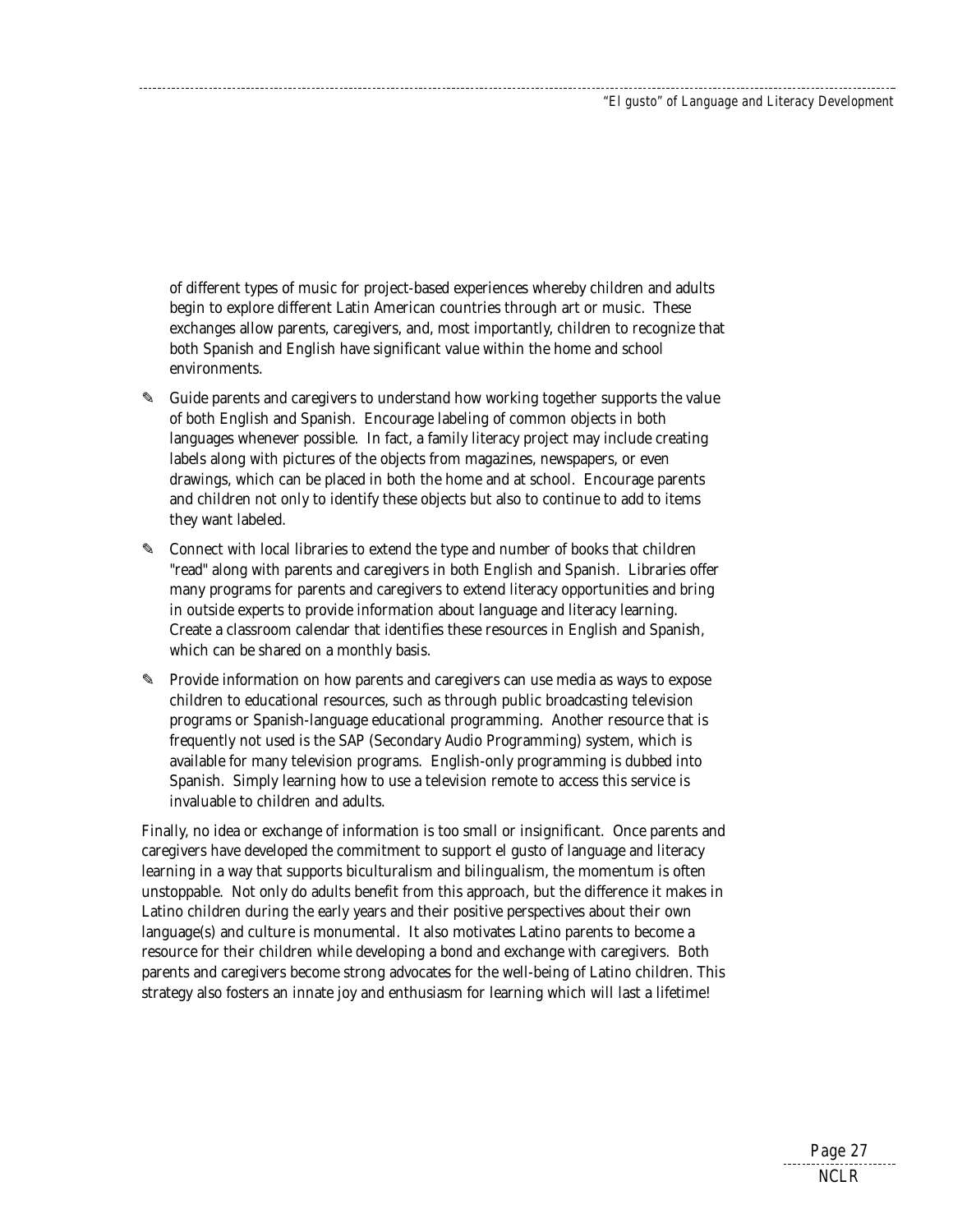# **What are some additional bilingual resources to support this approach?**

A collection of parent and caregiver information using familiar *Sesame Street* characters is available in English and Spanish at www.sesameworkshop.org/educationalresources. Resources include videos and print materials that can guide parents and caregivers on ways to foster language and literacy development in children from birth to age five by taking advantage of everyday routines. In addition, there is information about ways to use music as an educational resource, and ways to enhance preschool children's experiences in math, science, and understanding diversity. Other materials deal with asthma and lead poisoning prevention.

Additional materials are online at www.sesameworkshop.org/youcanask and include bilingual resources for parents and caregivers to help children ages three- to eight-yearsold cope with stressful situations including making new friends, changing preschool programs, moving, the loss of a loved one, or peer pressure.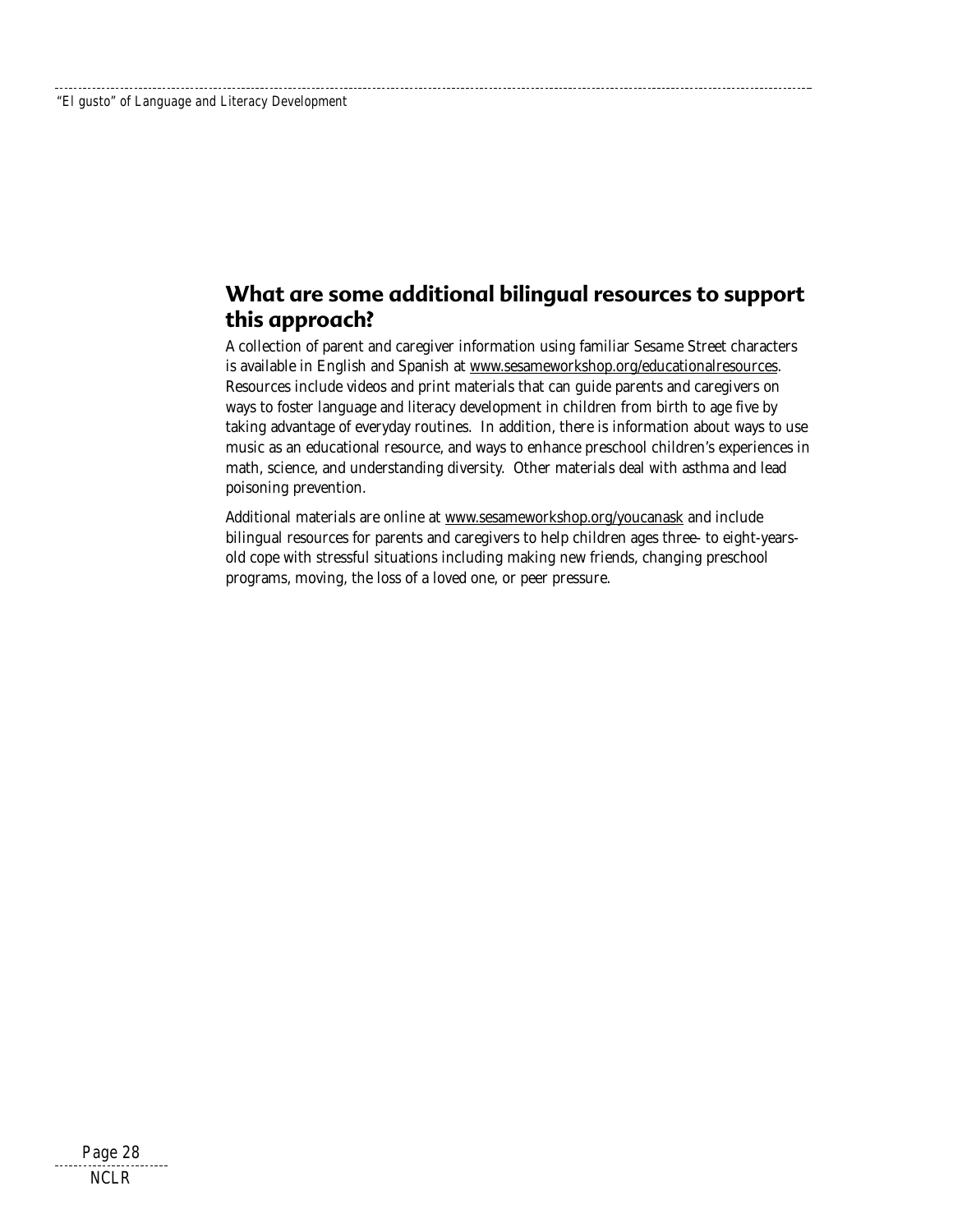# The Effects of Educational Policies and Practices on Home Languages and Learning

**Lily Wong Fillmore, Ph.D.**

University of California, Berkeley

# **Vignette**

We begin this reflection on how current educational policies are affecting children and their families with a visit to a preschool classroom somewhere in the Southwest. Although there are 15 three-year-old children from Spanish-speaking families in this classroom, English is the only language used by the teacher and the teacher's assistant. This is part of a federally-funded early childhood education program, whose objectives are to teach the children English as a second language and to give them early literacy experiences in English. Its local sponsor, a community service agency, believes that such a program will enable children from low-income families to overcome the barriers to learning they often encounter in school. In the case of the Spanish-speaking children the program serves, language and literacy development is thought to be impeded by their inability to speak English and by their lack of literacy experiences at home. A major strategy in the program then is to involve parents in teaching English at home and in reading to their children in English.

Parental involvement in the program is mandatory, and a parent must spend time in the classroom once each month observing the children or helping the teacher. "Mrs. Martínez"\* is in the classroom on one of her visits. She has two children in the program, and today she is visiting three-year-old "Anabela's" class. Next week she will visit "Javier" in the classroom for four-year-olds.

Mrs. Martínez watches as Anabela pats playdough into tortillas at one of the learning centers. During circle time, she listens appreciatively as Anabela sings the alphabet song with her classmates in English: "eybee seedee eeyef gee, eytch aye jay kay eleminopee!" Mrs. Martínez is proud of Anabela; she's just three years old and she already knows English. She and Javier will not have as many problems in school as her older children have had.

When "Josefina" and "Luis" started school, they spoke only Spanish. It took them a while to learn English, but now it's the only language they speak, even at home. Mr. Martínez understands a little English, but Mrs. Martínez does not understand any.

Both parents want their children to do well in school. They worry that the older children are having trouble in school. Both children have been held back and are unenthusiastic students. Luis has been placed in special education classes because he does not read well. He is also getting into trouble at school and spends a lot of time in the principal's office.

The children and parents discussed in this paper have been given pseudonyms to protect their identities, and those of the agencies and school districts involved.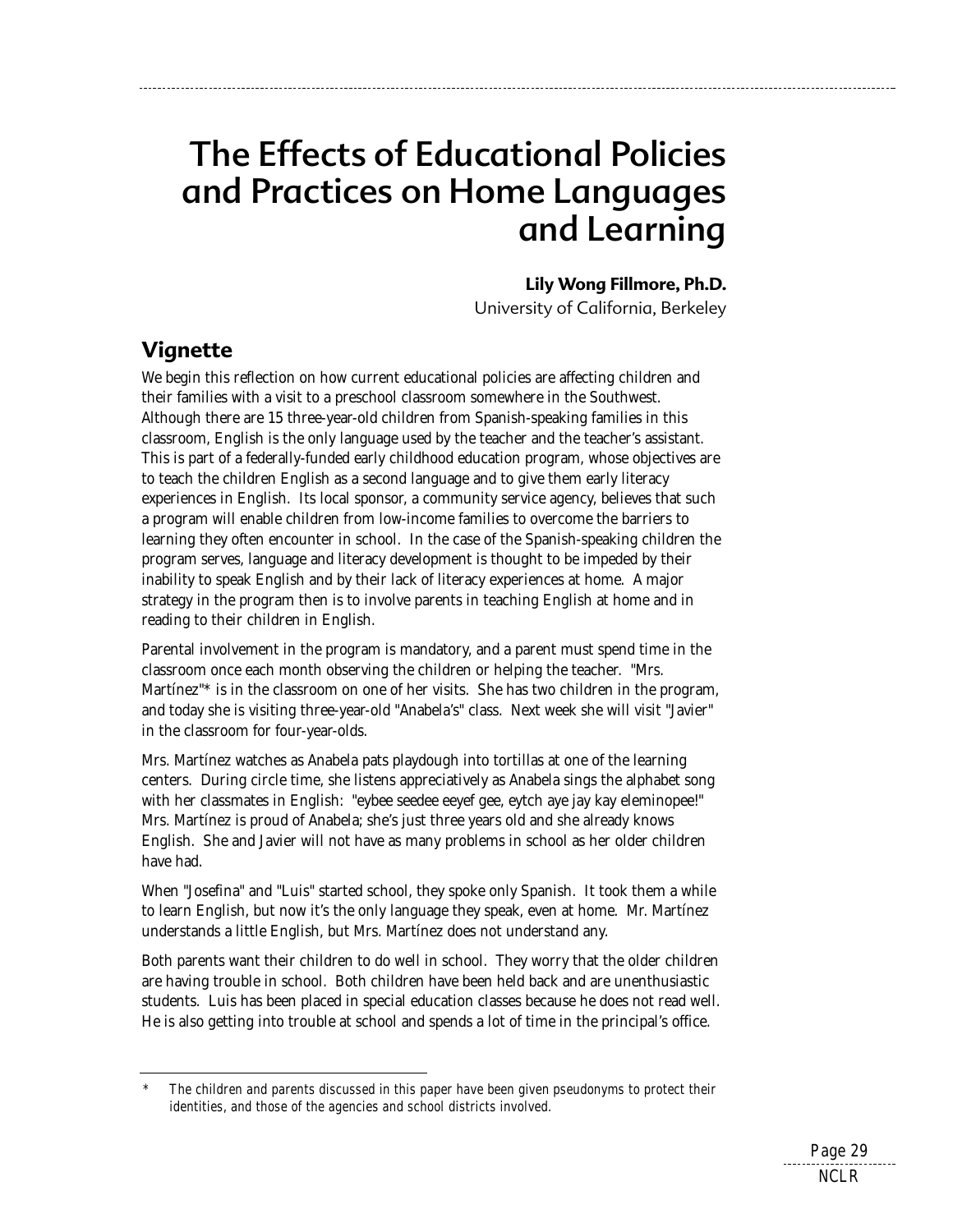The Effects of Educational Policies and Practices on Home Languages and Learning

During this visit to the class, the teacher reminds Mrs. Martínez that she should be reading to her children at home. The teacher's aide translates for the teacher who does not speak Spanish. "Teacher says if you read books to your children in English, they will do better in school," Mrs. Martínez is told.

Mrs. Martínez sighs. She has bought some children's books at the grocery store. They are in English. Before she can read them to her children, however, she will have to learn English herself. She will try; she knows that she must. She is having trouble communicating with Josefina and Luis because they don't listen to her anymore. They say they don't understand what she is saying.

We will, in the end, return to the Martínez family and consider their plight.

## **Language Diversity in the United States**

The United States is one of the most diverse nations on the planet, and yet it is more linguistically (and in many ways culturally) homogeneous than most societies. It is possible to travel from border to border, from ocean to ocean, without running into a situation where one would need to speak a language other than English. This is not to say that other languages are not spoken by Americans.

As a nation composed of immigrants and the descendents of immigrants from many countries, the United States has a great diversity of people with languages other than English in their backgrounds. With few exceptions, most of those who initially spoke a language other than English have learned to understand English and become English speakers. In many if not most cases, they have lost their primary language in the process.

In the past, the process of language loss took place over three generations (Fishman, 1966). The first generation of immigrants who came to the U.S. speaking German, French, Italian, Spanish, Slavic, Chinese, Vietnamese, Tagalog, Russian, or other languages learned enough English to get by. The second generation, the children of those immigrants, spoke their ethnic language at home and learned English at school, becoming bilingual in the process. The third generation was the one in which the ethnic language was lost; because it was not used for the socialization of children in secondgeneration homes, the children learned only English at home. This process was remarkably similar across groups (while such languages may continue to be spoken in immigrant enclaves, only rarely are they spoken by third-generation members). It would seem that the American experience does not support the retention of languages other than English, at least for long.

This pattern, however familiar, is changing. It has accelerated over the past decade and a half to a point where not only the second-generation members are losing the immigrant language (Portes & Rumbaut, 2001), so too are members of the immigrant generation (Fillmore, 1991a, 1991b, 2000; Hinton, 1999; Kouritzin, 1999). The younger members of the first, or immigrant, generation are losing their first language often as soon as they

Page 30 NCLR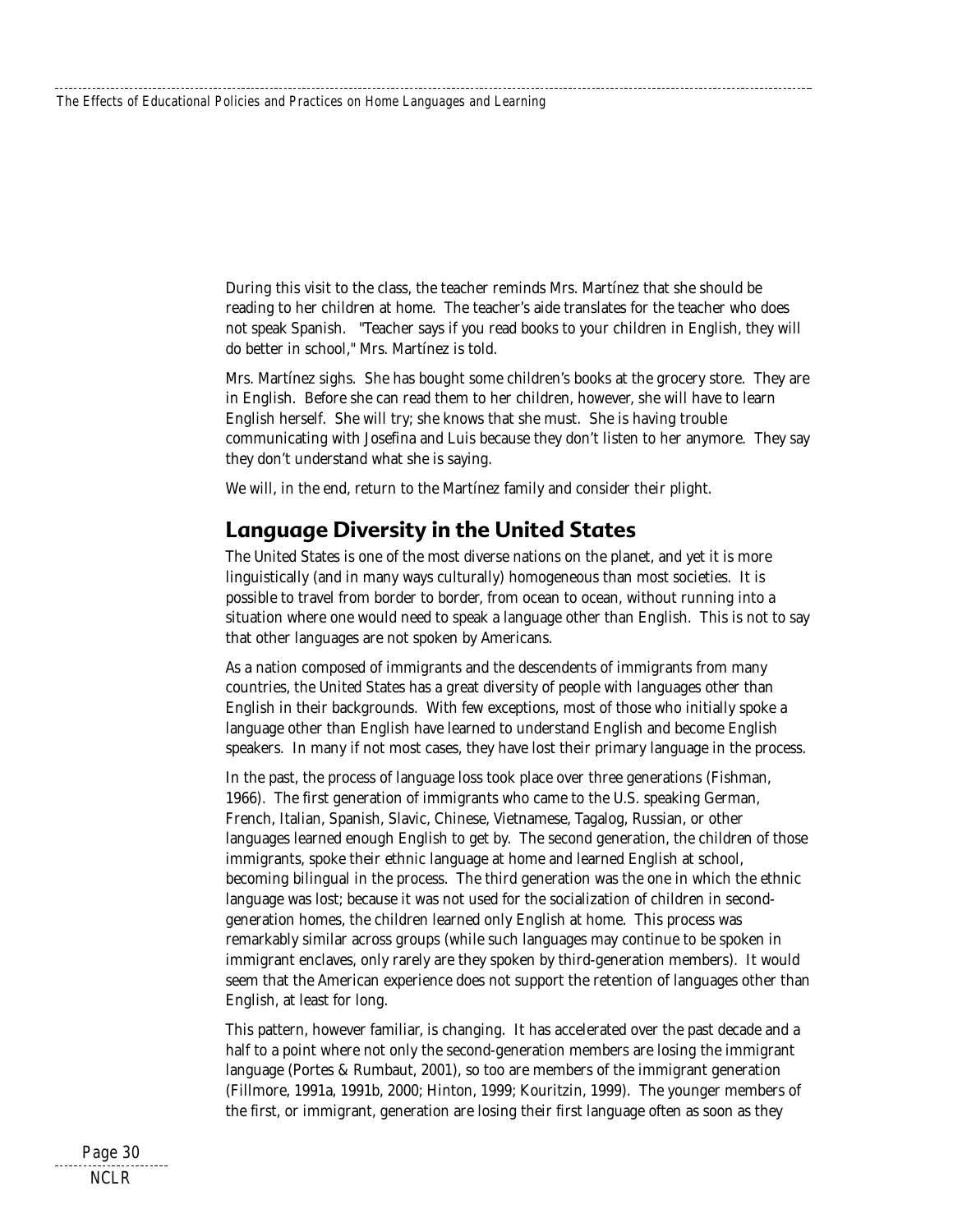enter school. What has led to the acceleration of loss, and should policy-makers, children's advocates, and educators be worried about it? How does the loss of a primary language affect children, their families, and the larger society? These are the questions I will address in this paper. In the end, I will suggest some steps that can be taken to ameliorate the problem.

# **Nativism and Anti-Immigrant Acts**

Over the past two decades, there has been a rising tide of animosity toward immigrants, despite their contributions to U.S. society. Between 1981 and 1998, 15 million new immigrants and refugees were admitted to the United States officially, and according to the Immigration and Naturalization Service another seven million entered the country unofficially.

The presence of so many newcomers has evoked the strongest anti-immigrant sentiment felt in this nation of immigrant origins since the heyday of the Nativist movement (a policy of favoring native inhabitants as opposed to immigrants) in the 1800s (Higham, 1988; Bennett 1988; Cose, 1992) when immigrants – especially from Asia, Eastern Europe, and Latin America – were persecuted, slaughtered, and banned. While direct acts of hostility and bigotry are no longer tolerated in U.S. society, these sentiments are nonetheless expressed in innumerable ways.

The most notable has been voter initiatives, such as those in California over the past 20 years. California has the largest immigrant population in the country – immigrants constitute 26% of its total population (U.S. Census Bureau, 2000) – and most children from immigrant families need help with learning English in school. Since the mid-1970s, when the California legislature passed the Chacon-Moscone Bilingual-Bicultural Education Act of 1976† many children who did not understand English well enough to benefit from instruction given solely in English have been able to attend school and take classes in both their primary language and English. These education programs quickly became the target of U.S. English, an organization for the new Nativist movement (Crawford, 1992, Nunberg, 1997).

In 1986 U.S. English placed a voter initiative on the California ballot, Proposition 63, banning the use of any language, other than English, in public life and giving any citizen the right to sue government officials for not enforcing the English-only rule. A stunning 74% of the voters in this diverse state voted to pass the initiative to amend the California constitution, excluding from public discourse the 31.5% of the state's residents who spoke

<sup>†</sup> The Chacon-Moscone Bilingual-Bicultural Education Act of 1976 (Educ. Code, § 52160, §52176).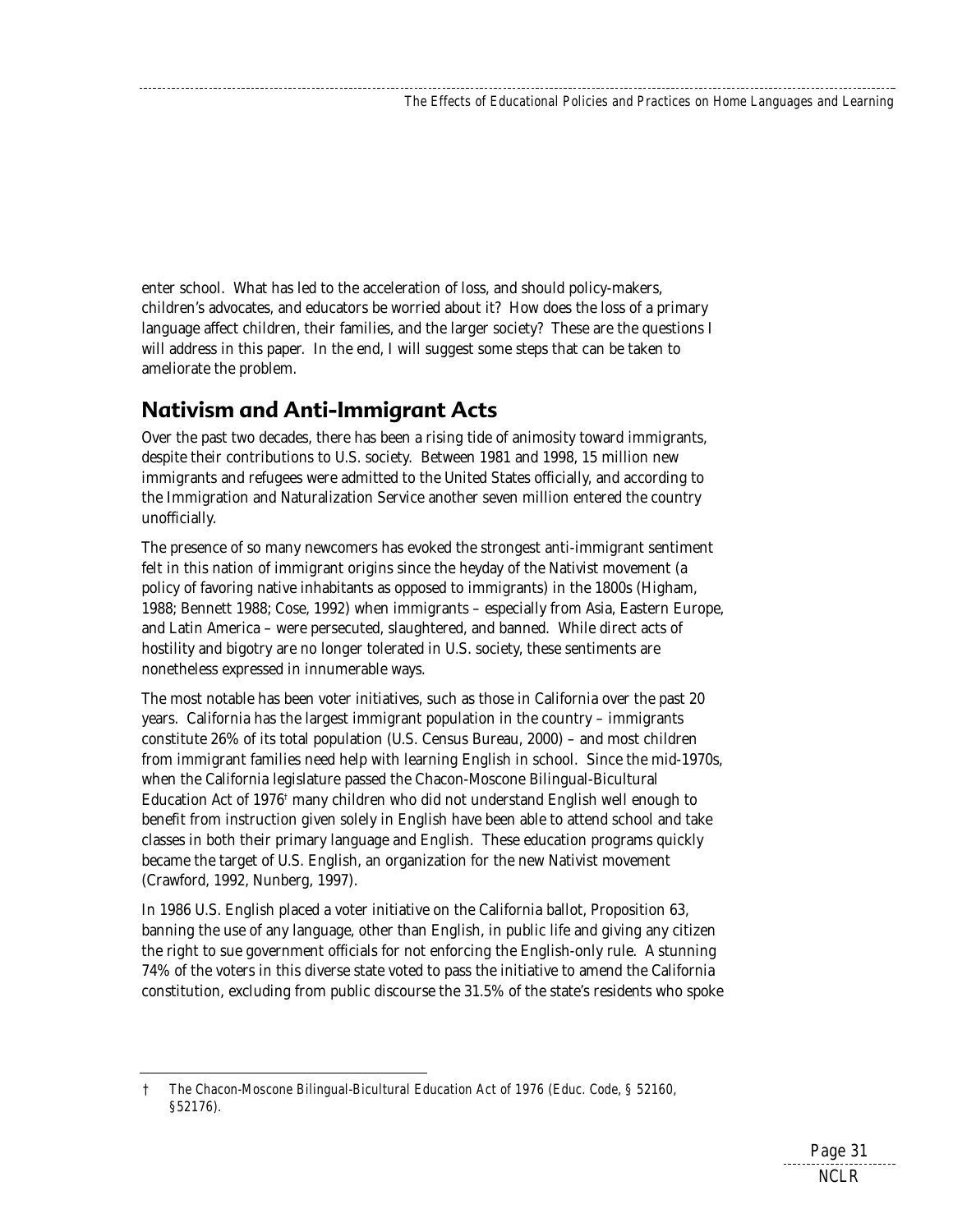languages other than English at home.<sup>†</sup> Since 1986, 27 states in total, including California, have passed English-only laws (Crawford, 1992). In California, Proposition 63 did not in fact greatly change the way people do business, but it did give confidence to the anti-immigrant elements in the state. Having voiced their opposition to linguistic diversity in the state, the voters turned their hostility toward the immigrants themselves.

A series of anti-immigrant voter initiatives have been proposed and passed since then: Proposition 187 in 1994, by a 59% vote, abolishing health, welfare, social, and educational services for undocumented immigrants (which was later found to be unconstitutional); Proposition 209 in 1996, by a 54% vote, abolishing affirmative action programs for women and minorities; and finally Proposition 227 in 1998, by a 61% vote, to end bilingual education in California, which appears to be a major factor in the accelerated loss of children's primary languages these days. Since 1998, two other states have passed initiatives that are either identical or more severe than California's Prop. 227. In 2000, Arizona passed Proposition 203 by a 63% vote, which prohibits native-language instruction for most limited-English-proficient children in public schools; and in 2003, Massachusetts passed Question 2 by a 70% vote, which strictly prohibits the use of bilingual education in its public schools.

# **Educational Policies, School Practices, and Language Loss**

What happens to children when they are required to put aside what they have learned at home in order to participate in school? As an example, "Simon" entered school in the fall of 1998 as a five-year-old, just a few months after California's Proposition 227 became law. While some school districts tried to find ways to delay implementing the law, others such as the one Simon and his brothers attended were eager to comply. The initiative was passed in June; by September Simon's school had eliminated all bilingual programs from its offerings. Simon's parents, let's call them "Mr. and Mrs. Flores," were told that Simon would be participating in an all-English kindergarten class, although he did not speak any English. The Flores family had been living in California since emigrating from Mexico 12 years earlier, and neither of Simon's parents had learned enough English to be fluent,§ nor were they comfortable speaking it. When Mrs. Flores asked why Simon could not be in a bilingual kindergarten class as his brothers had been, she was told that Simon needed to learn English – not more Spanish. She was further told, without explanation, that there were no more bilingual programs in the school, and that if the family wanted Simon to succeed in school they should help him with English at home.

U.S. Census Bureau, 1990 data on languages spoken in the home of persons 5 years of age and older. ††

<sup>§</sup> Because they did not know English when they first arrived in the United States, neither Mr. nor Mrs. Flores could find jobs other than those which were low-paying and which required them to work long hours, leaving them little time to take English classes.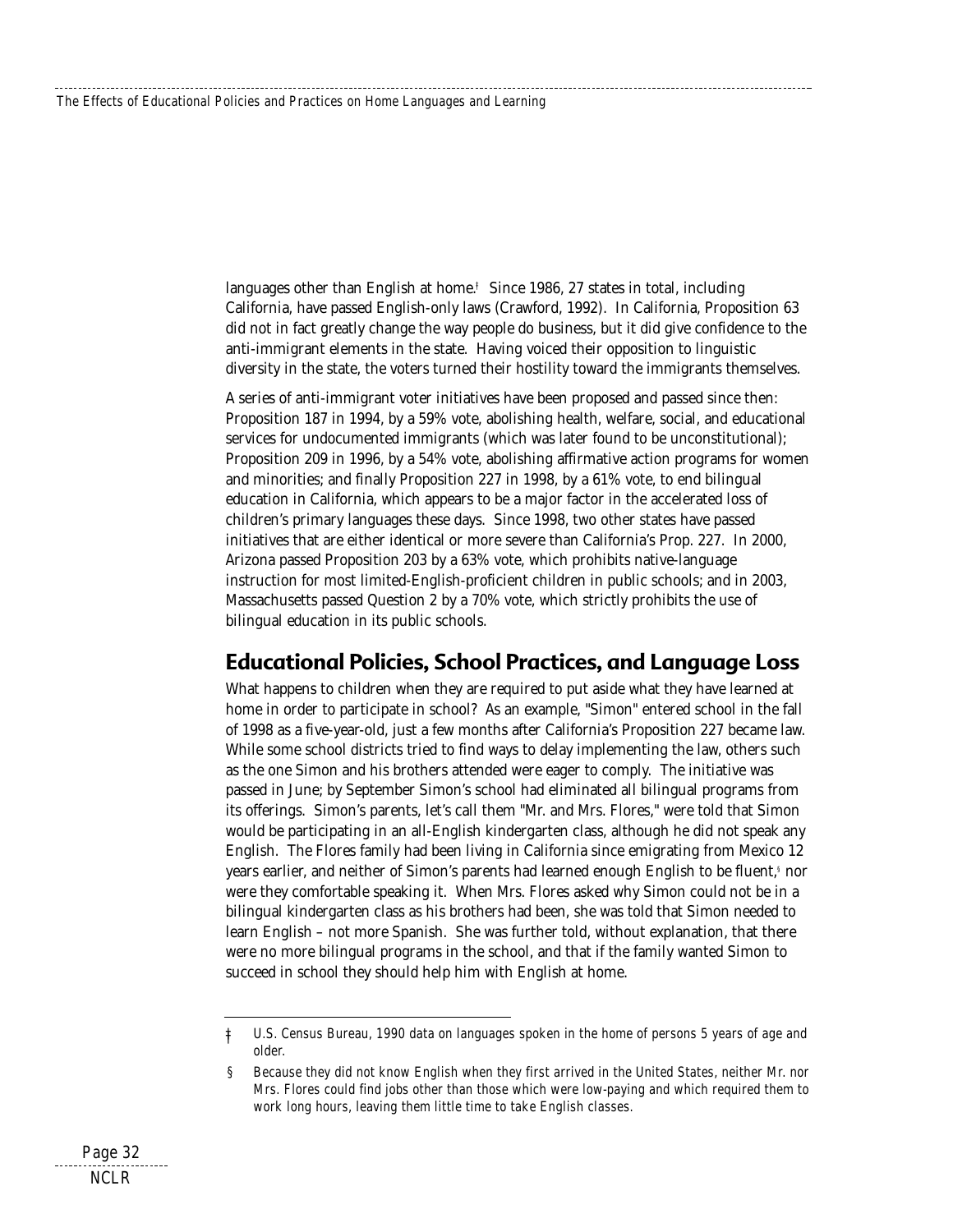Out of necessity, Simon learned English quickly – he had to if he were to participate in the activities each day at school. He was an enthusiastic student, but he often did not understand what he was supposed to be learning. This was especially true a year later when he was supposed to be reading and writing in the language he was just beginning to learn. His teacher noted on his report card that the only letter he recognized was "o" and was recommending him for vision and hearing testing. His parents could not help much at home since neither was able to speak English well enough to help him with his schoolwork. They continued to speak to him in Spanish, the only language in which they were completely fluent and could fully express themselves. His brothers tried to help, but they were having difficulties in school as well once their bilingual education programs ended and they found themselves in English-only classes.

Thus, while Simon was learning English, his literacy and overall educational development was slow and laborious. Simon had started school eagerly and with confidence. Along the way, he began to doubt himself and to suspect that he was not very smart. His second-grade teacher judged him to have poorly-developed language skills; he was behind in every subject and he needed help at home in addition to the help he was receiving at school.

Unfortunately, there was little that the Flores family could do for Simon at home because, in the three years since entering school, he had stopped speaking Spanish and was quickly losing the ability to understand it. He still understood enough to get by at home when family members were communicating with one another. But with his Spanish rapidly eroding, Simon could not participate in the lively discussions that went on at home. In short, he was cut off at school because his English was not developing adequately to handle the instructional activities he was expected to learn from, and he was often cut off at home because he could not understand what his parents and brothers were saying when the conversations went beyond the everyday business of the home and family.

Simon is loved and protected by his parents. They worry about his lack of success in school and do not understand what happened to the bright and spunky little boy they sent off to school just five and a half years earlier. He has become apprehensive and timid about speaking. His English is adequate for everyday communication, and he can joke and tease with any English-speaker he comes across. But he cannot express himself easily on topics that go beyond his everyday experiences at home and at school. He had no confidence in himself as a reader. When asked what his goals are in school, he responded: "I want to read real fast – like the other kids." He wonders what is wrong with himself, just as his parents keep saying, "We don't know what's wrong with him."

The fact is, of course, there is nothing wrong with Simon, nor with his parents. What happened to him is happening to many children, not only in California but also in other parts of the country, with the massive changes in educational policy and practice that have taken place in recent years. Chief among the changes is the No Child Left Behind (NCLB) Act of 2001, the Bush administration's massive overhaul of the Elementary and Secondary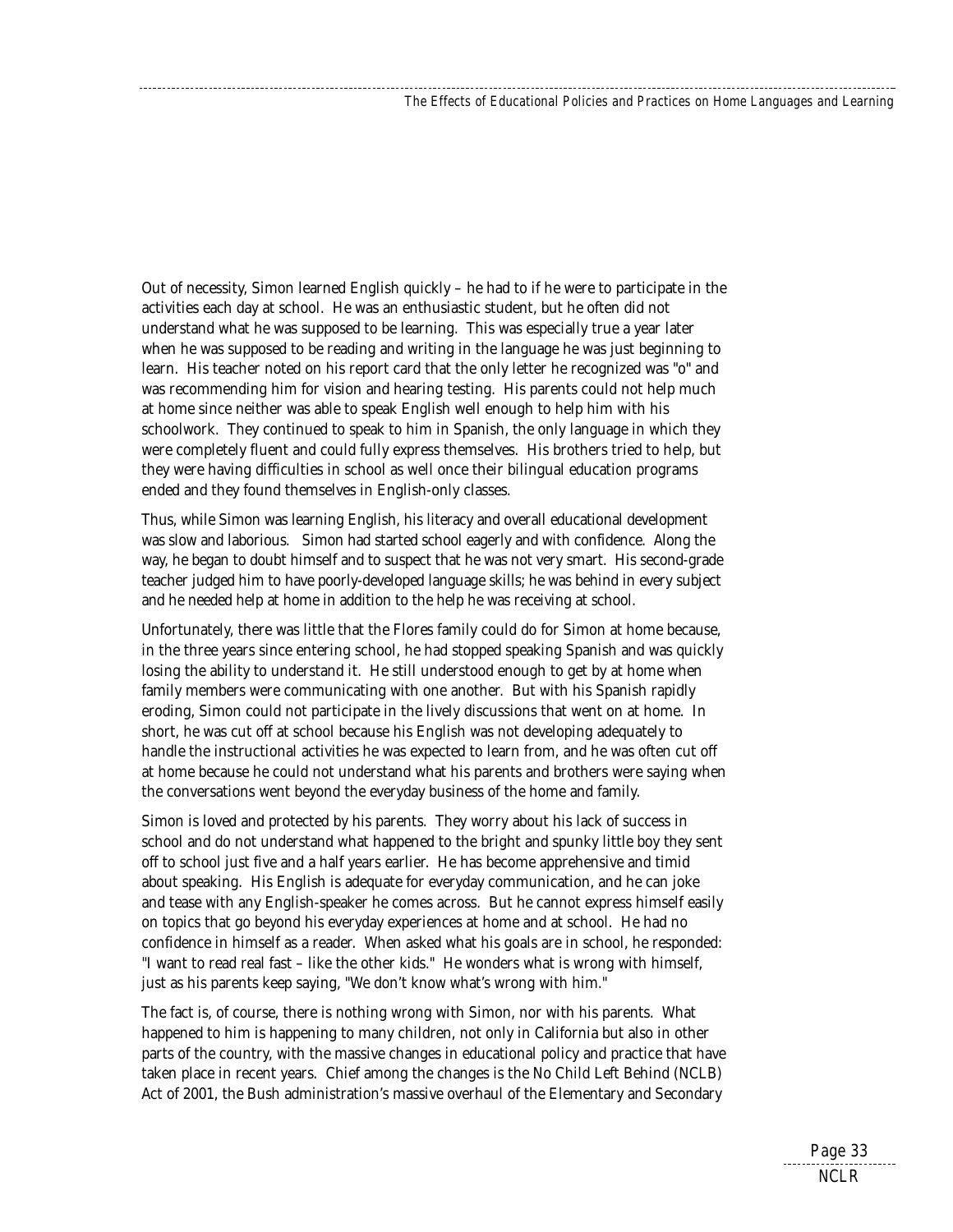#### The Effects of Educational Policies and Practices on Home Languages and Learning

Education Act legislation. It holds school districts throughout the country responsible for raising achievement test scores for all groups of students, including children who are classified as English learners. That in and of itself is not such a bad idea, since districts do not always provide adequate instructional support for such students.

The problem lies in the harshness of the consequences for schools when test scores do not rise for all groups. If even one group of students fails to make the benchmarks for improvement, the school is in danger of penalties. Schools that fail to demonstrate that test scores for all subgroups are rising to meet state-defined standards of "adequate yearly progress" (AYP) are put on a failing schools list, which can eventually result in students being offered transfers to other schools. The penalties for schools can be extremely harsh: a school must first try prescribed curricular and instructional changes if test scores do not improve, and it must undergo restructuring or end up being contracted out for commercial enterprises to run.\*\*

Needless to say, this has put enormous pressures on schools to emphasize English and English-only in teaching English learners like Simon and his brothers, since they tend not to do well on standardized tests given exclusively in English. No one is exempt – not even those who do not speak English. English learners must be assessed in English right from the beginning to determine whether or not they are making progress in acquiring it as a second language.

There are provisions in NCLB for testing students for up to three years in their native languages, assuming there are tests available in those languages. But in California, Arizona, and Massachusetts English learners are included in statewide assessments of academic performance in English right from the start (which is to say, beginning in the second grade). There are no exemptions, even for newcomers. As expected, these students will not do as well on any test given in English, affecting a school's overall performance rating.

These requirements for assessment are not in themselves a bad idea. It is important to know whether or not schools are doing what they should be doing to help all students achieve. The problem lies in what happens when progress is less than it should be. The picture that is emerging is a dismal one.

With a slightly more nuanced view of NCLB, NCLR supports the general idea of strong accountability to drive instruction and other practices to close achievement gaps. However, NCLR has also criticized NCLB implementation, arguing that provisions regarding English language learners (ELLs) are underfunded; that the Department of Education and the states have not taken steps to develop authentic accountability and assessment systems that take ELL students into account; and that all parties – the Department of Education, the states, and the districts – have been slow to implement reforms needed to close the achievement gaps.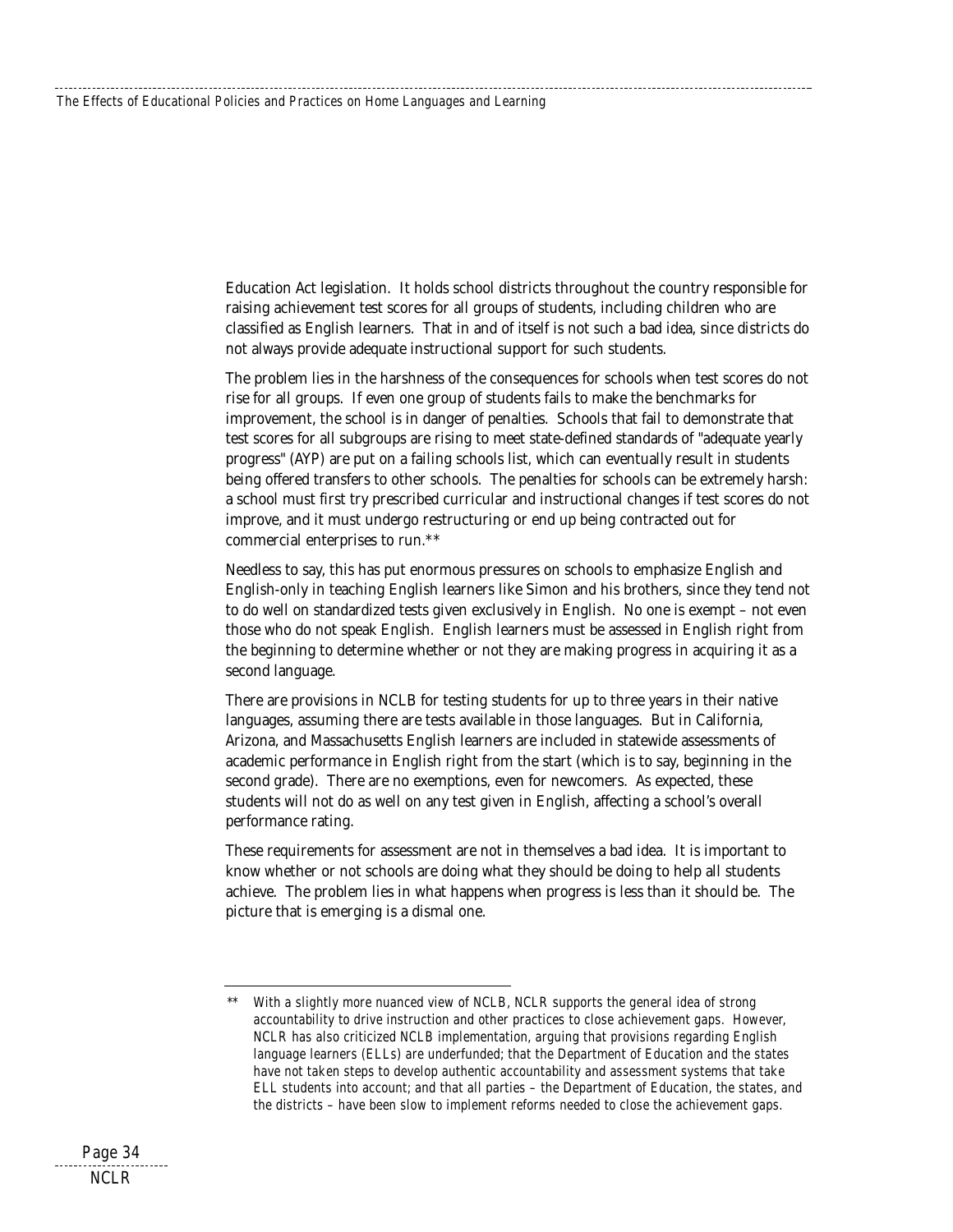Test preparation has become the year-round curriculum for English learners as they are drilled from September through May, when the standardized tests are given to all students on the low-level details and facts of English and math. For these children, anything that is not covered in the tests is removed from the curriculum – subjects such as science, social studies, literature, art, and music have disappeared in schools serving language minority students.†† Apparently, there is no time for anything that is not going to be tested. All that English learners are getting in school these days is English phonics, wordattack skills, English spelling, and English punctuation. Bilingual education, even where it is still possible, has been greatly diminished under pressures from NCLB.

What are children learning from the changes they have experienced at school? They learn that the language of their homes and communities is neither useful nor desirable – it is a barrier to social acceptance and academic learning in school. This is the linguistic environment that English learners now face, and the situation is getting worse. Over the past two years, there has been a renewal of efforts, which were begun in 1988 during the first Bush administration, to use early education to turn children from language minority families into English speakers as early as possible.

The first Bush administration increased funding for Head Start programs to teach English to non-English-speaking three- and four-year-olds, recognizing that it could be done easily and completely at that age. In 1991, a group of children's advocates conducted an informal study examining the effects these programs might have on children's primary languages (Fillmore, 1991a). They found evidence that children throughout the country who participated in English-only preschool programs were putting aside their primary language as soon as they learned enough English to get by, even if their parents spoke little or no English. More than 64% of the families interviewed whose children had been in English-only preschool programs reported that their children were abandoning and losing their primary languages, compared to 47% of the families whose children were in bilingual programs and 26.3% for children in primary-language-only preschool programs. It was clear that children are especially vulnerable to language loss in the early years of life, given the corrosive atmosphere that exists in our society over the retention of languages other than English. In these programs, second-language learning tended to be a highly subtractive process.

Now, nearly a decade and a half later, we are faced with another effort to do away with language diversity, directed through early education programs. Head Start is again the means for turning children into English-only speakers, and this time it is being achieved through testing, just as in K-12. Head Start has been ordered to emphasize English and

<sup>††</sup> Linda McNeil and Angela Valenzuela (2001) documented just such practices and effects in their close examination of what happened in Texas when that state made test scores the basis on which schools and school administrators would be evaluated.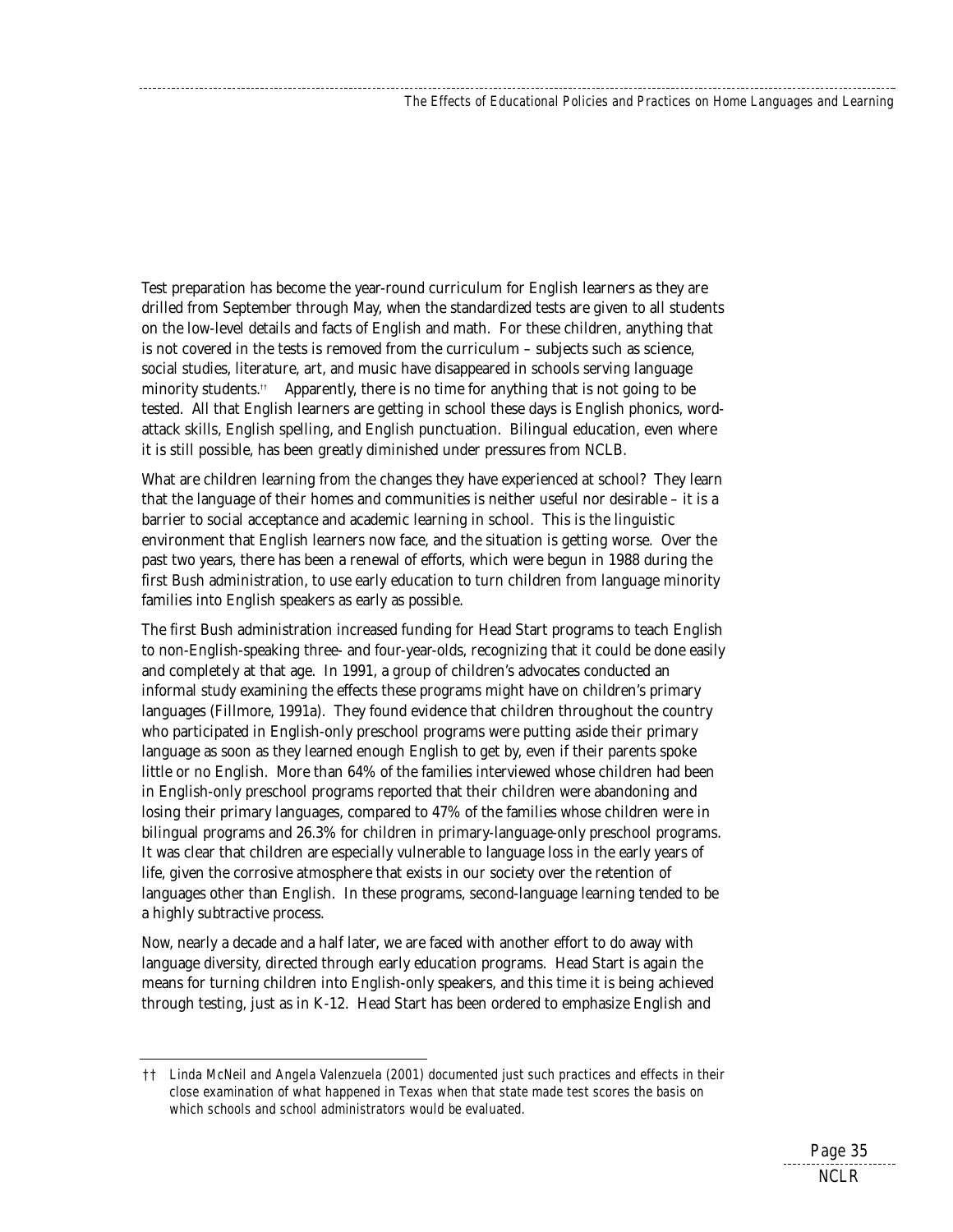English literacy in its work with three- and four-year-olds – putting aside finger painting and other skill-building activities in the preschool curriculum, including children's primary languages. The mandate is to teach children the letters of the alphabet, number facts, and English – or else – and it is enforced by having children pass a standardized test in English (Head Start National Reporting System). In this test, four-year-olds are required to demonstrate their knowledge of words such as "SWAMP" – as in "Point to SWAMP" or "Point to AWARDING." They are asked to identify numbers and letters of the alphabet, and to interpret bar graphs and measurements such as in the following:

- ✎ This graph shows how many children on Clark Street have each kind of pet: Dogs, cats, or rabbits. How many children have dogs? How many have cats?
- Point to the number that shows how many inches tall the teddy bear is.

What happens if children do not demonstrate by their test scores that they are learning English – that English and English literacy are not being adequately emphasized in their programs? In fact, nothing happens to them. The consequences are visited only on the programs themselves. Are Head Start programs meeting the Administration's expectations in English literacy and numeracy? If not, they can lose their funding. No carrots. Just sticks. Head Start programs will emphasize the teaching of English whether or not the sponsoring agencies or teachers believe it is the right thing to do.

Already there is evidence that these changes in educational policy and practice are affecting the retention and continuation of languages other than English. In Alaska, where I have worked, efforts to revitalize indigenous languages like Yup'ik and Inupiaq are being reconsidered because the schools are afraid of the penalties for not emphasizing English exclusively (see, for example, "Native Language Programs Run Afoul of No Child Left Behind," Mike Chambers, *Farmington News*, Jan. 26, 2004; and "Rural schools deal with No Child Left Behind differently, but with same results," *Assignment Alaska*, KTUU, February 27, 2004). In Taos Pueblo where the Head Start program had been used to immerse its young children in Tiwa, the mandate to use English is beginning to extinguish the community's language faster than the children can learn it ("Our Language; Our Spirit," Arcie Chapa, UNM Center for Regional Studies, February 2004). In Northern California, teachers worry about what will happen to them if their children fail to make the English benchmarks that have been set up for them.

# **Should We Worry About Language Loss?**

How are children, their families, and the larger society affected by primary language loss? Is it a cause for concern, or is early English learning so important that the loss of primary language is an acceptable risk? No one would deny the necessity of English. One can hardly survive in this society without English.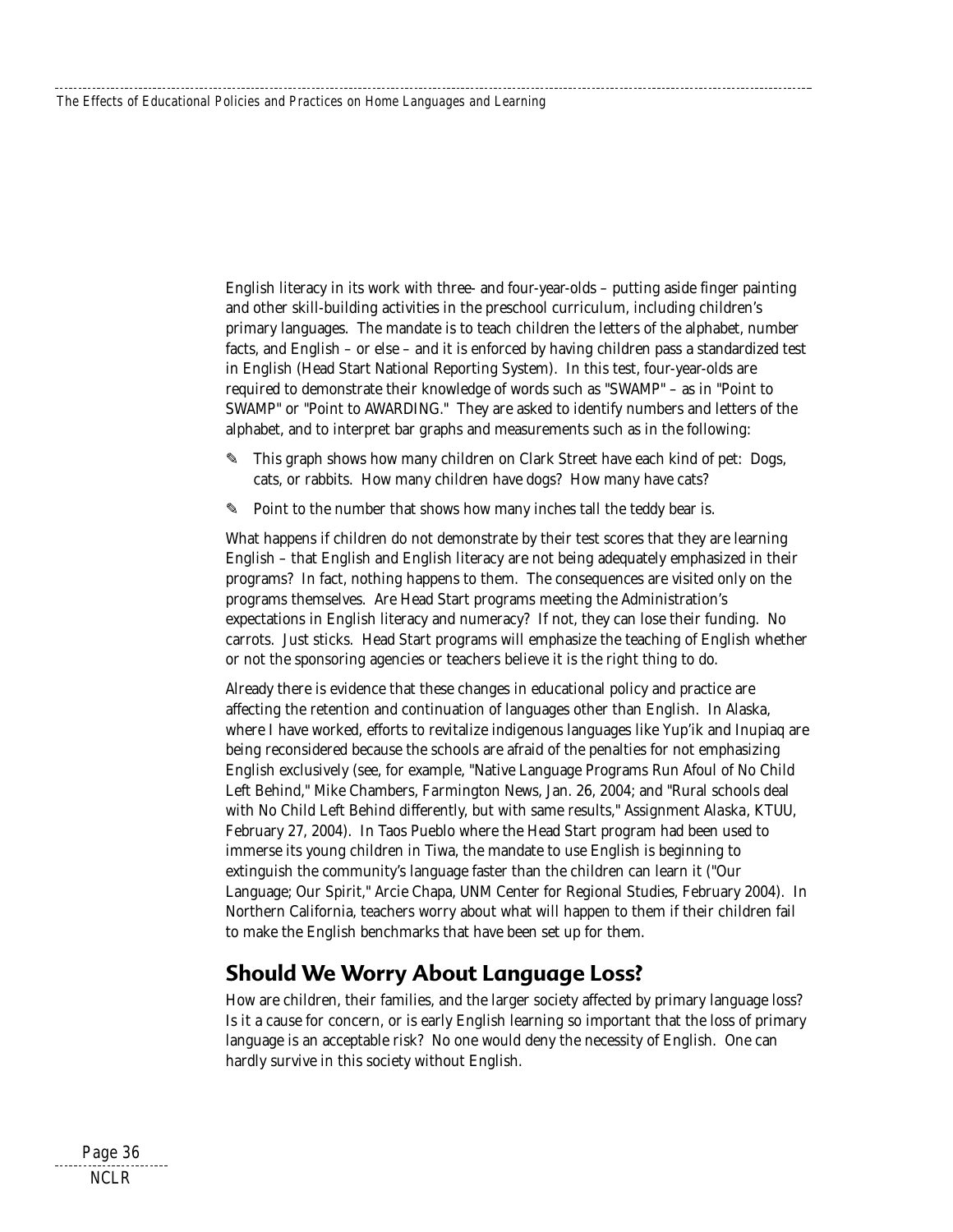The question is one of timing  $\mathbb H$  and other factors. An early English-only focus is not necessarily better here. It is true that children in the preschool years can learn a language quickly and with little apparent effort. These are the years of rapid language development, and children can acquire a language in a year or two simply by being in a setting where the language is in daily use. However, it is also true that languages can be lost with equal ease during this period, especially when the language they are learning is more highly valued than the language they already speak. Over the years, I have tracked many young children who, as soon as they learn a little English in school, put aside the language they already know and speak, and choose to communicate exclusively in English even at home with family members who do not speak or understand much English (Fillmore, 1991b; 2000).

It takes far less time than one might imagine to lose a language. Family members often do not realize that a shift has taken place in the communicative behavior of a child until the process of loss is well under way. When children bring home the English they have learned in school, parents see it as evidence that they are making progress. They do not realize that if it is not discouraged, the children will eventually come to prefer English over the language of the home.

As the use of English becomes habitual, however, it begins to affect communication patterns in the family. When parents sense that their children are no longer receptive to their communicative efforts, they try to accommodate them by switching to English even when they can barely speak that language, or they modify their speech, simplifying and using words and structures that they might use with younger children, thereby lowering, rather than raising, the linguistic challenge for their children. The result of such adjustments is that children are no longer exposed to concepts, ideas, and values embodied in their parents' native language which invite or motivate further development, and the level of discourse declines and begins to erode.

Once children stop speaking the language of the family, communication begins to break down between parents and children. Children sometimes come to believe that their parents are backwards, uneducated, out of step with the realities of the society. Tensions develop in the home as children find that their parents do not understand them and that they cannot communicate easily with them. What is lost are the occasions where children and parents can easily discuss what is happening in their lives, and where they can support one another as they deal with the everyday exigencies of life.

Research shows that the brain is not "overloaded" by learning more than one language; the †† †† existence of numerous multiple-language societies supports this. While it is true that instructional time is limited in any educational setting, and that insufficient attention to English can harm the language development of immigrant children, as Fillmore notes an English-only focus at this early stage has equally pernicious effects on their overall development.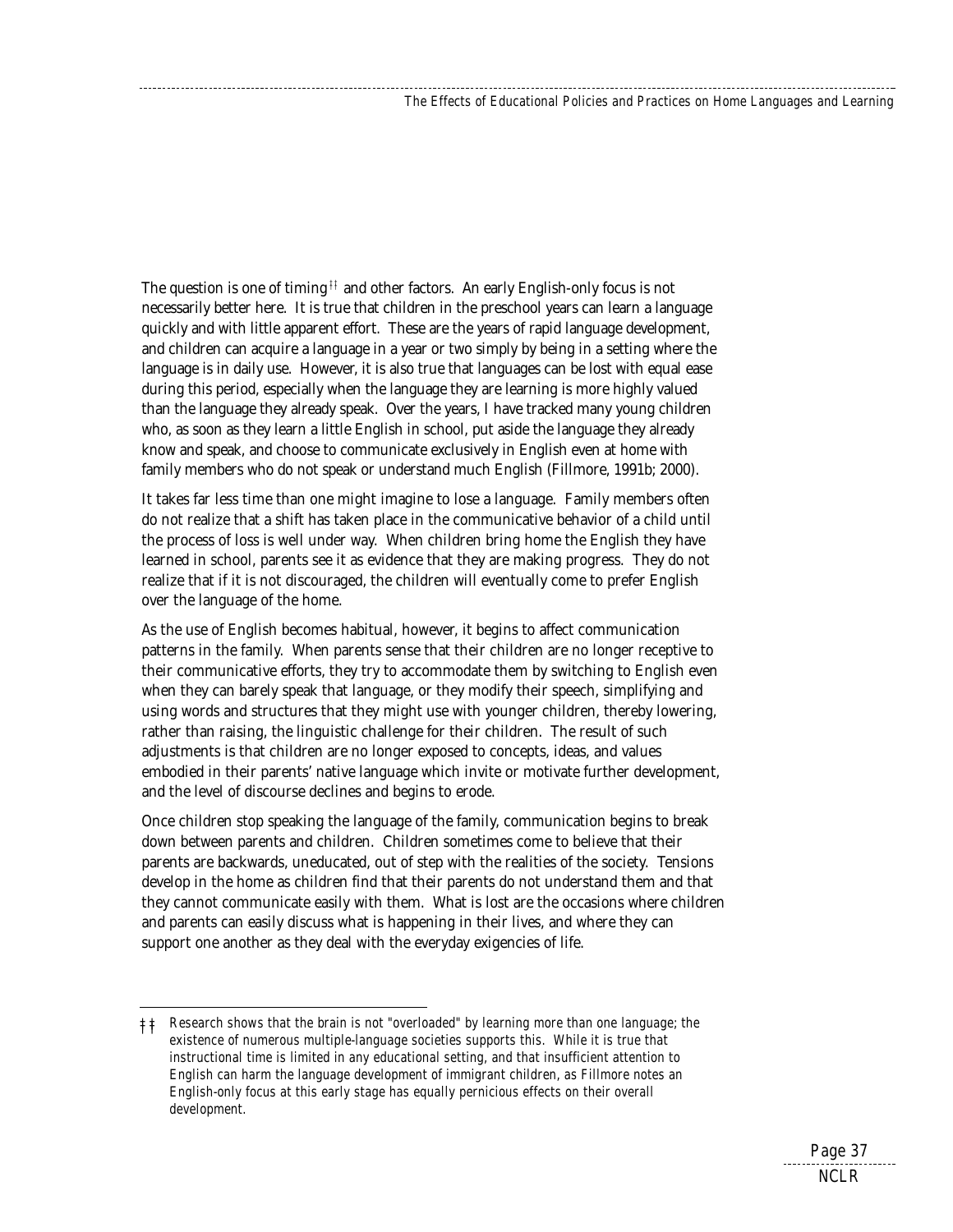When I raise the question of whether people have a right to their own languages, I am almost always reminded that, "No one is saying they can't keep their languages, as long as they don't expect society to do anything to support them. They can do whatever they like in their own communities and homes." And that might seem like a reasonable response – until we take a good hard look at how the odds are being stacked against the retention and continuation of languages other than English.

The truth of the matter is this: all limited-English-proficient children in America will eventually learn English. It is inevitable. How well they do it and how soon they manage it depends on the circumstances under which they are learning English, and on the kind of instructional support they are given in school. To learn English and to retain the use of the primary language, the language in which children can learn what they must learn at home from their parents, is another matter. The massive opposition to bilingual education has demonstrated that even when such programs are mandated, they can be undermined because society will not recognize their effectiveness. At the same time, society should not do anything to counteract efforts made by families to support and maintain language and to continue using it in their homes and communities.

The preschool years belong to the family and community – this is when parents socialize their children in the language, culture, and value system of the family. Imparting that curriculum to children requires time, closeness, and the nuanced communication that is possible only when parents and children speak the same language fully. When society offers preschool education, in which the children are coerced, no matter how gently, into another language and ways of thinking, it comes dangerously close to undercutting the role and responsibilities of parents to educate and influence their own children.

# **In Support of Families as Educators**

Let us return to Mrs. Martínez at her children's preschool center. Here is a parent who wants her children to do well in school and fears they will not succeed if she does not do what she can to help them learn English as early as possible. Her older children have learned English, given up their use of Spanish, and are on their way to losing it, but in spite of that they have not enjoyed much success in school. Bilingual education would have been an ideal solution, except that it is no longer available in the Arizona town where the family lives.

In such situations the family must act to keep its language alive and strong. The adults in the home must take steps to keep English outside of the home – it is a language for school and for interactions with people outside of the home. At home, the language that parents must use with the children is its own—Spanish, or Navajo, or Vietnamese. Parents must insist that their children continue speaking to them in the language of the family. To allow any deviation from this rule would be to risk a shift in communication practices in the home. At the same time, parents must create many opportunities to talk

Page 38 NCLR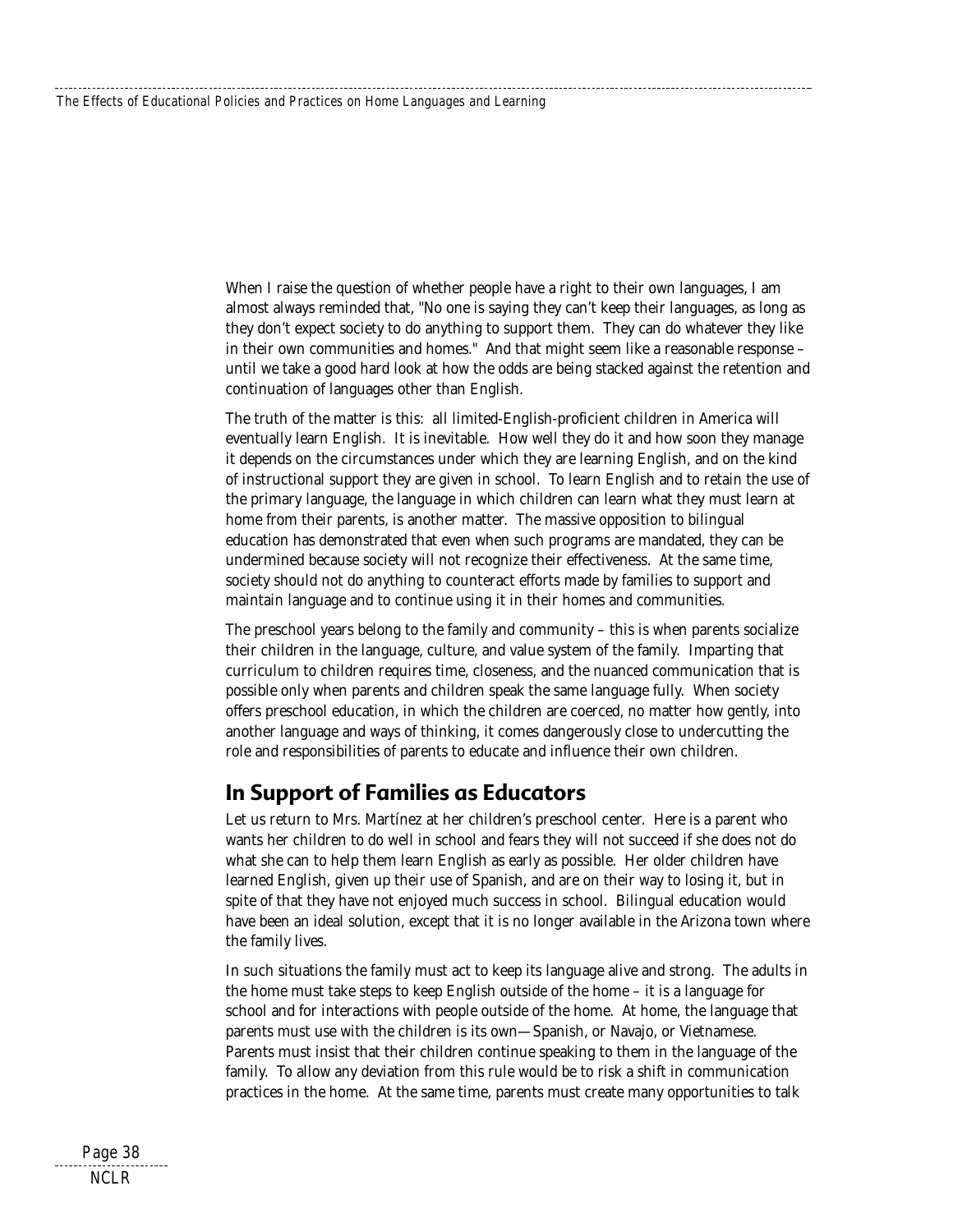with their children and teach them what they believe children should know and understand as mature and educated members of the cultural group to which the family belongs. This is not an easy thing to maintain, but this is the responsibility of the family.

And what about the advice Mrs. Martínez was getting from her children's preschool teacher? If reading storybooks to her children is something she would be comfortable doing, it would be useful to do so since it would expose her children to the language of written texts, and there is evidence that children whose parents read to them at home enjoy some advantages in learning to read themselves. However, a parent who does not speak or understand English should not be advised to read to her children in English. If she can read in Spanish, she should be encouraged to do so. But then, is it reading that matters, or is it the rich and nuanced interaction with ideas and stories that build the linguistic capacity of children?

Can parents do it? I will argue that they can and will, if they are supported and encouraged to see themselves as their children's most important teachers and not as obstacles to their success in school and in life. Increasingly, states are adopting universal preschool programs for young children, but if these programs undermine rather than support the role that parents must play in the socialization of their own children, then we should ask if we can afford them. The family is the heart of society. Any program that undercuts the efficacy of the family to rear its children is too costly to society. But the pressures are limited to the preschool or K-12 schools. Few parents feel confident enough to deal with the pressures to assimilate or to turn their children over to be assimilated on their own. They need support from their ethnic communities, churches, and community organizations to continue doing their job in support of their children.

What kind of support would be most helpful? I will argue that parents need education – they need to know how children learn and lose languages; they need to know what they can and must do to promote their children's language development; they need to know what their role must be in helping their children fully develop the language of the home and family; and they need to know how to support their children's mastery of English, even if they can't speak the language themselves. Most of all, parents need a place where they can talk with others like themselves, where they can be encouraged to keep working at what they must do, and where they can encourage others to do the same. Can it be done? *Sí, se puede.*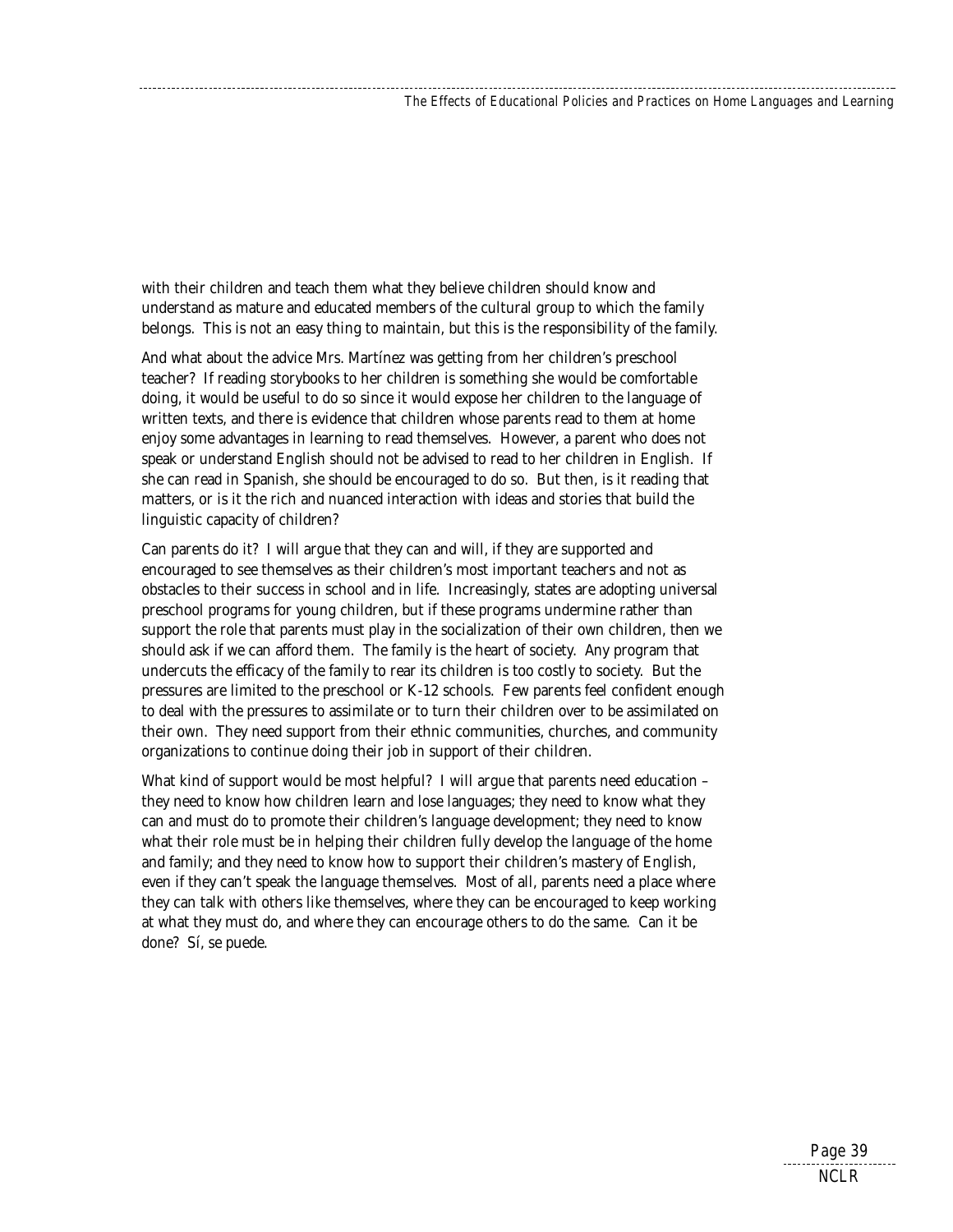The Effects of Educational Policies and Practices on Home Languages and Learning

## **REFERENCES**

- Bennett, David, *The Party of Fear: From Nativist Movements to the New Right in American History*. Chapel Hill: University of North Carolina Press, 1988.
- Cose, Ellis., *A Nation of Strangers: Prejudice, Politics, and the Populating of America*. New York: Morrow, 1992.
- Crawford, James, *Hold Your Tongue: Bilingualism and the Politics of "English Only*." Reading, MA: Addison-Wesley, 1992.
- Fillmore, Lily Wong, "Loss of Family Languages: Should Educators be Concerned?" in *Theory Into Practice (Children and Languages at School), 39*: 4, Autumn, 2000.
- Fillmore, Lily Wong, "Language and Cultural Issues in the Early Education of Language Minority Children," in S. Kagan, Ed. *The Care and Education of America's Young Children: Obstacles and Opportunit*ies. Ninetieth Yearbook of the National Society for the Study of Education. Chicago, IL: The University of Chicago Press, 1991b.
- Fillmore, Lily Wong, "When Learning a Second Language Means Losing the First" (for the No-Cost Research Group), *Early Childhood Research Quarterly*, 6, 323-346, 1992a.
- Fishman, Joshua, Ed. *Language Loyalty in the United States*. The Hague: Mouton Press, 1966.
- Higham, John, *Strangers in the Land: Patterns of American Nativism*, 1860-1925, 2d ed. New Brunswick, NJ: Rutgers University Press, 1988.
- Hinton, Leanne, "Involuntary Language Loss among Immigrants: Asian-American Linguistic Autobiographies." Paper presented at Georgetown Round Table for Languages and Linguistics, May 1998. ERIC Clearinghouse on Languages and Linguistics, Washington DC, ED436982, 1999.
- Kouritizin, Sandra G., *Face(t)s of First Language Loss.* Mahwah, NJ: Lawrence Erlbaum Associates, 1999.
- McNeil, Linda and Angela Valenzuela, "The Harmful Impact of the TAAS System of Testing in Texas: Beneath the Accountability Rhetoric." *Raising Standards or Raising Barriers? Inequality and High Stakes Testing in Public Education*, edited by Gary Orfield and Mindy Kornhaber, Harvard Civil Rights Project, 2001.
- Nunberg, Geoffrey, "Lingo Jingo: English-Only and the New Nativism," *American Prospect*, July-August 1997, pp. 40-44.
- Portes, Alejandro and Rubén G. Rumbaut, *Legacies: The Story of the Immigrant Second Generation*. Berkeley and Los Angeles: University of California Press, 2001.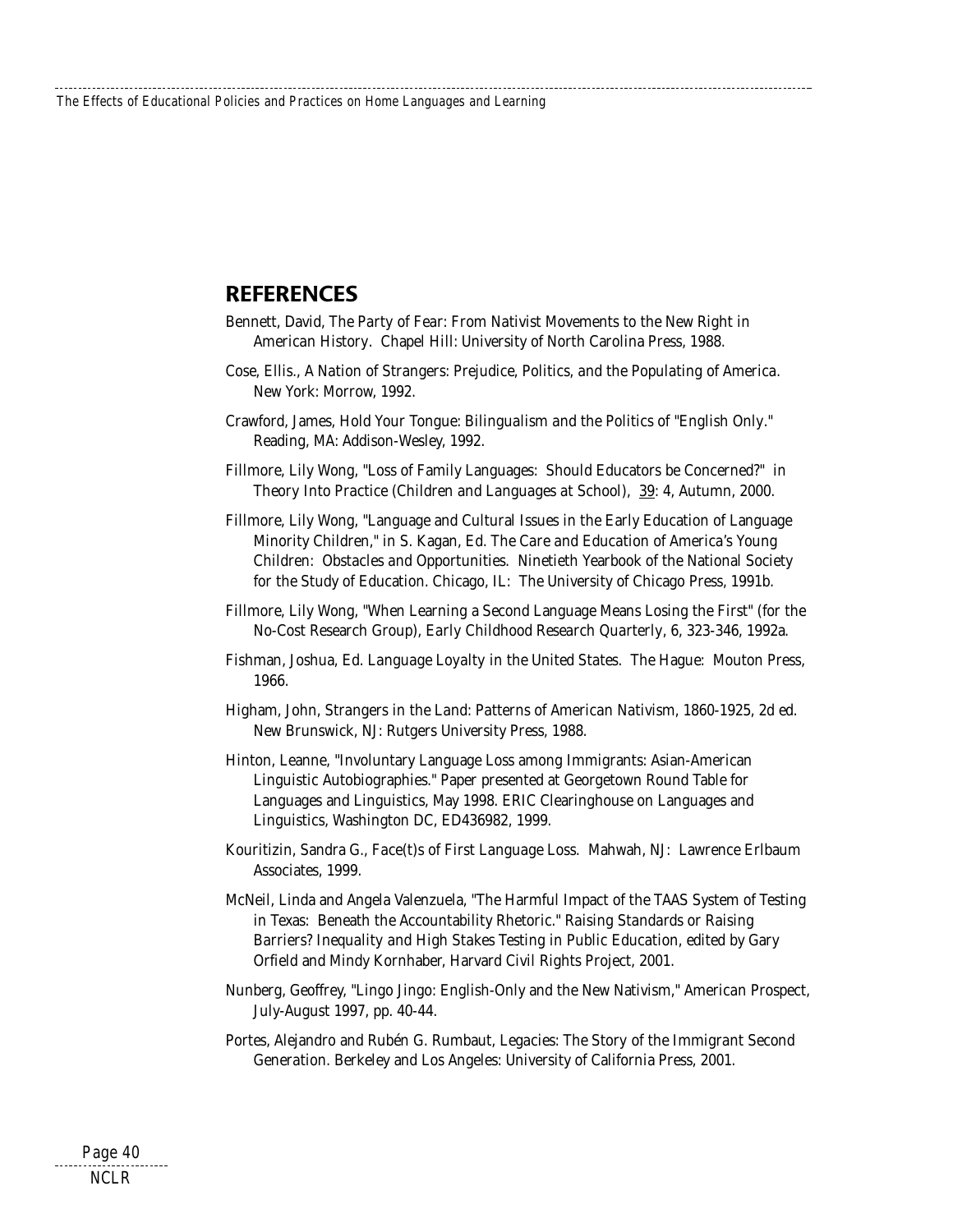# *Juguemos con el lenguaje:* The Joy of Talking with Young Children

#### **Graciela Italiano-Thomas, Ed.D.**

Los Angeles Universal Preschool (LAUP)

The purpose of this article is to provide parents, providers, and teachers with a practical guide to language and literacy development for Spanish-speaking children, ages four to eight years old.

Research assures us that language development in young children, regardless of what specific language it occurs in, is very important for future success in reading in English.<sup>1</sup> Research also reveals that Latino children in the U.S. do not achieve comparable reading levels of their White peers. For example, on the National Assessment of Educational Progress (NAEP), Hispanic fourth-graders scored 197 out of a possible 500, compared to their White peers who scored 225 on the same test.<sup>1</sup>

Latino parents, child care providers, and teachers of Spanish-speaking children are central to the development of a child's native tongue. Rich language development establishes a solid foundation for the acquisition of literacy skills in the early grades. Parents and other caring adults who understand that children's language develops from engaging in meaningful conversations, dialogues, and language games are able to maximize daily opportunities to enrich and expand children's language and concept development, which will prepare them to be successful in school and life.

# **Hablando y cantando con nuestros niños Talking and Singing with Children**

Children gain knowledge about their world through social interactions with their parents, brothers and sisters, important adults, as well as other children within their culture. Language is at the center of these social interactions. This is the way children develop cognitively.2

For example, if a mother and child are in the kitchen preparing a family favorite, the conversation might sound like this:

| Mamá: "Está fresco el día, vamos a hacer<br>chocolate caliente."                                                                                | <b>Mother:</b> "Today is a cold day, let's make hot<br>chocolate."                                                                        |
|-------------------------------------------------------------------------------------------------------------------------------------------------|-------------------------------------------------------------------------------------------------------------------------------------------|
| <b>Niño(a):</b> " <i>i</i> En qué te ayudo?"                                                                                                    | <b>Child:</b> "Can I help you?"                                                                                                           |
| <b>Mamá:</b> "Trae la olla mediana que está ahí<br>abajo. Vamos a ponerle la leche que está en<br>el refrigerador y le agregamos el chocolate." | <b>Mother:</b> "Bring the medium size pot from<br>under there. Let's pour in some milk from<br>the fridge and then we add the chocolate." |
| <b>Niño(a):</b> "¿Quieres el molinillo para batirlo?"                                                                                           | <b>Child:</b> "Do you want the <i>molinillo</i> to mix it?"                                                                               |
| <b>Mamá:</b> "¿Sabes la canción del chocolate?"                                                                                                 | <b>Mother:</b> "Do you know the song, chocolate?"                                                                                         |
| Niño(a):" No. cántamela ahora."                                                                                                                 | <b>Child:</b> "No, sing it now."                                                                                                          |
|                                                                                                                                                 |                                                                                                                                           |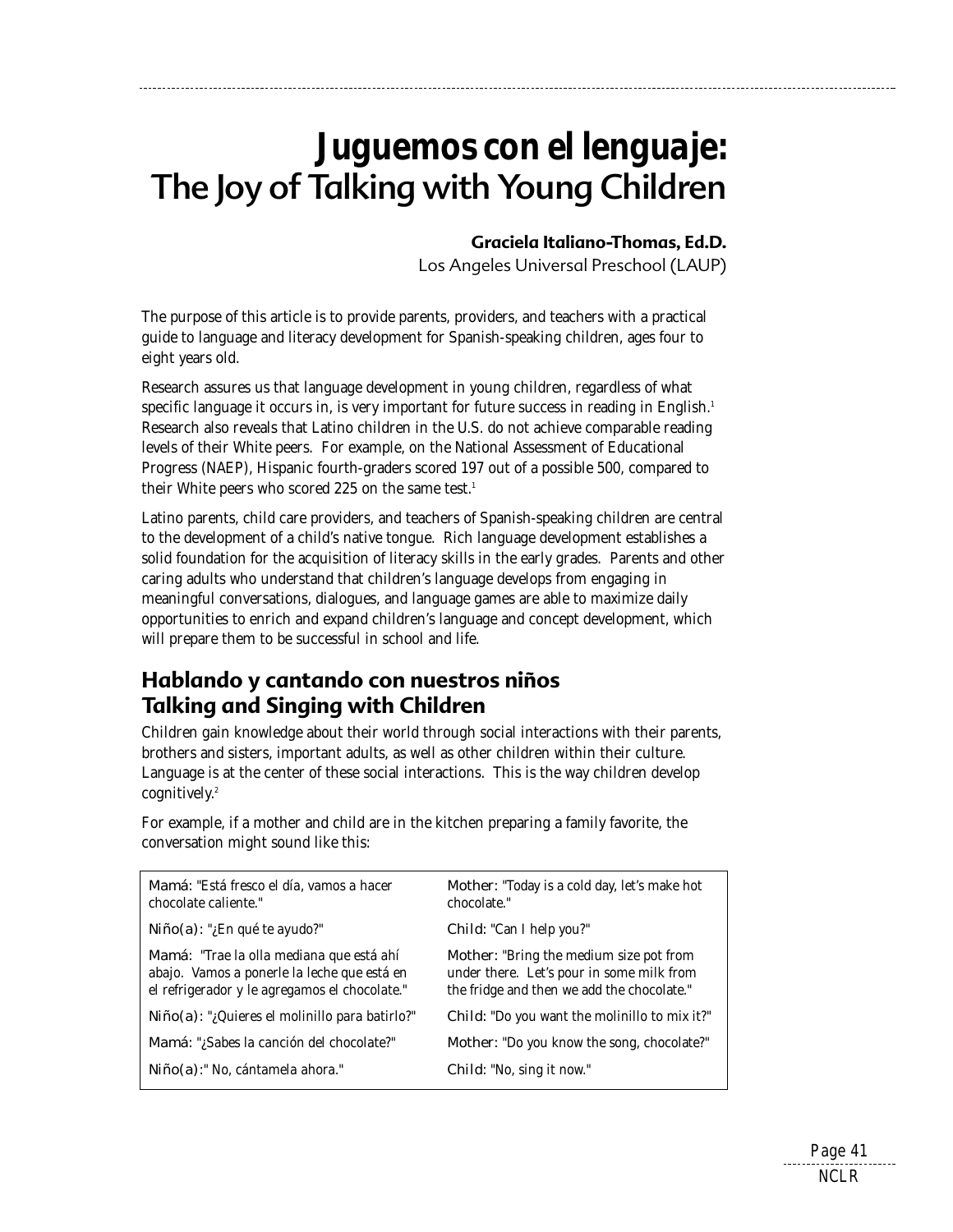| "Uno, dos, tres, CHO<br>uno, dos, tres, CO<br>uno, dos, tres, LA<br>uno. dos. tres. TE | "One, two, three, CHO<br>one, two, three, CO<br>one. two. three. LA<br>one, two, three, TE |
|----------------------------------------------------------------------------------------|--------------------------------------------------------------------------------------------|
| <b>CHOCOLATE, CHOCOLATE</b>                                                            | CHOCOLATE, CHOCOLATE                                                                       |
| bate y bate el chocolate."                                                             | beat and beat the chocolate."                                                              |

This mother has taken the opportunity to teach her child a song about chocolate as they sing together and stir this special drink. This simple activity stimulates a child's natural playfulness with language and provides a verse with rhyme, rhythm, and repetition, all helpful ways for a young child to learn and remember new words and phrases. A parent can also introduce the use of the *molinillo de chocolate* (a wooden stick with several wooden rings in one end, especially used in Mexico to stir the chocolate and often present in kitchens of Mexican families).

Parents and other adults in the family can create opportunities to talk with children about family traditions and tell stories about family members, and use these to extend the child's language. For example, a conversation between father and child might go like this:

| <b>Papá:</b> "¿Te conté alguna vez la historia de<br>cuando iba al mercado con mi papá a vender<br>los productos de la granja?"                      | <b>Father:</b> "Did I ever tell you the story about<br>when I used to go with my father to the<br>mercado to sell the produce from our farm?"                      |
|------------------------------------------------------------------------------------------------------------------------------------------------------|--------------------------------------------------------------------------------------------------------------------------------------------------------------------|
| <b>Niña(o):</b> " No, cuéntamela ahora papá."                                                                                                        | <b>Child:</b> "No, please tell me about it, Dad."                                                                                                                  |
| <b>Papá:</b> "Nosotros vivíamos en una granja y<br>plantábamos elote y calabaza para vender en<br>el mercado."                                       | Father: "We lived on a farm and we used to<br>plant corn and squash to sell at the <i>mercado</i> ."                                                               |
|                                                                                                                                                      | <b>Child:</b> "Is the <i>mercado</i> like the supermarket?"                                                                                                        |
| $N$ iña(o): "¿El mercado es como el<br>supermarket?"                                                                                                 | <b>Father:</b> "No, the <i>mercado</i> was outside, with<br>no roof and it was just on the streets. Sellers<br>would sit on the ground and sell what they<br>had." |
| <b>Papá:</b> "No, el mercado era al aire libre, sin<br>techo, en la calle no más. Los vendedores se<br>sentaban en el piso y vendían lo que traían." |                                                                                                                                                                    |

Through this brief dialogue, the father realizes that the child has never been to a *mercado*. At this point the father can extend the conversation about his experiences growing up and connect them to the child's experiences. For example, the father may remember that the teacher has sent home with the child a book called *Saturday Market<sup>®</sup>* (or he may take the child to a library to look for similar books). In this case, the father does not read the book, but uses it to support the conversation about the family topic. He uses the pictures in the book to talk with his child about the *mercado*, discussing the different products people are selling, such as *chiles, rebozos, huaraches, pájaros,* and *pan* (hot peppers, sandals, birds, and bread).

Page 42 NCLR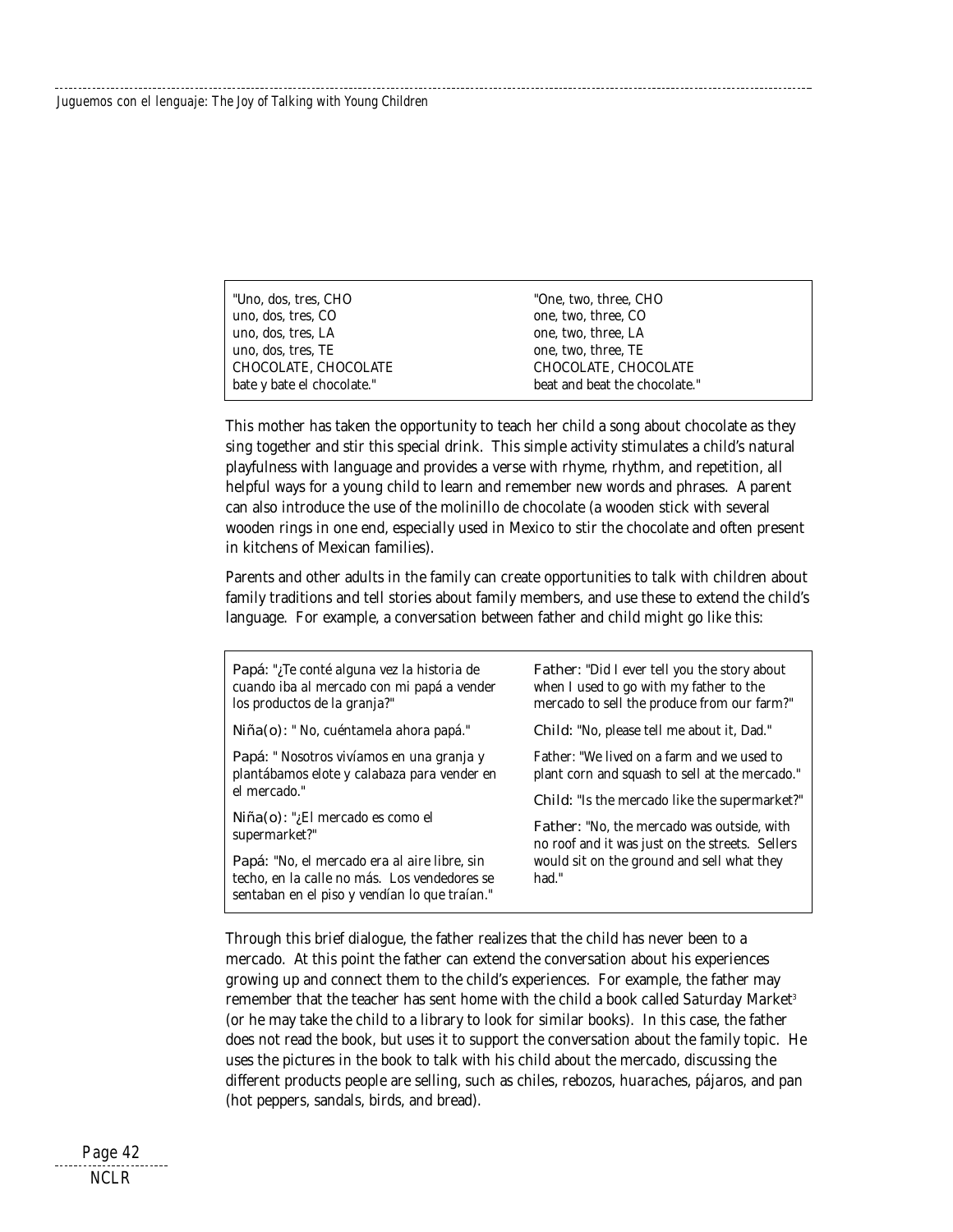# *Compartiendo la poesía con nuestros niños* **Sharing Poetry with Children**

In discovering the world, children play instinctively with the new words they learn. They are "natural poets" when they make up words or descriptions for things they "discover." The seven-year-old child of a friend at work, when hearing two people speak in a foreign language for the first time, said, "*Están haciendo garabatos con la voz*" ("They are scribbling with their voices"). Children do this in whatever language they are acquiring, and parents should not only be aware of these wonderful moments, but also encourage and celebrate them. Making up and sharing poems with children is a wonderful way to encourage playfulness with language, besides enjoying a lighthearted moment together.

Songs and rhymes that adults learned in their childhood can be used to introduce their young children to the simple elements of poetry. Some examples in Spanish are:

#### *Debajo del Botón*

*"Debajo del botón, tón, tón, que encontró Martín, tín, tín había un ratón, tón, tón. Ay, qué chiquitín, tín, tín. Ay, qué chiquitín, tín, tín era el ratón, tón, tón, que encontró Martín, tín, tín, debajo del botón, tón, tón."*

#### *Una Rata Vieja*

*"Una rata vieja, que era planchadora, por planchar su falda !se quemó la cola!*

*Se puso pomada. Se amarró un trapito. Y a la pobre rata le quedó un rabito."*

#### Under a Button

"Under a button, ton, ton, ton, found by Uncle Martin, tin, there was mouse Patón, ton, ton, ton, playing tin, tin, tin, tin, tin. Playing tin, tin, tin, tin, tin, there was mouse Patón, ton, ton, found by Uncle Martin, tin, under a button, ton, ton, ton."

#### Pancha, the Old Rat

"Pancha, the old rat was ironing one day, and when she pressed her skirt, she burned her tail away!

She applied some ointment. She wrapped it in a veil, but the poor old Pancha, she lost most of her tail."

Most Latino parents know some songs or verses from their childhood that they can share with their children. Among the most common ones in Mexico and Latin America are: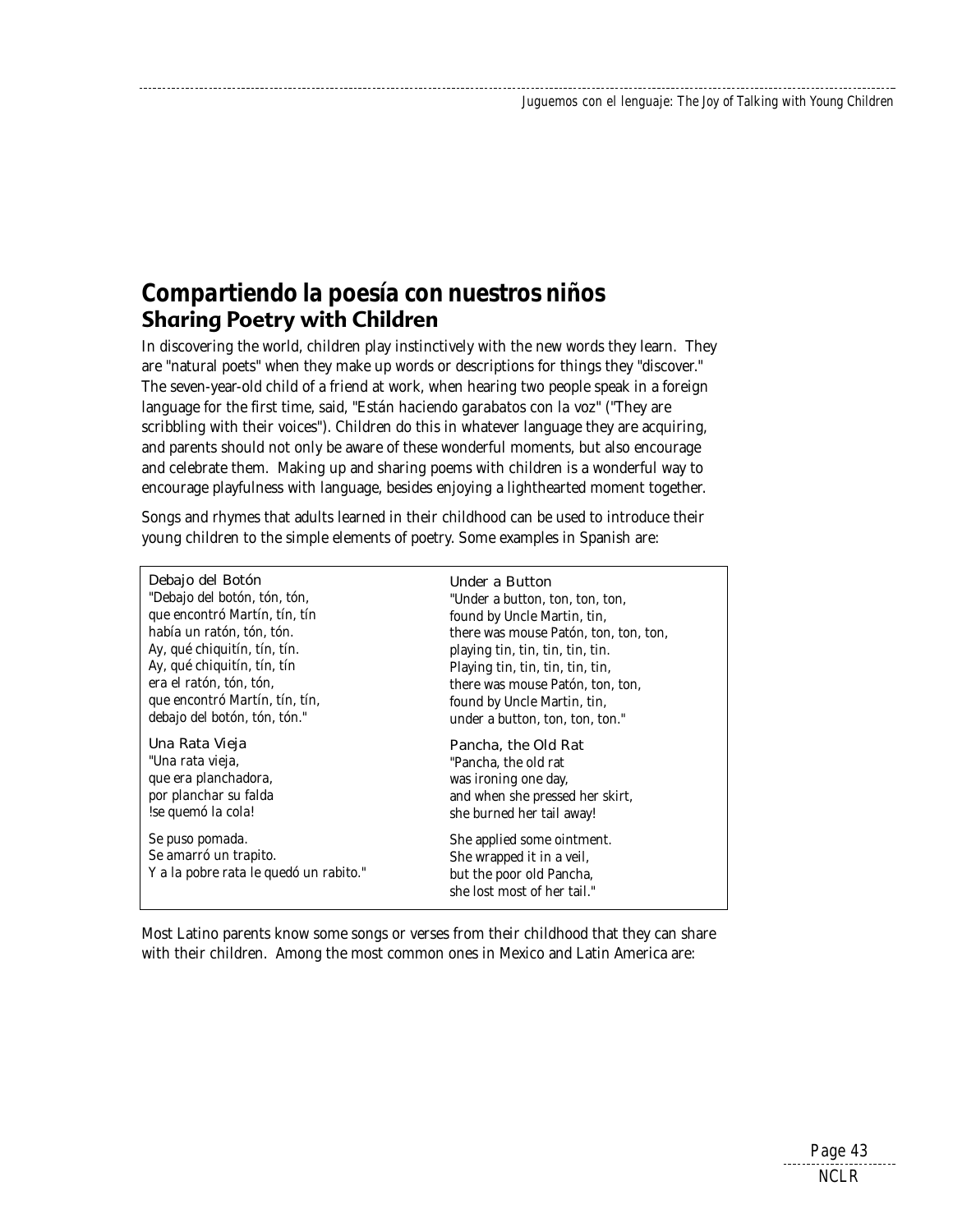| I have a Little Doll              |
|-----------------------------------|
| "I have a little doll             |
| all dressed in blue.              |
| took her for a stroll             |
| and she caught the flu.           |
| Two plus two is four,             |
| four plus two is six,             |
| six plus two is eight,            |
| and eight equals sixteen."        |
| <b>Tortillitas Made of Butter</b> |
| "Tortillitas made of butter.      |
| for my mom, who is rather happy.  |
| Tortillitas made of corn,         |
| for my dad who loves me so."      |
|                                   |

Preschoolers enjoy learning these rhymes and singing them over and over while moving their hands or singing to their dolls. Older seven- and eight-year-olds enjoy teaching them to their younger siblings or friends.

# *Dichos y adivinanzas* **Sayings and Riddles**

As we have seen, language and culture are not separate but inexorably intertwined. Latin American cultures, without exception, are rich with folk sayings that express values and beliefs. Adults usually use a variety of these sayings in their everyday speech with each other. Sharing some of these with children while providing a simple explanation of their meaning, without making a "lesson" in behavior out of the occasion, is appropriate. While children may not always fully understand the meaning of these sayings, they enjoy the simple way in which they are expressed and can easily memorize and repeat them. Here are a few examples:

| "Cada cabeza es un mundo."                     | "Each head is a world of its own."                      |
|------------------------------------------------|---------------------------------------------------------|
| "A fuerza ni los zapatos entran."              | " When you use force, not even your shoes fit."         |
| "Al nopal sólo lo van a ver cuando hay tunas." | "You only visit the cactus when it's bearing<br>fruit." |

Latin Americans love *adivinanzas* (riddles). We all learned many of them as we were growing up. Rhyme is a key element of these riddles and very appropriate for young preschool children. Here are a few that I remember from my *abuela*, Fermina: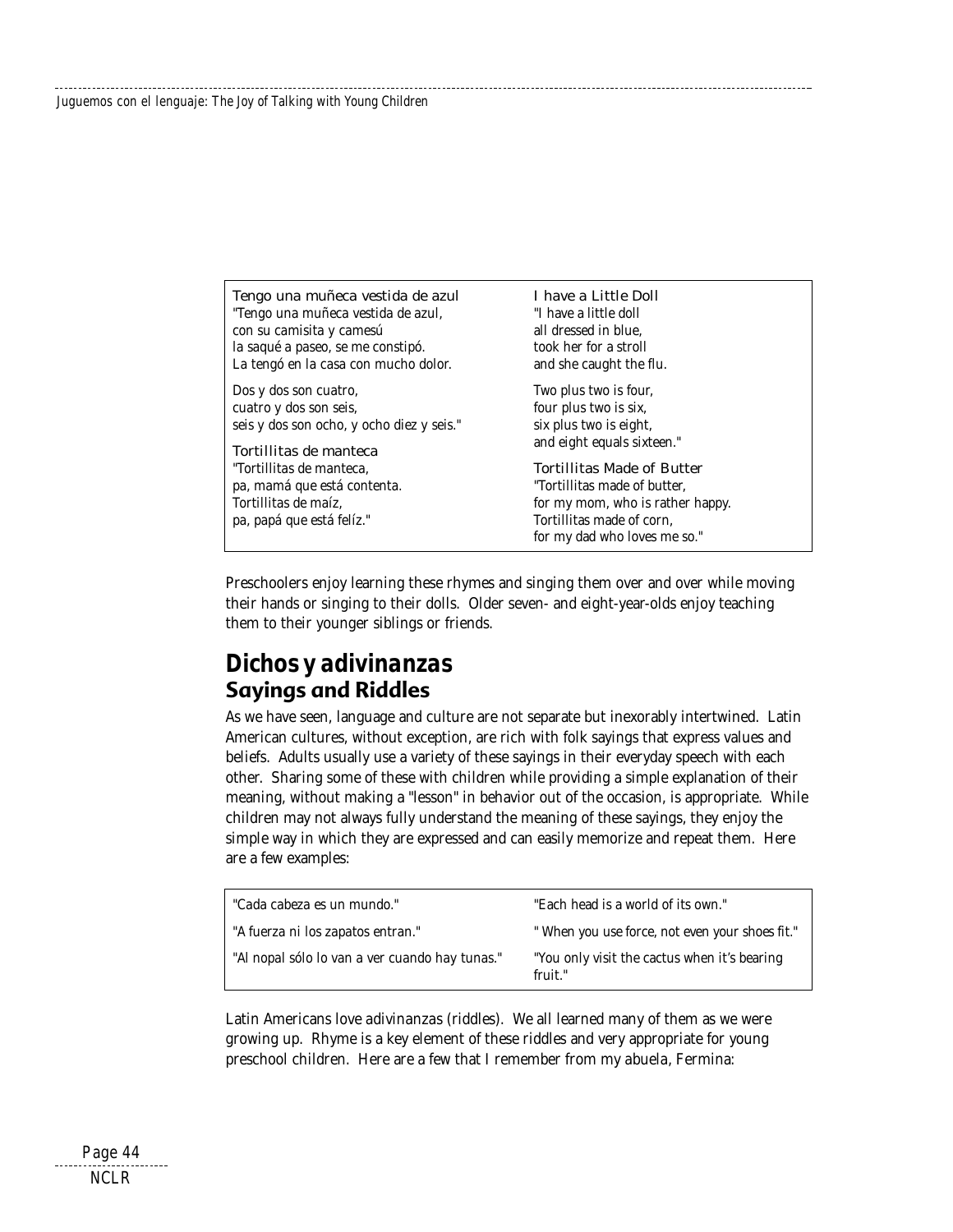| Una Señora Muy Aseñorada         | <b>A Very Lady-like Lady</b> |
|----------------------------------|------------------------------|
| "Una señora muy aseñorada        | "A very lady-like lady       |
| Que nunca sale afuera y          | That never goes outside      |
| Siempre esta mojada."            | And is always bathing."      |
| (la lengua)                      | (the tongue)                 |
| "Perez anda Jil camina           | "Pars goes by, Ley walks on  |
| Tonto será quien no lo adivina." | You can't get it wrong."     |
| (Perejil)                        | (parsley)                    |

These fun word games also stimulate cognitive skills while the child tries to figure out the riddle. Always remember not to tire a child by overdoing any of these activities. The main purpose of sharing these with children is enjoyment – not teaching them a lesson. Language is an infinite source of fun and enjoyment for children and adults when shared without ulterior motives. Learning is enhanced by the enjoyment of shared activities.

Children also enjoy listening to poems read aloud because the language in poetry, when it is not sentimental, cute, or condescending, creates a vicarious experience. Following are a few examples of such poems:

| Primera Lluvia                 | <b>First Rain</b> |
|--------------------------------|-------------------|
| ¿Llueve                        | Is it raining     |
| 0                              | <b>or</b>         |
| <i>llora</i>                   | is the sky        |
| el cielo?                      | crying?           |
| Francisco Alarcón <sup>4</sup> |                   |
| <b>Primavera</b>               | <b>Spring</b>     |
| las colinas                    | the hills         |
| comienzan                      | are starting      |
| a sonreir                      | to crack          |
| muy verdes                     | a green smile     |
| otra vez                       | once again        |
| Francisco Alarcón <sup>5</sup> |                   |
| <b>Meteoro</b>                 | <b>Meteor</b>     |
| Sobre la mesa                  | Upon the table    |
| un vaso                        | a glass           |
| se desmaya,                    | faints.           |
| rueda.                         | rolls.            |
| cae.                           | falls.            |
| <b>Al</b> estrellarse          | <b>Crashing</b>   |
| contra el piso,                | to the floor,     |
| una galaxia                    | a galaxy          |
| nace.                          | is born.          |
| Elías Nandino <sup>6</sup>     |                   |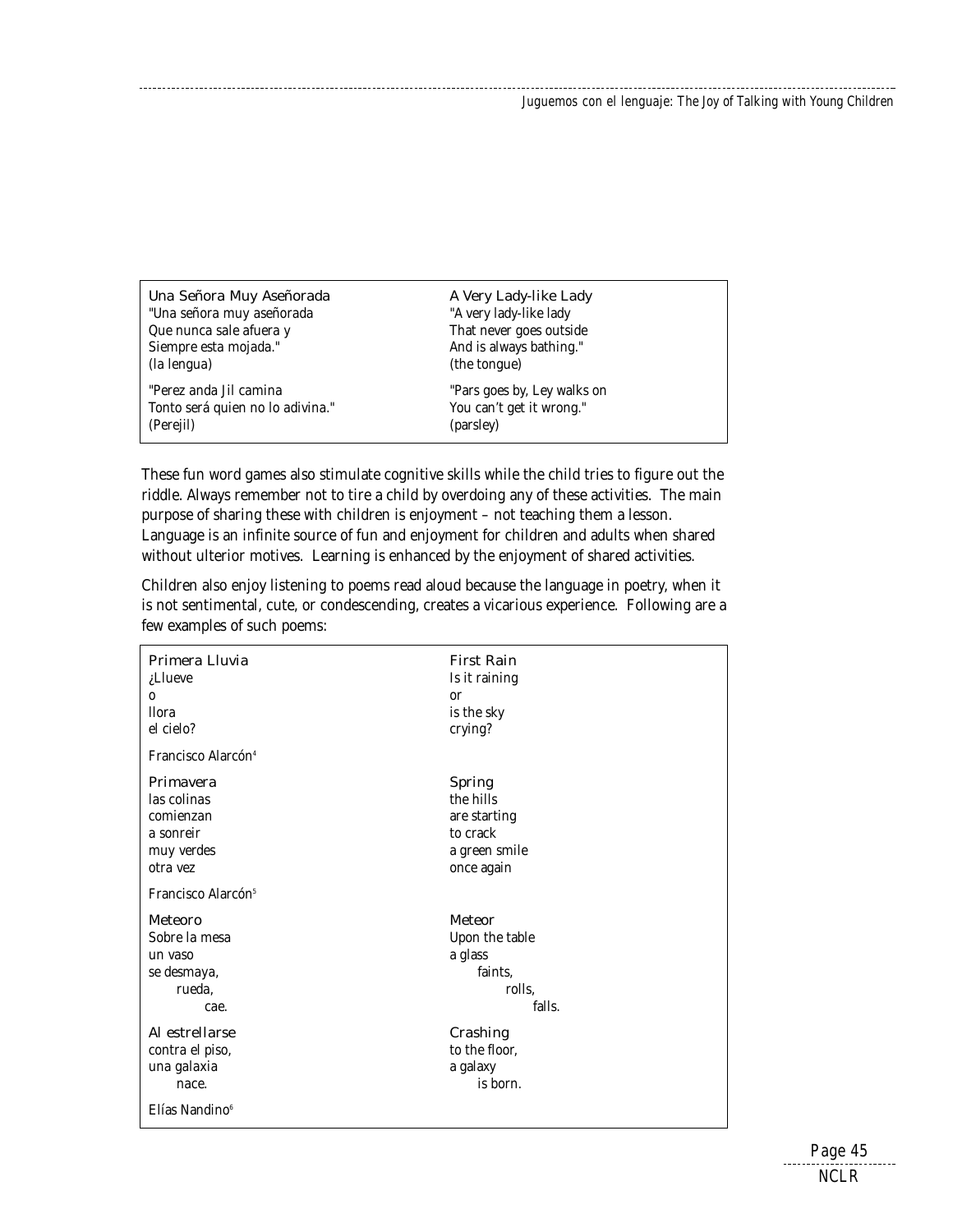*Las Maravillas de la Ciudad Aquí en esta ciudad todo es maravilloso*

*Aquí los mangos vienen enlatados*

*En El Salvador crecían en árboles*

*Aquí las gallinas vienen en bolsas de plástico*

*Allá se dormían junto a mí*

Jorge Argueta<sup>7</sup>

#### Wonders of the City

Here in the city there are wonders everywhere

Here mangos come in cans

In El Salvador They grew on trees

Here chickens come in plastic bags

Over there they slept beside me

# *Leyendo libros con nuestros niños* **Reading Books with Young Children**

The act of reading together with a child is first and foremost an opportunity for closeness and enjoyment. Choosing the appropriate book for a child's age, interest, and ability is very important in making this an enjoyable activity. Looking at illustrations in picture storybooks and talking about stories is a natural extension of parents and children talking, singing, and telling rhymes and riddles together. Notice that I am not saying that every word of text needs to be read in order to "read the book." The important element here is to keep a child engaged and interested in the story, asking questions, pointing out special features of the illustrations, and occasionally pointing to words as they are read. Questions should be geared to pique a child's curiosity in the story such as: *¿De qué crees que se trate este cuento?* (What do you think this story is about?), or *¿Cómo se sentirá el tigre?* (How do you think the tiger is feeling?). Adults should answer the questions the child asks in simple language and at a level the child can understand.

Approached this way, both child and adult are freed from the necessity of reading every word and can explore and make meaning together. A common misconception is that knowing phonics and being able to decode is "reading." While being able to sound words out is certainly useful when reading, the ability to make meaning depends on a lot more. Bringing background knowledge to the reading experience is also essential. For example, a young child who has not had experience with the concept *mesa* (table) and is being taught to decode the sounds in the word may indeed succeed in decoding and even pronouncing the word correctly, while not being able to make any meaning of what has been decoded. In fact, reading cannot be said to happen unless there is understanding. The crucial message the child is receiving in this approach is that a story has meaning and that, as we read the words, we discover that meaning. Even if the book is in English, the parent can use it to "read" in Spanish, using his or her own words. Additionally, the child

Page 46 NCLR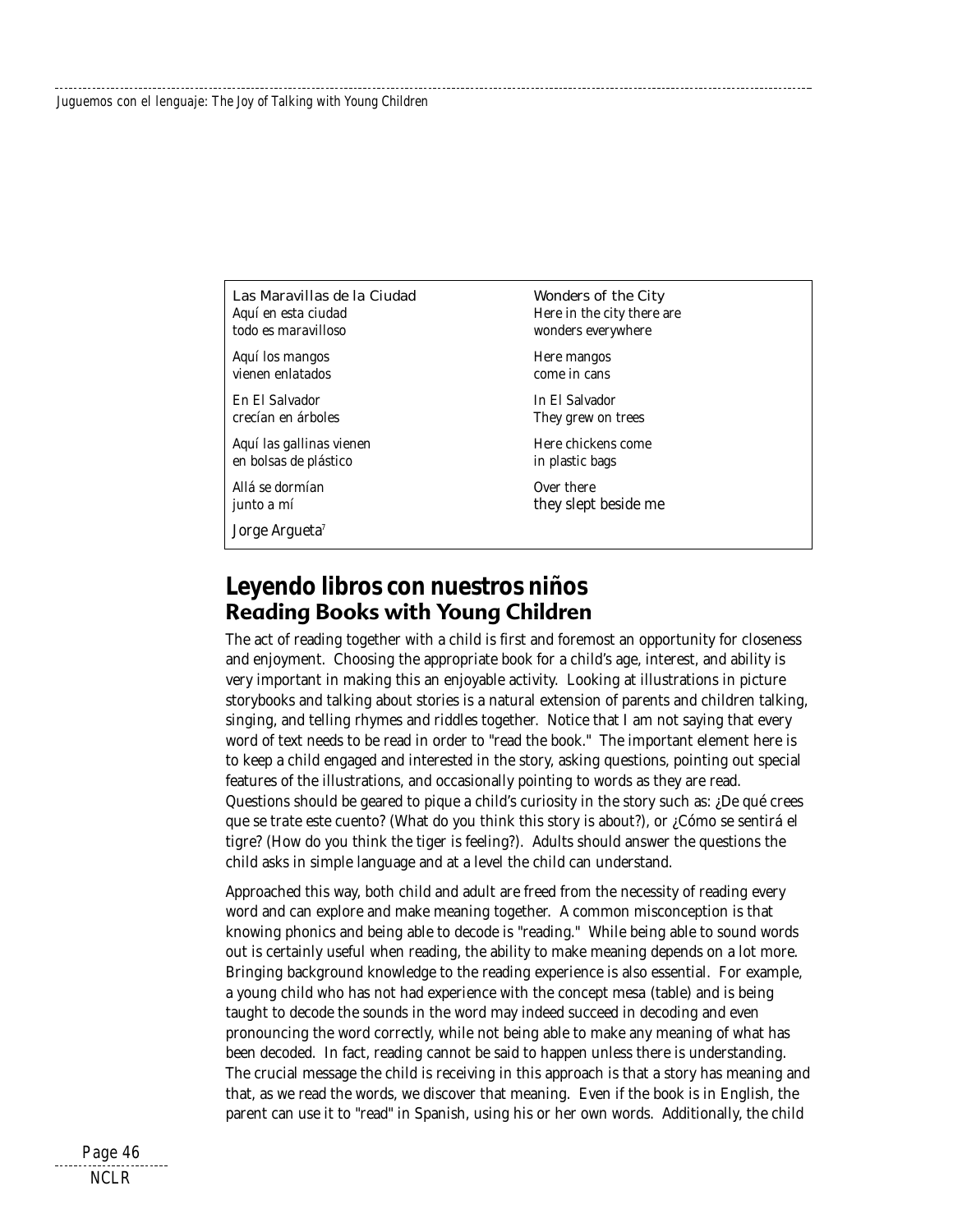is grasping the structure of a story, with beginning, middle, and end. These are the skills that lay the solid foundation that young children need not only to read well – that is, to make meaning of the printed word – but to become avid, even passionate, readers later in life. Reading with expression and inviting the child to join in to finish repetitive phrases are sure ways to make the "reading together" experience an enjoyable one.

For Latino families, choosing books that reflect the family, its heritage, customs, traditions, and foods is important. All children need to see themselves and their loved ones reflected in books and other materials in their environment.

In the book *In My Family/En mi familia*, Carmen Lomas Garza<sup>8</sup> briefly narrates memories of growing up in Kingsville, Texas. Her illustrations are rich in detail and color, bringing the stories to life. The text is in English and Spanish in a double spread next to the illustrations. These stories and pictures evoke family gatherings such as in *Empanadas*, which starts "*Una vez al año mi tía Paz y mi tío Beto hacían docenas y docenas de empanadas, dulces panecillos rellenos de camote o calabaza de su jardín*" ("Once every year my aunt Paz and uncle Beto would make dozens and dozens of empanadas, sweet turnovers filled with sweet potato or squash from their garden"). The illustrations extend the text with details in the way the family members and children are dressed, suggesting that this is a very festive occasion. Latino children from all over the Americas will identify with this special family gathering for making and eating a favorite food. Reading these charmingly narrated stories with children creates special opportunities to have conversations about *nuestra familia* (our family) and the times they get together with relatives and friends. This book has stories about cleaning cactus pads, birthday barbecues, and the healer coming to the home to help mom with a rebellious teenager – all familiar themes within Latino families.

It is important to remember that in order to influence a child's language development and story comprehension, the story-reading experience has to include different kinds of conversations, including engaging children in predicting events, making connections between real life and story events, and asking children to tell which part or character of the story they liked best and why. Understanding the structure of a story is a powerful precursor to reading and comprehension.9

# *Escribiendo con nuestros niños pequeños* **Writing with Young Children**

Writing and reading are connected in ways that are still being researched. It appears that, similar to acquiring a language and learning to read, the development of writing in children undergoes a series of stages. Young children do not distinguish between drawing and writing, and they will tell you what their drawings "say" if you ask them.

Learning how to write involves much more than knowing the shapes of letters. It involves knowing that print is organized on the page from left to right; that letters form words that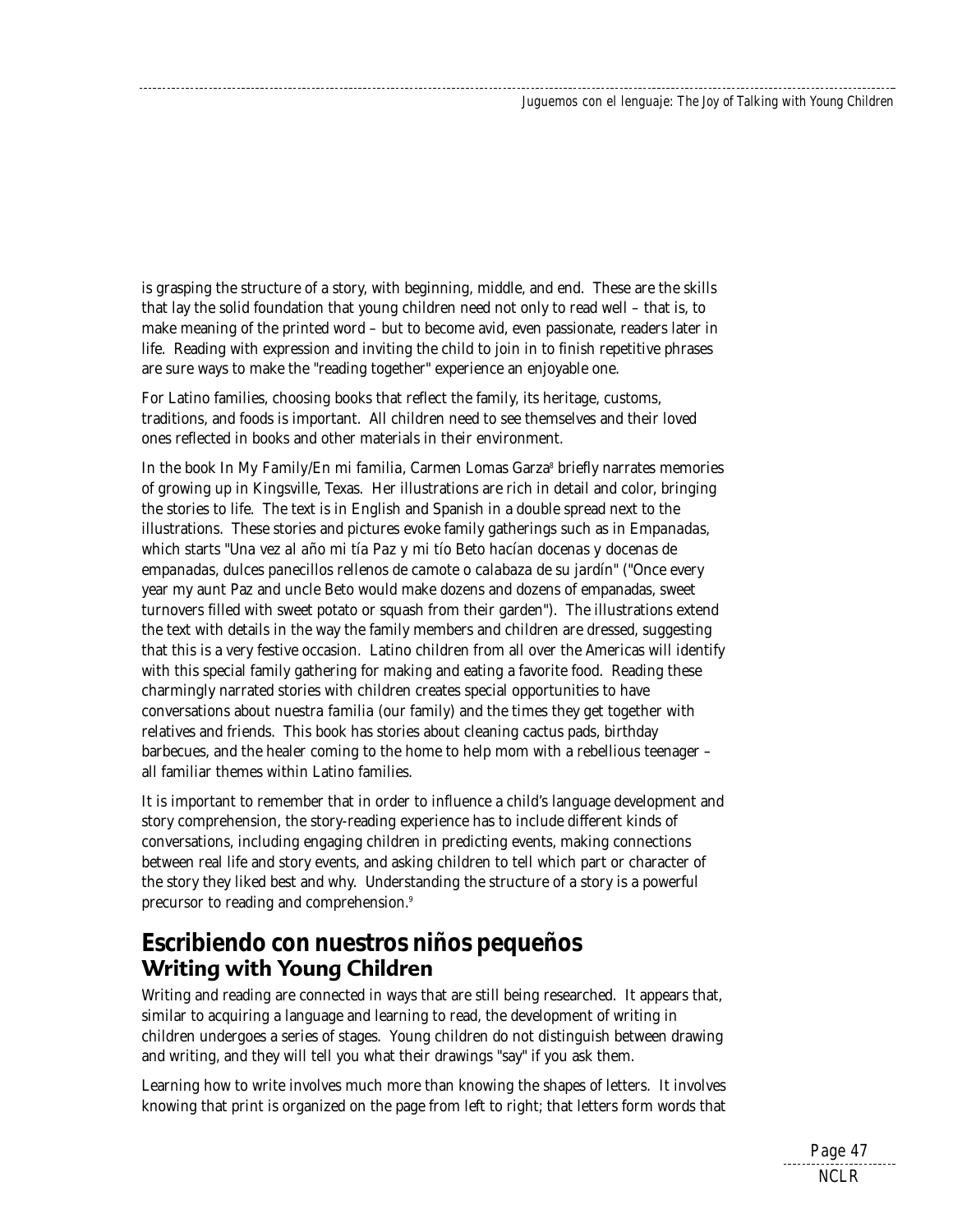go across the page in a straight line; and that words are separated by space. Children gradually "discover" all these writing conventions and more if provided with opportunities to understand them through their own experiences. From drawing early scribbles, to shapes that resemble letters, to actually learning the shapes and sounds of the letters, children's journey into writing is an exciting one if adults are aware of how to understand the process and assist them with materials and have conversations with them, resisting the urge to provide formal instruction to preschoolers and young kindergartners.<sup>10</sup>

Parents who use writing in their daily lives and "share" their writing with their children are providing an important foundation for their children's literacy development. With exposure to writing, young children begin to learn the conventions of writing and the fact that sentences, words, and letters are visual representations of sounds. They also come to understand that there is a purpose for writing – to send notes or letters to loved ones who are not here right now, or to remind oneself of things to do or items to buy.

The following are some examples of activities parents can do to expose their children to writing and to encourage them to use it at their level of development: ask children to tell you about their picture and write down what they say underneath their drawing; write the child's name and the names of other family members and post them in visible places; talk with children about what you are writing, and why, such as "*Estoy haciendo una lista para ir de compras*" ("I am making a list to go shopping"); and keep a calendar of family chores or responsibilities and share it with the child.

Parents and teachers need to be conscious of the importance of language development in the acquisition of literacy in young children. Activities that encourage rich language development in any language are essential for children to learn to read and write. The adults in children's lives have the responsibility to engage them in language play with nursery rhymes and songs, poetry, and riddles; to converse with children at their level, being mindful of opportunities to expand and extend their language; to read a variety of stories with children and engage them in conversations about the illustrations, characters, and plots of the stories; and finally, to include writing in the lives of young children by engaging them in conversations about their drawings and scribbles and writing down what they say.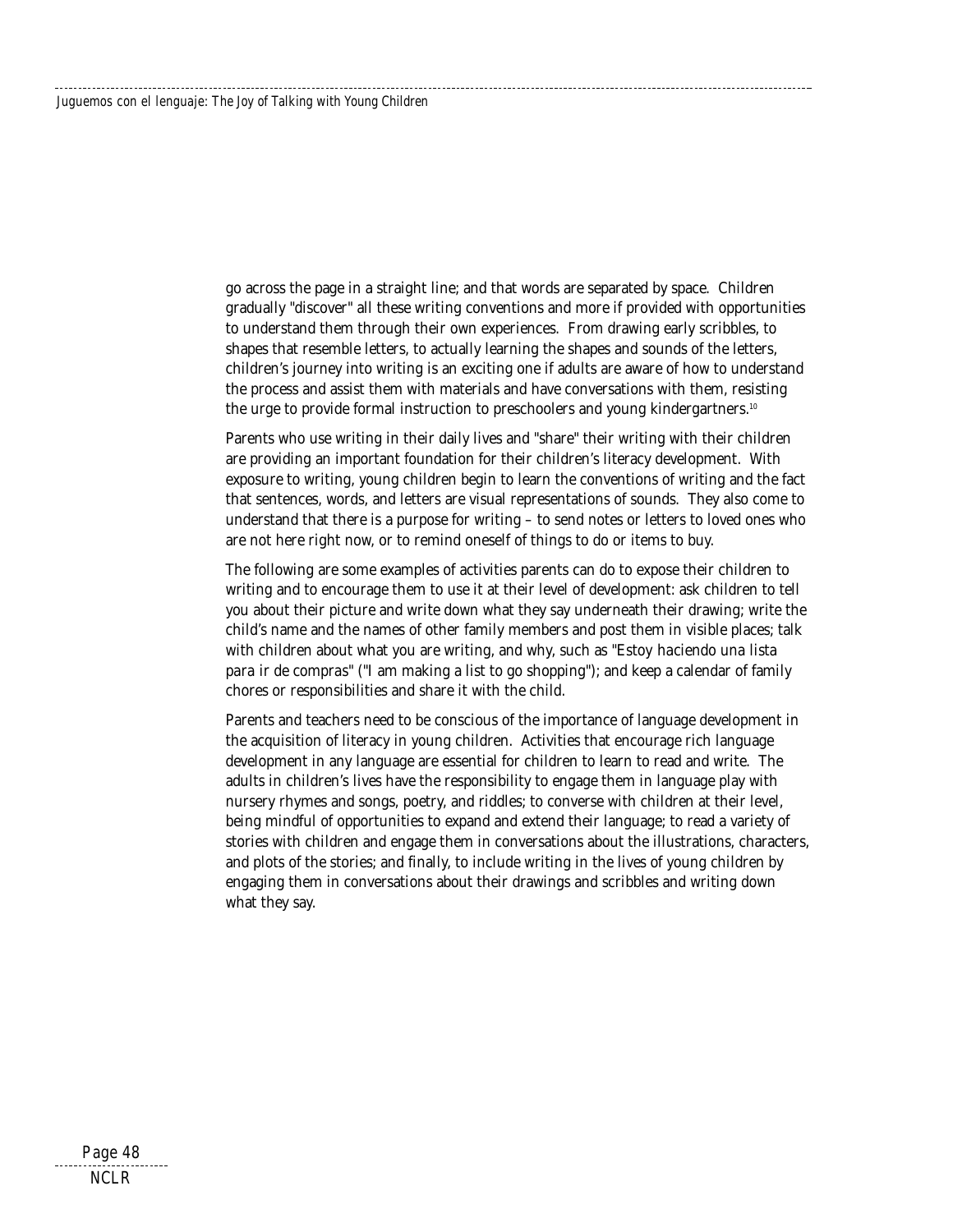# **Endnotes**

- <sup>1</sup> National Council of La Raza, *State of Hispanic America 2004: Latino Perspectives on the American Agenda*. Washington, DC: National Council of la Raza, February 2004, p. 21.
- <sup>2</sup> García, Eugene, *Understanding and Meeting the Challenge of Student Cultural Diversity*. Boston, MA: Houghton Mifflin, 1994, pp.147-148.
- <sup>3</sup> Grossman, Patricia and Enrique Sanchez, *Saturday Market*. New York, NY: Lothrop, Lee & Shepard Books, 1994.
- <sup>4</sup> Alarcón, Francisco X., *Laughing Tomatoes, Jitomates Risueños*. San Francisco, CA: Children's Book Press / Libros para niños, 1997, p. 10.
- <sup>5</sup> *Ibid*, p. 11.
- <sup>6</sup> Shihab Nye, Naomi (selected by), *The Tree Is Older Than You Are*. New York, NY: Simon & Schuster Books for Young Readers, 1995, p. 47.
- <sup>7</sup> Argueta, Jorge, *A Movie in My Pillow, Una película en mi almohada*. San Francisco, CA: Children's Book Press / Libros para niños, 2001, p. 8.
- <sup>8</sup> Lomas Garza, Carmen, *In My Family/En Mi Familia*. San Francisco, CA: Children's Book Press/ Libros para niños, 1996.
- <sup>9</sup> Schickedanz, Judith A., *Much More Than the ABC's*. Washington, DC: NAEYC, 1999.
- <sup>10</sup> *Ibid*.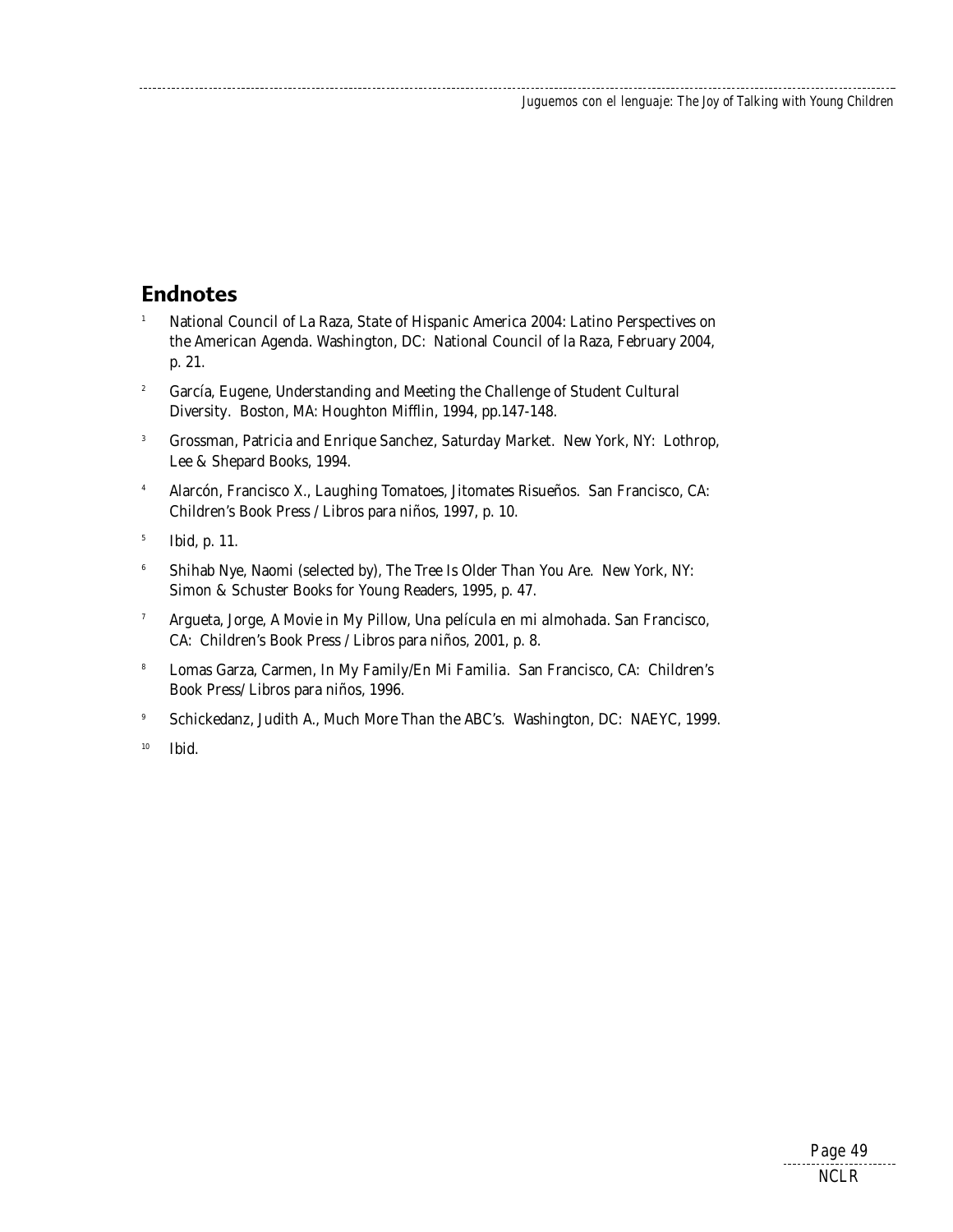Page 50 NCLR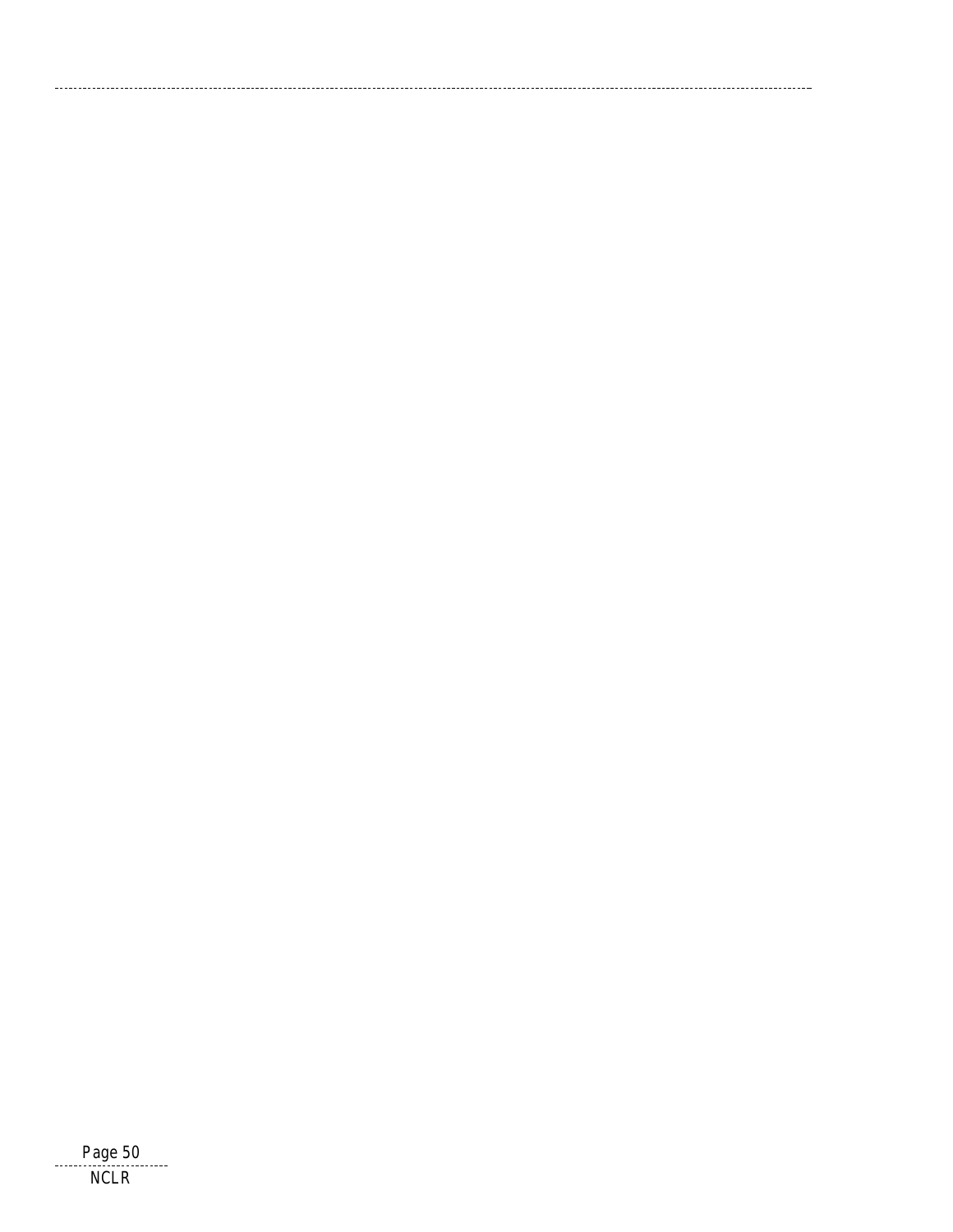# Appendix A: Literary Resources

Adams, Marilyn, *Beginning to Read: Thinking and Learning About Print*. Cambridge, MA: MIT Press, 1990.

Armbruster, Bonnie B., Fran Lehr, and Jean Osborn, *Put Reading First: The Research Building Blocks for Teaching Children to Read*. Ann Arbor, MI: University of Michigan School of Education, Center for the Improvement for Early Reading Achievement, September 2001.

Bredekamp, Sue, ed., *Developmentally Appropriate Practice in Early Childhood Programs Serving Children From Birth Through Age Eight*. Washington, DC: National Association for the Education of Young Children, 1987.

Buysse, Virginia, Dina C. Castro, Tracy West, and Martie L. Skinner, "Addressing the Needs of Latino Children: A National Survey of State Administrators of Early Childhood Programs, Executive Summary." Chapel Hill, NC: FPG Child Development Institute, The University of North Carolina at Chapel Hill, 2004.

*California Report Card: Focus on Children in Immigrant Families 2004*. Oakland, CA: Children Now, Sep./Oct. 2004.

California State Department of Education Child Development Division and Far West Laboratory for Educational Research and Development, *Program for Infant and Toddler Caregivers. Infant/Toddler Caregiving: A Guide to Culturally Sensitive Care*, December 1990.

Chang, Hedy Nai-Lin, "Affirming Children's Roots: Cultural and Linguistic Diversity," *Early Care and Education*. Oakland, CA: California Tomorrow, Fall 1993.

Chang, Hedy Nai-Lin, Amy Muckelroy, and Dora Pulido-Tobiassen, *Looking In, Looking Out: Redefining Child Care and Early Education in a Diverse Society*. Oakland, CA: California Tomorrow, 1996.

"Cognitive Aspects of School Learning: Literacy Development and Content Learning," *Improving Schooling for Language-Minority Children: A Research Agenda*, National Academy of Sciences, 1997, 2000.

http://www.nap.edu/openbook/0309054974/html/53.html

Collier, V. and W. Thomas, "How quickly can immigrants become proficient in school English?" *Journal of Educational Issues of Language Minority Students*, Vol. 5, 1989, pp. 26-38.

Chen, Marcia and Laurie Olsen, "Crossing the Schoolhouse Border: Immigrant Students and the California Public Schools." Oakland, CA: California Tomorrow, 1988.

Cummins, Jim, *Empowering Minority Students*. Sacramento, CA: California Association for Bilingual Education, 1989.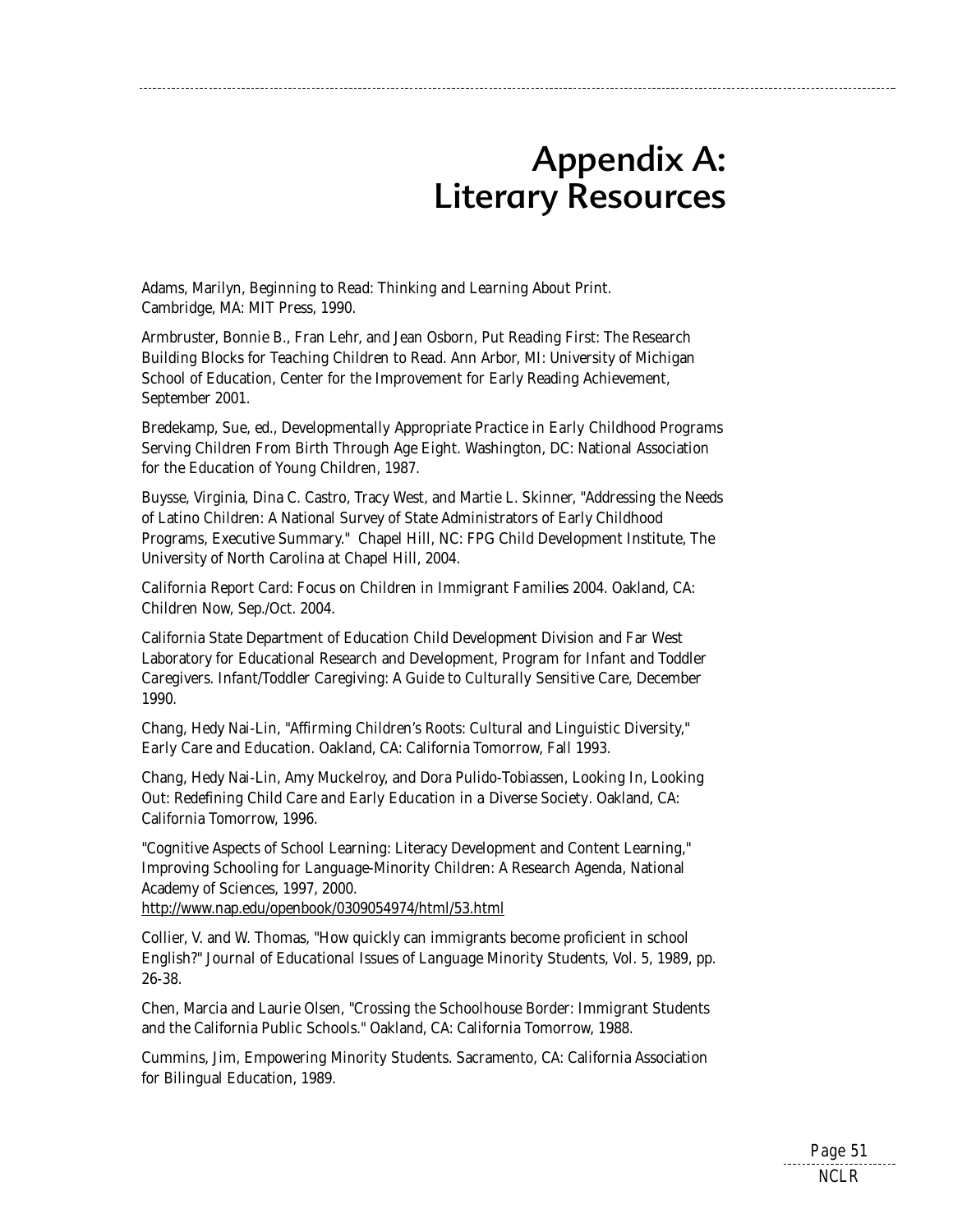Dickinson, David K. and Jeanne M. DeTemple, "Putting Parents in the Picture: Maternal Reports of Preschoolers' Literacy as a Predictor of Early Reading," *Early Childhood Research Quarterly*, Vol. 13, No. 2, 1998, pp. 241-261.

Dickinson, David K. and Patton O. Tabors, eds., *Building Literacy with Language: Young Children Learning at Home and School*. Baltimore, MD: Brookes Publishing, 2001.

*Every Child a Reader*, The Report of the California Reading Task Force. Sacramento, CA: California Department of Education, 1995.

"Federal Reading Initiatives Reading First and Early Reading First: An Issue Summary Prepared by the Information Center." Providence, RI: Northeast and Islands Regional Educational Laboratory at Brown University, 2002.

Friedman, Mark, "Using Results and Performance Accountability to Improve the Wellbeing of Children and Families." Paper edited and abridged for presentation at the Conference on Promoting the Wellbeing and Monitoring Outcomes for Vulnerable Children held in Worcester College, Oxford, UK: September 2002.

García, Eugene, Martha Baca, and Mary Guerra-Willekens, "Parents in Bilingual Classrooms," *National Association of Bilingual Educators Journal*, Vol. II, No. 1, Fall 1986.

González-Mena, Janet, *Multicultural Issues in Child Care*. Mountain View, CA: Mayfair Publishing Company, 1993.

González-Mena, Janet, "Taking a Culturally Sensitive Approach in Infant/Toddler Programs," *Young Children*, Vol. 47, No. 2, January 1992.

Hepburn, Kathy Scitzinger, "Building Culturally and Linguistically Competent Services to Support Young Children, Their Families, and School Readiness," Prepared for Annie E. Casey Foundation and distributed at the Convening on School Readiness and Immigrants meeting held in Oakland, CA, May 2004.

Holloway, Susan D., Kathleen S. Gorman, and Bruce Fuller,"Child-Rearing Beliefs Within Diverse Social Structures: Mother and Day-Care Providers in Mexico," *International Journal of Psychology*, Vol. 23, 1998, pp. 303-317.

Issue raised at the Latino Scholars' Meeting, Love to Read campaign notes (unpublished). Meeting hosted by the National Council of La Raza in Washington, DC on January 23, 2003.

Laosa, Luis M., "Socialization, Education, and Continuity: The Importance of the Sociocultural Context," *Young Children*, Princeton, NJ: Educational Testing Service, July 1977.

Lee, Lisa, *Working with Non-English Speaking Families: Foster a Climate of Equality and Inclusion*. Fairfax, CA: Parent Services Project, Inc., 1995.

Lesiak, Judi Lucas, "Research-Based Answers to Questions About Emergent Literacy in Kindergarten," *Psychology in the Schools*, Vol. 34, No. 2, 1997, pp. 143-160.

Page 52 NCLR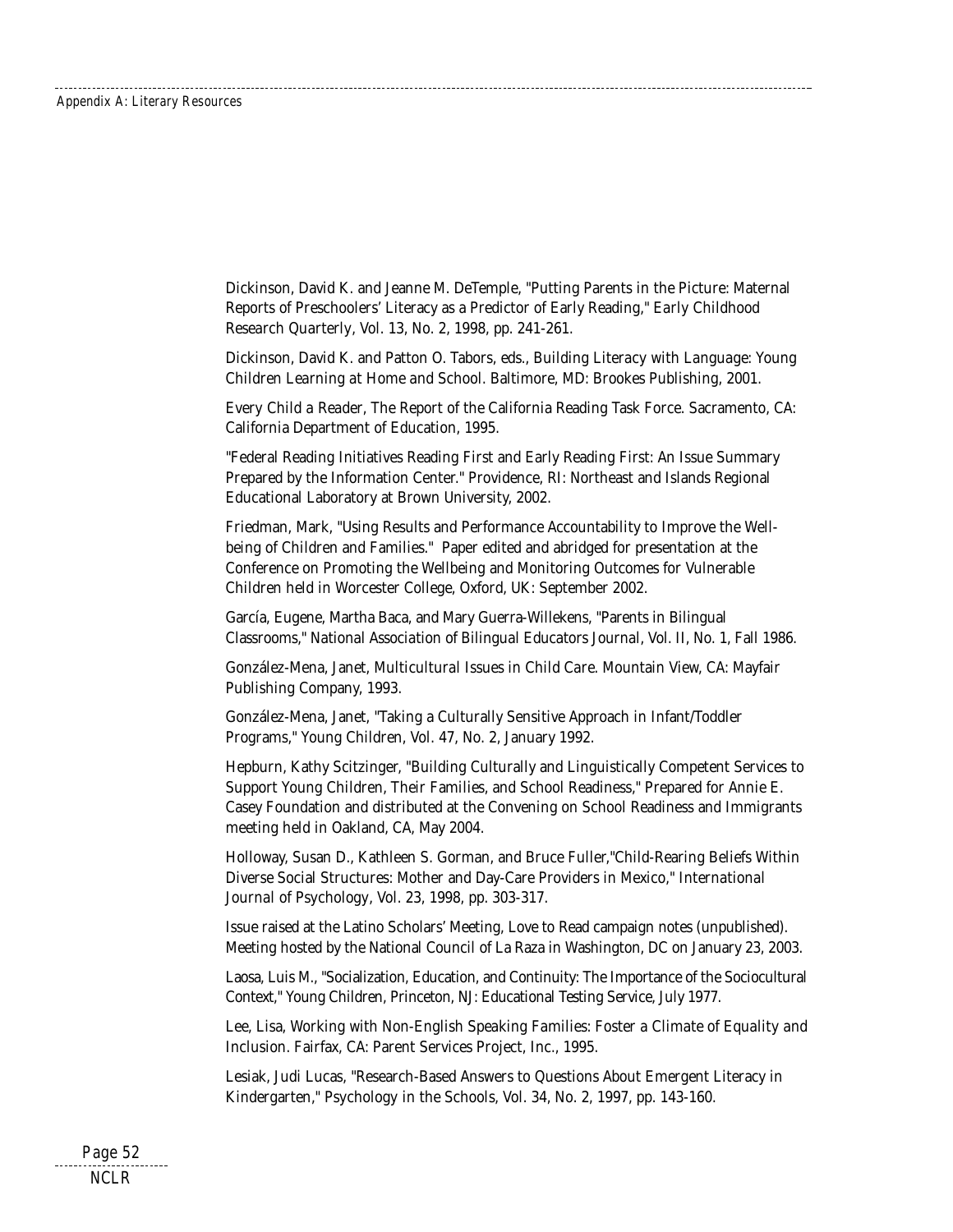#### Appendix A: Literary Resources

Loeb, Susanna, Bruce Fuller, Sharon Lynn Kagan, and Bidemi Carrol, "Child Care in Poor Communities: Early Learning Effects of Type, Quality, and Stability," *Child Development*, Vol. 75, No. 1, January/February 2004, pp. 47-65.

Lopez, Elias S. and Patricia L. De Cos, "Preschool and Childcare Enrollment in California," Prepared at the request of Assemblymember Wilma Chan, Sacramento, CA: California Research Bureau, January 2004.

Lyon, G. Reid and Vinita Chabra, "The Science of Reading and Research: To Prevent Reading Failure, Educators Must Understand and Act on Scientific Evidence," *Educational Leadership*, Association for Supervision and Curriculum Development. March 2004, pp 13-17.

"Making a Difference Means Making it Different: Honoring Children's Rights to Excellent Reading Instruction." Newark, DE: International Reading Association, 2000.

Mangione, Peter L., ed., *Infant/Toddler Caregiving: A Guide to Culturally Sensitive Care*. Sacramento, CA: California Department of Education, 1995.

McLauglin, Barry, "Second Language Acquisition in Childhood," *Preschool Children*, Vol. 1, Second Edition, Hillsdale, NJ: Lawrence Erlbaum Associates, Inc., 1984.

Moreno, Robert P., "Maternal Teaching of Preschool Children in Minority and Low-Status Families: A Critical Review," *Early Childhood Research Quarterly*, Vol. 6, 1991.

Muñoz-Sandoval, A. F., J. Cummins, C. G. Alvarado, and M. L. Ruef, *Bilingual Verbal Ability Tests*. Itasca, IL: Riverside Publishing, 1998.

"Nature for Their Future: The Importance of Strengthening Young Children's Relationships with Parents and Caregivers," *Voices for Illinois Children*, January 2004.

"Nuestros Niños," *Early Developments*, Frank Porter Graham Child Development Institute, Vol. 8, No. 1, Spring 2004, pp. 6-11.

Reese, Leslie, Helen Garnier, Roland Gallimore, "Longitudinal Analysis of the Antecedents of Emergent Spanish Literacy and Middle-School English Reading Achievement of Spanish-Speaking Students," *American Educational Research Journal*, Vol. 37, No. 3, Fall 2000, pp. 633-662.

Páez, M. M., J. M. DeTemple, and C. E. Snow, "Home language and literacy exposure index." Unpublished manuscript, Harvard Graduate School of Education, 2000.

"Position Statement: Responding to Linguistic and Cultural Diversity-Recommendations for Effective Early Childhood Education," *Young Children*, Vol. 51, No. 2, Washington, DC: National Association for the Education of Young Children, January 1996.

Saluja, Gitanjali, Catherine Scott-Little, and Richard M Clifford, "Readiness for School: A Survey of State Policies and Definitions," *Early Childhood Research and Practice*, Vol. 2, No. 2, Fall 2000.

http://ecrp.uiuc.edu/v2n2/saluja.html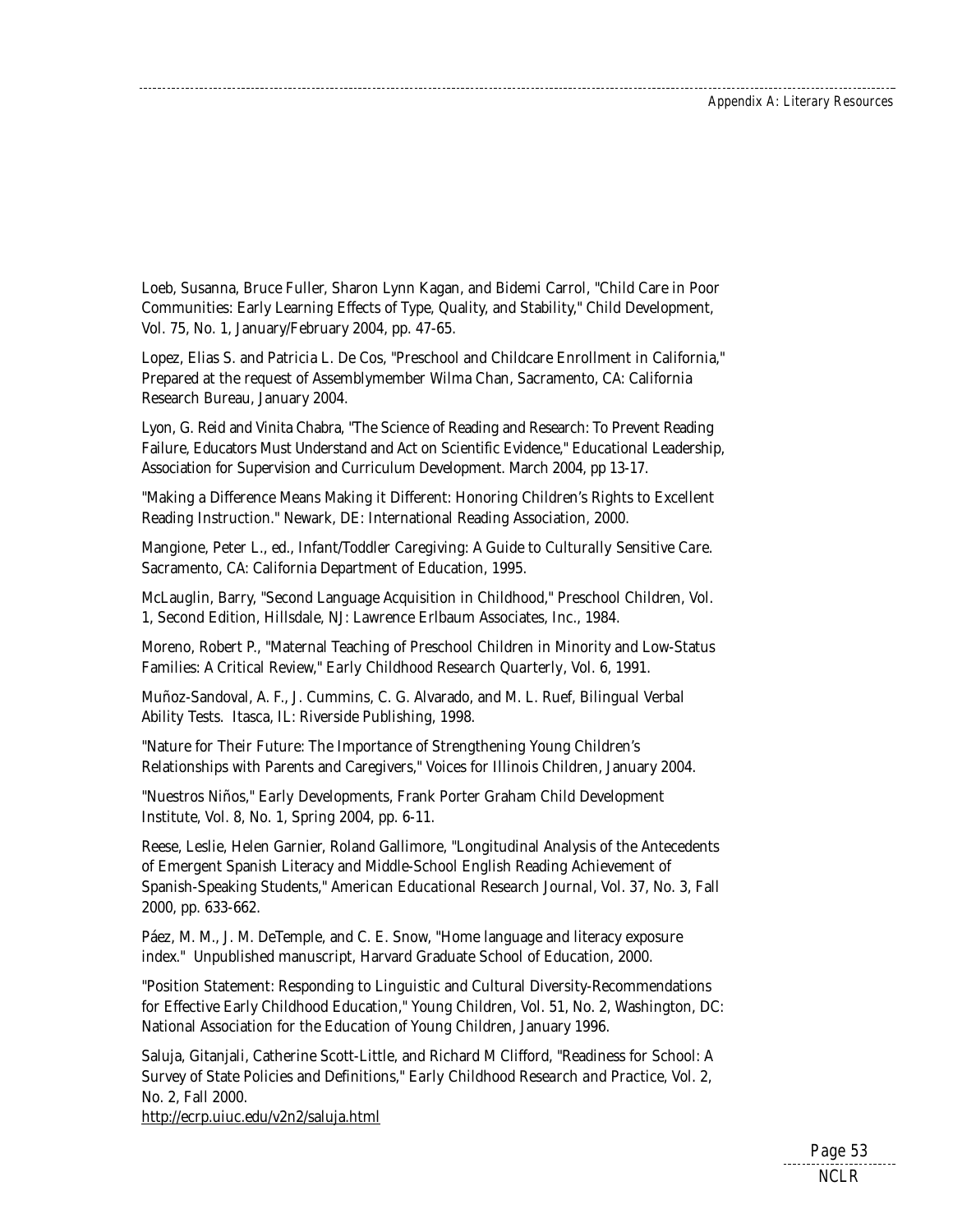Scott-Little, Catherine, Sharon Lynn Kagan, and Victoria S. Frelow, "Creating the Conditions for Success with Early Learning Standards: Results from a National Study of State-Level Standards for Children's Learning Prior to Kindergarten," *Early Childhood Research and Practice*, Vol. 5, No. 2, Fall 2003. http://ecrp.uiuc.edu/v5n2.little.html

Snow, Catherine E., M. Susan Burns, and Peg Griffin, eds., *Preventing reading difficulties in young children*. Washington, DC: National Academy of Sciences, 1998.

Strommen, Linda T. and Barbara Fowles Mates, *What Readers Do: Young Children's Ideas About the Nature of Reading from the Reading Teacher*, Vol. 51, No. 2, International Reading Association, October 1997, pp. 98-107.

Tabors, Patton O., One Child, *Two Languages: A Guide for Preschool Educators of Children Learning English as a Second Language*. Baltimore, MD: Brookes Publishing, 1997.

Tabors, Patton O. and Catherine E. Snow, "Young Bilingual Children and Early Literacy Development," *Home and Community Influences*, New York, NY, Guilford Press, 2001, pp. 160-176.

"Two Language Spoken Here." Talaris Research Institute, http://www.talaris.org/spotlight\_bilingual.htm

Valdés, G., "The world outside and inside schools: Language and immigrant children," *Educational Researcher*, Vol. 27, No. 6, 1998, pp. 4-18.

Wong Fillmore, Lily, "When Learning a Second Language Means Losing the First," *Early Childhood Research Quarterly*, Vol. 6, 1991, pp. 323-346.

Yaden, David and Danny Brassell, "Enhancing Emergent Literacy With Spanish-Speaking Preschoolers in the Inner City: Overcoming the Odds," *Comprehensive Reading Instruction Across the Grade Levels*. Cathy M. Roller (ed.), Newark, DE: International Reading Association, pp. 20-38, 2002.

Yaden, David B., Jesus Salazar, Danny Brassell, "The Impact of Spanish/English Language Emergent Literacy Activities During Preschool on First and Second Grade Achievement in English Language and Reading." Paper presentation at the Annual Meeting of the American Educational Research Association. Chicago, IL: 2003.

Yaden, David B., Patricia Madrigal, and Anamarie Tam, "Access to Books and Beyond: Creating and Learning From a Book Lending Program for Latino Families in the Inner City," *English Learners: Reaching the Highest Level of English Literacy* G. Garcia (ed), Newark, DE: International Reading Association, 2003.

Yaden, David, Robert Rueda, Tina Tsai, and Alberto Esquinca, "Issues in Early Childhood Education for English Learners: Language and Literacy Assessment, Professional Development and the Outcomes of Early Intervention," Chapter to appear in Bernard Spodek and Olivia Saracho, eds., *Contemporary Perspectives in Early Childhood Education*, Rossier School of Education, University of Southern California.

Page 54 NCLR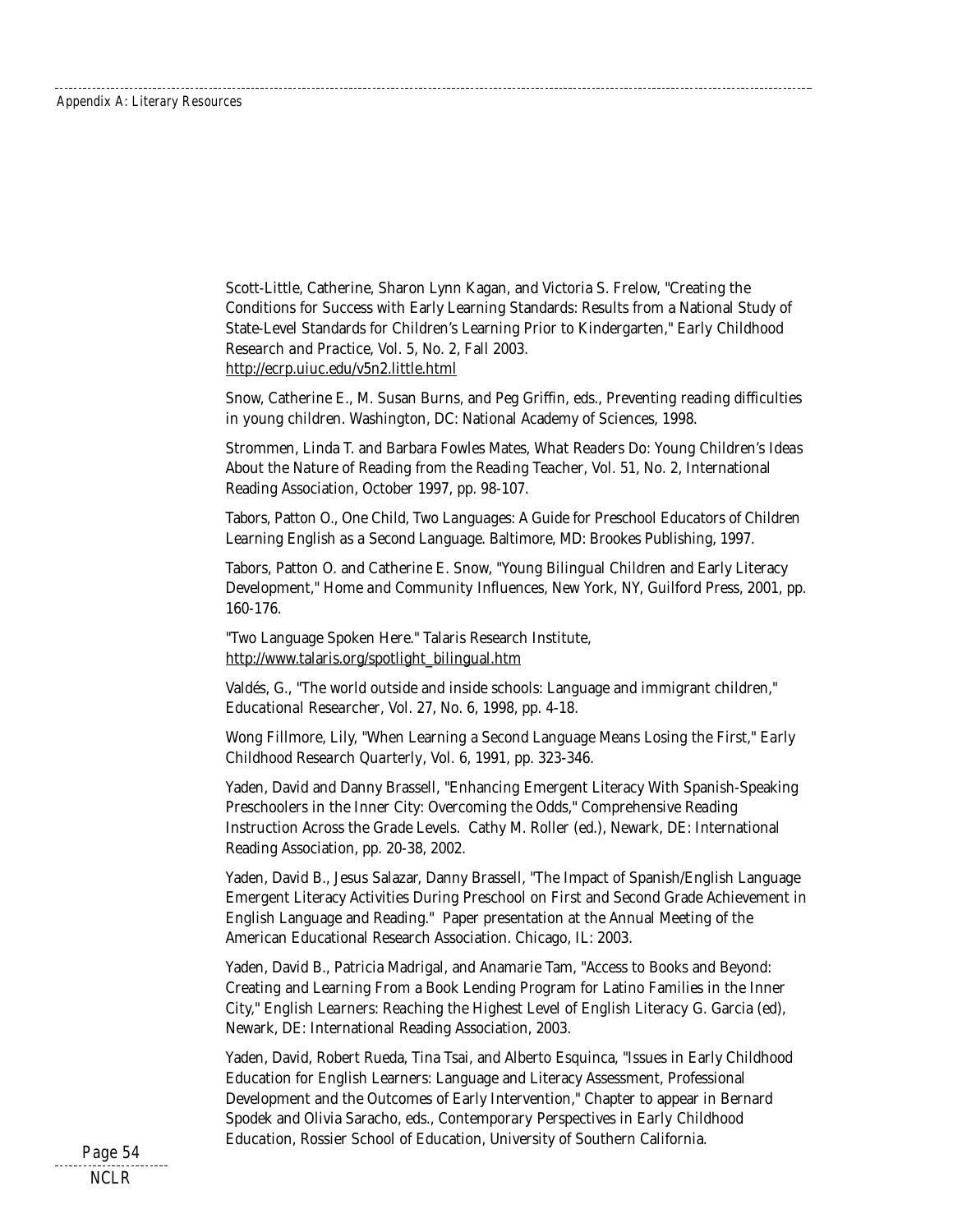# Appendix B: Américas Award Books

Below is a selection of books available in Spanish for preschoolers and children up to eight years of age taken from the Américas Book Award for Children's and Young Adult Literature annotated bibliography. The Américas Award is given in recognition of U.S. works of fiction, poetry, folklore, or selected nonfiction (from picture books to works for young adults) published in the previous year in English or Spanish which authentically and engagingly portray Latin America, the Caribbean, or Latinos in the United States. By linking the Americas, the award reaches beyond geographic borders, as well as multicultural-international boundaries, focusing instead upon cultural heritages within the hemisphere. The award is sponsored by the national Consortium of Latin American Studies Programs (CLASP), and the award winners and commended titles are selected for their 1) distinctive literary quality, 2) cultural contextualization, 3) exceptional integration of text, illustration, and design, and 4) potential for classroom use. These books are valuable resources for families and teachers who work with young Latino children in the development of language and early literacy strategies.

# **Angel's Kite /** *La estrella de Ángel*

By Alberto Blanco. Illustrated by Rodolfo Morales. Emeryville, CA: Children's Book Press, 1994. 32 pages. ISBN 0-89239-121-9 (picture book).

In this bilingual story, a young boy makes a kite that mysteriously restores a long-missing bell to the town church. Nicely fanciful, with imaginative fabric illustrations, the book draws upon daily life in small towns. A sense of community is evident, and most especially the power of hopes and dreams.

## **Angels Ride Bikes /** *Los ángeles andan en bicicleta*

By Francisco X. Alarcón. Illustrated by Maya Christina González. San Francisco, CA: Children's Book Press, 1999. 32 pages. ISBN 0-89239-160-X.

The third volume in Alarcón's tribute to the seasons celebrates his boyhood memories of autumn, growing up in an extended Chicano family in Los Angeles, California. Short, spirited poems in both Spanish and English deal with such subjects as the first day of school, going to the dentist, and celebrating both the Day of the Dead and Thanksgiving. González's whimsical paintings aptly illustrate the poet's repeated use of angels as a symbol of caring for people in one's life. (Grades 2-5)

## **Barrio: José's Neighborhood /** *Barrio: El barrio de José (dual editions)*

By George Ancona. San Diego, CA: Harcourt Brace, 1998. 48 pgs. ISBN 0-15-201049-1 (English) ISBN 0-15-201808-5 (Spanish).

The Mission District of San Francisco, affectionately called "*El barrio*" by its residents, is home to young José Luis, an active, curious member of his Latino family and community. Through the artful use of photographic compositions, color, and point of view, and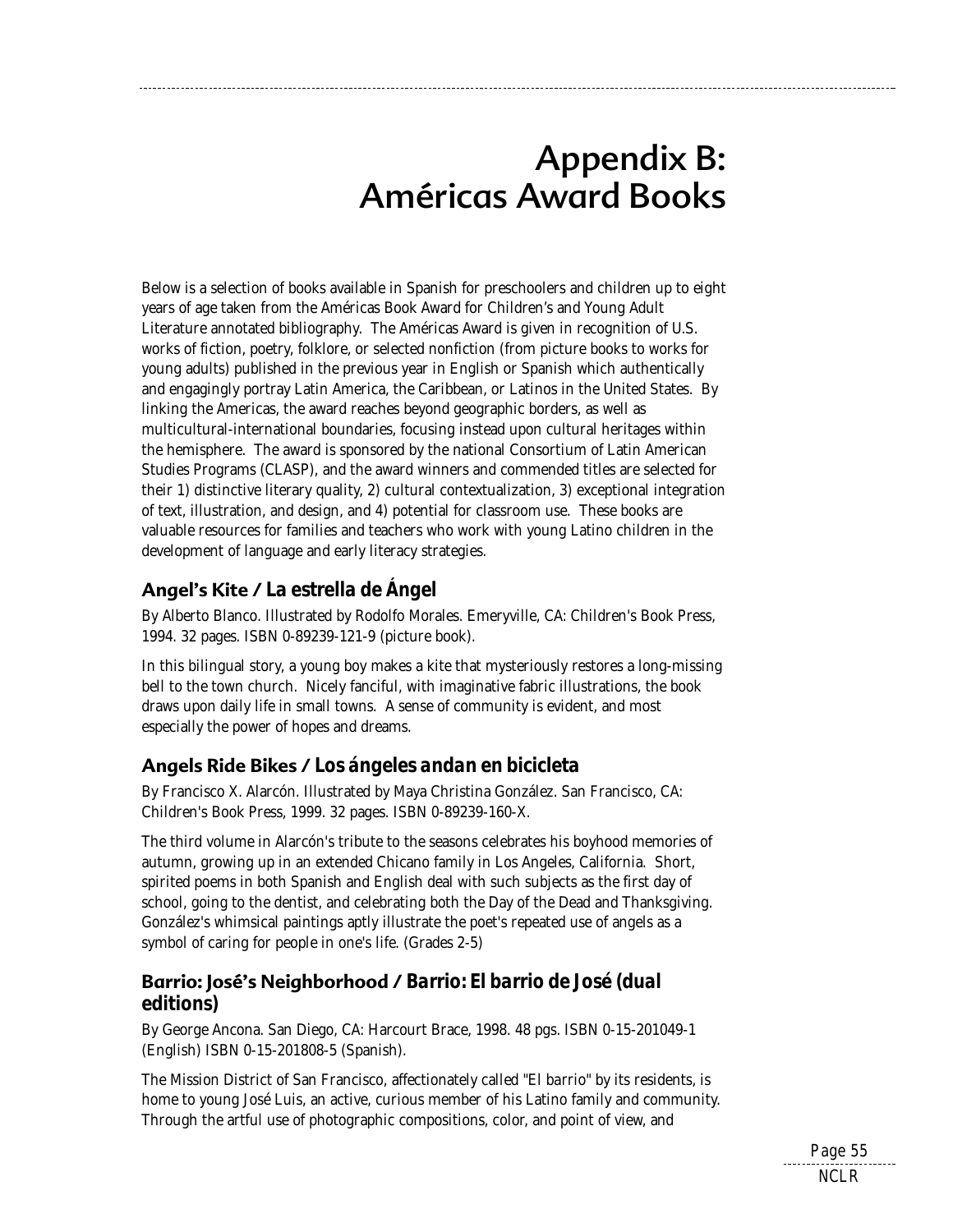through clear, fluid prose, Ancona shows the reader José's daily interests and pathways through *El barrio*. At the same time we see his community's history, hopes, and gatherings through the images of people of the Americas who have shaped the lives of today's community. In murals, we see Rigoberta Menchú Tum, César Chávez, children, and refugees embellished with messages of strength and freedom; we see teachers assisting children and artists leading families in song and play. Across the pages, Ancona teaches readers to see the abiding commitment to a place and its people that makes *El barrio*, and every community, home. (Grades 1-5).

#### **Birthday Swap /** *¡Qué sorpresa de cumpleaños!*

By Loretta López. New York: Lee & Low, 1997. 32 pages. ISBN 1-880000-47-4 (English) 1- 880000-55-5 (Spanish) (K-3).

The author-illustrator Loretta López tells a personal story about a surprise birthday swap with her teenage sister when Loretta was six years old. The surprise allows her to have a memorable celebration in the summer instead of December. The text and the illustrations are well integrated and provide a warm retelling of a birthday that is typical of the multigenerational events characteristic of Latino culture. This is a book of value for all elementary classrooms to provide authentic experiences about diverse cultures in the United States. Spanish and English editions available.

## **Calling the Doves /** *El canto de las palomas*

By Juan Felipe Herrera. Illustrated by Elly Simmons. Emeryville, CA: Children's Book Press, 1995. 32 pages. ISBN 0-89239-132-4 (picture book).

The author recalls his childhood in the mountains and valleys of California with his farmworker parents who inspired him with poetry and song. Through the poetics of memories and imagery, the story powerfully evokes good things remembered in a migrant childhood. Engaging illustrations echo of magical realism, and a strong sense of family and community suffuses the story.

#### **Carlos and the Skunk /** *Carlos y el zorrillo*

By Jan Romero Stevens. Illustrated by Jeanne Arnold. Flagstaff: Rising Moon, 1997. 32 pages. ISBN 0-87358-591-7 (K-3).

In this bilingual book, Carlos tries to show off for his friend Gloria by catching a skunk, getting more than he bargained for. His less-than-wise decision does create an embarrassing and stinky predicament for him, but his ability to remain levelheaded and resourceful helps him solve his problem, at least temporarily. His father provides the more lasting resolution while also allowing Carlos the opportunity to acknowledge his mistake gracefully.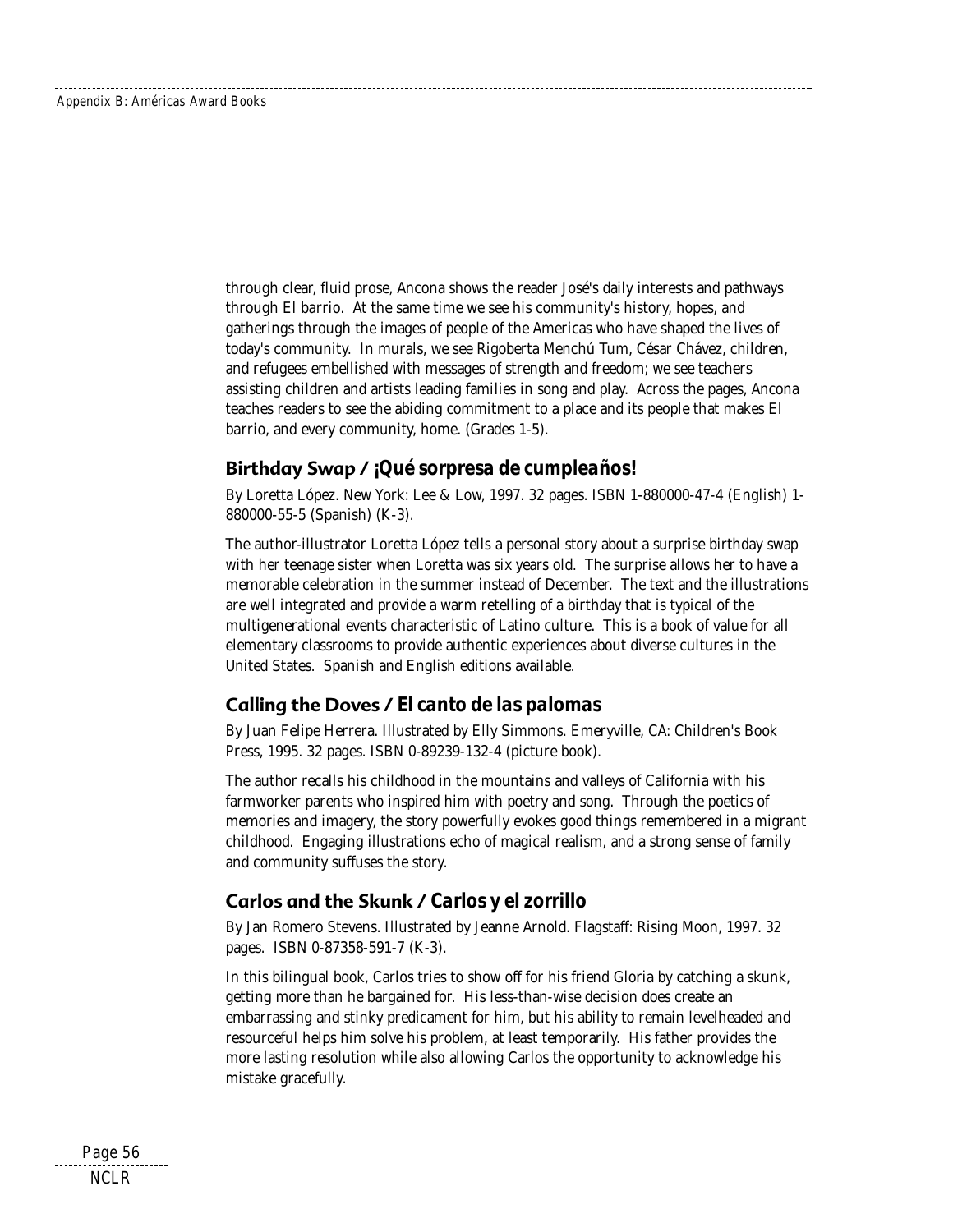## **Chave's Memories /** *Los recuerdos de Chave*

By María Isabel Delgado. Illustrated by Yvonne Symank. Houston: Arte Público Press, 1996. 32 pages. ISBN 1-55885-084-8 (K-3).

In this bilingual picture book, a woman recalls idyllic childhood visits to her grandparents' ranch in Mexico, where she and her brother played with her cousins, listened to the stories of an old ranch hand, and enjoyed other simple pleasures.

## **The Christmas Gift /** *El regalo de navidad*

By Francisco Jiménez. Illustrated by Claire B. Cotts. Houghton Mifflin, 2000. 32 pages. ISBN 0-395-92869-9.

Based on a short story from *The Circuit: Stories from the Life of a Migrant Child* (Houghton Mifflin, 1999), this bilingual picture book centers on one particular Christmas memory from the author's childhood in which his parents found a way to help another family even more destitute than theirs. (Grades K-3)

#### **The Crab Man /** *El hombre de Los cangrejos (dual editions)*

By Patricia E. Van West. Illustrated by Cedric Lucas. New York: Turtle Books, 1998. 32 pages. ISBN 1-890515-08-6 (English) 1-890515-09-4 (Spanish).

Neville sells crabs to the crab man in order to buy his mother a new dress. His father, who works in the cane plantation, brings home very little money and the dollar that Neville earns is essential for his project. When Neville sees his crabs mistreated by the crab man at a Jamaican hotel, he has to decide whether to forfeit his income or buy his mother the much-needed dress. (Pre-K and older).

#### **Cuckoo /** *Cucu*

By Lois Ehlert. Translated by Gloria de Aragón Andújar. New York: Harcourt Brace, 1997. 36 pages. ISBN 0-15-200274-X (K-3).

Ehlert's bilingual version of this traditional Mayan tale about the courage of the cuckoo is exquisitely illustrated with designs inspired by traditional Mexican crafts. From trees of life to paper-cuts, the illustrations create a culturally authentic visual setting that masterfully synthesizes many elements of Mexican folk art. Equally poetic in Spanish and English, this story is ideal for introducing very young children to Mexican craft motifs within the context of a very well-told folktale.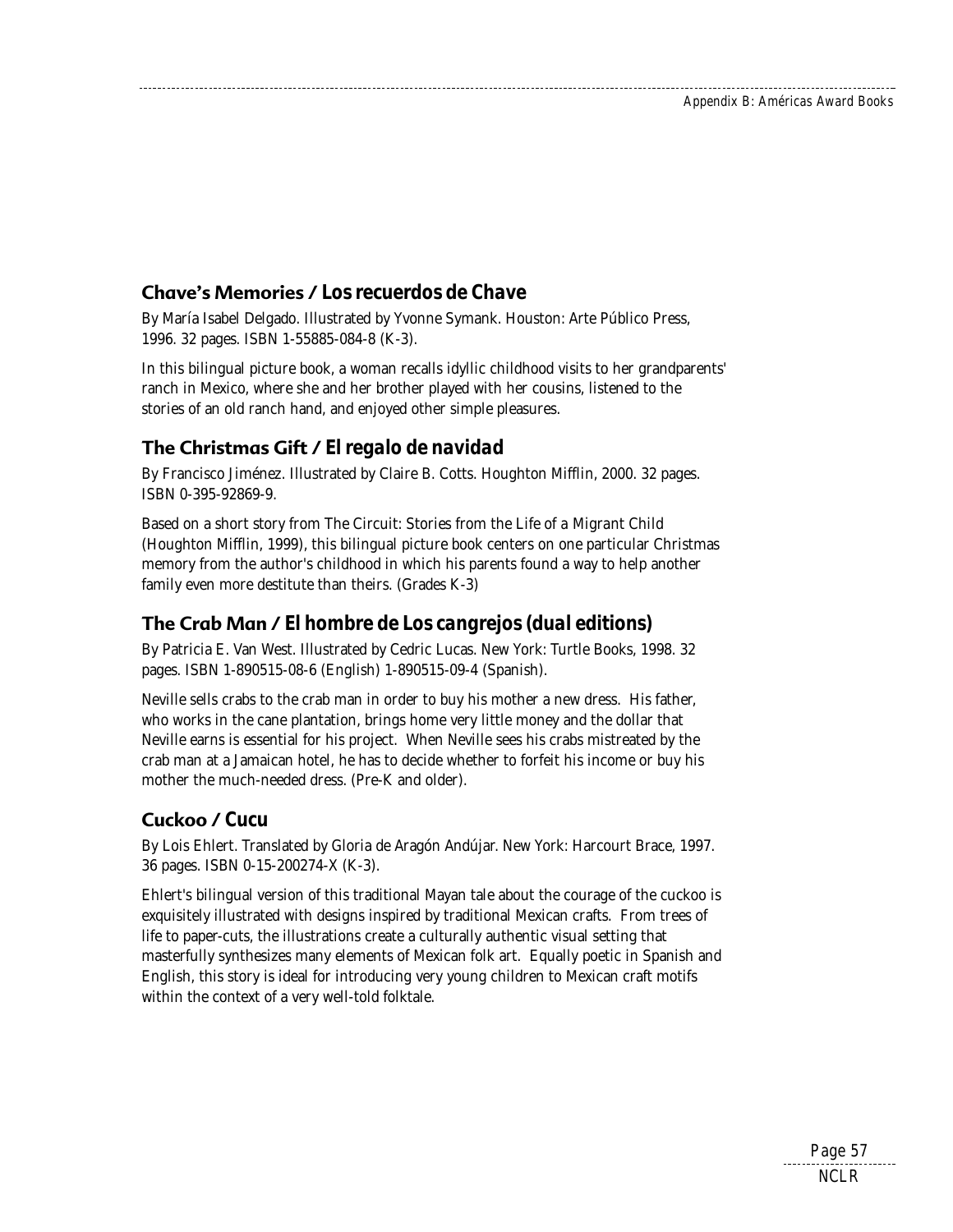#### **Dear Abuelita /** *Querida abuelita*

By Sofía Meza Keane. Illustrated by Enrique O. Sánchez. Crystal Lake, IL: Rigby, 1997. 24 pages. ISBN 0-7635-3156-1 (English) 0-7635-3155-3 (Spanish) (K-3).

Marco's family moves from Yucatán, Mexico to San José, California a few days before his eighth birthday. Marco writes to his *Abuelita* telling her about his new house, school, and the city's big buildings. He also tells her he misses the happiness and noise of the farm, his horse, and his dog, Pinto. But what he misses most are the stories his grandma would tell him before he went to bed. The illustrations extend the text with details of life in both worlds, which are "as different as night and day." Spanish and English editions available.

#### *De Colores* **and Other Latin America Folk Songs for Children**

Selected, arranged, and translated by Jose-Luis Orozco. Illustrated by Elisa Kleven. New York: Dutton, 1994. 56 pages. ISBN 0-525-45260-5 (picture music book).

A fine collection of songs with Spanish lyrics, English translation, and background on each song's origin and description of related games (so children can actually do the appropriate gestures or games). Rich in color and life, the illustrations are marvelous and culturally full of artifacts, diverse faces, and beautiful borders.

#### *Diez deditos* **/ Ten Little Fingers and Other Play Rhymes and Action Songs from Latin America**

Selected by José-Luis Orozco. Illustrated by Elisa Kleven. New York: Dutton, 1997. 56 pages. ISBN 0-525-45736-4 (K-3).

This bilingual collection of finger rhymes and action songs from many Spanish-speaking countries includes lyrics in Spanish and English, music scores, and bright and colorful illustrations. The background notes and simple pictographs showing body movements will aid adults in presenting these playful rhymes to young children. Songs and games from Mexico, the Caribbean, several South American countries, and Spain are included. Kleven's illustrations capture the imagination and create a rich visual setting to share with children.

#### *Feliz nochebuena, feliz navidad*

By Maricel E. Presilla. Pictures by Ismael Espinosa Ferrer. New York: Henry Holt and Company, 1994. 32 pages. ISBN 0-8050-2512-X (picture book).

Combining history and her own memories, the author takes readers on a culinary journey to the Caribbean (especially Cuba) at Christmas time. The book combines history with memory and food as it connects people in Miami and the Caribbean. Emphasis is placed upon family and the sharing of traditions. Recipes are incorporated throughout.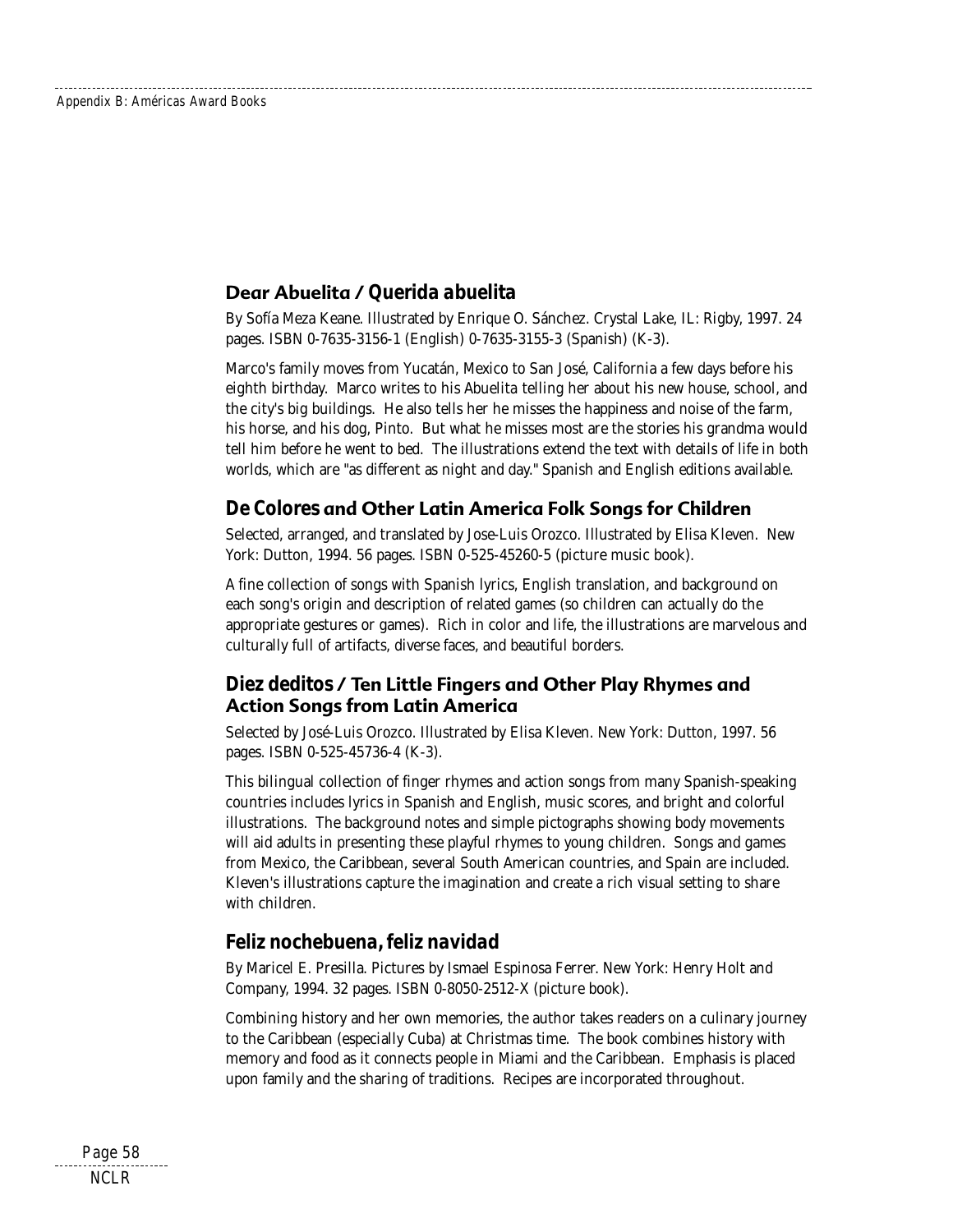# **Fernando's Gift /** *El regalo de Fernando*

By Douglas Keister. Photographs by Douglas Keister. San Francisco: Sierra Club Books for Children, 1995. 32 pages. ISBN 0-87156-414-9 (picture book).

Young Fernando, who lives in the rainforest of Costa Rica with his family, goes with his friend Carmina to look for her favorite climbing tree, only to find it cut down. As a result, he decides to give her a gift for the future. The photographs particularly give a sense of rural family life and of the rainforest environment.

#### **Fiesta Fireworks**

By George Ancona. New York: Lothrop, Lee & Shepard, 1998. 24 pages. ISBN 0-688-14817.

In a burst of colorful photographs, George Ancona has brought to life the festival honoring the patron saint of Tultepec, Mexico, San Juan de Dios. The story centers on Caren Rayes Urbán, the daughter and niece of pyrotechnists who is swept up into the activities of preparing for the *fiesta*. Step by step, the author describes, with vivid photographs and text, all that is involved in making the fireworks and participating in the dramatic event. (K and older).

#### **Fiesta U.S.A. (Spanish and English editions)**

By George Ancona. New York: Lodestar, 1995. 48 pages. ISBN 0-525-67498-5 (photo essay)  $(7-10)$ .

These outstanding photographs and text include an interesting cross-section of celebrations, with both widely known and regional celebrations. The reader learns about traditions both brought and adopted, and closes the book with a sense of having participated in the celebration.

## **From Father to Son /** *De padre a hijo*

By Patricia Almada. Photographs by Marianno de López. Crystal Lake, IL: Rigby, 1997. 32 pages. ISBN 0-7635-3133-2 (English) 0-7635-3132-4 (Spanish) (Grades K-3).

A family of bakers, *panaderos*, going all the way back to Nayarit, Mexico and now established in Los Angeles, shares their tradition in this wonderfully simple book. Photographs of father and son showing the different steps in the preparation of the dough and a variety of different kinds of breads add valuable information to the text. A map and a page of sweet bread riddles create opportunities for discussion and fun. Spanish and English editions available.

> Page 59 NCLR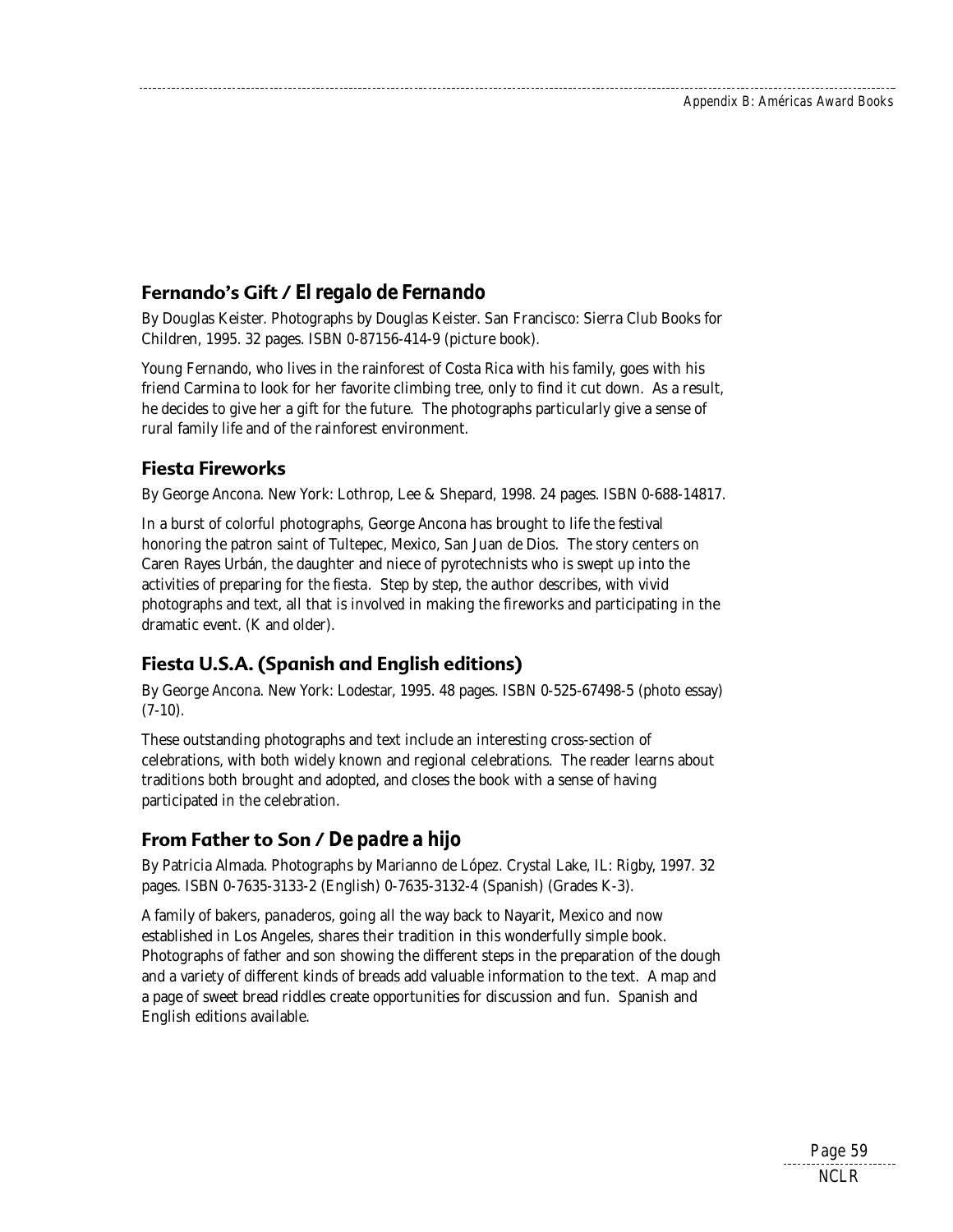#### **From the Bellybutton of the Moon and Other Summer Poems /** *Del ombligo de la luna y otros poemas de verano*

By Francisco X. Alarcón. Illustrated by Maya Christina González. San Francisco: Children's Book Press, 1998. 32 pages. ISBN 0-89239-153-7.

As summer comes, you feel the warmth and growth, and it invites you to come out and play. This bilingual collection of poems, told from the perspective of children, is a delight to read on your own or out loud. The author has captured the essence of summer, family, and children at play in his poems. High interest, whimsical, fun-filled illustrations, and playful language help us enjoy summer in Jalisco, Mexico. Classroom teachers are privy to a rich cultural context in which to introduce a Mexican family. This book is pure entertainment! (Grades 1-3).

#### **Gathering the Sun: An Alphabet in Spanish and English**

By Alma Flor Ada. Illustrated by Simón Silva. New York: Lothrop, 1997. 40 pages. ISBN 0- 688-13903-5 (K-3).

The rich and deep hues of reds, greens, and blacks with splashes of yellows, blues, and browns adorn the pages of this bilingual alphabet book. The life of the migrant family working in the fields is told with great sensitivity as one reads and explores the alphabet. The 28 poems in Spanish and English are carefully superimposed on the artwork. The continuity of culture, family, and friends is articulately woven into the text and illustrations.

#### **A Gift for Abuelita: Celebrating the Day of the Dead /** *Un regalo para Abuelita: en celebración del Día de los Muertos*

By Nancy Luenn. Illustrated by Robert Chapman. Flagstaff: Rising Moon, 1998. 32 pages. ISBN 0-87358-688-3.

Rosita wishes that her grandmother, whom she adored, could be remembered in a very special way. She uses the occasion of el *Día de los Muertos* to make a gift that is just right to celebrate *Abuelita*. This is an exceptional book to use in a classroom to discuss the loss of loved ones. The Mexican culture provides many children and adults with a joyful family festivity in which all remember those family members who have passed away. This bilingual version, culturally rich illustrations, and poignant story will appeal to children in a personal way. (Grades 2-5).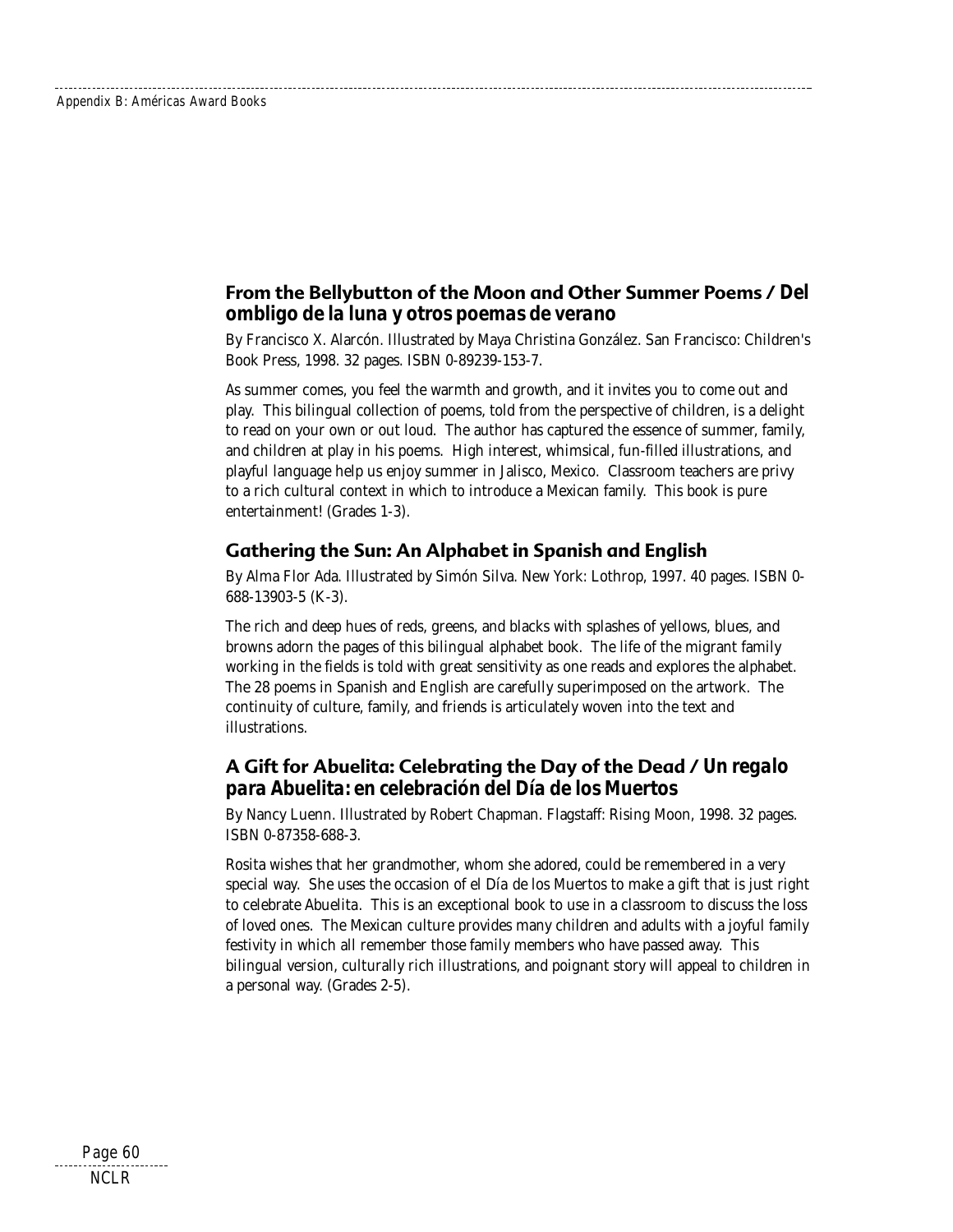#### **Grandma and Me at the Flea /** *Los meros meros remateros*

By Juan Felipe Herrera. Illustrated by Anita DeLucio-Brock. San Francisco: Children's Book Press, 2002. 32 pages. ISBN 0-89239-171-5.

Sunday mornings bustle with excitement as Juanito plays hide-and-seek, maneuvering through the flea market that is his playground. Juanito serves as grandma's courier, running from stand to stand, delivering bartered goods that grandma shares with other vendors. Herrera offers a tender, poetic story culled from his early childhood memories of fun-filled flea market days spent with *abuelita*. The vivid colorful illustrations aptly capture the sounds and sights of the flea market from a child's point of view.

#### **Grandmother's Nursery Rhymes /** *Las nanas de Abuelita*

By Nelly Palacio Jaramillo. Illustrated by Elivia Savadier. New York: Henry Holt and Company, 1994. 32 pages. ISBN 0-8050-2555-3 (picture book).

The author, who was born in Colombia, collected these lullabies, tongue twisters, and riddles from South America to share after her grandchild was born. The collection is noteworthy for its efforts to include English versions, which become wholly different but often play just as strongly in translation.

## **I Am of Two Places /** *Soy de dos lugares*

Edited by Mary Carden and Mary Cappellini. Illustrated by Christina González. Crystal Lake, IL: Rigby, 1997. 16 pages. ISBN 0-7635-3161-8 (English) 0-7635-3160-X (Spanish)  $(K-3)$ .

This collection of poetry is composed by five Latino children, ages eight to eleven who describe their pride and frustrations in speaking two languages and loving the people and places of two cultures. Their metaphors and experiences provide compelling images and ideas for engaging children in discussion and writing. González's illustrations combine bold symbols and bright, warm images of children and adults which could inspire children to illustrate their own poetry. Spanish and English editions available.

#### **Icy Watermelon /** *Sandía fría*

By Mary Sue Galindo. Illustrated by Pauline Rodríguez Howard. Piñata Books/Arte Público, 2000. 32 pages. ISBN 1-55885-306-5.

As three generations of a Mexican American family share a watermelon on the front porch, *Abuelo and Abuela* recount the amusing story of how they first met when a watermelon fell off the back of a truck. (Grades K-2)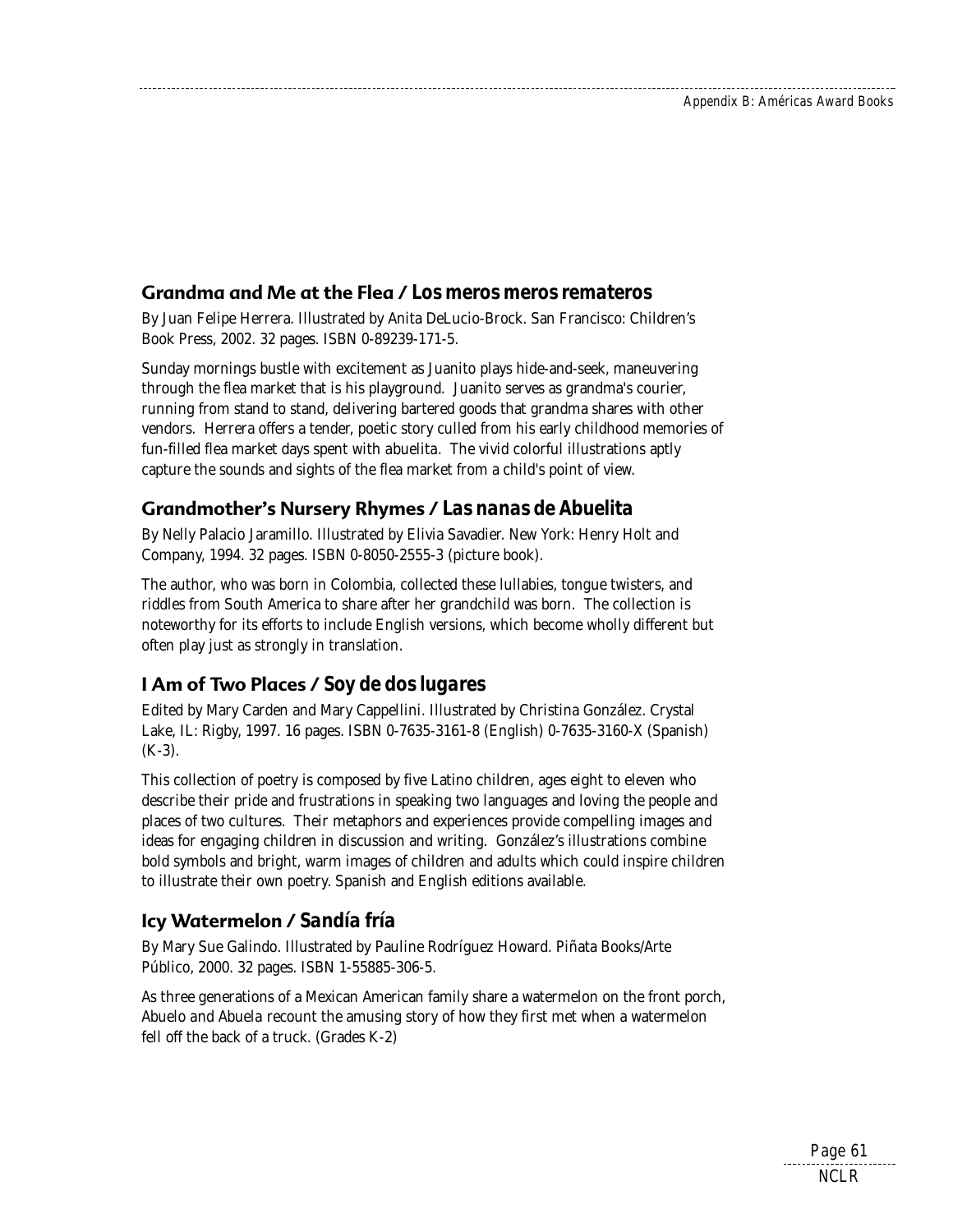#### **Iguanas in the Snow and Other Winter Poems**

By Francisco X. Alarcón. Illustrations by Maya Christina González. Children's Book Press, 2001. 32 pages. ISBN 0-89239-168-5.

In their final collection of seasonal poetry, Alarcón and González celebrate winter in Northern California. With bilingual text and colorful images they frolic over the beach, through the city of San Francisco, a mission, a cable car, the harbor, and the ancient redwood forests of the Sierra. In the typical upbeat fashion readers have come to enjoy in Alarcón's earlier seasonal poetry, the writer honors families, neighborhoods, schools, holidays, and the talent of being bilingual. The warmth that poet Alarcón brings to the wintry slices of everyday life for children is rivaled only by González's exuberant artwork that enfolds his words. "Children are the blooming branches of trees," he proclaims at the book's conclusion, and González plants smiling children, proudly standing tall in front of snow-covered sequoias, young growth juxtaposed with ancient giants. This engaging collection offers children the opportunity to grow in their experience with poetry, both in the appreciation and creation of it.

#### **In My Family /** *En mi familia* **(Picture book)**

By Carmen Lomas Garza. San Francisco: Children's Book Press, 1996. 32 pages. ISBN 0- 89239-138-3 (K and older).

In this bilingual picture book celebrating Mexican American culture, Lomas Garza shares memories of growing up in her hometown of Kingsville, Texas, near the Mexican border. Her paintings of children and adults playing and working together as they prepare food, celebrate life events, and mend ills enable readers to understand constancy and change among family and friends. The author's narratives are told as first-person reflections that often add dialogue or other layers to the story being conveyed in her paintings. Truly for all ages, this companion to *Family Pictures* will be an important addition to any study of family, community, personal storytelling, or narrative painting.

#### **Isla /** *La isla* **(English and Spanish editions)**

By Arthur Dorros. Illustrated by Elisa Kleven. New York: Dutton Children's Books, 1995. 40 pages. ISBN 0-525-45422-5 (Spanish) 0-525-45149-8 (English) (picture book).

In this sequel to *Abuela*, Rosalba and her grandmother take an imaginary journey to the Caribbean island where her mother grew up and where some of her family still lives. They have another adventure, this one full of island-life detail. Overall, this is a warm presentation of family and the magic power of imagination and storytelling.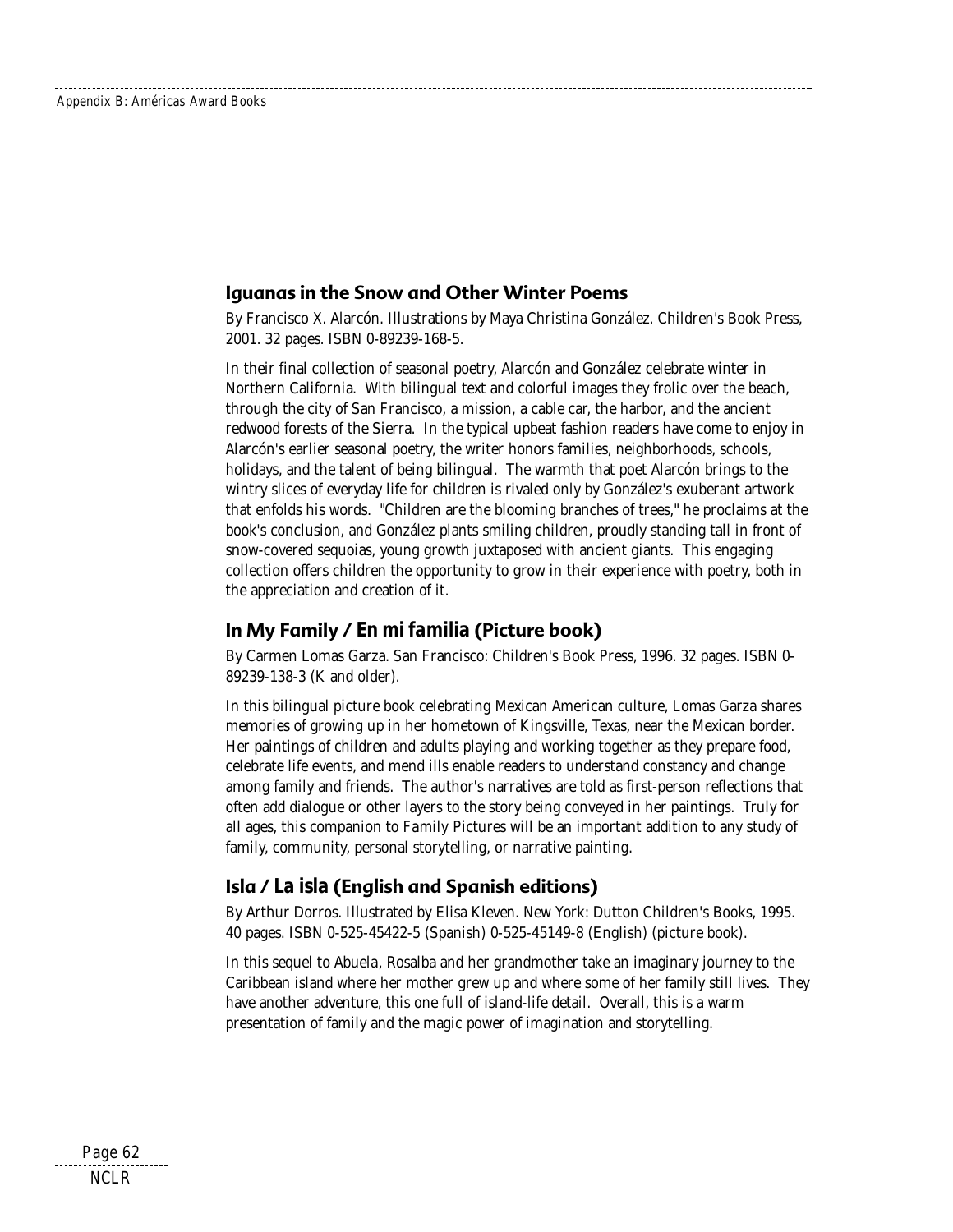# **Laughing Tomatoes and Other Spring Poems /** *Jitomates risueños y otros poemas de primavera*

By Francisco X. Alarcón. Illustrated by Maya Christina González. San Francisco: Children's Book Press, 1997. 32 pages. ISBN 0-89239-139-1 (3-5).

Alarcón's bilingual poetry captures the joy of living closely with the land and with the people who nurture earth's life. With fresh metaphors based on the bounty of a spring planting, we see old and young people committed to the land and to the well-being of farm workers. Gonzalez's illustrations complement and extend the high spirits and deep connections that Alarcón expresses throughout this collection.

# **The Lizard and the Sun /** *La largartija y el sol*

By Alma Flor Ada. Illustrated by Felipe Dávalos. New York: Doubleday Dell, 1997. 40 pages. ISBN 0-385-32121-X (K-3).

This *porquoi* tale, set in ancient Mexico, uses playful repetition in language and plot to engage readers in the story of a tenacious lizard who continues her search for the sun while all other animals gradually stop looking. Lizard finds the sun but must make several journeys into the city to confer with the emperor who eventually assists the lizard in awakening a very sleepy sun. The richly-colored, detailed illustrations depict Aztec people and the central Mexican landscape with respect and warmth. Davalos' rendering of the emperor is especially gentle and wry. Spanish and English narratives appear side by side throughout the book.

# **La Cucaracha Martina: A Caribbean Folktale /** *La Cucaracha Martina: un cuento folklórico del caribe*

Written and illustrated by Daniel Moretón. New York: Turtle, 1997. 32 pages. ISBN 1- 890515-03-5 (English) 1-890515-04-3 (Spanish) (K-3).

Moretón's version of this traditional Caribbean folktale about "La Cucaracha Martina, who didn't care much for life in the big city" is freshly retold and cleverly illustrated. The noise of the big city is what Martina likes the least, so on Monday morning she fixed herself up and went out in search of the beautiful noise that "made her feel all funny inside." Vivacious and witty, Martina encountered all kinds of animals that made terrifying noises before she found what she was looking for. Bright illustrations of contemporary-looking animals and onomatopoeic text are integrated in the design of each page. Both language versions maintain the humor while accurately translating animal sounds. Delightful for reading aloud to young audiences. Spanish and English editions available.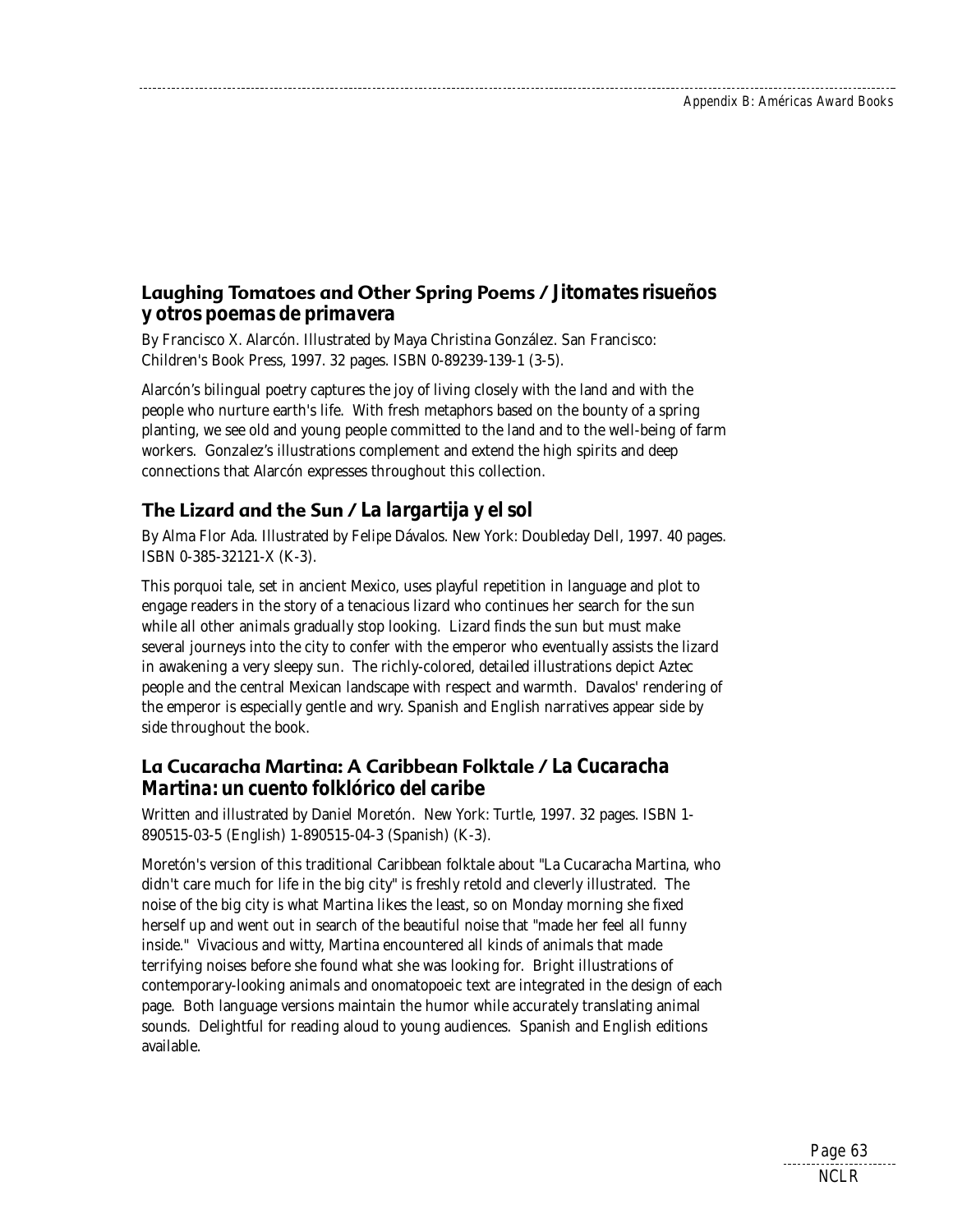## **Magic Windows /** *Ventanas mágicas*

Written and illustrated by Carmen Lomas Garza. Spanish translation by Francisco X. Alarcón. San Francisco, CA: Children's Book Press, 1999. 32 pages. ISBN 0-89239-157-X.

As we learn from an introductory note, the art of Mexican cut paper, or *papel picado*, goes back thousands of years when Aztec artists created bark paper banners. Carmen Lomas Garza first learned the art herself from her grandmother who used cut paper to create embroidery designs, and she continues the tradition today with her own intricately designed cut-paper art. Each *papel picado* presented in this volume is accompanied by a brief explanation, in both Spanish and English, which reveals something about the artist's personal history and how it's linked to her Mexican heritage. (Grades 3-8)

## *Mediopollito* **/ Half-Chicken**

By Alma Flor Ada. Illustrated by Kim Howard. New York: Doubleday, 1995. 40 pages. ISBN 0-385-32044-2 (picture book).

This well-done bilingual folktale explains why the weather vane has a little rooster on one end which spins around to show which way the wind is blowing. In contrast to the Ugly Duckling, here the unique and unlike-others chicken becomes vain from all the attention! Readers will find themselves exploring the unusual and brilliant illustrations.

## **Messengers of Rain and Other Poems from Latin America** *(Simultaneous Spanish edition: Mandaderos de la lluvia)*

Compiled by Claudia M. Lee. Illustrated by Rafael Yockteng. Toronto: Groundwood, 2002. 80 pages. ISBN 0-88899-470-2 (English) 0-88899-471-0 (Spanish).

From Nicaragua's Rubén Darío, to Chile's Nobel winner Gabriela Mistral, to the gifted Salvadoran Claudia Lars, this handsome collection of poems for children brings together the best of Latin America's poets. The translations are impressive, garnered from respected professionals. The colorful illustrations delight, gracing the broad themes that group the various poets. Both English and Spanish editions belong side by side; this collection is highly recommended for every school and public library in the country.

# **Mexico's Marvelous Corn /** *El maravilloso maíz de México*

By Margarita González-Jensen. Crystal Lake, IL: Rigby, 1997. 16 pages. ISBN 0-7635-3182- 0 (English) 0-7635-3181-2 (Spanish) (K-3).

Maíz, a staple of Mexican meals and snacks, is described in all its variety and flavors in this easy-to-read book. Readers will find a feast of corn, from atole to tortillas, with brief, accurate descriptions of traditional and contemporary forms of preparation. A wonderful companion to *Laughing Tomatoes and Other Spring Poems*.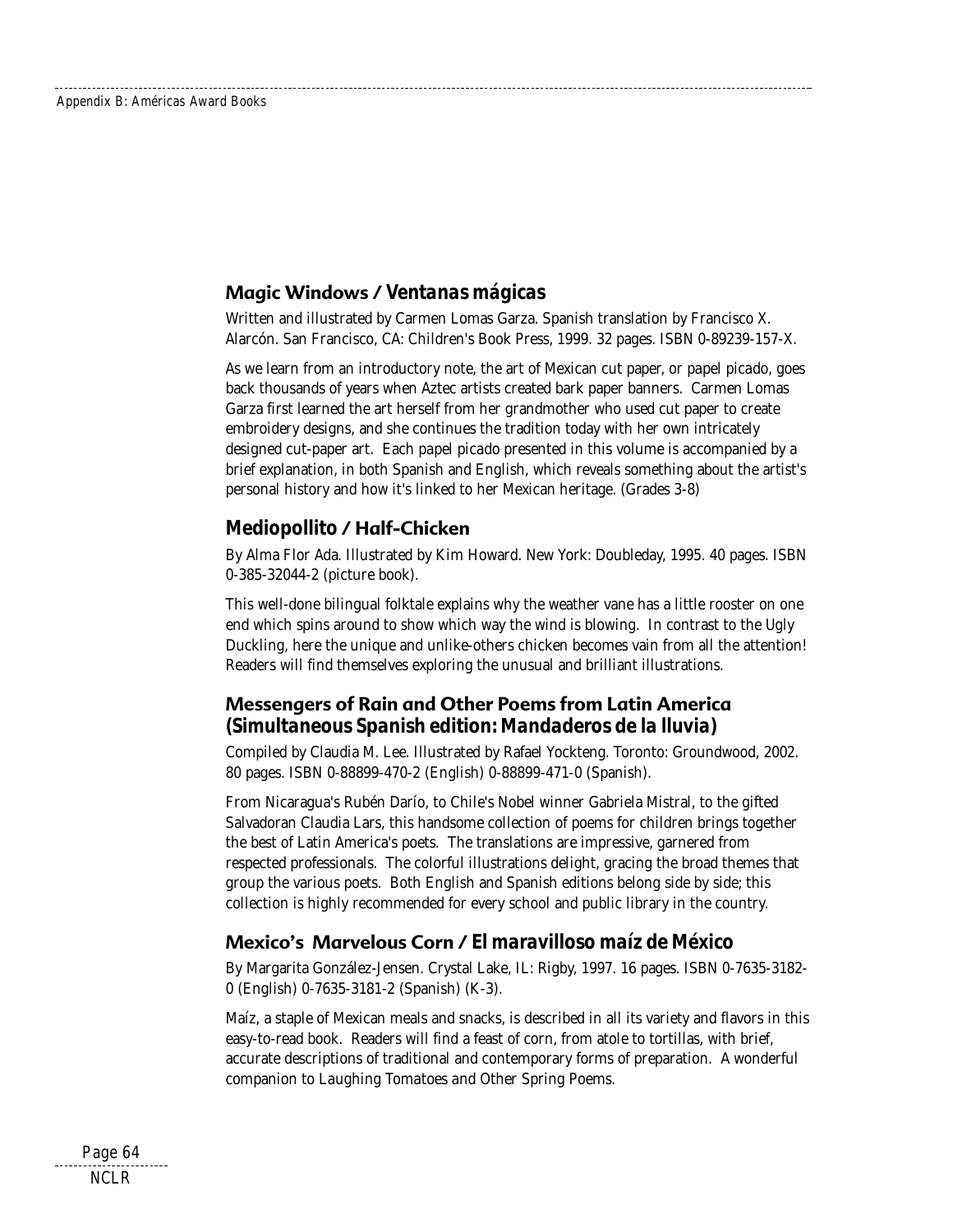# *Mi hija, mi hijo, el águila, la paloma: un canto azteca* **/ My Daughter, My Son, the Eagle, the Dove: An Aztec Chant**

By Ana Castillo. Illustrated by S. Guevara. Dutton, 2000. 48 pages. ISBN 0-523-45867-0 (Spanish) ISBN 0-525-45856-2 (English).

Ancient and contemporary elements are nicely blended in both text and illustrations in these attractive small books designed to instill cultural values and inspire adolescent readers. (Grades 6-9)

## **My Mexico /** *México mío*

By Tony Johnston. Illustrated by F. John Sierra. New York: G.P. Putnam's Sons, 1996. 36 pages. ISBN 0-399-22275-8 (K-3).

A love of Mexico is expressed through the gentle poetry and dignified illustrations of this collection. The author lived in Mexico City for 15 years; the illustrator is secondgeneration Mexican-American.

# **My Very Own Room /** *Mi propio cuartito*

By Amada Irma Pérez. Illustrated by Maya Christina González. Children's Book Press, 2000. 32 pages. ISBN 0-89239-164-2.

As the eldest child and only daughter in a large Mexican-American family, the spirited narrator of this joyful bilingual story longs for a little space to call her own. With the help of her *mamá* and *papá*, her *Tío* Pancho, and her five younger brothers, she's able to fix up a small bedroom for herself in a storage closet. And as soon as she has everything just as she wants it, she invites her brothers in so she can read them a story. Brightly colored, stylized illustrations enhance the exuberance of the text in a story that communicates both individuality and family solidarity. (Grades K-3)

# *Prietita* **and the Ghost Woman /** *Prietita y la Llorona*

By Gloria Anzaldúa. Illustrated by Christina González. San Francisco: Children's Book Press, 1996. 32 pages. ISBN 0-89239-136-7 (K-3).

Prietita, a young Mexican American girl, goes in search of an herb to cure her mother and encounters *La Llorona*. Rather than the negative image with which the legendary figure has traditionally been associated, here *La Llorona* is a compassionate figure. The two characters work together, symbolizing the strength of Chicana women. (Bilingual)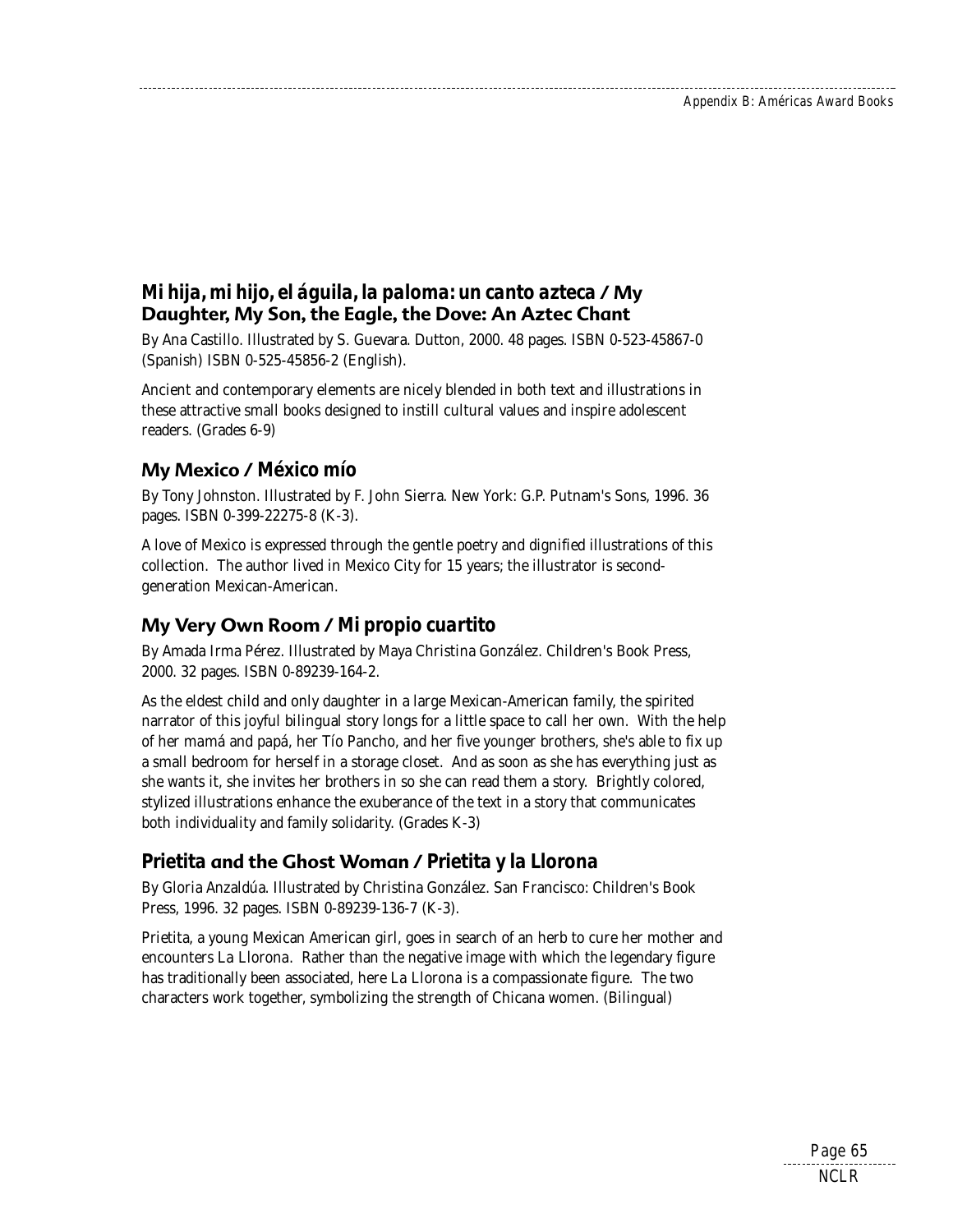## **Radio Man: A Story in English and Spanish**

By Arthur Dorros. Spanish translation by Sandra Marulanda Dorros. New York: Harper Collins. 1993. 40 pages. ISBN 0-06-021547-X (picture book).

Diego listens to the local radio stations in each of the small towns where his family finds migrant farm work. His radio provides him with companionship and a sense of place, wherever he is. This very original bilingual story emphasizes family, friendship, and community, with nice touches of humor and a positive perspective. Diego proves to be a very resourceful protagonist.

## **The Story of Doña Chila /** *El cuento de Doña Chila*

By Mary Capellinni. Illustrated by Gershom Griffith. Crystal Lake, IL: Rigby, 1997. 24 pages. ISBN 0-7635-3267-3 (English) 0-7635-3266-5 (Spanish) (K-3).

In an unusual picture story set in Honduras, Oscar's mother must decide whether to have him treated by a doctor or by the local *curandera* after he is bitten by a scorpion. The conflict between two cultures is realistically shown in this engaging story. Spanish and English editions available.

## **The Tortilla Factory /** *La tortillería* **(Spanish and English editions)**

By Gary Paulsen. Paintings by Ruth Wright Paulsen. San Diego: Harcourt Brace, 1995. 32 pages. ISBN 0-15-292876-6 (English) 0-15-200237-5 (Spanish) (picture book).

With simple, appealing text, the story of corn, from seed to plant to *tortilla*, is illustrated. The book, graced by Wright Paulsen's paintings, emphasizes the never-ending quality of the story throughout time.

## **The Tree is Older Than You Are: A Bilingual Gathering of Poems and Stories from Mexico with Paintings by Mexican Artists**

Selected by Naomi Shihab Nye. New York: Simon & Schuster, 1995. 101 pages. ISBN 0- 689-80297-8 (poetry, ages 8-adult).

This bilingual collection is remarkable, both in terms of the poetry and the illustrations. Works of all lengths for all ages are included. Shihab Nye has done a commendable service to Mexican culture and U.S. readers by producing such a book.

## **Where Fireflies Dance /** *Ahí, donde bailan las luciérnagas*

By Lucha Corpi. Illustrated by Mira Reisberg. San Francisco: Children's Book Press, 1997. 32 pages. ISBN 0-89239-145-6 (K-3).

A bilingual text recounts the author's childhood memories of growing up in a small town on the Caribbean coast of Mexico. Lucha and her brother Victor especially love to listen to their grandmother tell stories about the ghost of San Sebastián, who is said to haunt a local house.

Page 66 NCLR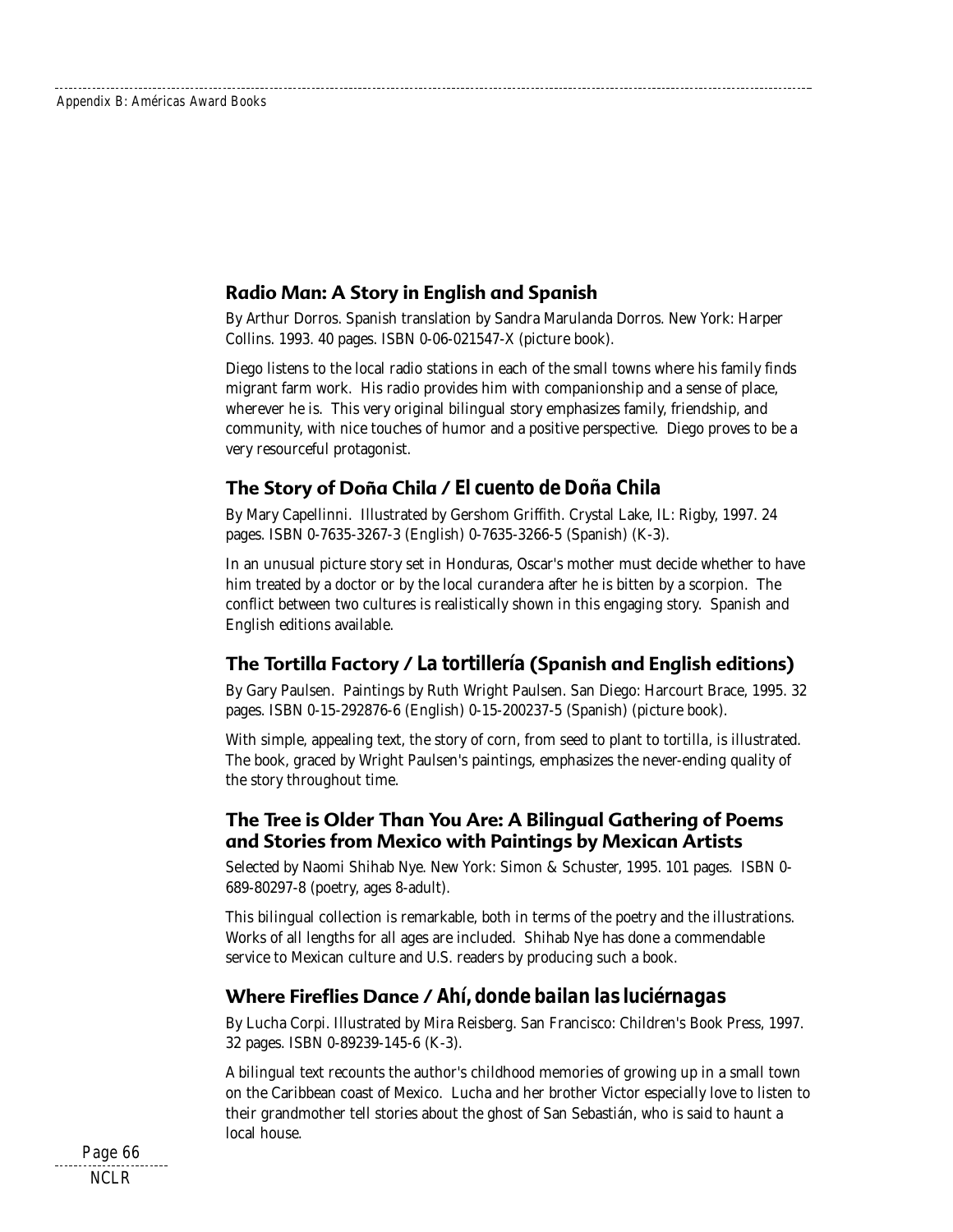# Appendix C: Statistics: The Latino Community is Diverse and Expanding

The following statistics present a glimpse into the nature and diversity of the Latino population in the United States and accompany the attached maps: *Distribution of U.S. Latino Population Under 5 Years Old, 2000* and *Distribution of Latino Population in the U.S. / Number of Latinos in the U.S. by Country of Origin.* 

The Latino community in the United States is undergoing major demographic changes. Latino immigrants come from every corner of Latin America, and as a group they bring an unprecedented cultural diversity to the nation. In 2000, 35.2 million Latinos lived in the United States, composing more than 12% of the total population. From 1990 to 2000, the Latino population increased by more than 13 million people, accounting for nearly 33% of the nation's overall population growth during this time. Some states, such as California, have seen tremendous growth, and it is reported that one of every two infants born each day has a Latino parent. However, the largest percentage increases are occurring in the South and the Midwest.

Latinos reside in every area of the United States. Between 2000 and 2050, Latinos are expected to account for 51% of the population growth so that by mid-century Latinos are projected to reach 98 million in number and represent about 25% of the total U.S. population – an increase of more than two times their current number. The three largest Latino subgroups are Mexican Americans representing 59.3% of the total Hispanic population, Puerto Ricans at 9.7%, and Cubans at 3.5%; other Latinos, including Central and South Americans, as well as Dominicans, constitute the remaining 27.5%. Various subgroups remain concentrated in different parts of the United States. Similar to immigrants from other parts of the world, Latin American immigrants exhibit differences in their economic circumstances, immigration patterns and characteristics, educational backgrounds, bilingualism, family structure, and health and well-being.

While Latino immigrants come to this country for different reasons and with varied needs and desires, they also share some similarities. Immigrant families often experience significant adjustment issues as they transition from their country of origin to the United States. Among the most common and serious issues are economic, cultural, and educational challenges. Many immigrant parents experience some unanticipated challenges as well. While many parents report expecting that their children will continue to speak their home language and want them to feel proud of their heritage, they also want their children to learn English and develop the social and academic skills that will expand their opportunities to participate and thrive in their adopted homeland. Unfortunately, parents often find that the process of Americanization can also result in their children growing up disconnected from their linguistic and cultural roots. The outcome of this loss of cultural identity is thought by many to result in low self-esteem, the formation of unhealthy identities, inadequate exposure to early literacy activities and reading, and low academic achievement. Family disruption is also a very real consequence.

Source: *We the People: Hispanics in the United States, Census 2000 Special Report*, December 2004, U.S. Census Bureau, U.S. Department of Commerce.

Page 67 NCLR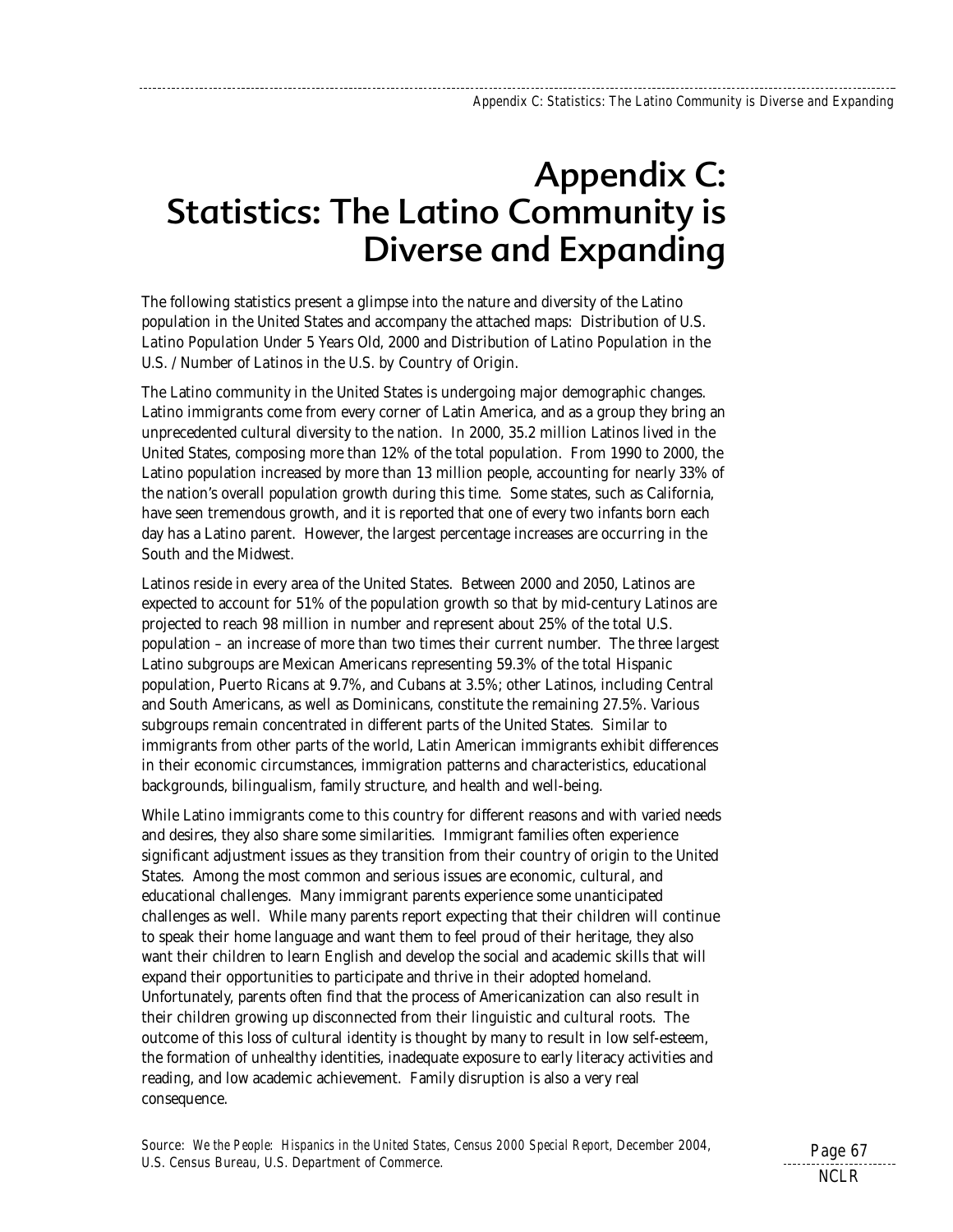# **Nativity of Hispanics Residing in the United States**

- ✎ 40% of Hispanics are foreign-born.
- ✎ 70% of Hispanics are either native or naturalized citizens, compared to 90% of the total population.
- ✎ 98.6% of Puerto Ricans are native, compared to 24% of Central Americans and 23% of South Americans.
- ✎ 41% of Cubans are naturalized citizens while 56% of Central Americans are noncitizens.

#### **Decade of Entry of Foreign-born Hispanics into the United States**

- The percentage of foreign-born Latinos living in the U.S. has steadily increased during the past 35 years: 10% arrived before 1970; 15% arrived between 1970 and 1979; 29% arrived between 1980 and 1990, while 46% arrived between 1990 and 2000.
- ✎ Of the 46% of foreign-born Latinos now living in the U.S. who arrived between 1990 and 2000, 49% are Mexicans and 47% are South Americans.

#### **Language Spoken at Home**

- ✎ 18% of the U.S. population aged five and older speak a language other than English at home, and 60% of these speak Spanish.
- ✎ 75% of Hispanics speak a language other than English at home; 99% of these speak Spanish.
- ✎ 90% of Dominicans and Central Americans speak a language other than English at home, representing the highest rate among Latinos.
- ✎ 40% of Hispanics speak English less than "very well."

Source: *We the People: Hispanics in the United States, Census 2000 Special Report*, December 2004, U.S. Census Bureau, U.S. Department of Commerce.

#### **Latino Children in the United States**

- ✎ More than 11.4 million Latino children under the age of 18, or more than one in six, reside in the United States. By 2020, it is estimated that more than one in five children under the age of 18 will be Latino.
- ✎ 60% of Latino children residing in the United States were born in the United States.
- ✎ 32% are native-born with native parentage (both parents born in the United States).
- ✎ 29% are native-born with foreign or mixed parentage.

Page 68 NCLR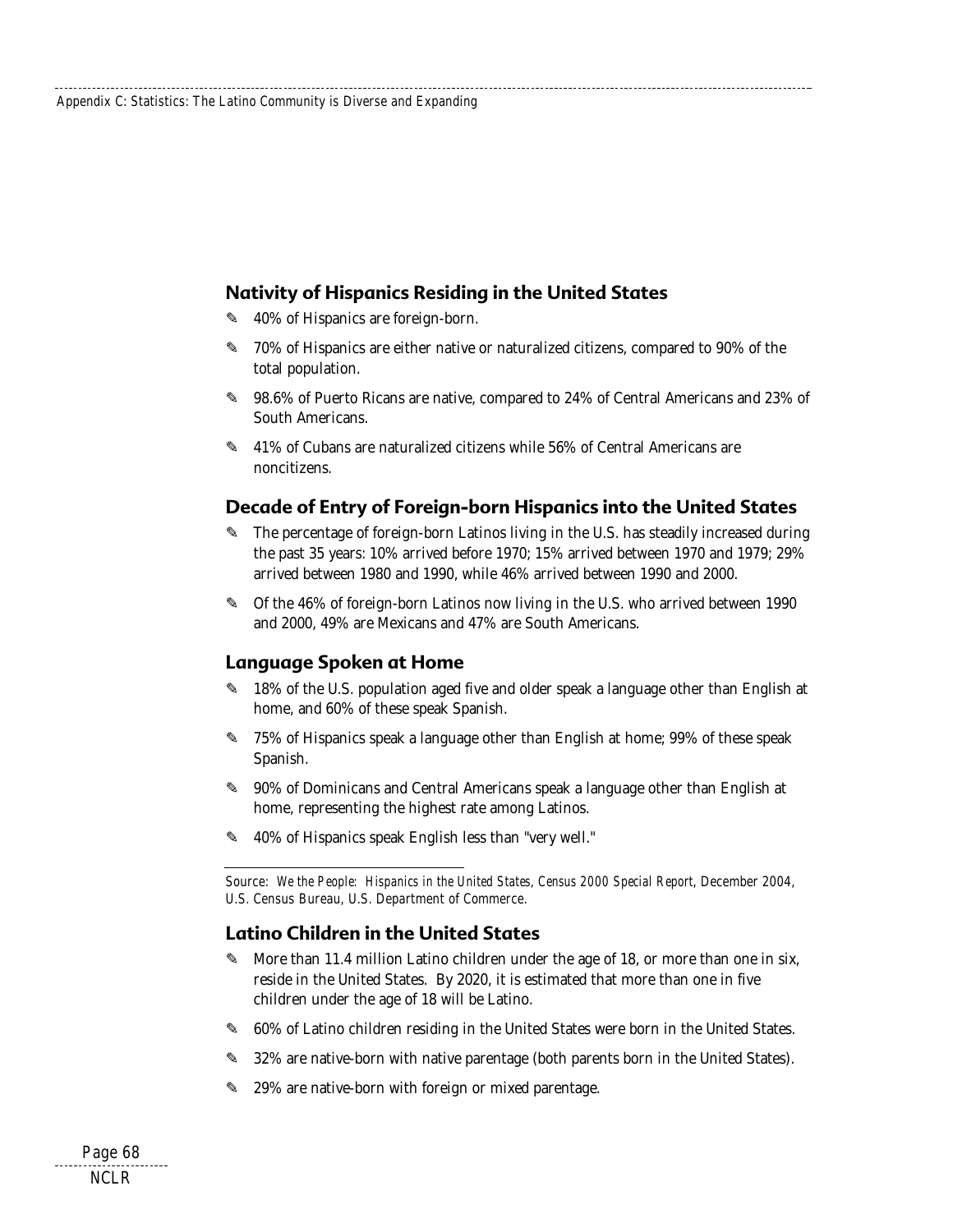- ✎ 65% of Latino children live in two-parent families, compared to 78% of White and 37% of Black children.
- ✎ 25% of Latino children live in homes headed by their mothers.
- ✎ 4% live in households headed by their fathers only.
- ✎ 28% live in poverty.

#### **Risk Factors Among All Children**

- ✎ Having a mother who has less than a high school education
- ✎ Living in a family on welfare (TANF) or receiving food stamps
- ✎ Living in a single-parent family
- ✎ Having parents whose primary language is a language other than English

#### **Risk Factors Among Latino Children**

- ✎ 33% of Latino first-time kindergartners have two or more risk factors, compared to 27% of their Black peers, 17% of their Asian/Pacific Islanders peers, and 6% of their White peers.
- ✎ 71% of children entering kindergarten from Latino families have one or more risk factors, compared to about 29% of those from White families and 61% from Asian/Pacific Islander families.
- ✎ 55% of Latino students in kindergarten through 5th grade speak mostly English at home, 28% speak mostly Spanish, and 16% speak English and Spanish.
- ✎ Of the 71% of Latino children ages 5-17 who speak another language at home, 23% have difficulty speaking English.
- ✎ 92% of Latino students who speak mostly Spanish at home have a mother who was born outside the United States.
- ✎ 49% of Latino students who speak mostly Spanish at home have parents with a high school education or higher, compared to 83% of those who speak mostly English at home.

## **Before- and After-School Care**

- ✎ More than 50% of all Latino children in kindergarten through 8th grade receive before- and after-school care from a parent only.
- ✎ 21% receive care from another relative.
- ✎ 16% attend a center-based program.
- ✎ 7% receive care from a nonrelative.
- ✎ 10% care for themselves (self-care).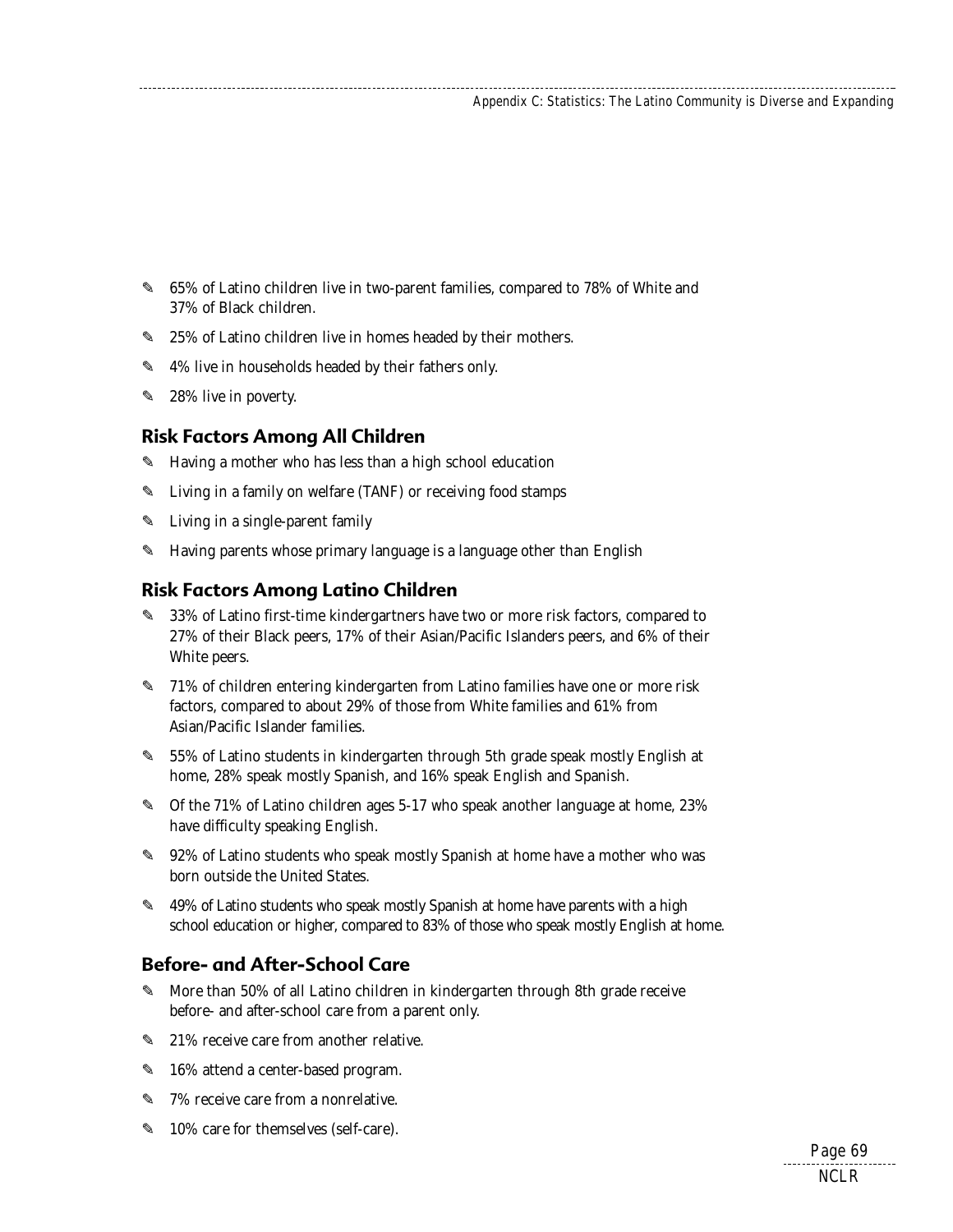#### **Persistence**

- ✎ 64% of Latino 18- to 24-year-olds complete secondary schooling, compared to 92% of Whites and 84% of Blacks.
- ✎ 44% of 16- to 24-year-old Latinos born outside the United States drop out of school, compared to 15% for first-generation Latinos.

#### **Reading Experiences Among Latino Children**

- ✎ The percent of Latino three- to five-year-olds who are read to rose from 53% in 1991 to 62% in 1993, but there has been no change since.
- ✎ 61% of Latino children have been read to three or more times in the past week
- ✎ 40% have been told a story by a family member in the past week
- ✎ 25% have visited a library in the past week.

Source: *Status and Trends in the Education of Hispanics*, National Center for Education Statistics, U.S. Department of Education, April 2003.

- ✎ "Five-year-old English-proficient Latino children are about three months behind their White peers in their pre-reading skills. This early gap – already wide at entry to kindergarten – is equivalent to 80% of the gap observed in reading skills among Latino children at fourth grade."
- ✎ "Latino kindergarten children score about 17 points below White children on early language and pre-literacy assessments (100-point scale, termed normal curve equivalents); 8-12 points of this gap could be erased if less-advantaged Latino children enter center-based programs early and attend regularly."

Source: Bridges, M., B. Fuller, R. Rumberger, and L. Tran, Preschool for California's Children: Promising Benefits, Unequal Access, PACE and UCLMRI Policy Brief 04-3, September 2004.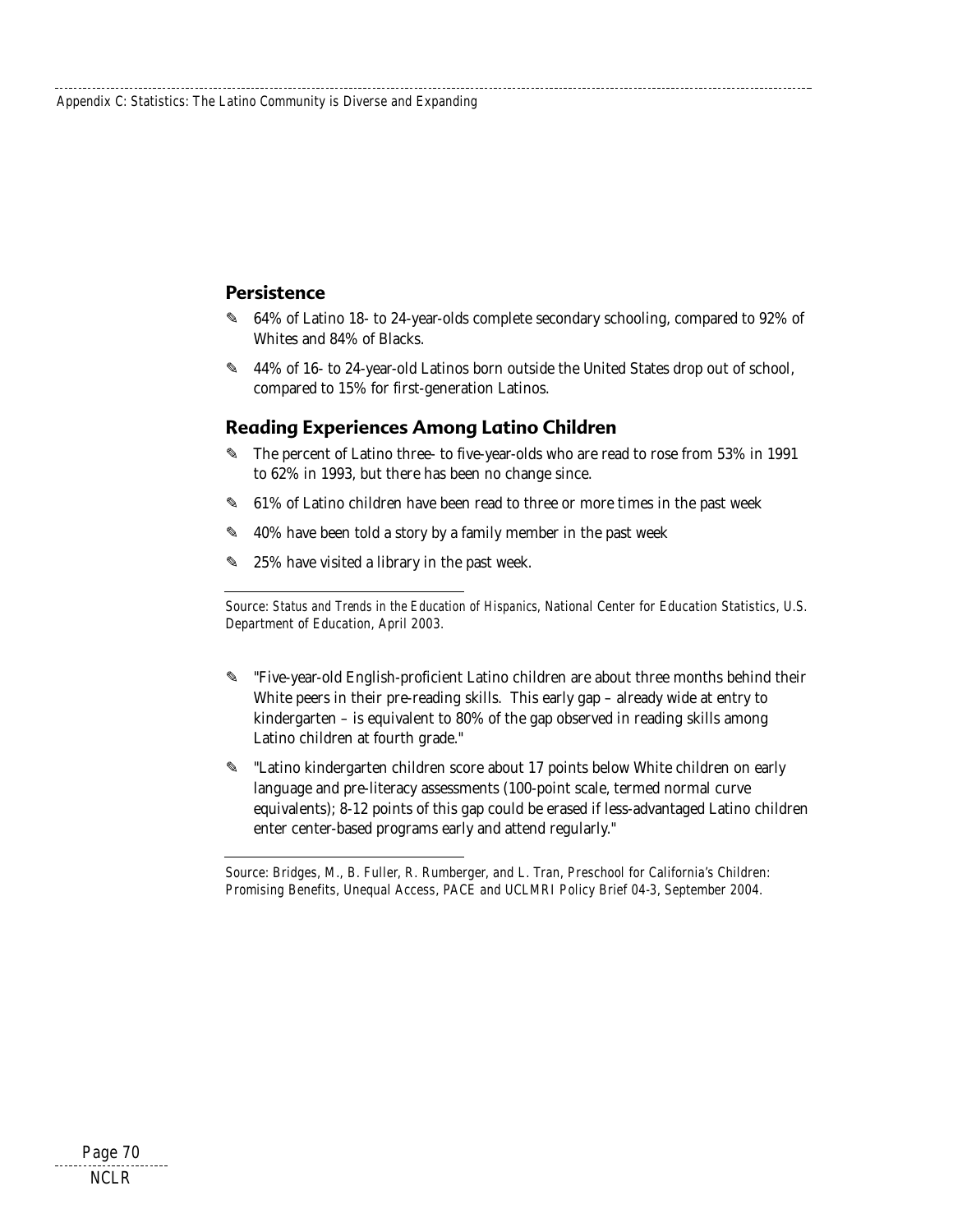# Appendix D: About the Authors

Page 71 NCLR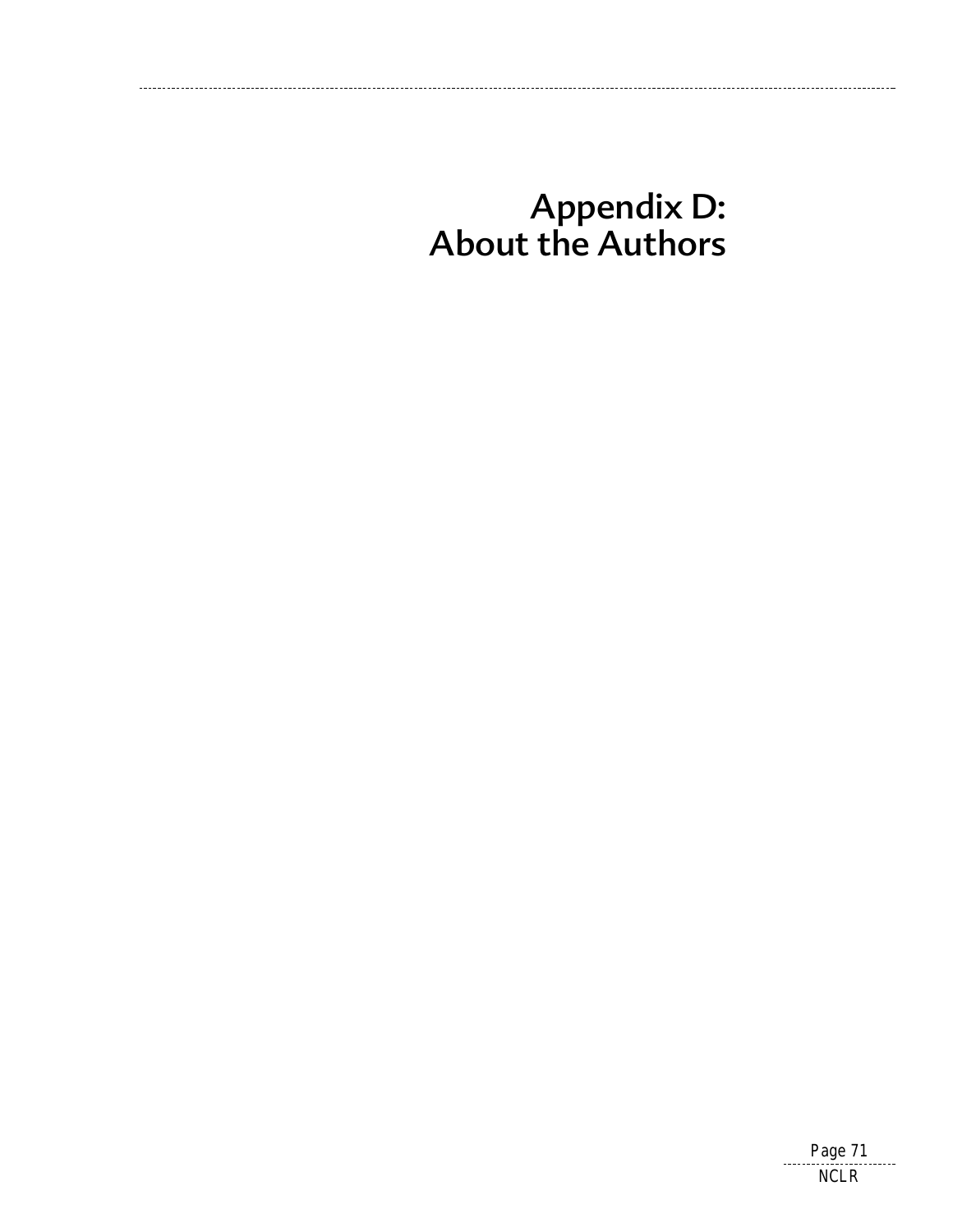# **Rebeca María Barrera**

Director, Gateway to College, Palo Alto College

**P**ebeca Barrera is the founder and former president of the National Latino Children's Institute (NLCI).<br>The NLCI's mission is to develop community resources and youth leadership; it accomplishes its mission by of the National Latino Children's Institute (NLCI). NLCI's mission is to develop community resources and youth leadership; it accomplishes its mission by developing culturally-based community education programs that utilize the best thinking about what works for young Latinos. Under Barrera's leadership NLCI staff study trends, conduct focus groups, and create unique solutions to removing barriers.



She now works at the Palo Alto College in San Antonio, Texas, as the director for the Gateway to College Program.

Barrera's professional work began as a high school teacher in the Edgewood Independent School District in San Antonio, Texas. She has an M.A. and has worked for the Intercultural Development Research Association, was director of the AMANECER Project, was an instructor in the Child Development Department of San Antonio College and the University of Texas at San Antonio, owned and managed child care centers, and was executive director of the Corporate Fund for Children.

Barrera has co-authored several community development programs to implement the Latino Children's Agenda, was Chair of the San Antonio Child Care Task Force, and is the first Latina to serve on the Board of Directors of Scholastic, Inc. a global publisher of children's books and magazines. She also serves on the Board of Directors of the San Antonio Public Library Foundation and Self-Reliance Foundation. Previous national board memberships include the National Association for the Education of Young Children and the Community Resources Group.

# Page 72 NCLR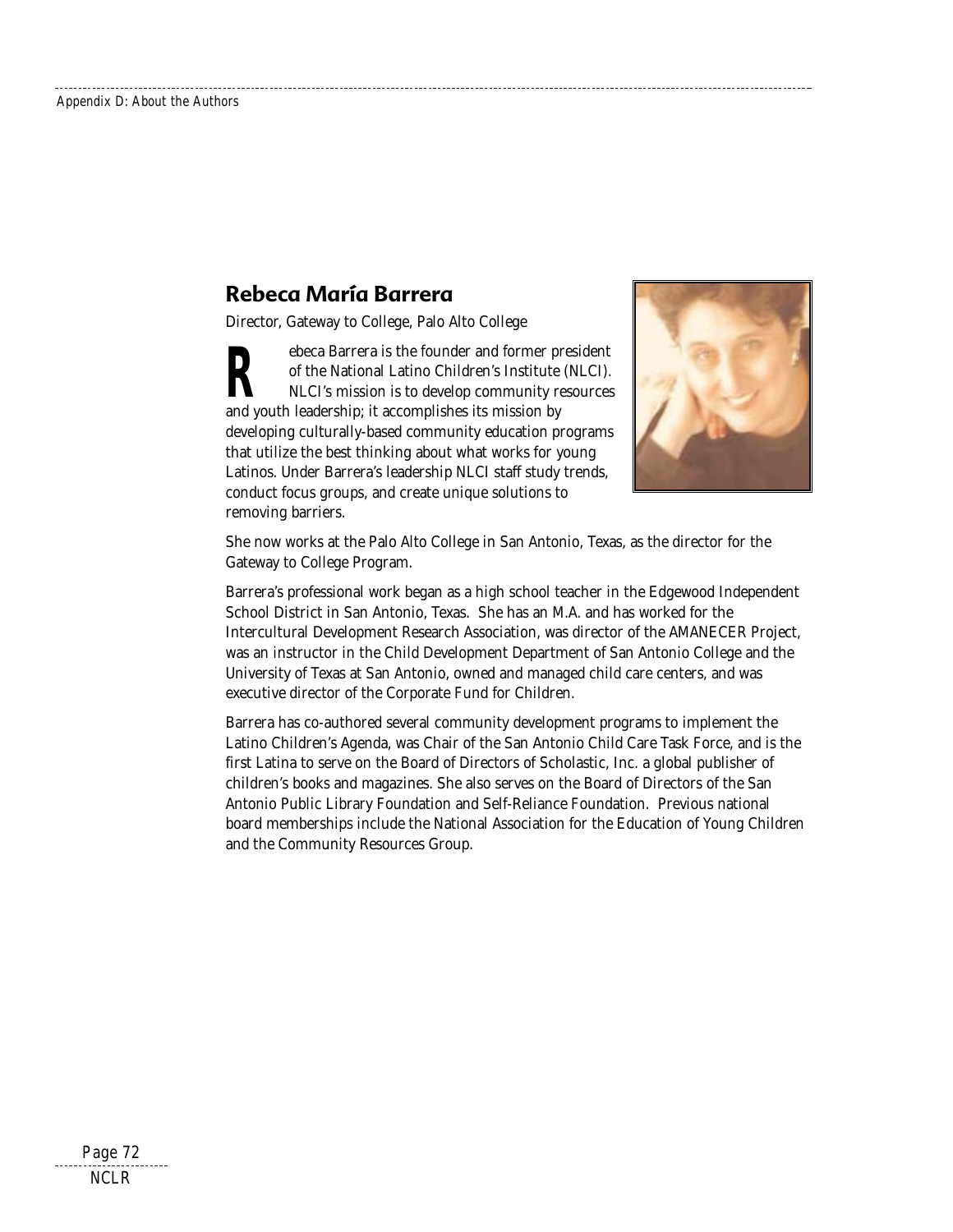# **Jeanette Betancourt, Ed.D.**

Assistant Vice President, Education and Research, Sesame Workshop

*D*r. Jeanette Betancourt is Assistant Vice President for the Education and Research division of Sesame Workshop. She is responsible for conceptualizing, developing, and researching program models and materials the Education and Research division of Sesame Workshop. She is responsible for conceptualizing, developing, and researching program models and materials for all educational Sesame Workshop Outreach initiatives and ensuring that content, language, and educational strategies are appropriate for diverse ethnic and cultural groups. She has directed Sesame Workshop Outreach projects in the areas



of bilingual education, literacy, music, health and safety, and child care and maintains and expands a comprehensive network of national organizations that are strategic partners within the educational community.

Dr. Betancourt also oversees content development for the production of Sagwa, *the Chinese Siamese Cat*, advises on the production of *Dragon Tales*, and is the series content advisor for the caregiver programs *A Place of Our Own* and *Los niños en su casa*, currently in development by KCET, the PBS station in Los Angeles, California.

Dr. Betancourt received a B.A. from Herbert H. Lehman College, City University of New York, an M.A. in Speech and Language Pathology from Hofstra University, an M.S. in Bilingual Reading/Special Education from St. John's University, and an Ed.D. in Special Education from Teachers College, Columbia University. She is a licensed bilingual speech and language pathologist and educational therapist, with a specialty in treating families and children with psychiatric disorders. She has served on numerous boards and committees that service children and families, and regularly provides workshops on issues concerning children.

> Page 73 NCLR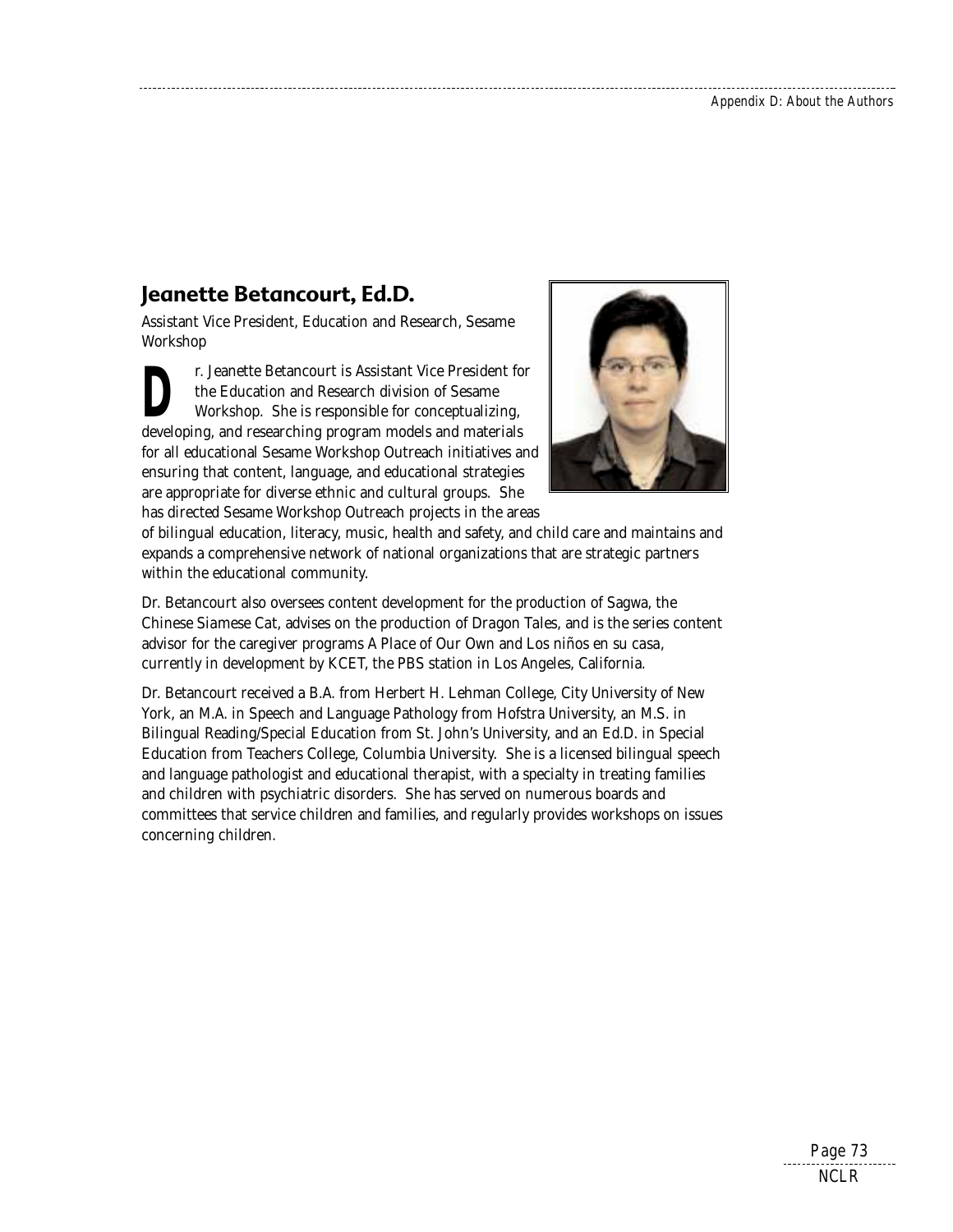# **Lily Wong Fillmore, Ph.D.**

Jerome A. Hutto Professor in Education Language, Literacy and Cultural Studies Graduate School of Education University of California, Berkeley

*L*ily Wong Fillmore has been on the faculty of the Graduate School of Education at the University of California, Berkeley since 1974. She is a linguist (Ph.D. in Linguistics, Stanford University, 1976) and an Graduate School of Education at the University of California, Berkeley since 1974. She is a linguist educator. Much of her research, teaching, and writing have focused on issues related to the education of language minority students.



Her research and professional specializations are in the areas of second-language learning and teaching, the education of language minority students, and the socialization of children for learning across cultures. Over the past 35 years, she has conducted studies of second-language learners in school settings – in particular, Latino, Asian, American Indian, and Eskimo children. Her research and publications have focused on social and cognitive processes in language learning, cultural differences in language learning behavior, sources of variation in learning, and primary-language retention and loss.

She recently conducted research in Yupik villages along the lower Yukon River in Alaska, and over the past decade has directed a UC Berkeley doctoral program for American Indian leaders in several pueblos in New Mexico, where she continues to work.

Page 74 NCLR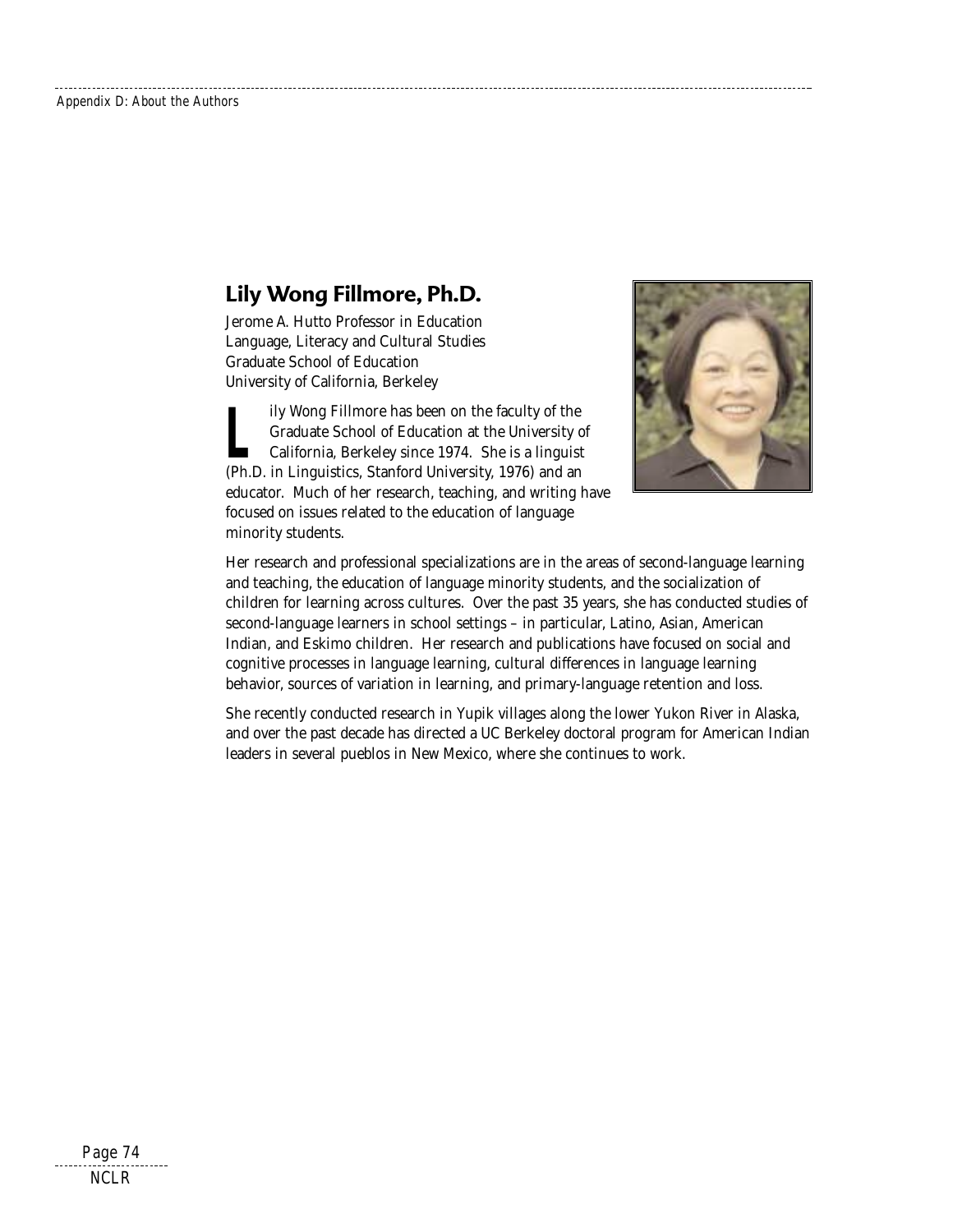# **Graciela Italiano-Thomas, Ed.D.**

Chief Executive Officer and Executive Director, Los Angeles Universal Preschool (LAUP)

*D*r. Italiano-Thomas has extensive experience as an educator, administrator, and community builder.<br>Familia de Utah, a nonprofit organization based in Salt Lake educator, administrator, and community builder. Before joining LAUP, she was CEO of Centro de la City, which works to strengthen the Hispanic family by promoting self-sufficiency. She also served as a senior consultant to the National Head Start Bureau on issues relating to English language learners within the Head Start



system. She was an associate professor in the College of Education at Weber State University, an assistant professor at Cal State Poly – Pomona's School of Education, and an instructor at Southern Illinois University, in addition to having been an elementary school teacher and principal in her native Uruguay. While living in New York City in the late 1980s, Dr. Italiano-Thomas founded and directed SoHo Language and Consulting Services, a foreign language school and consulting company that provided services to school districts, institutes of higher learning, library associations, and educational publishing houses.

Dr. Italiano-Thomas holds a doctorate in Education and Institutional Management from Pepperdine University and a master of sciences degree in education from Southern Illinois University. She received undergraduate degrees from Albion College in Michigan and the Instituto A. Vazquez Acevedo in Montevideo, Uruguay.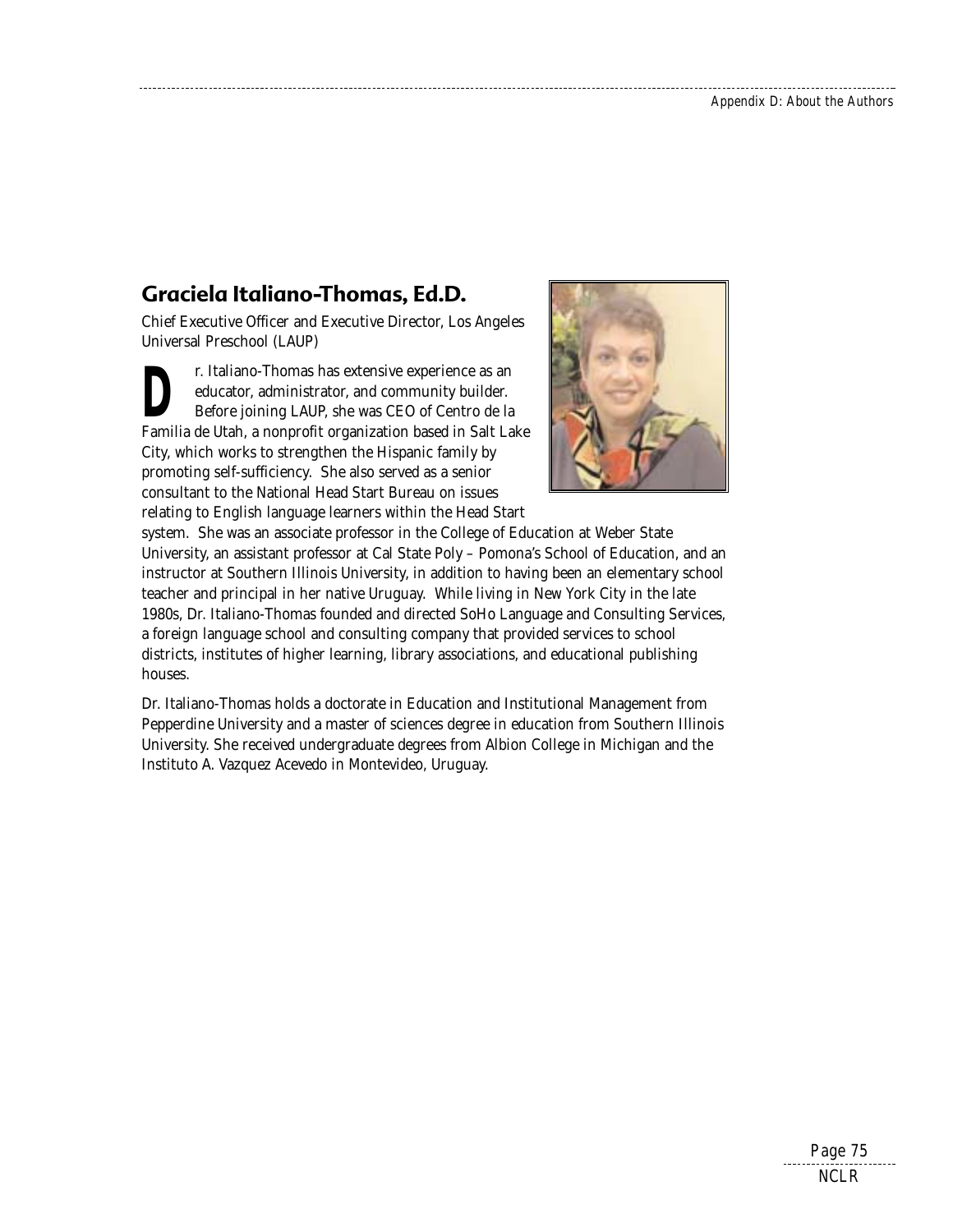# **Antonia Lopez**

Director, Early Care and Education, National Council of La Raza

**A**ntonia Lopez is the Director of Early Care and<br>
Is a senior member of the NCLR Center for<br>
Community Educational Excellence (C2E2). She leads the Education for the National Council of La Raza and is a senior member of the NCLR Center for team which is responsible for the development and management of early care and education services and activities. In this role, Lopez designs, administers, and evaluates projects aligned with C2E2's strategic plan to



expand educational opportunities for young Latino children and their families. In addition, she provides programmatic and technical support to the Office of Research, Advocacy, and Legislation (ORAL) and other NCLR components.

Prior to joining NCLR in 2003, Lopez served as the Vice President for the Parent Institute for Quality Education (PIQE), a California statewide community-based organization that provides parent education to approximately 32,000 parents a year. She has more than 20 years of senior program management experience in bilingual early childhood education, including Head Start and California state-funded programs. Lopez holds an M.Ed. in school administration with a specialization in bilingual education from the California State University of Sacramento (CSUS) and received its 1995 Distinguished Alumni Award. Lopez has been recognized by local, state, and national organizations for her work to promote bilingual early childhood.

# Page 76 NCLR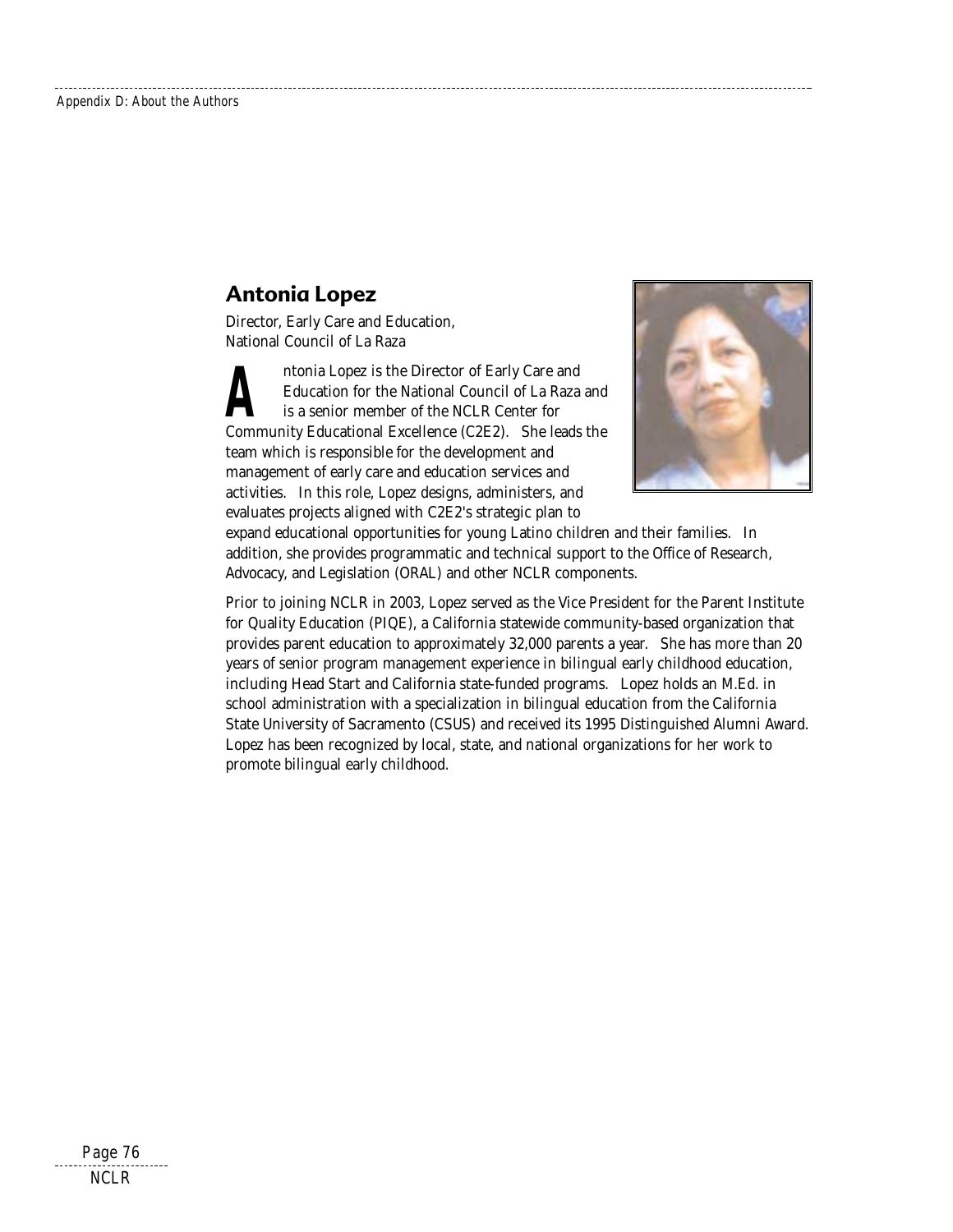# Fold-Out Map and Statistics

Page 77 NCLR